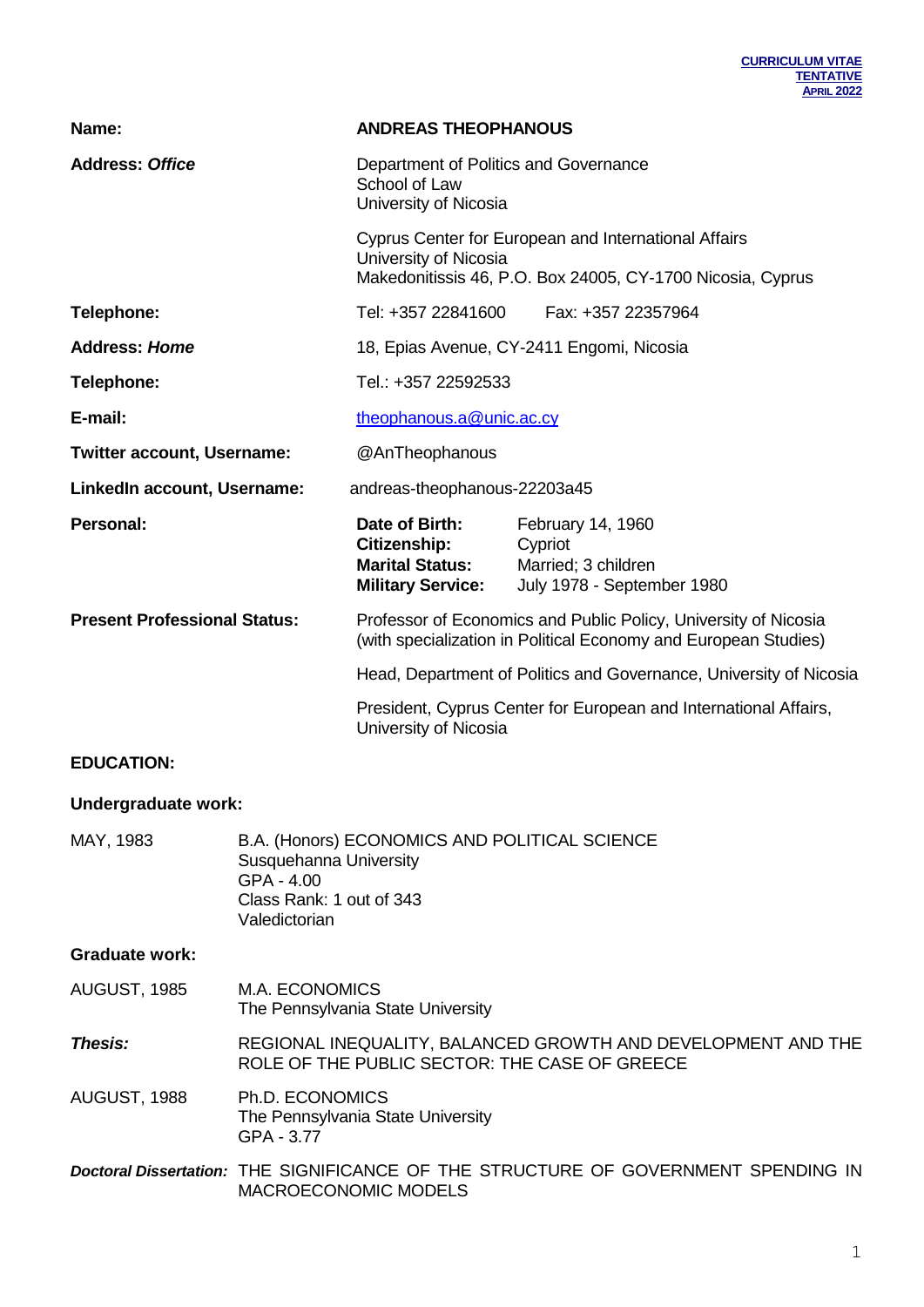# **Professional Experience/Positions Held:**

| 2003-present                           | Head, Department of European Studies and International Relations, University of<br>Nicosia (the Department was renamed as Department of Politics and Governance in<br>the Fall of 2017) |
|----------------------------------------|-----------------------------------------------------------------------------------------------------------------------------------------------------------------------------------------|
| April 1, 1993-<br>to 2007              | Director, Cyprus Center for European and International Affairs                                                                                                                          |
| 2007-present                           | President, Cyprus Center for European and International Affairs                                                                                                                         |
| 2000-present                           | Professor of Economics and Public Policy, University of Nicosia (with specialization in<br>Political Economy and European Studies)                                                      |
| 1998-1999                              | Associate Professor of Economics at Intercollege (with specialization in Political<br>Economy and European Studies)                                                                     |
| June 1, 1996-<br>September 1, 2001     | Director, M.A. Program in International Relations at Intercollege                                                                                                                       |
| February 28, 1993 Economic Affairs)    | December 1, 1990 - Advisor to the President of the Republic of Cyprus (with a specialization in                                                                                         |
| July 25, 1990 -<br>November 30, 1990   | Head of the Business Studies Department, Cyprus College                                                                                                                                 |
| January 1, 1990 -<br>July 24, 1990     | Assistant Professor of Economics, Cyprus College (with specialization in Political<br>Economy and European Studies)                                                                     |
| May 1, 1989 -<br>November 30, 1989     | Financial Manager, Euroinvestment & Merchant Finance Ltd                                                                                                                                |
| October 1, 1989 -<br>December 30, 1989 | Part-time Lecturer in Economics, Cyprus College                                                                                                                                         |
| September 1988 -<br><b>June 1989</b>   | Lecturer in Economics, Frederick Polytechnic, Cyprus                                                                                                                                    |
| 1983-1988                              | Teaching Assistant at the Pennsylvania State University, U.S.A. (During the academic<br>year 1987-1988 assumed duties of Instructor)                                                    |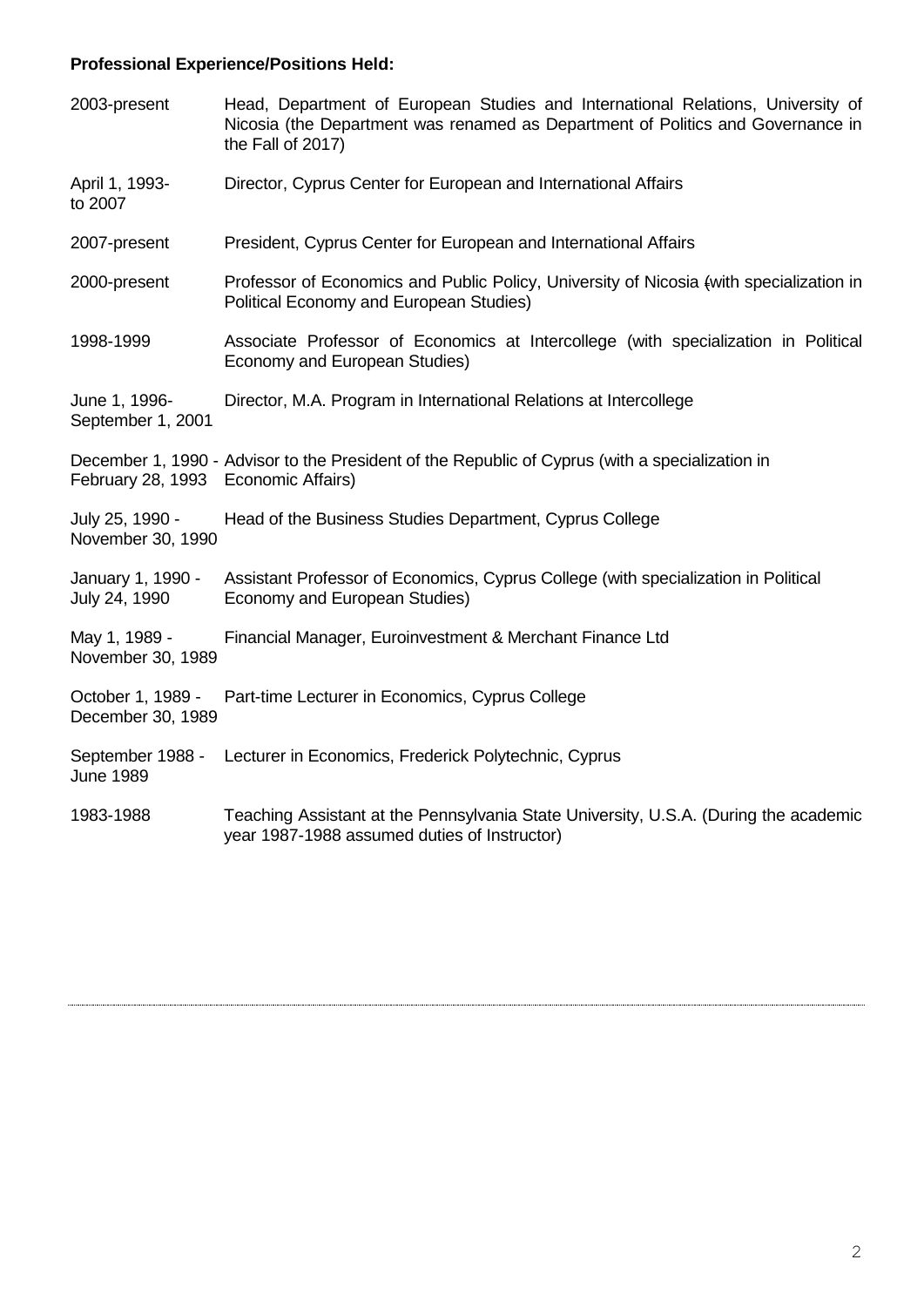## **Areas of Concentration/Research Interests:**

- Political Economy and Public Policy
- Cyprus related issues
- Federal Studies and Issues of Governance in Biethnic and Multiethnic States
- European Integration
- International Relations
- Higher Education

## **Fellowships / Visiting Professorships:**

December, 2004Visiting Professor, Hebrew University of Jerusalem, Institute for European Studies.

January, 1998 Senior Fellow at the Research Center for European Integration, The University of Bonn.

## **Academic/Professional Associations (Selective List):**

Europe's World – Friends of Europe (Belgium) Southeast Europe Association (Germany)

## **Languages:**

Greek: Fluent English: Fluent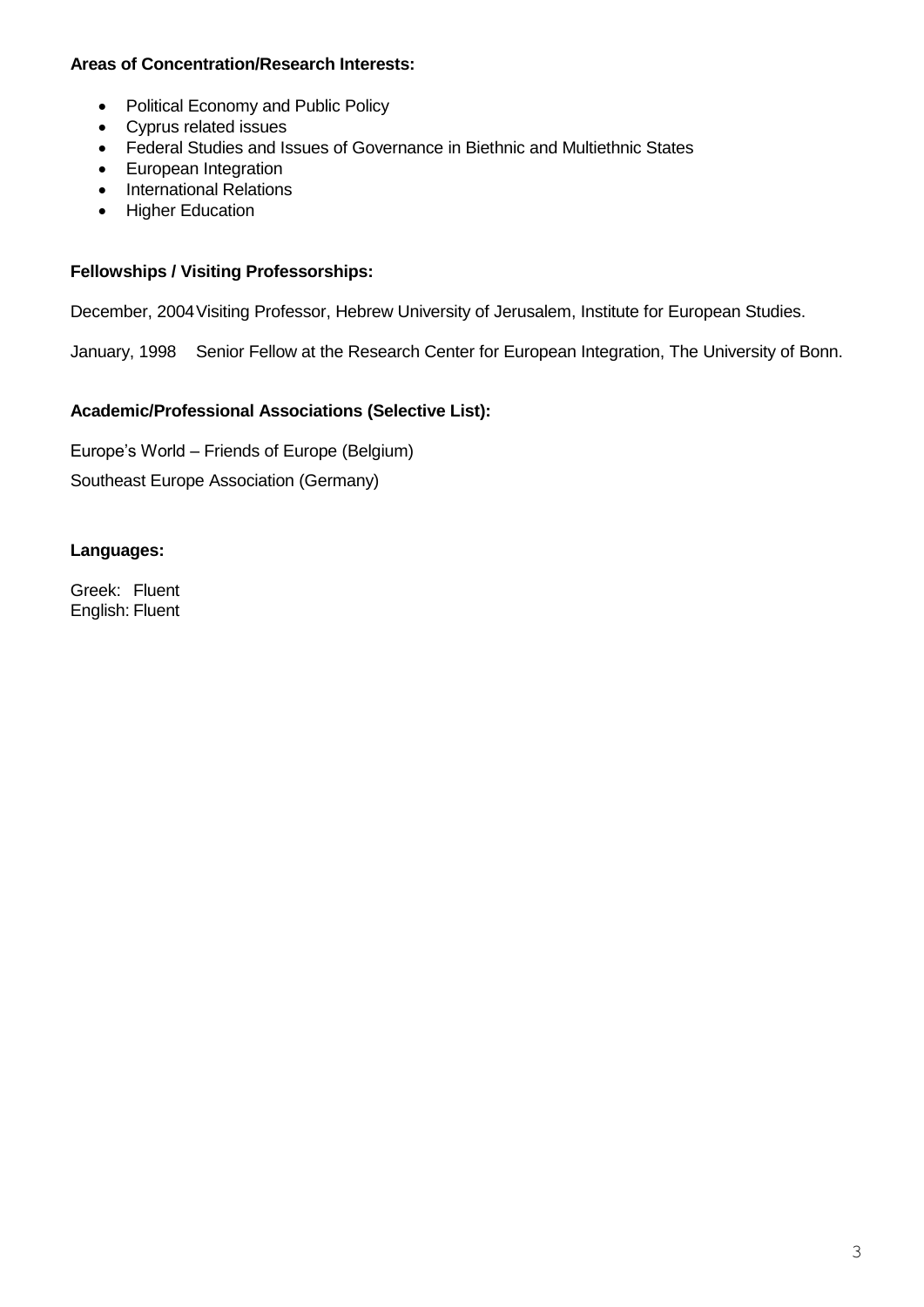## **Awards/Distinctions:** *Honors and Community Service:*

| February 2, 2021  | Member of the Editorial Board of the Journal of Modern Hellenism.                                                                                                                                                                                                                                                                                                                                                                                                                                                |
|-------------------|------------------------------------------------------------------------------------------------------------------------------------------------------------------------------------------------------------------------------------------------------------------------------------------------------------------------------------------------------------------------------------------------------------------------------------------------------------------------------------------------------------------|
| December 11, 2018 | "ENERGY COOPERATION IN THE EASTERN MEDITERRANEAN AND<br>THE CASE OF CYPRUS: STRATEGIC AND POLITICAL IMPLICATIONS" at<br>the international conference entitled "NEW REALITIES IN THE EASTERN<br>MEDITERRANEAN: STRATEGIC CHALLENGES AND BONDS"/invited<br>Keynote Speaker Organized by the Jerusalem Institute for Strategic Studies<br>and co-sponsored by B'nai Brith International, the American Hellenic Institute<br>(AHI) and the American Hellenic Educational Progressive Association<br>(AHEPA), Israel. |
| 2018              | 25 <sup>th</sup> Anniversary of the Cyprus Center for European and International Affairs,<br>University of Nicosia<br>(a) with Keynote Speaker Mr Nicos Christodoulides, "THE ROLE OF THINK-<br>TANKS IN THE CONTEMPORARY ERA AND THE CASE OF CYPRUS",<br>May 8, 2018<br>(b) with Keynote Speaker Mr Jeroen Dijsselbloem, "THE EUROZONE<br>CRISIS AND THE FUTURE OF THE EU, November 12, 2018                                                                                                                    |
| July 7, 2009      | Award by the Cyprus Community in South Australia, Sydney.                                                                                                                                                                                                                                                                                                                                                                                                                                                        |
| July 2, 2009      | Award for speaking at the 8 <sup>th</sup> International Conference on Greek Research,<br>organized by Flinders University and the Australian Institute of International<br>Relations, Australia.                                                                                                                                                                                                                                                                                                                 |
| January 27, 2005  | Award for speaking at the Symposium organized by the Institute of Strategic<br>Studies of the Ministry of Defense of the Republic of Cyprus and the Defense<br>Analyses Institute of the Ministry of National Defense of Greek.                                                                                                                                                                                                                                                                                  |
| April 19, 2004    | Award from the Association of Greek National Defense Officers SEETHA<br>(Σύνδεσμος Επιτελών Εθνικής Αμύνης Ελλάδος) in Athens, Greece.                                                                                                                                                                                                                                                                                                                                                                           |
| March 30, 2004    | Award from Cyprus Research Promotion Foundation for Serving as a<br>Member of the First Board of Directors.                                                                                                                                                                                                                                                                                                                                                                                                      |
| October 9, 2000   | 'Giannos Kranidiotis Innovation and Creativity' Award for the year 2000.                                                                                                                                                                                                                                                                                                                                                                                                                                         |
| June, 1999        | European Union Visitors Programme (EUVP) (visits to Brussels and Bonn for<br>meetings with officials of the EU and Germany as well as with academics).                                                                                                                                                                                                                                                                                                                                                           |
| May 18-20, 1999   | Head of the Cyprus Vision Team (5 members) visiting London [invited by the<br>Commonwealth Partnership for Technology Management (CPTM Ltd) and<br>the Department of Trade and Industry (DTI), UK].                                                                                                                                                                                                                                                                                                              |
| July 14, 1997     | Award for speaking at the Summer School on "Young People Towards the<br>Conflicts in the Eastern Mediterranean Basin" organized by the Democrat<br>Youth Community of Europe (DEMYC) at Cape Greco, July 13-18, 1997. A.<br>Theophanous spoke on the theme "The Geopolitical Significance of the<br>Eastern Mediterranean in the Post-Cold War Period".                                                                                                                                                          |
| July 31, 1996     | The Council of Ministers of the Republic of Cyprus, with decision no. 44661,<br>appointed A. Theophanous a member of the Board of Directors of the<br>Research Promotion Foundation (Resigned on November 2, 1998).                                                                                                                                                                                                                                                                                              |
| June 18, 1994     | Award for Outstanding Academic and Communal Contribution by Intercollege<br>on Graduation Day.                                                                                                                                                                                                                                                                                                                                                                                                                   |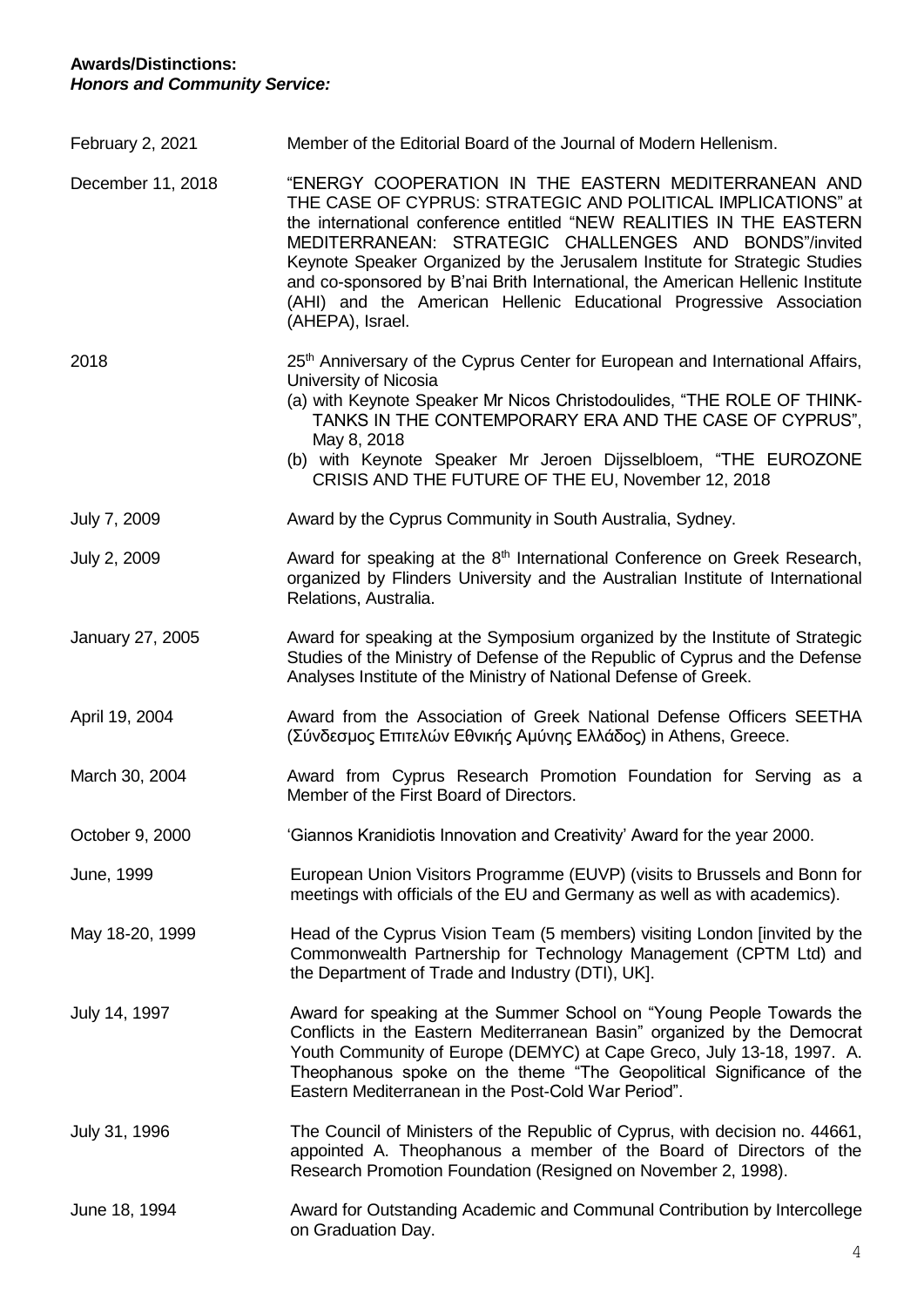| January 25, 1990 | Third Prize for the Treatise "Cyprus before the Challenge of 1992" (in Greek),<br>Competition Sponsored by the Federation of Cypriot Employers.<br>(Note: There was no First Prize.)                       |
|------------------|------------------------------------------------------------------------------------------------------------------------------------------------------------------------------------------------------------|
| November 3, 1989 | First Prize for the Treatise "Full Membership of Cyprus in the European<br>Economic Community: Political, Economic and Social Repercussions",<br>Competition Sponsored by Ernst and Whinney/Lakoufis & Co. |
| 1983             | Valedictorian (May) (Susquehanna University)<br>Award by the American Association of University Professors.                                                                                                |
| 1983             | Listed in "Who is Who Among Students in American Universities and<br>Colleges".                                                                                                                            |
| 1983             | Presidential Fellow, Susquehanna University.                                                                                                                                                               |
| 1983             | President, John App Honor Society, (Susquehanna University).                                                                                                                                               |
| 1980             | Fulbright Scholar.                                                                                                                                                                                         |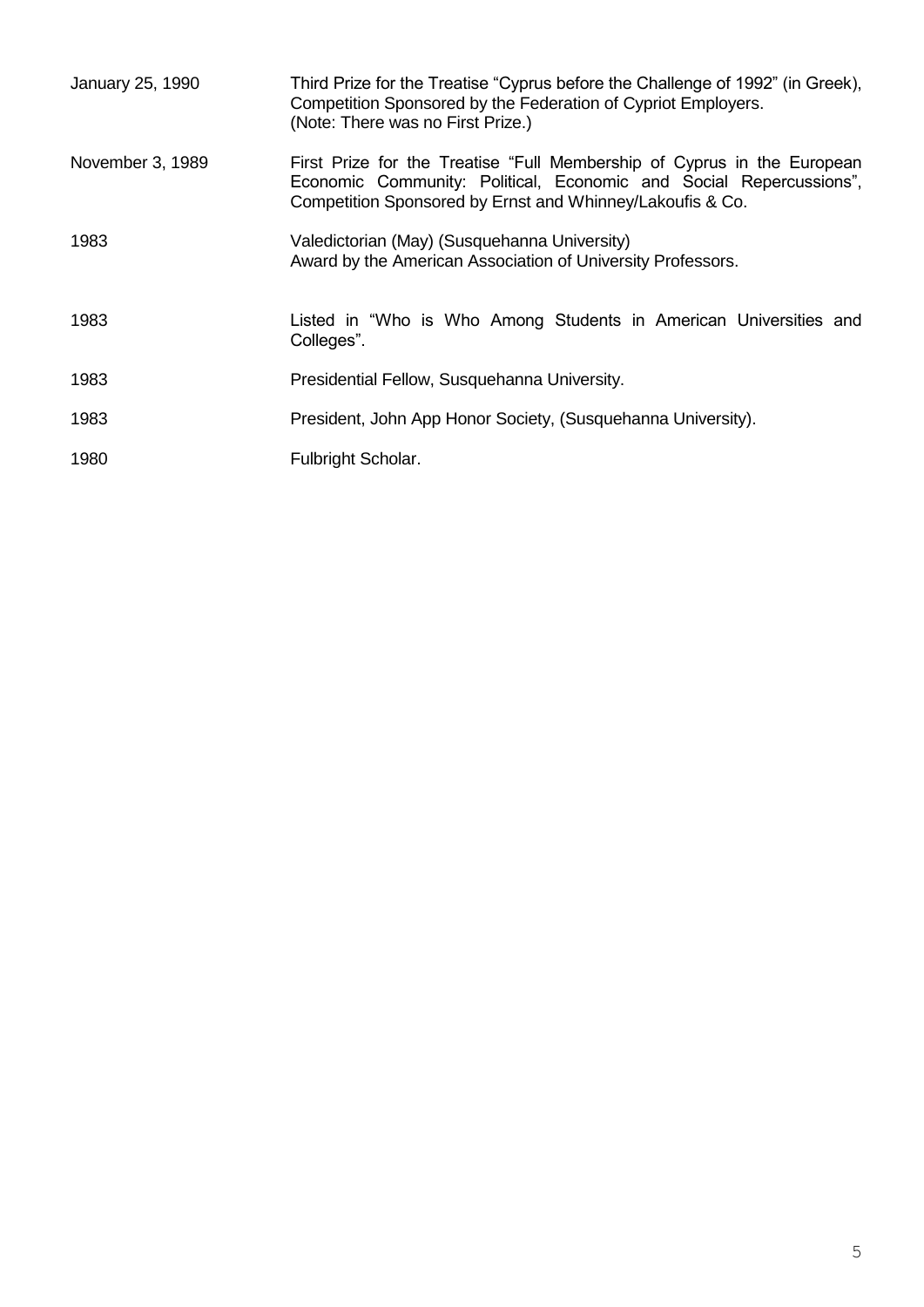## **ACADEMIC PUBLICATIONS:**

## **A. BOOKS**

#### **I. PUBLICATIONS**

- 1. *The Economic Aspects and Consequences of a Federal Solution to the Cyprus Problem* (in Greek), Intercollege Press, Nicosia 1994.
- 2. *The Political Economy of a Federal Cyprus*, Intercollege Press, 1996.
- 3. *Cyprus in the European Union and the New International Environment: Challenges and Opportunities* (in Greek), I. Sideris (series "Library of International and European Studies"), Athens, May 2000.
- 4. *European Cyprus: Constitutional Structure, Economy and Society: Accession and The Scenaria for a Solution to the Cyprus Problem* (in Greek), I. Sideris (series "Library of International and European Studies"), Athens, March 2002.
- 5. *The Annan Plan and the European Option* (in Greek), Papazisis Press, Athens, May 2003.
- 6. *The Cyprus Question and the EU: The Challenge and the Promise,* Intercollege Press, Nicosia 2004.
- 7. *Cyprus, the EU and the Stakes Involved: Accession to the EU and the Solution (to the Cyprus Problem),* (in Greek), Papazisis Press, Athens 2006.
- 8. *The Political Economy of a Cyprus Settlement: The Examination of Four Scenaria*, PRIO Report 1/2008, Nicosia 2008.
- 9. *Perspectives on the Critical Challenges Facing Cyprus* (in Greek), Livanis Press, Athens 2011.
- 10. *Governance and the Political Economy of a Federal Cyprus* (in Greek), I. Sideris Press, Athens 2016.
- 11. *Η ΔΕΚΑΕΤΙΑ ΤΩΝ ΚΡΙΣΕΩΝ ΚΑΙ ΤΟ ΑΥΡΙΟ – Οι προκλήσεις της Κυπριακής Δημοκρατίας και η αναζήτηση προοπτικής – Επιλεγμένες Παρεμβάσεις Ιανουάριος 2011 – Ιούνιος 2021*, I. Sideris Press, Athens 2021.

#### **II. CO-PUBLICATIONS**

1. *The Liberalization of Interest Rates and Capital Mobility, and the Repercussions on the Cyprus Economy and on the Cooperative Credit Movement* (in Greek), with Yiannis Tirkides, Stavros Tompazos, Stavros Evagorou, Theodoros Pelagides, Intercollege Press, Nicosia, 2003.

#### **III. EDITED AND CO-EDITED PUBLICATIONS**

- 1. *Security and Cooperation in the Eastern Mediterranean*, Co-edited with V. Coufoudakis, Intercollege Press, 1997.
- 2. *The Cyprus Problem: Its Solution and the Day After*, (Conference Proceedings/1, 1998), Co-edited with A. Ioannou and N. Peristianis, Research and Development Center - Intercollege, Nicosia, 1998.
- 3. *The Economy at the Crossroads: Reform or Stagnation?* (Conference Proceedings/2, 1998), Coedited with A. Ioannou, Research and Development Center - Intercollege, Nicosia, 1998.
- 4. *Cyprus and the European Union*, Co-edited with N. Peristianis and A. Ioannou, Intercollege Press, Nicosia, 1999.
- 5. *EU Enlargement and New Security Challenges in the Eastern Mediterranean*, co-edited with S. Victor Papacosma and James Sperling, Intercollege Press, Nicosia 2004.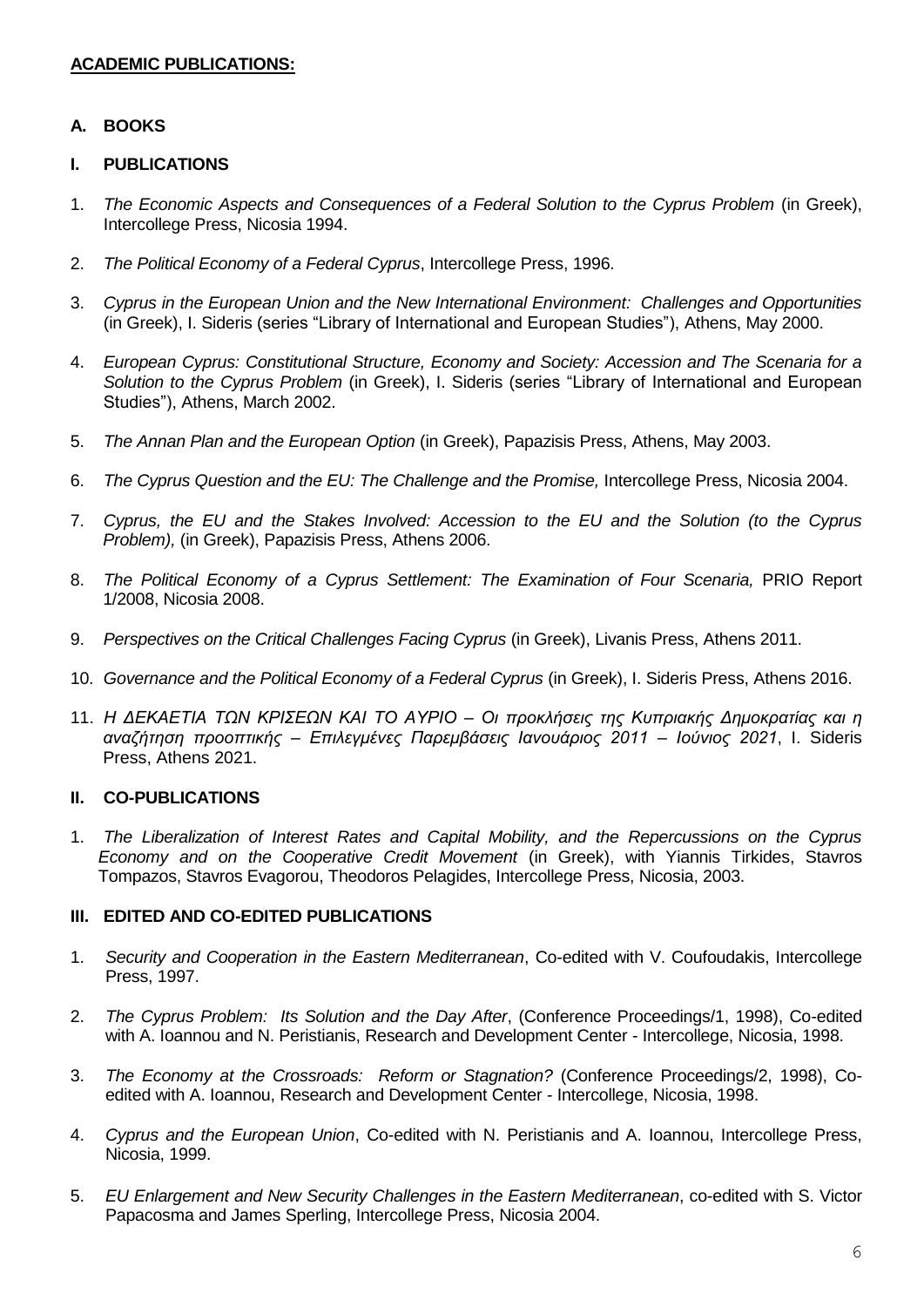- 6. *Accession to the Eurozone and the Reunification of the Cyprus Economy,* co-edited with Yiannis Tirkides, Intercollege Press, Nicosia 2006.
- 7. *Accession to the Eurozone and the Reunification of the Cyprus Economy,* (in Greek), co-edited with Y. Tirkides, Intercollege Press, Nicosia 2007.
- 8. *Reflections on the Relations Between Britain and the Republic of Cyprus and the Case of the British Sovereign Base Areas,* co-edited with Y. Tirkides, Intercollege Press, Nicosia 2007.
- 9. *Turkey and Europe: High Stakes, Uncertain Prospects*, co-edited with J. Sperling and S. V. Papacosma, University of Nicosia Press, Nicosia 2008.
- 10. *Issues of Politics and Governance in Bi-Ethnic, Multi-Ethnic and Divided States*, with Odysseas Christou, Center for European and International Affairs, University of Nicosia Press, Nicosia, 2014.

#### **IV. SERIES EDITOR**

- 1. Editor Eastern Mediterranean Policy Notes (EMPN), Cyprus Center for European and International Affairs, since Fall 2017.
- 2. Series Editor Policy Paper Series, Cyprus Center for European and International Affairs, 2010.
- 3. Editor Cyprus Center for European and International Affairs, Electronic bimonthly Newsletter *In Depth*, 2004.

## **B. ARTICLES**

#### **I. PUBLICATIONS**

- 1. "Economic Growth and Development in Cyprus 1960-1984", *Modern Greek Studies Yearbook* (Vol. 7, 1991), pp. 105-132.
- 2. a) "The Role of the Cooperative Movement and the Trade Unions in Addressing the Socio-Economic Challenges: The Case of Cyprus", *The Cyprus Review* (Vol. 6, no. 1, Spring 1994), pp. 35-62.
	- b) "The Role of the Cooperative Movement and the Trade Unions in Addressing the Current Socioeconomic Challenges: The Case of Cyprus", in G. Baldacchino, S. Rizzo, E.L. Zammit (Eds.), *Cooperative Ways of Working*, (Workers' Participation Development Center, University of Malta/Friedrich Ebert Stiftung), Malta 1994, pp. 57-98.
- 3. "The Economic Aspects and Consequences of a Federal Solution to the Cyprus Problem", *The Cyprus Review* (Vol. 6, no. 2, Fall 1994), pp. 69-82.
- 4. "Anatomy of the Economic Miracle 1974-1994" (in Greek), in N. Peristianis and G. Tsangaras (Eds.), *Anatomy of a Metamorphosis: Cyprus After 1974*, Intercollege Press, Nicosia, 1995, pp. 13-33.
- 5. a) "Cyprus and the European Union: From Customs Union to Membership", *The Cyprus Review* (Vol. 7, no. 2, Fall 1995), pp. 74-87.
	- b) "Cyprus and the European Union: From Customs Union to Membership", in A.M. Rabello (Ed.), *Essays on European Law and Israel* [Hamaccabi Press (Jack), Israel, 1996], pp. 1123-1138.
- 6. "Economic Integration and Disintegration in the Mediterranean: The Case of Cyprus", in R. Leoncini and A. Theophanous, *The Economic Relations Between Cyprus and the EU: Present State and Future Prospects*, IDSE -Istituto di ricerca sulla Dinamica dei Sistemi Economici, (Quaderno 3/95, Italy, 1995), pp. 1-14.
- 7. "The Outlook for the Cyprus Economy", *Cosmos* (Vol. 1, no. 2, July 1996), pp.6-7.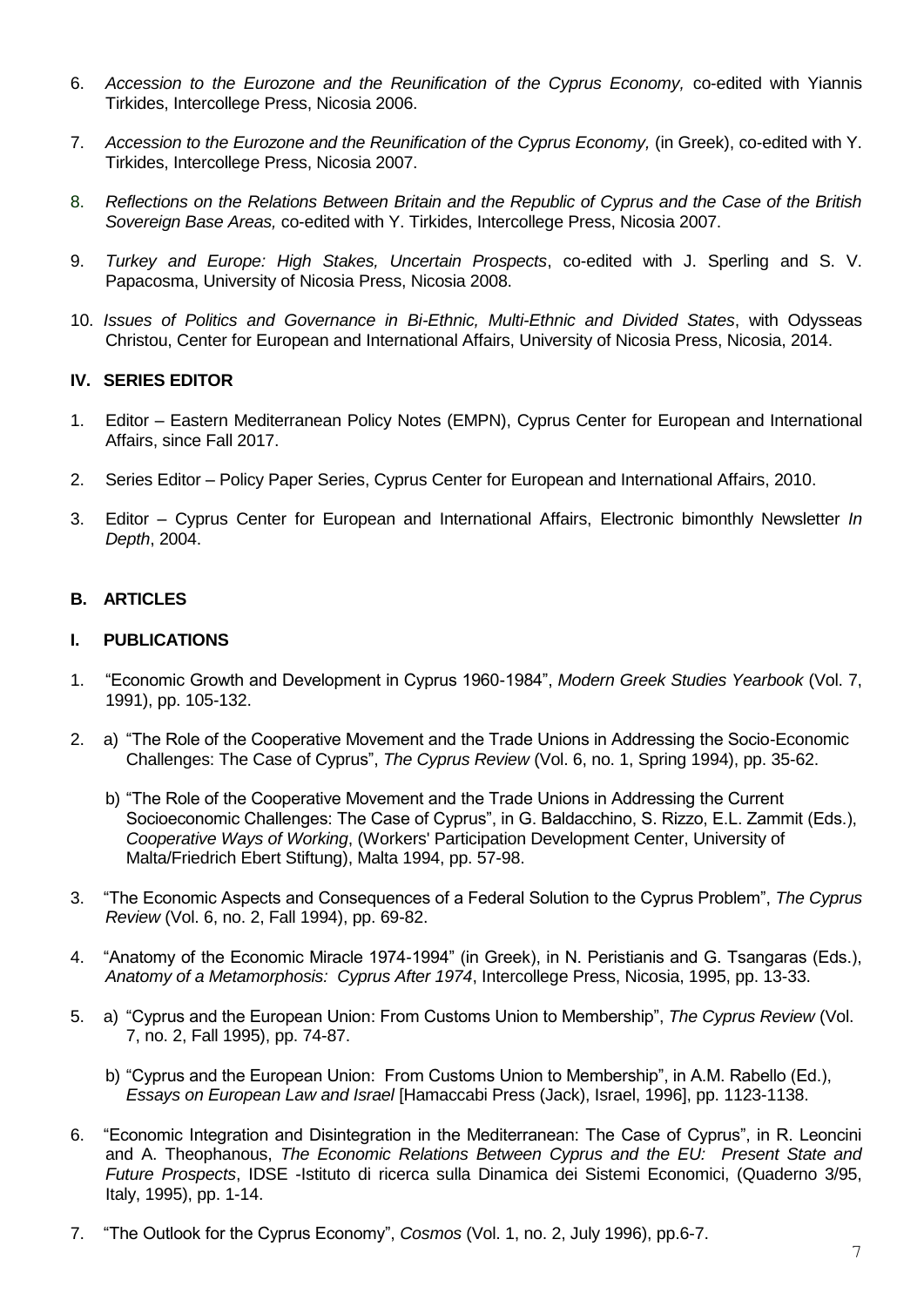- 8. "Nicosia: Divided City in a Divided Country", in J. Kotek (Ed.), *L'Europe et ses ville-frontieres*, (in French), Edition Complexe, Brussels, 1996, pp. 155-164.
- 9. "The Cyprus Question in the Aftermath of the Aegean Crisis", *Analysis of Current Events*, Association for the Study of Nationalities, (Year 7, no.9 bis, Boston, May 1996), pp. 9-11.
- 10. "Necessary Conditions for Stability in the Eastern Mediterranean", in A. Theophanous and V. Coufoudakis (Eds.), *Security and Cooperation in the Eastern Mediterranean*, Intercollege Press, Nicosia, 1997, pp. 71-81.
- 11. "The Cyprus Problem in the Broader Greco-Turkish Rivalry: Implications for Stability in the Eastern Mediterranean", *The Cyprus Review* (Vol. 9, no. 1, Spring 1997), pp. 44-55.
- 12. "Reflections on the Mediterranean Policy of the European Union: the Case of Cyprus", *Les Enjeu du Partenariat Euro-Mediterraneen*, edition de l'Aube, Marseille, 1998, pp. 139-144.
- 13. "The Cyprus Problem Towards the 21st Century" (in Greek), in Y. Valinakis and D. Triantafyllou (Eds.), *Annual Journal of Defense and Foreign Policy '98: Greece and the World 1997-98*, Paratiritis/ELIAMEP, Athens, 1998, pp. 121-129.
- 14. "Challenges and Opportunities in a Federal Cyprus", in A. Ioannou, A. Theophanous and N. Peristianis (Eds.), *The Cyprus Problem: Its Solution and the Day After* (Conference Proceedings/1 - 1998), Research and Development Center - Intercollege, Nicosia, 1998, pp. 121-129.
- 15. "The New International Economic Environment and the Role of the State: The Case of Cyprus" (in Greek), in A. Theophanous and A. Ioannou (Eds.), *The Economy at the Crossroads: Reform or Stagnation?*, (Conference Proceedings/2 - 1998), Research and Development Center - Intercollege, Nicosia, 1998, pp. 14-20.
- 16. "The European Union and Cyprus: Accession Negotiations and Prospects for a Solution of the Cyprus Problem", in S. Baier-Allen (Ed.), *Looking into the Future of Cyprus-EU Relations*, Nomos Verlagsgesellschaft/Center for European Integration Studies, Baden-Baden, 1999, pp. 149-159.
- 17. "Prospects for a Federal Solution to the Cyprus Problem", in Philippe Destatte (Ed.), *The Federalist Idea in the States: The Federal Idea Inside and Outside Wallonia*, Presses Interuniversitaires Europeennes/Institut Jules Destree, Brussels, 1999, pp. 209-225.
- 18. "The European Union and the Cyprus Problem" (in Greek), in Ch. Yiallourides and P. Tsakonas (Eds.), *Greece and Turkey After the End of the Cold War,* I. Sideris Press, Athens, 1999, pp. 393-401.
- 19. "EU Enlargement in the Mediterranean: Challenges and Opportunities", in Th. Veremis, D. Triantaphyllou (Eds.), *Southeast European Yearbook, 1998-99*, ELIAMEP, Athens 1999, pp. 373-382.
- 20. "The Accession of Cyprus to the EU: Implications for Security and Cooperation in the Mediterranean and Beyond, in A. Theophanous, N. Peristianis, A. Ioannou (Eds), *Cyprus and the European Union*, Intercollege Press, Nicosia 1999, pp. 177-188.
- 21. "The Prospective Accession of Cyprus to the EU and the Implications for Security in the Eastern Mediterranean", *Defensor Pacis*, (Issue 4, January 2000), pp. 113-125.
- 22. "Cyprus' Accession to the European Union, the Cyprus Problem and Security in the Eastern Mediterranean and the Broader Area" (in Greek), in M. Evriviades (Ed.), *European Cyprus: Potential, Prospects and Problems – Conference Proceedings,* Defense Analyses Institute, Thessaloniki, February 2000, pp. 31-45.
- 23. "Cyprus' Accession to the European Union, the Cyprus Problem, and Security in the Eastern Mediterranean and the Broader Area" (in Greek), in Th. Dokos (Ed.), *Southeast European Yearbook 2000: Greece and the World 1999-2000*, Paratiritis/ELIAMEP, Athens, 2000, pp. 147-158.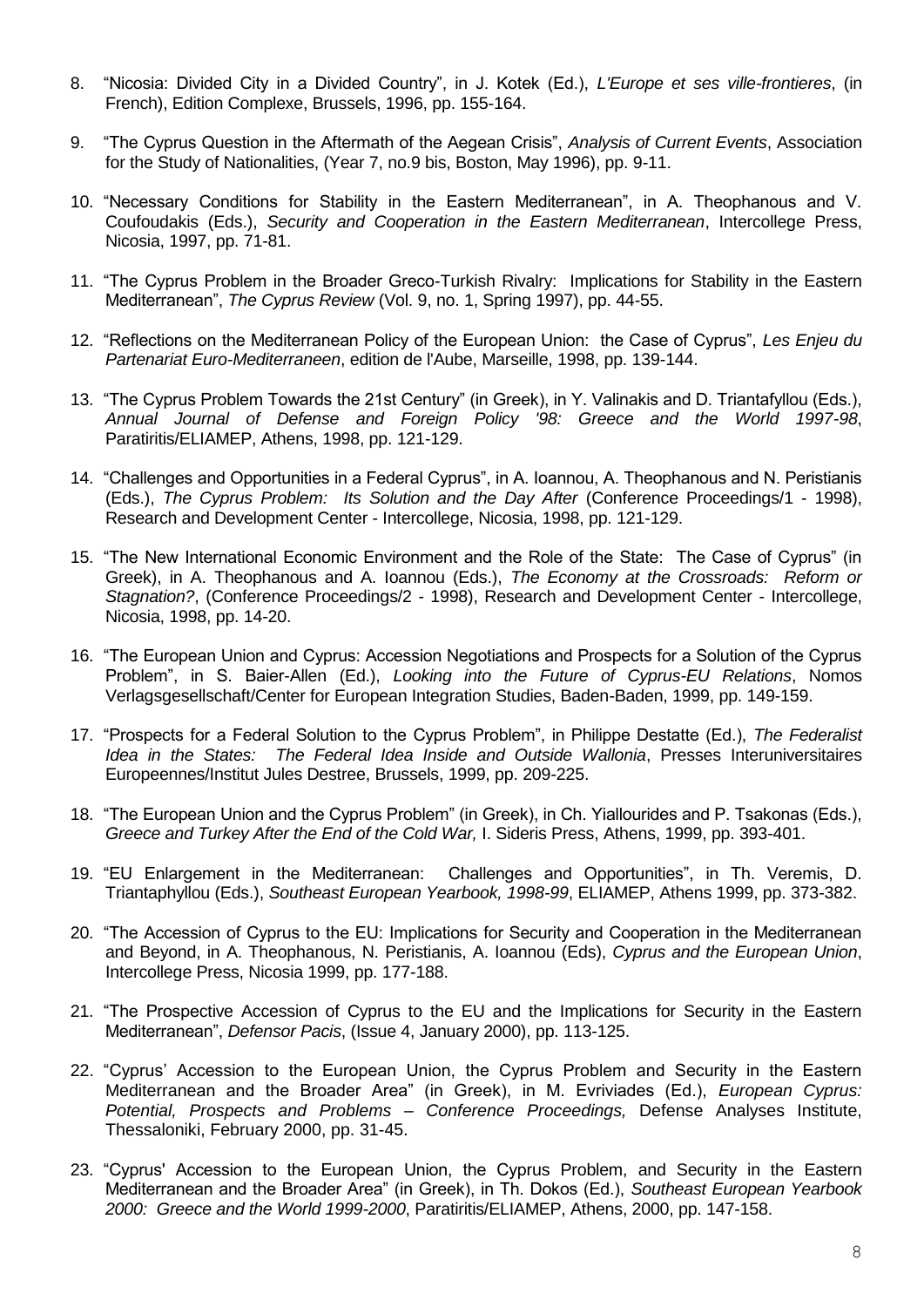- 24. a. "The Security Implications of Cyprus' Accession to the EU", in S. Constantinides (Ed.), *3rd International Conference of Research Institutes of Hellenism - Conference Proceedings*, Centre for Hellenic Studies and Research - Canada (KEEK), Montreal, Summer 2000.
	- b. "The Security Implications of Cyprus' Accession to the EU" (in Greek), in Th. Pelaghides (Ed.), *3rd International Conference of Research Institutes of Hellenism - Conference Proceedings*, Papazisis Press, Athens, Summer 2000, pp. 152-170.
- 25. "Cyprus, the European Union and the Search for a New Constitution", *Journal of Southern Europe and the Balkans*, London, vol. 2, no. 2, 2000, pp. 213-233.
- 26. "The Prospects for Solving the Cyprus Problem and the Role of the EU", *Publius: The Journal of Federalism*, Volume 30, no. 1, Winter 2000, pp. 217-241.
- 27. "The Cyprus Problem and its Implications for Stability and Security in the Eastern Mediterranean", in D. Keridis and D. Triantaphyllou (Eds.), *Greek - Turkish Relations in the Era of Globalization*, Brassey's Press, 2001, pp. 180-207.
- 28. "The Cyprus Problem: a Challenge for the European Union", in Ch. Yiallourides and P. Tsakonas (Eds.), *Greece and Turkey after the end of the Cold War*, Karatzias Press, New York, 2001, pp. 295- 323.
- 29. "Greece, Cyprus, Turkey and the European Union", in S. Stavridis and F. Attina (Eds.), *The Barcelona Process and Mediterranean Issues from Stuttgart to Marseilles*, Mori & C. S.p.A., Milan, 2001, pp. 227-248.
- 30. "Cyprus and the EU: The Road to Accession and Beyond", in E. T. Rossides and V. Coufoudakis (Eds.) *The United States & Cyprus – Double Standards and the Rule of Law*, American Hellenic Institute Foundation, Washington, USA, 2002, pp. 364-377.
- 31. "The Cyprus Problem: Accession to the EU and Broader Implications", *Mediterranean Quarterly – A Journal of Global Issues*, Volume 14, Number 1, Winter 2003, pp.42-66.
- 32. "Euro and the Nation-State" (in English), Lino Briguglio (Ed.), *International Conference on the Implications of the EMU for Acceding Countries -* Conference Proceedings, Economics Department, University of Malta, Malta, Winter 2003.
- 33. "The Accession of Cyprus to the EU: the Annan Plan and the Prospects for a Solution of the Cyprus Problem", *Geostrategiki – Quarterly Review of the Defense Analyses Institute* (in Greek), vol. 1, January-April 2003, pp.59-71.
- 34. "The Accession of the Republic of Cyprus to the EU and Broader Implications" in F. Cameron (Ed.), *Bridges Over the Mediterranean? European and US Perspectives*, Institute of European Studies, The Hebrew University of Jerusalem, Jerusalem, 2004, pp. 83-89.
- 35. "Euro-Turkish Relations and Cyprus", in N. Goren and A. Nachmani (Eds), *The Importance of Being European: Turkey, the EU, and the Middle East*, Jerusalem: The European Forum of the Hebrew University of Jerusalem, Israel 2007, pp. 32-50.
- 36. "The US, Euro-Turkish Relations and Cyprus", in J. Sperling, S. V. Papacosma and A. Theophanous (Eds), *Turkey and Europe: High Stakes, Uncertain Prospects*, University of Nicosia Press, Nicosia 2008.
- 37. "Revisiting the Cyprus Question: The Challenge and the Promise" in *Journal of Modern Hellenism (JMH)*, Center for Byzantine and Modern Greek Studies, City University of New York (CUNY), USA, numbers 25-26, Winter 2008-2009, pp. 57-78.
- 38. "How Greek Cypriots see the stalled talks on a Cyprus settlement", in *Europe's World*, Summer 2009.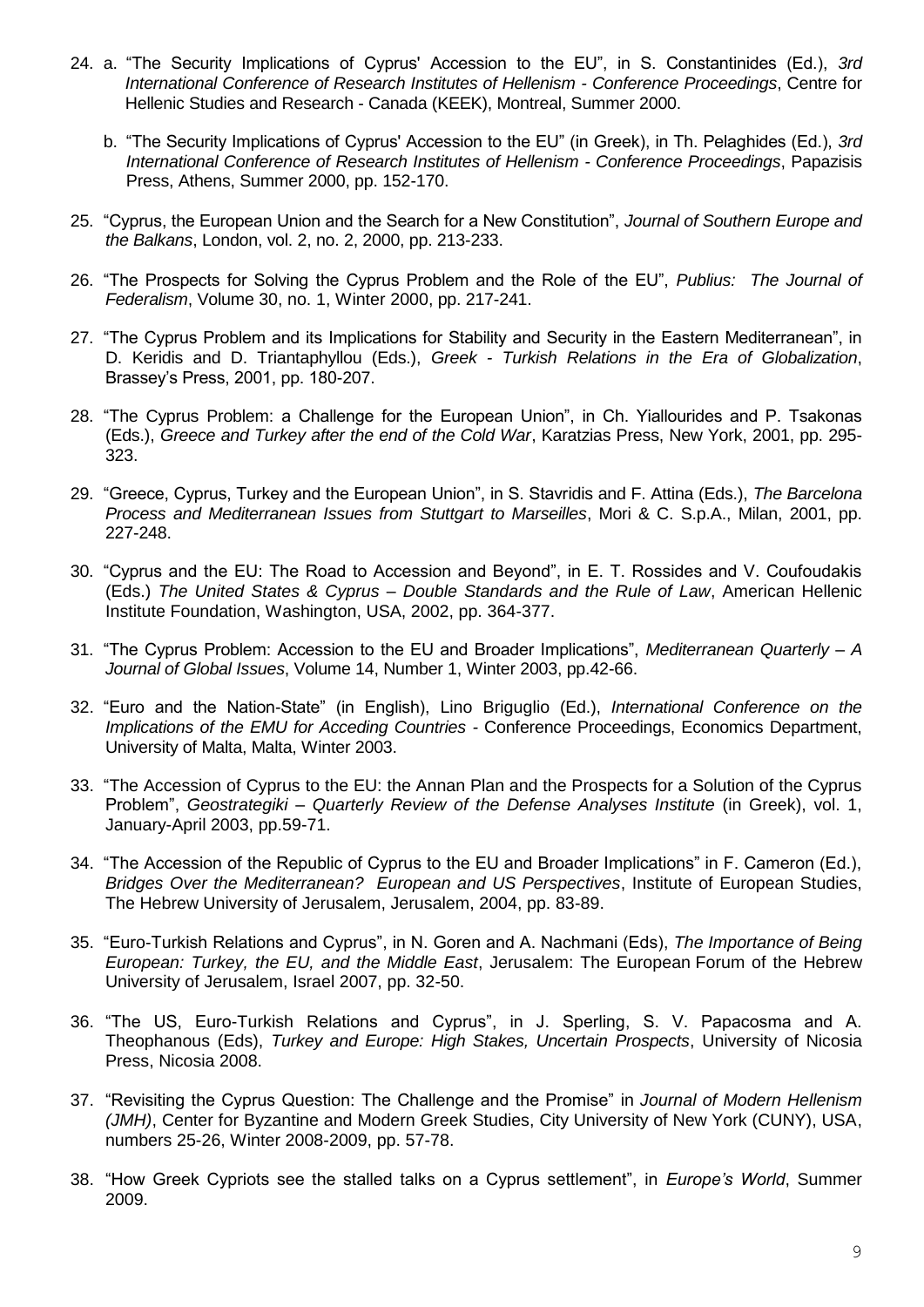- 39. "The EU, Turkey and Cyprus: What Next?", ELIAMEP Thesis, November 2009 7/2009. [electronic]
- 40. "The Cyprus Question, the EU and the Stakes Involved", 8<sup>th</sup> International Conference on Greek Research, July 2009, Australia.
- 41. "Must History Repeat Itself by Duplicating Earlier Mistakes in the 60-Year Long Negotiations About Cyprus' Future?", Claire Palley and Foreword by A. Theophanous, Cyprus Center for European and International Affairs, Policy Paper Series, no. 2/2010, Nicosia 2010.
- 42. "Ethnic Identity and the Nation-State in the Era of Globalization: The Case of Cyprus", *International Journal of Politics, Culture and Society*, Volume 24, Numbers 1-2 / June 2011, pp. 45-56.
- 43. "The Political Economy of Monetary Integration in the EU and Implications for Cyprus", in D. Ross and V. Ikonen (Eds), *The Critical Function of History in Banking and Finance*, *EABH*, Germany 2014. *Proceedings of the Conference entitled The Critical Function of History in Banking and Finance, May 15-16 2009, Nicosia Cyprus.*
- 44. "The Republic of Cyprus in Perspective: The Record and Future Challenges", in L. Briguglio and R. Pace (Eds), *The Small Island States of Europe*, Ashgate Publishing, 2014.
- 45. "Cyprus: From an Economic Miracle to a Systemic Collapse and its Aftermath", in L. Briguglio (Ed.), *Small States and the European Union: Economic Perspectives*, Routledge|Taylor & Francis Group, 2016.
- 46. "Revisiting the Cyprus Question and the Way Forward", *Turkish Policy Quarterly – Protracted Conflicts in Turkey's Neighborhood: Between Cold Peace and Hot War*, Volume 15, Number 4, Winter/March 2017.
- 47. "Cyprus in Search of a New Economic Paradigm", *Cyprus Review*, Vol. 30, Number 2, Fall 2018, Policy Paper, pp. 213-242, Published by University of Nicosia.
- 48. "The Intercommunal Negotiations After 1974 and Future Prospects", *The Cyprus Review*, Issue 1, Volume 31, Spring 2019, pp. 281-309.
- 49. "The results of the Intercommunal Negotiations after 1974 and Future Perspectives", in A. Emilianides and Ch. Ioannou (Eds), *Political History of the Republic of Cyprus after 1974* (in Greek), University of Nicosia Press, 2019, pp. 25-46.
- 50. "A Proposal for a Normal State: The Cyprus Problem after the Five Party Informal Conference", *Cyprus Review*, Vol. 33, Number 2, Spring 2021, Policy Paper, pp. 83-106, Published by University of Nicosia.

#### **II. CO-PUBLICATIONS**

- 1. With J.B. Stewart, "The Significance of Economic Structure and Microfoundations in Macroeconomic Modeling: Five Suggested Propositions", *The Cyprus Journal of Economics*, Vol. 1, no. 2, December 1988, pp. 111-135.
- 2. With J.B. Stewart, "The Role of Empiricism in Economic Analysis and Testing Revisited", *Journal of Business and Society*, Vol. 2, no. 2, Fall 1989, pp. 139-150.
- 3. With L. Avraamides, "Conflict and Promise in the Eastern Mediterranean: the Cyprus Problem and the Role of the European Union", in S. Victor Papacosma, Andreas Theophanous and James Sperling (Eds.), *EU Enlargement and New Security Challenges in the Eastern Mediterranean*, Intercollege Press, Nicosia 2004, pp. 197-212.
- 4. With Y. Tirkides, "The Cyprus Economy in Perspective: An Analysis of Growth and Structure", in A. Theophanous and Y. Tirkides (Eds), *Accession to the Eurozone and the Reunification of the Cyprus*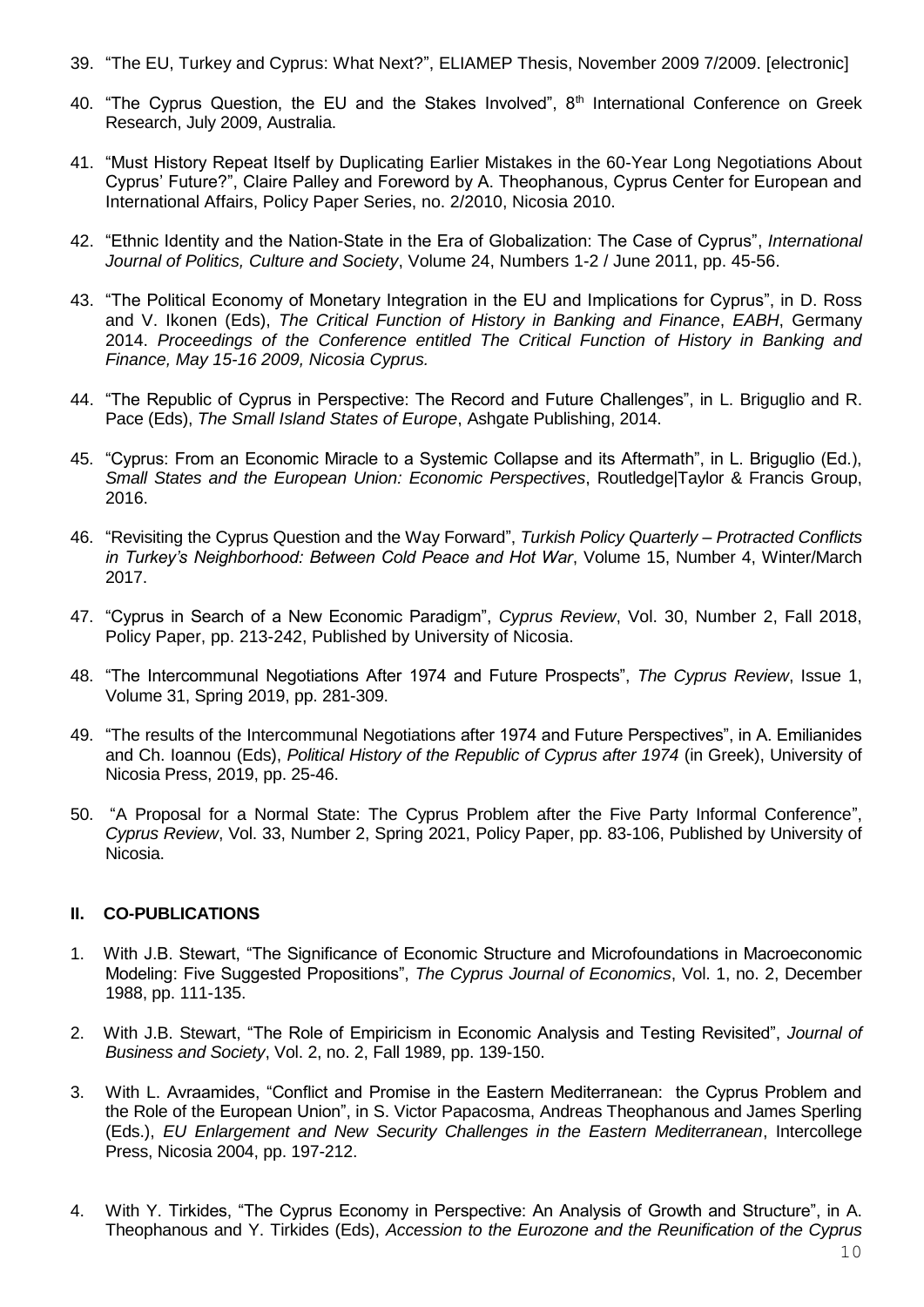*Economy*, Intercollege Press, Nicosia 2006, pp. 19-81.

- 5. With Y. Tirkides, "Summary, Conclusions and Recommendations", in A. Theophanous and Y. Tirkides (Eds), *Accession to the Eurozone and the Reunification of the Cyprus Economy*, Intercollege Press, Nicosia 2006, pp. 215-253.
- 6. With Y. Tirkides, "Views and Opinions of Greek Cypriots, Turkish Cypriots and Foreign Nationals Residing in Cyprus", in A. Theophanous and Y. Tirkides (Eds), *Accession to the Eurozone and the Reunification of the Cyprus Economy*, Intercollege Press, Nicosia 2006, pp. 271-283.
- 7. With Ch. Xenophontos, "Background and Context"-Chapter I, in A. Theophanous and Y. Tirkides (Eds), in *Reflections on the Relations Between Britain and the Republic of Cyprus and the Case of the British Sovereign Base Areas,* Intercollege Press, Nicosia 2007, pp. 17-36.
- 8. With Y. Tirkides, "Perceptions of Greek Cypriots, Turkish Cypriots and Foreign Nationals on the Relations Between the Republic of Cyprus and Britain and on the Sovereign Base Areas"-Chapter IV, in A. Theophanous and Y. Tirkides (Eds), in *Reflections on the Relations Between Britain and the Republic of Cyprus and the Case of the British Sovereign Base Areas,* Intercollege Press, Nicosia 2007, pp. 81-91.
- 9. With Y. Tirkides, "Concluding Remarks and Policy Recommendations"-Chapter V, in A. Theophanous and Y. Tirkides (Eds), in *Reflections on the Relations Between Britain and the Republic of Cyprus and the Case of the British Sovereign Base Areas,* Intercollege Press, Nicosia 2007, pp. 93-107.
- 10. With Y. Tirkides, "Results of a survey conducted through personal interviews on the relations between Britain and the Republic of Cyprus and on the Sovereign Base Areas"-Appendix, in A. Theophanous and Y. Tirkides (Eds), in *Reflections on the Relations Between Britain and the Republic of Cyprus and the Case of the British Sovereign Base Areas,* Intercollege Press, Nicosia 2007, pp. 109-136.
- 11. With Y. Tirkides and Th. Pelagidis, "Cyprus Accession to the Eurozone and the Reunification of the Island's Economy", *Südosteuropa-Gesellschaft (SOG-Southeast Europe Association)*, Vol. 48, No. 1, January 2008, pp. 74-89.
- 12. With Y. Tirkides and Th. Pelagidis, (2006), "Adopting the Euro in New Member Status with Special Reference to Cyprus", *Ekonomia Journal*, Vol. 9, No. 2, (Winter 2006), pp. 179-201. (It was published in 2008).
- 13. With Y. Tirkides and Th. Pelagidis, "The Economy of the Turkish Republic of Northern Cyprus", *Journal of Modern Hellenism (JMH)*, Center for Byzantine and Modern Greek Studies, City University of New York (CUNY), USA, numbers 25-26, Winter 2008-2009, pp. 157-188.
- 14. With Y. Tirkides, "The introduction of the Euro in the New Member States in the European Union With Special Emphasis in Cyprus" (in Greek), in Th. Pelagides and K. Hazakis (Eds), *The Political Economy of Transition: From Central Planning to the Market Economy*, Athens: Papazisis Press, 2009, pp. 231-270.
- 15. With Y. Tirkides, "The Political Economy of the European Monetary Union", in S. Stavridis (ed.), *Understanding and Evaluating the European Union: Theoretical and Empirical Approaches*, University of Nicosia Press, Nicosia 2009, pp. 117-135
- 16. With Y. Tirkides, "From the Barcelona Process to the Union for the Mediterranean", in M. Jovanovic (ed.), *International handbook on the economics of integration*, Volume 1, Cheltenham: Edward Elgar, 2011.
- 17. With O. Christou, "The Cyprus Question and the Role of the UN: An Overall Assessment", *Journal of Modern Hellenism (JMH),* Volume 30 (2014).

## **III. AWARD – WINNING PAPERS**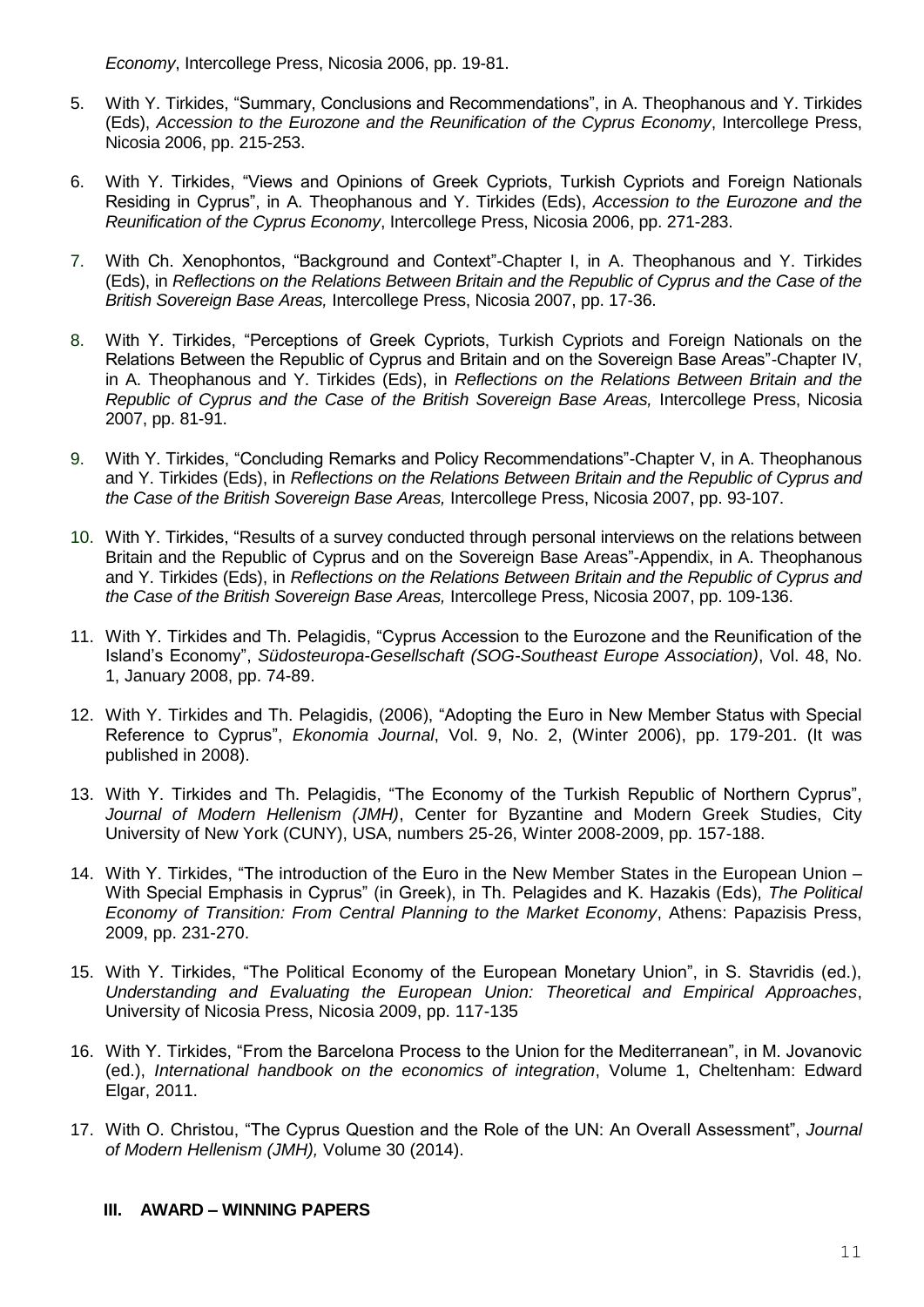- 1. "Full Membership of Cyprus in the European Economic Community Political, Economic and Social Repercussions", submitted in May 1989, Award-winning Treatise.
- 2. "Cyprus before the Challenge of 1992" (in Greek), submitted in July 1989, Award-winning Treatise.

## **IV. WORK IN PROGRESS**

- 1. "Demographic Trends in Cyprus: Challenges, Implications and Perspectives"
- 2. "Turkey's European Ambitions and Cyprus"
- 3. "The Economic and Political Implications of the EMU/EURO"
- 4. "Turkish Policy on Cyprus: A View from Nicosia".
- 5. "The Relations between Cyprus and the EU and Their Impact: A Historical Assessment and Future Prospects".

## **C. BOOK REVIEWS/PRESENTATIONS (Selective List)**

- 1. *Inside the Cyprus Miracle* by Demetris Christodoulou (in Greek), The Cyprus Review, Vol. 4 no. 2 Fall 1992 pp. 143-147.
- 2. *"The Agony of Cypriot Hellenism"*, in *Cyprus on the Brink of Extinction* by Stavros Lygeros (in Greek), The Cyprus Review, Vol. 5 no. 1 Spring 1993 pp. 125-130.
- 3. *Resolving the Cyprus Conflict: Negotiating History* (by Michális Stavrou Michael, New York, Palgrave Macmillan, 2009, xxiv + 292 pp.), Mediterranean Historical Review, Volume 28, Issue 1, Routledge|Taylor & Francis Group, 2013.
- 4. *The History and Politics of the Cyprus Conflict* (by Clement Dodd, Houndmills, Basingstoke, Hampshire, Palgrave Macmillan, 2010, ix + 317 pp.), Mediterranean Historical Review, Volume 28, Issue 1, Routledge|Taylor & Francis Group, 2013.
- 5. *Iron in the Soul: Displacement, Livelihood and Health in Cyprus* (by Peter Loizos, Studies in Forced Migration, vol. 23, New York and Oxford, Berghahn Books, 2008, xii + 210 pp., n.p.), Mediterranean Historical Review, Volume 28, Issue 1, Routledge|Taylor & Francis Group, 2013.

## **D. POLICY PAPERS**

- 1. *The Economic Relations Between Cyprus and the EU: Present State and Future Prospects*, with Riccardo Leoncini IDSE - Istituto di Ricerca sulla Dinamica dei Sistemi Economici - Quaderno 3/95, 1995.
- 2. PRIVATE HIGHER EDUCATION AS AN EQUAL STRATEGIC PARTNER OF THE STATE: SOCIAL, ECONOMIC AND POLITICAL IMPLICATIONS (in Greek), Center for European and International Affairs, University of Nicosia, Policy Paper Series, No. 1/2010, Nicosia 2010.
- 3. With the contribution of a working team, THE POLITICAL ECONOMY OF HIGHER EDUCATION: Tuition fees, Sponsoring, Academic Loans and the Economic Extensions (in Greek), Center for European and International Affairs, University of Nicosia, Policy Paper Series, No. 1/2011, Nicosia 2011.
- 4. With J.F. Drevet, CYPRUS AND THE EU: APPRAISAL AND CHALLENGES, policy paper by *Notre Europe* and the Cyprus Center for European and International Affairs, September 2012.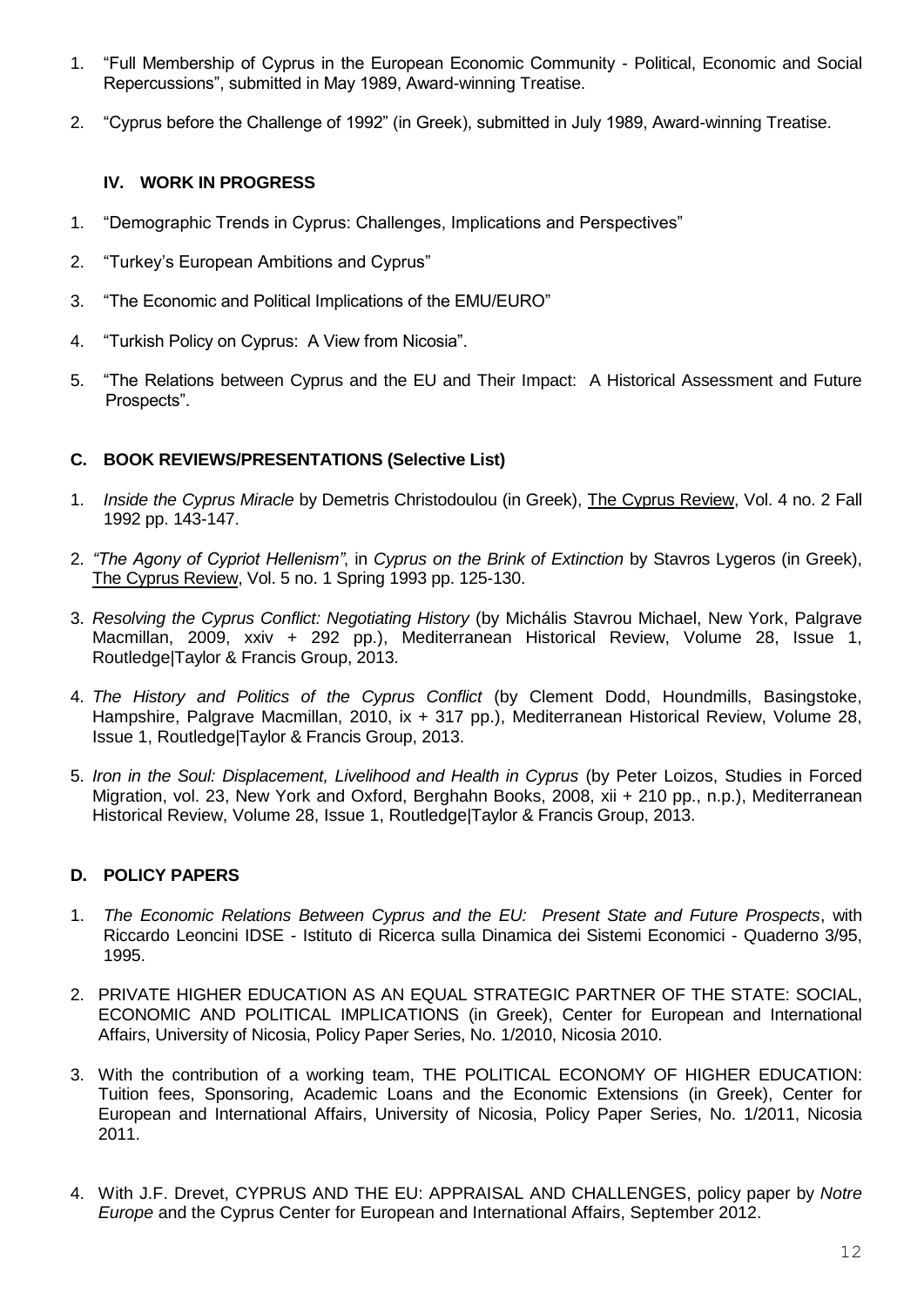- 5. With the contribution of a working team, THE CYPRUS ECONOMY AT A CROSSROADS: COMING OUT OF THE CRISIS (in Greek), Center for European and International Affairs, University of Nicosia, Policy Papers Series, No. 1/2013, Nicosia 2013.
- 6. THE WAY OUT OF THE CYPRUS ECONOMIC CRISIS, policy paper published by *Notre Europe - Jacques Delors Institute*, September 2013.
- 7. With K. Antoniou and St. Christou, THE WIDER SCOPE OF HIGHER EDUCATION IN CYPRUS (in Greek), Center for European and International Affairs, University of Nicosia, No. 2/2013, December 2013*.*
- 8. REVISITING THE CYPRUS QUESTION AND THE WAY FORWARD, Center for European and International Affairs, University of Nicosia, No. 1/2014, January 2014.
- 9. With K. Antoniou, THE CHALLENGES OF THE EXISTING BANK SYSTEM AND BROADER IMPLICATIONS (in Greek), Center for European and International Affairs, University of Nicosia, No. 2/2014, March 2014.
- 10. With C. Christoforou and K. Georgiou, FACING THE PROBLEM OF NON-PERFORMING LOANS (in Greek), Center for European and International Affairs, University of Nicosia, No. 3/2014, October 2014.
- 11. With E. Christodoulou, THE CYPRUS PROBLEM IN 2015: AN ASSESSMENT AND PROSPECTS FOR A SOLUTION (in Greek), Center for European and International Affairs, University of Nicosia, March 2015.
- 12. TWO YEARS AFTER THE MARCH OF 2013: A QUALITATIVE EVALUATION AND AN ALTERNATIVE PROPOSAL (ΔΥΟ ΧΡΟΝΙΑ ΜΕΤΑ ΤΟΝ ΜΑΡΤΙΟ ΤΟΥ 2013: ΜΙΑ ΠΟΙΟΤΙΚΗ ΑΠΟΤΙΜΗΣΗ ΚΑΙ ΜΙΑ ΕΝΑΛΛΑΚΤΙΚΗ ΠΡΟΤΑΣΗ) (in Greek), Center for European and International Affairs, University of Nicosia, April 2015.
- 13. With A. Sakadaki, THE ECONOMIC CRISIS AND THE DEMOGRAPHIC CHALLENGES (H ΟΙΚΟΝΟΜΙΚΗ ΚΡΙΣΗ ΚΑΙ ΟΙ ΔΗΜΟΓΡΑΦΙΚΕΣ ΠΡΟΚΛΗΣΕΙΣ) (in Greek), Center for European and International Affairs, University of Nicosia, October 2015.
- 14. With N. Epaminonda and K. E. Georgiou, THE EAC AND THE PROSPECT OF PRIVATIZATION: For and against and other options (in Greek), Center for European and International Affairs, University of Nicosia, November 2015.
- 15. With N. Epaminonda, THE COOPERATIVE CREDIT SECTOR IN CYPRUS: PAST, PRESENT AND FUTURE (in Greek), Center for European and International Affairs, University of Nicosia, No. 3/2016, October 2016.
- 16. With S. Kattos and C. Mavroeidis, THE BIZONAL-BICOMMUNAL FEDERATION AND THE ALTERNATIVE APPROACH (in Greek), Center for European and International Affairs, University of Nicosia, No. 4/2016, December 2016.
- 17. THE IMPORTANCE OF TURNING CYPRUS INTO A REGIONAL ACADEMIC AND RESEARCH CENTRE AFTER THE ECONOMIC CRISIS (in Greek) Cyprus Center for European and International Affairs, University of Nicosia, No. 4/2017, October 2017.
- 18. THE INTERCOMMUNAL NEGOTIATIONS AFTER 1974: RESULTS AND FUTURE PROSPECTS (in Greek), Cyprus Center for European and International Affairs, University of Nicosia, No. 7/2019, June 2019.
- 19. THE INTERCOMMUNAL NEGOTIATIONS AFTER 1974 AND FUTURE PROSPECTS, Cyprus Center for European and International Affairs, University of Nicosia, No. 11/2019, November 2019.
- 20. THE ASSESSMENT OF THE ZURICH-LONDON AGREEMENTS AND THE LESSONS LEARNED FOR TODAY (in Greek), No. 1/2021, January 2021.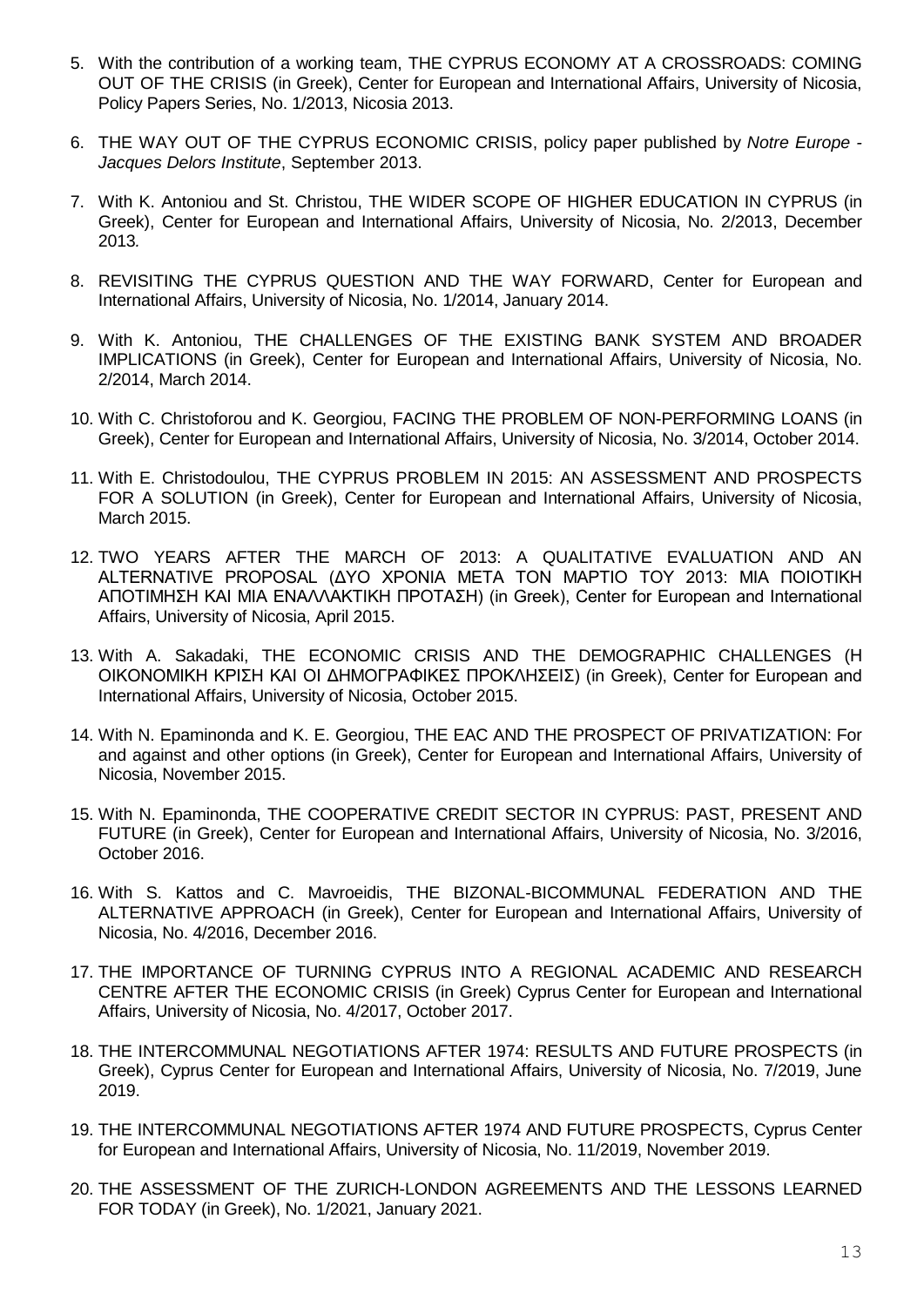- 21. WHAT WE MUST SUBMIT AT THE FIVE-PARTY SUMMIT THE HISTORICAL FACTS AND THE NEED FOR A NARRATIVE (in Greek), No. 2/2021, January 2021.
- 22. WHAT WE MUST SUBMIT AT THE FIVE-PARTY SUMMIT THE HISTORICAL FACTS AND THE NEED FOR A NARRATIVE (in Greek), 2<sup>nd</sup> Edition, No. 4/2021, March 2021.
- 23. THE CYPRUS PROBLEM AFTER THE FIVE-PARTY SUMMIT The Proposal for a Normal State" (in Greek), ΤΟ ΚΥΠΡΙΑΚΟ ΜΕΤΑ ΤΗΝ ΑΤΥΠΗ ΠΕΝΤΑΜΕΡΗ – Η Πρόταση για ένα Φυσιολογικό Κράτος, No. 6/2021, June 2021.
- 24. A PROPOSAL FOR A NORMAL STATE The Cyprus Problem after the Five Party Informal Conference, No. 10/2021, November 2021.
- 25. A PROPOSAL FOR A NORMAL STATE The Cyprus Problem after the Five Party Informal Conference, No. 10/2021, revised January 2022.

## **E. NOTES**

- 1. With K. Antoniou, THE ECONOMIC DATA AND HOW CYPRUS WILL EXIT FROM CRISIS (in Greek), Center for European and International Affairs, University of Nicosia, No. 2, 10 July 2014.
- 2. TWO YEARS AFTER THE DECISIONS OF THE EUROGROUP OF MARCH 2013, Center for European and International Affairs, University of Nicosia.
- 3. THE IMPLICATIONS OF THE EUROZONE CRISIS FOR THE FUTURE OF EUROPE AND CYPRUS, Center for European and International Affairs, University of Nicosia, [*forthcoming*]

#### **F. EASTERN MEDITERRANEAN POLICY NOTES (EMPN)**

- 1. THE CYPRUS CENTER FOR EUROPEAN AND INTERNATIONAL AFFAIRS MARKS 25 YEARS OF CREATIVE PRESENCE AND FRUITFUL CONTRIBUTION - The record and the way forward, No. 27, June 2018.
- 2. WELCOMING ADDRESS SPECIAL EVENT ON THE 25TH ANNIVERSARY OF THE CENTER "THE EUROZONE CRISIS AND THE FUTURE OF THE EU", No. 32, November 2018.
- 3. THE MULTIPLE CHALLENGES OF COVID-19, No. 48, March 2020.
- 4. CAN THE STALEMATE OVER CYPRUS BE OVERCOME?, No. 56, November 2020.
- 5. THE TURKISH CYPRIOT NARRATIVE AND THE DUE GREEK CYPRIOT RESPONSE (in Greek) «Tο Τουρκοκυπριακό Αφήγημα και η Οφειλόμενη Ελληνοκυπριακή Απάντηση», EMPN No. 64β, July 2021.
- 6. ΠΑΝΗΓΥΡΙΚΟΣ ΛΟΓΟΣ ΓΙΑ ΤΙΣ ΕΘΝΙΚΕΣ ΕΠΕΤΕΙΟΥΣ ΤΗΣ 25<sup>ΗΣ</sup> ΜΑΡΤΙΟΥ ΚΑΙ ΤΗΣ 1<sup>ΗΣ</sup> ΑΠΡΙΛΙΟΥ, EMPN No. 72γ, March 2022.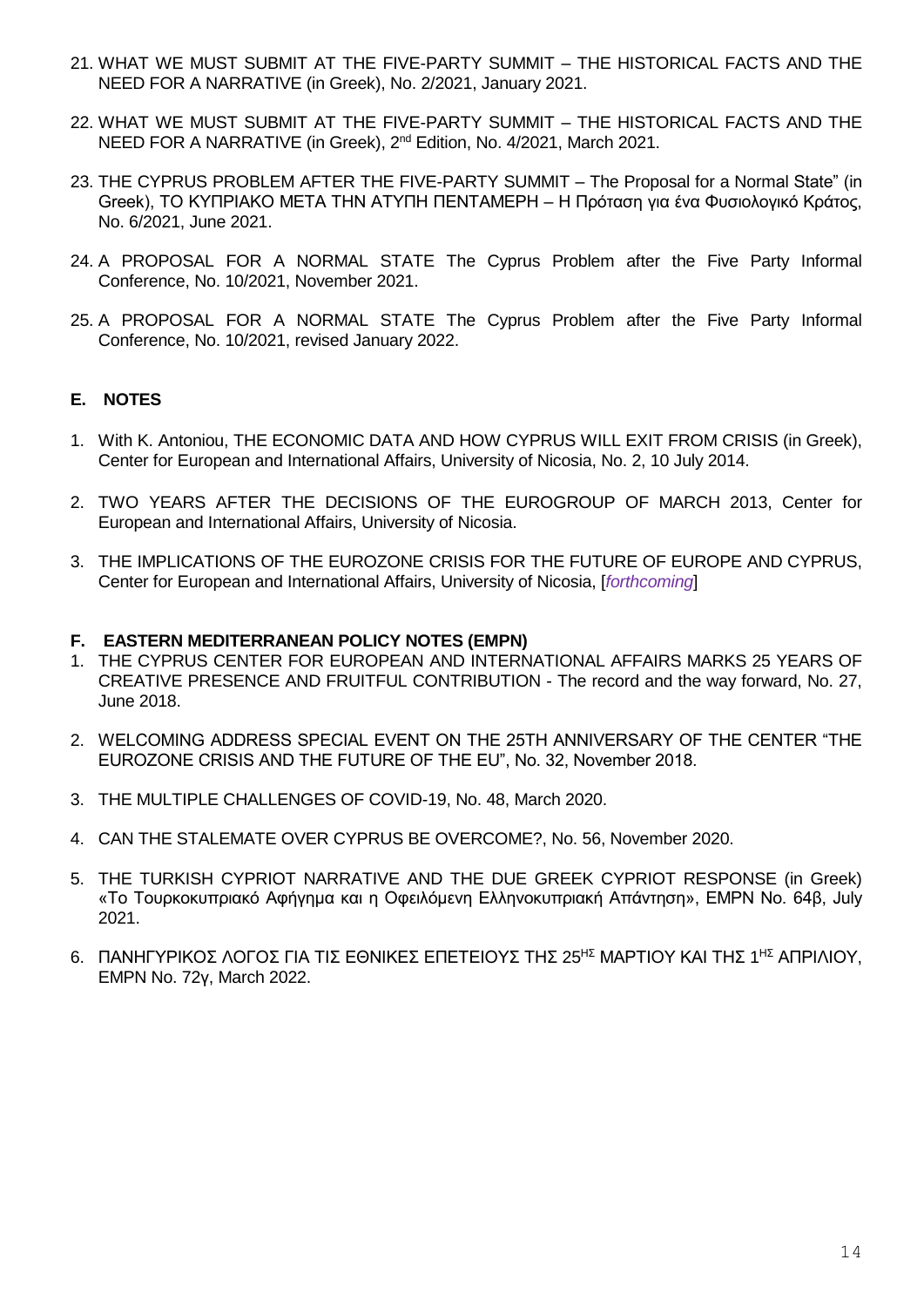**G. PAPERS PRESENTED AT CONFERENCES, SYMPOSIA, SEMINARS/LECTURES, ROUND-TABLE DISCUSSIONS, BOOK PRESENTATIONS and/or as (SOLE) GUEST SPEAKER AT UNIVERSITIES AND THINK-TANKS (Selective list)**

### **SYMPOSIA, CONFERENCES** *AND/OR* **(SOLE) GUEST SPEAKER AT UNIVERSITIES AND THINK-TANKS**

| Alona<br>March 27, 2022        | Πανηγυρικός Λόγος για την 25η Μαρτίου και την 1η Απριλίου                                                                                                                                                                                                                                    |
|--------------------------------|----------------------------------------------------------------------------------------------------------------------------------------------------------------------------------------------------------------------------------------------------------------------------------------------|
| Paphos<br>February 27, 2022    | Speech at the Conference on 'Cyprus in a period of uncertainty' entitled<br>A proposal for a normal state: The Cyprus problem after the five party<br>informal conference, Paphos.                                                                                                           |
| Xylotymbou,<br>July 19, 2021   | Ομιλία στην Επετειακή Αντικατοχική Εκδήλωση Μνήμης και Τιμής των<br>Ηρώων της Κοινότητας Ξυλοτύμπου                                                                                                                                                                                          |
| Nicosia,<br>June 15, 2021      | Speech at the Online event "Sharing the Abraham Vision with Europe",<br>entitled "East Mediterranean New Horizons: Energy, water and<br>Regional Security", University of Nicosia.                                                                                                           |
| Nicosia<br>May 20-21, 2021     | Speech at the Online International Scientific Conference marking the<br>60th Anniversary of Cyprus' Accession to the Commonwealth, entitled<br>"A Critical Assessment of the Relations between the Republic of Cyprus<br>and Britain since 1960 and the Way Forward", University of Nicosia. |
| Nicosia,<br>June 17, 2020      | Speech at the Online event within the framework of the EMSI 2020<br>Video Podcast Series, Episode 1, entitled "Bilateral and Trilateral<br>Relations in the Eastern Mediterranean: The Impact of COVID-19",<br>University of Nicosia.                                                        |
| Israel<br>November 12-14, 2019 | Speech at the Inaugural Meeting of the Israel-Hellenic Forum entitled<br>"The Cyprus Problem in the Context of the Geopolitical/Geostrategic<br>Rivalry in the Eastern Mediterranean", Prima Park Hotel, Jerusalem.                                                                          |
| Nicosia,<br>November 8, 2019   | Speech at the event entitled «60 χρόνια από την Υπογραφή των<br>Συμφωνιών Ζυρίχης-Λονδίνου – Μια αποτίμηση», organized by the Law<br>School, University of Nicosia.                                                                                                                          |
| Nicosia,<br>November 1, 2019   | Opening/Welcoming Speech at the conference entitled "Religion,<br>Religious Spaces and Conflict: Cyprus, Lebanon, Bosnia", organized by<br>by the Friedrich-Ebert-Stiftung (FES), Nicosia.                                                                                                   |
| Nicosia,<br>October 24, 2019   | Speech at the conference entitled « ΕΠΑΝΑΞΙΟΛΟΓΩΝΤΑΣ TH<br>ΣΗΜΑΣΙΑ ΤΗΣ ΒΙΩΣΙΜΗΣ ΑΝΑΠΤΥΞΗΣ», organized by the Cyprus<br>Center for European and International Affairs in cooperation with the<br>TERRA CYPRIA, University of Nicosia.                                                         |
| Nicosia,<br>September 19, 2019 | Opening Remarks at the 4 <sup>th</sup> Annual EMSI Conference 2019, Nicosia.                                                                                                                                                                                                                 |
| Nicosia,<br>September 14, 2019 | Speech at the conference organized by ALTIUS Insurance, entitled «H<br>Κυπριακή Οικονομία και ο Ασφαλιστικός Τομέας στο Νέο Περιβάλλον»,<br>Nicosia.                                                                                                                                         |
| Nicosia,<br>July 14, 2019      | ΕΠΙΜΝΗΜΟΣΥΝΟΣ ΛΟΓΟΣ ΣΤΟ ΕΤΗΣΙΟ ΕΘΝΙΚΟ ΜΝΜΟΣΥΝΟ<br>ΠΕΣΟΝΤΩΝ ΣΤΟΝ ΙΕΡΟ ΝΑΟ ΧΡΥΣΕΛΕΟΥΣΗΣ ΣΤΟ ΑΚΑΚΙ, Nicosia.                                                                                                                                                                                    |
| Nicosia,                       | "CYPRUS IN SEARCH FOR A NEW PARADIGM AND ITS ROLE IN                                                                                                                                                                                                                                         |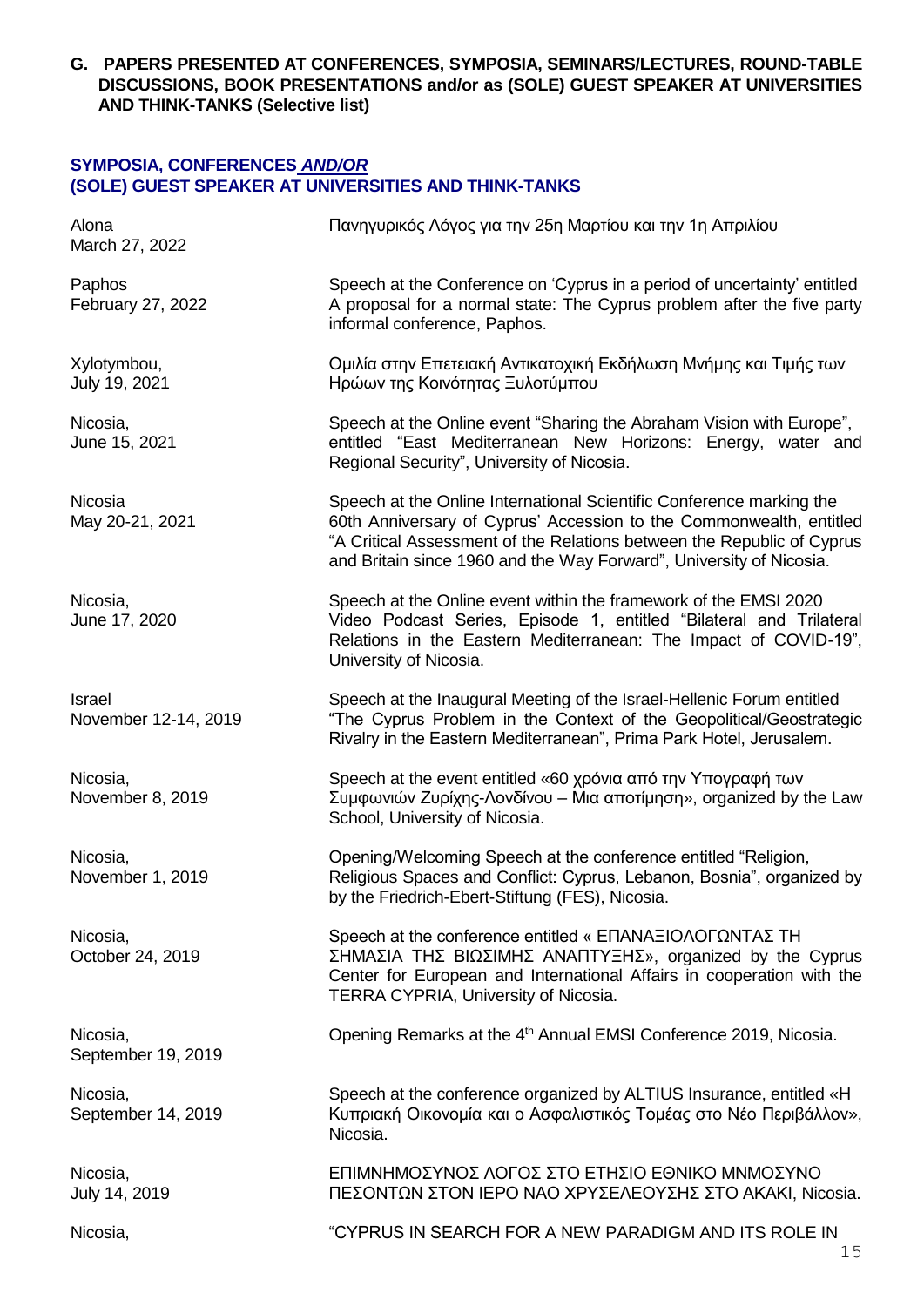| January 17, 2019                | THE EASTERN MEDITERRANEAN AND THE BROADER AREA" at<br>the symposium entitled "THE NEW ROLE OF CHINA IN THE MIDDLE<br>EAST - The Belt and Road Initiative (BRI) and Broader<br>Repercussions", organized by the Cyprus Center for European and<br>International Affairs in cooperation with the School of Law of the<br>University of Nicosia and the Chinese Academy of Social Sciences<br>(CASS), Nicosia.                                                                                                                                                                              |
|---------------------------------|------------------------------------------------------------------------------------------------------------------------------------------------------------------------------------------------------------------------------------------------------------------------------------------------------------------------------------------------------------------------------------------------------------------------------------------------------------------------------------------------------------------------------------------------------------------------------------------|
| Nicosia,<br>January 17, 2019    | Welcoming speech at the Symposium entitled "THE NEW ROLE<br>OF CHINA IN THE MIDDLE EAST - The Belt and Road Initiative (BRI)<br>and Broader Repercussions", organized by the Cyprus Center for<br>European and International Affairs in cooperation with the School of<br>Law of the University of Nicosia and the Chinese Academy of Social<br>Sciences (CASS), Nicosia.                                                                                                                                                                                                                |
| Nicosia,<br>November 27, 2018   | Ομιλία/Καλωσόρισμα στην εκδήλωση «Η ΘΕΣΗ ΤΗΣ ΕΕ ΣΤΟΝ<br>ΚΥΠΡΙΑΚΟ ΔΗΜΟΣΙΟ ΔΙΑΛΟΓΟ - Στοιχεία από τις προεδρικές<br>εκλογές του 2018 στην Κύπρο», organized by the Cyprus Center for<br>European and International Affairs in cooperation with the Department<br>of Politics and Governance, University of Nicosia, Nicosia.                                                                                                                                                                                                                                                               |
| Nicosia,<br>November 12, 2018   | Welcoming Address at the Special Event on the 25th Anniversary<br>of the Center "THE EUROZONE CRISIS AND THE FUTURE OF THE<br>EU", organized by the Cyprus Center for European and International<br>Affairs, Hilton Park, Nicosia.                                                                                                                                                                                                                                                                                                                                                       |
| Nicosia,<br>October 12-13, 2018 | ΟΙ ΔΙΑΚΟΙΝΟΤΙΚΕΣ ΣΥΝΟΜΙΛΙΕΣ ΜΕΤΑ ΤΟ 1974: ΤΑ<br>ΑΠΟΤΕΛΕΣΜΑΤΑ ΚΑΙ ΟΙ ΜΕΛΛΟΝΤΙΚΕΣ ΠΡΟΟΠΤΙΚΕΣ<br>στο<br>συνέδριο με θέμα «Πολιτική Ιστορία της Κυπριακής Δημοκρατίας μετά<br>To 1974», organized by the Law School and New Estia Journal in<br>cooperation with The Cyprus Review Journal and the Cyprus Center for<br>European and International Affairs, University of Nicosia, Nicosia,<br>(Νομική Σχολή του Πανεπιστημίου Λευκωσίας και το περιοδικό Νέα<br>Εστία σε συνεργασία με το περιοδικό The Cyprus Review και το<br>Κυπριακό Κέντρο Ευρωπαϊκών και Διεθνών Υποθέσεων), Nicosia. |
| Nicosia,<br>October 11, 2018    | Speech at the Ceremony for the Award of an Honorary Doctoral<br>Degree to Professor Van Coufoudakis, Nicosia.                                                                                                                                                                                                                                                                                                                                                                                                                                                                            |
| Athens,<br>September 6, 2018    | Η ΑΝΑΤΟΜΙΑ ΤΗΣ ΚΥΠΡΙΑΚΗΣ ΤΡΑΓΩΔΙΑΣ ΚΑΙ ΤΑ ΥΦΙΣΤΑΜΕΝΑ<br>ΔΙΛΗΜΜΑΤΑ στην εκδήλωση με θέμα «Οι Ολέθριες Συνέπειες της<br>Εξουσιομανίας Η Κατάκτηση και Διατήρηση της Εξουσίας στην<br>Ημεδαπή και οι Αυτόχθονες Ελληνικές Κοινότητες εκτός Επικράτειας»,<br>by Universal Federation<br>organized<br>of<br>Constantinoupolis<br>(ΟΙΚΟΥΜΕΝΙΚΗ ΟΜΟΣΠΟΝΔΙΑ ΚΩΝΣΤΑΝΤΙΝΟΥΠΟΛΙΤΩΝ), Athens.                                                                                                                                                                                                        |
| Nicosia,<br>June 21, 2018       | Keynote Address at 3rd Annual EMSI Conference entitled<br>REVISITING THE CYPRUS QUESTION AND THE NEED FOR A NEW<br>APPROACH, organized by The School of Law of the University of<br>Nicosia in cooperation with the Eastern Mediterranean Studies Initiative<br>(EMSI) and the Cyprus Center for European and International Affairs,<br>Nicosia.                                                                                                                                                                                                                                         |
| Nicosia, June 21, 2018          | Opening Address at the 3rd Annual EMSI Conference, organized by<br>The School of Law of the University of Nicosia in cooperation with the<br>Eastern Mediterranean Studies Initiative (EMSI) and the Cyprus Center<br>for European and International Affairs, Nicosia.                                                                                                                                                                                                                                                                                                                   |
| Nicosia,                        | Ομιλία σε εκδήλωση για τα 25 χρόνια δημιουργικής παρουσίας                                                                                                                                                                                                                                                                                                                                                                                                                                                                                                                               |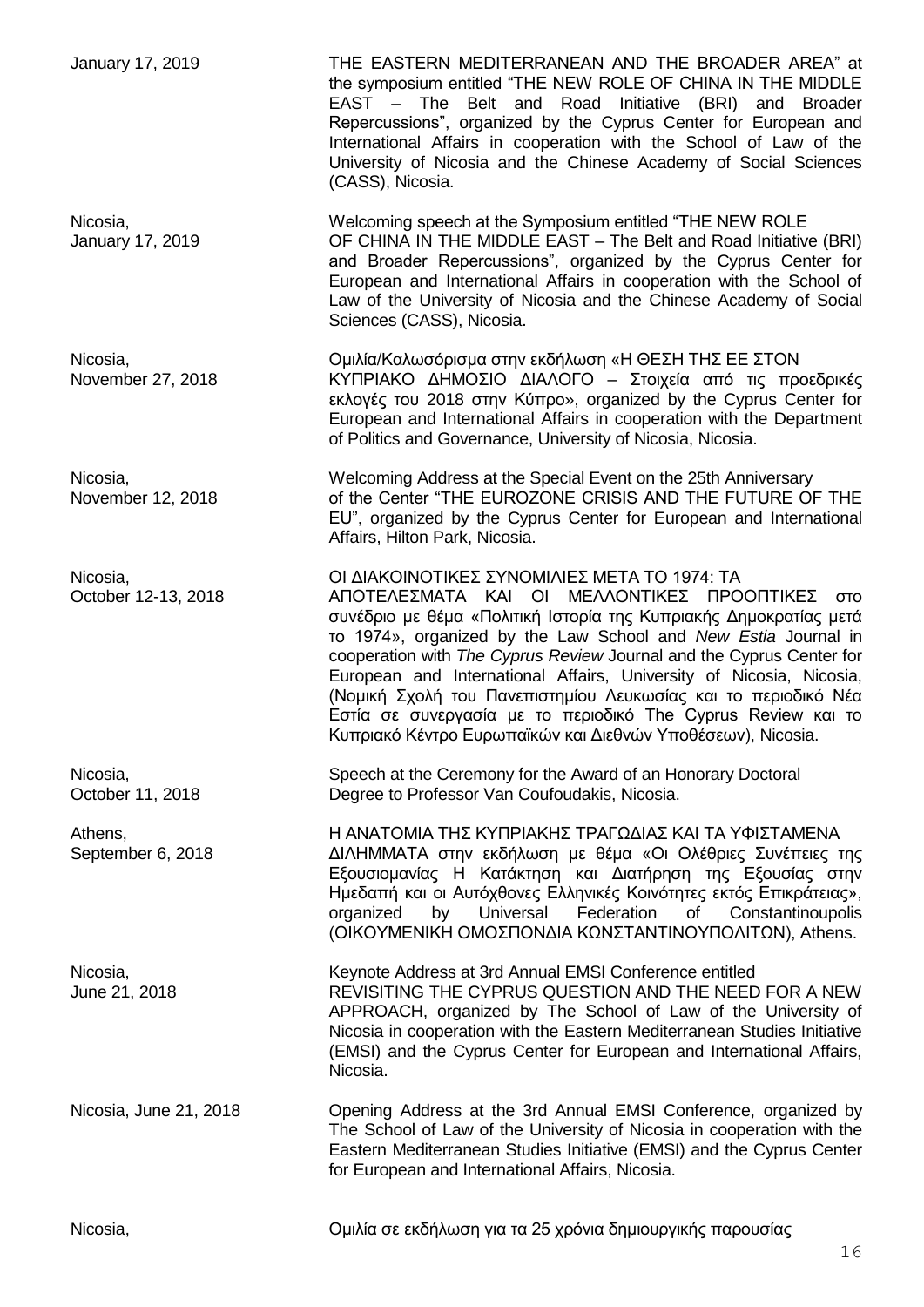May 8, 2018 του Κυπριακού Κέντρου Ευρωπαϊκών και Διεθνών Υποθέσεων με θέμα Ο ΡΟΛΟΣ ΤΩΝ ΔΕΞΑΜΕΝΩΝ ΣΚΕΨΗΣ ΣΤΗ ΣΥΓΧΡΟΝΗ ΕΠΟΧΗ ΚΑΙ Η ΠΕΡΙΠΤΩΣΗ ΤΗΣ ΚΥΠΡΟΥ, organized by the Cyprus Center for European and International Affairs of the University of Nicosia, Nicosia. Athens, ΔΙΑΙΣΙΚΟΙ ΠΥΛΩΝΕΣ ΤΗΣ ΕΥΡΩΖΩΝΗΣ ΚΑΙ ΟΙ ΠΡΟΕΚΤΑΣΕΙΣ May 4, 2018 ΓΙΑ ΤΗ ΔΗΜΟΣΙΑ ΠΟΛΙΤΙΚΗ, στο συνέδριο με θέμα Η ΔΗΜΟΣΙΑ ΔΙΟΙΚΗΣΗ ΜΕΤΑ ΤΗΝ ΚΡΙΣΗ, organized by Το Κέντρο Ευρωπαϊκού Συνταγματικού Δικαίου – Ίδρυμα Θεμιστοκλή και Δημήτρη Τσάτσου και η Νομική Σχολή του Πανεπιστημίου Λευκωσίας, The Centre for European Constitutional Law Foundation Themistocles and Dimitris Tsatsos and the Law School of the University of Nicosia, Athens. Nicosia, Welcoming Address at ECPR 2018 JOINT SESSIONS OF WORKSHOPS, Nicosia. Nicosia, Ομιλία/Καλωσόρισμα στο Συνέδριο με τίτλο ΒΑΛΚΑΝΙΚΕΣ ΟΔΥΣΣΕΙΕΣ ΚΑΙ ΔΙΛΗΜΜΑΤΑ: ΜΑΚΕΔΟΝΙΚΟ ΚΑΙ ΑΛΒΑΝΙΚΟ, organized by the Cyprus Center for European and International Affairs, University of Nicosia, Nicosia. Nicosia, Opening Address at the Conference entitled WHEN THE March 16, 2018 CEMETERY BECOMES POLITICAL DEALING WITH THE RELIGIOUS HERITAGE IN CYPRUS AND ITS NEIGHBOURING COUNTRIES, Nicosia. Nicosia, ΕΠΙΛΥΣΗ VS ΔΙΑΧΕΙΡΙΣΗ ΣΥΓΚΡΟΥΣΕΩΝ ΚΑΙ ΤΟ ΚΥΠΡΙΑΚΟ, February 13, 2018 Nicosia. Nicosia, Ο ΜΑΚΑΡΙΟΣ, Η ΔΙΖΩΝΙΚΗ ΔΙΚΟΙΝΟΤΙΚΗ ΟΜΟΣΠΟΝΔΙΑ ΚΑΙ ΤΟ December 12, 2017 ΕΝΙΑΙΟ ΚΡΑΤΟΣ, organized by Rotary Club, Nicosia. Nicosia, ΟΙ ΣΥΓΧΡΟΝΕΣ ΠΡΟΚΛΗΣΕΙΣ ΚΑΙ Η ΑΝΑΓΚΗ ΓΙΑ December 5, 2017 **ΑΠΟΤΕΛΕΣΜΑΤΙΚΗ ΗΓΕΣΙΑ, στην Ημερίδα με θέμα «Ηγέτης και** Ηγεσία», organized by Ministry of Defense, General Team of National Guard, (Υπουργείο Άμυνας, Γενικό Επιτελείο Εθνικής Φρουράς, Nicosia. Nicosia, ΟΙ ΔΙΑΚΟΙΝΟΤΙΚΕΣ ΣΥΝΟΜΙΛΙΕΣ 1974-2017: ΦΙΛΟΣΟΦΙΑ, December 2, 2017 **ΑΠΟΤΕΛΕΣΜΑΤΑ ΚΑΙ ΠΡΟΟΠΤΙΚΕΣ, στο 9ο Ετήσιο Συμπόσιο** Κερύνειας «Η ΚΕΡΥΝΕΙΑ ΣΤΙΣ ΣΥΝΟΜΙΛΙΕΣ ΓΙΑ ΛΥΣΗ ΤΟΥ ΚΥΠΡΙΑΚΟΥ», Nicosia. Nicosia, THE IMPACT OF THE ECONOMIC AND FINANCIAL CRISIS ON November 29, 2017 THE REPUBLIC OF CYPRUS, organized by the Friedrich-Ebert-Stiftung (FES) and the Department of Politics and Governance of the University of Nicosia, Nicosia. Nicosia, Welcoming Address at the Conference entitled THE IMPACT OF November 29, 2017 THE ECONOMIC AND FINANCIAL CRISIS ON THE REPUBLIC OF CYPRUS, organized by the Friedrich-Ebert-Stiftung (FES) and the Department of Politics and Governance of the University of Nicosia, Nicosia. Nicosia, Opening Address at the Conference entitled THE CHANGING November 7, 2017 GEOPOLITICS OF THE MIDDLE EAST AND BROADER IMPLICATIONS, organized by the Cyprus Center for European and International Affairs of the University of Nicosia and the Euro-Gulf Information Centre, Nicosia.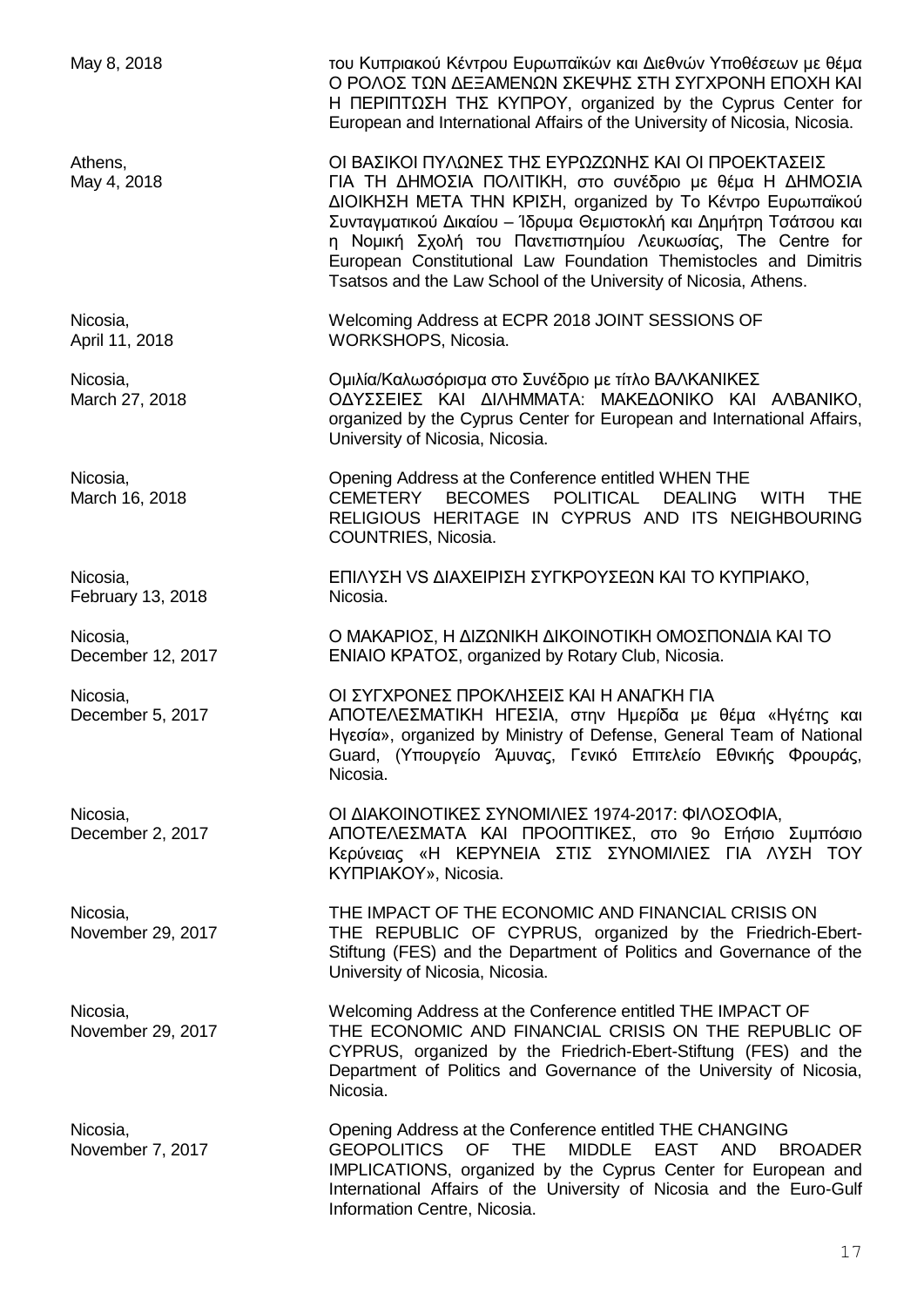| Nicosia,<br>October 23, 2017  | 40 YEARS AFTER THE BEGIN-SADAT AGREEMENT - A<br>HISTORICAL ASSESSMENT AND FUTURE PROSPECTS, event<br>organized by the Cyprus Center for European and International Affairs<br>of the University of Nicosia in cooperation with the Department of<br>Politics and Governance of the University of Nicosia and the Dialogue<br>Chair in Middle Eastern Studies, Nicosia.                                                                      |
|-------------------------------|---------------------------------------------------------------------------------------------------------------------------------------------------------------------------------------------------------------------------------------------------------------------------------------------------------------------------------------------------------------------------------------------------------------------------------------------|
| Limassol,<br>October 19, 2017 | CYPRUS 'REUNIFICATION TALKS' COLLAPSE - THE ROLE OF<br>THE UN AND THE EU, at the European Conservatives and Reformists<br>Group (ECR) Bureau Meeting, Limassol.                                                                                                                                                                                                                                                                             |
| Nicosia,<br>June 15-16, 2017  | The Crisis of the European Union and the Day After. Speech at the<br>conference entitled The New International Order, The Return of the<br>Nation State and Contemporary Geopolitics, organized by the Center<br>for European and International Affairs of the University of Nicosia in<br>cooperation with University of Nicosia Global Semesters and the<br>Eastern Mediterranean Studies Initiative (EMSI), Nicosia.                     |
| Nicosia,<br>June 15-16, 2017  | Welcoming Address at the conference entitled The New International<br>Order, The Return of the Nation State and Contemporary Geopolitics,<br>organized by the Center for European and International Affairs of the<br>University of Nicosia in cooperation with University of Nicosia Global<br>Semesters and the Eastern Mediterranean Studies Initiative (EMSI),<br>Nicosia.                                                              |
| Athens,<br>May 25-26, 2017    | THE CYPRUS PROBLEM BEFORE AND AFTER THE TURKISH<br>Speech at the<br>REFERENDUM.<br>International<br>Conference<br>"Contemporary Geopolitical Readings upon the Wider Middle East:<br>Security, Economy, Politics, Culture", organized by the Department of<br>Turkish Studies and Modern Asian Studies of the National and<br>Kapodistrian University of Athens in cooperation with the European<br>Public Law Organization (EPLO), Athens. |
| Nicosia,<br>March 30, 2017    | Chair at the Conference entitled Balance of Power Vs Pendulum of<br>Power, organized by the Center for European and International Affairs<br>of the University of Nicosia and the High Commission of India in Cyprus,<br>Nicosia.                                                                                                                                                                                                           |
| Nicosia,<br>March 25-26, 2017 | ΠΑΝΗΓΥΡΙΚΟΣ ΛΟΓΟΣ ΓΙΑ ΤΗΝ 25 <sup>Η</sup> ΜΑΡΤΙΟΥ ΚΑΙ ΤΗΝ 1 <sup>Η</sup><br>ANPIAIOY, Nicosia.                                                                                                                                                                                                                                                                                                                                              |
| London,<br>March 17-18, 2017  | Greece And Cyprus In Turbulent Times The Road Ahead. Conference<br>organized by LSE Hellenic and Cypriot Societies, London.                                                                                                                                                                                                                                                                                                                 |
| Israel,<br>January 26, 2017   | Cyprus within the framework of The Global Strategic Environment.<br>Speech at the Conference organized by The Begin-Sadat Center for<br>Strategic Studies, Israel.                                                                                                                                                                                                                                                                          |
| Nicosia,<br>December 8, 2016  | PERSPECTIVES ON THE AMERICAN PRESIDENTIAL ELECTION<br>AND THE VICTORY OF DONALD TRUMP. Speech at the event<br>organized by the Center for European and International Affairs of the<br>University of Nicosia in cooperation with the Department of European<br>Studies and International Relations of the University of Nicosia and THE<br>CITADEL Military College of South Carolina, Nicosia.                                             |
| Nicosia,<br>November 28, 2016 | Η Διζωνική Δικοινοτική Ομοσπονδία Και Εναλλακτικές Προσεγγίσεις.<br>Speech at the event organized by the Center for European and<br>International Affairs, University of Nicosia, Nicosia.                                                                                                                                                                                                                                                  |
| Nicosia,                      | Cyprus-Greece Relations: A Beyond-the-Stereotype Overview.                                                                                                                                                                                                                                                                                                                                                                                  |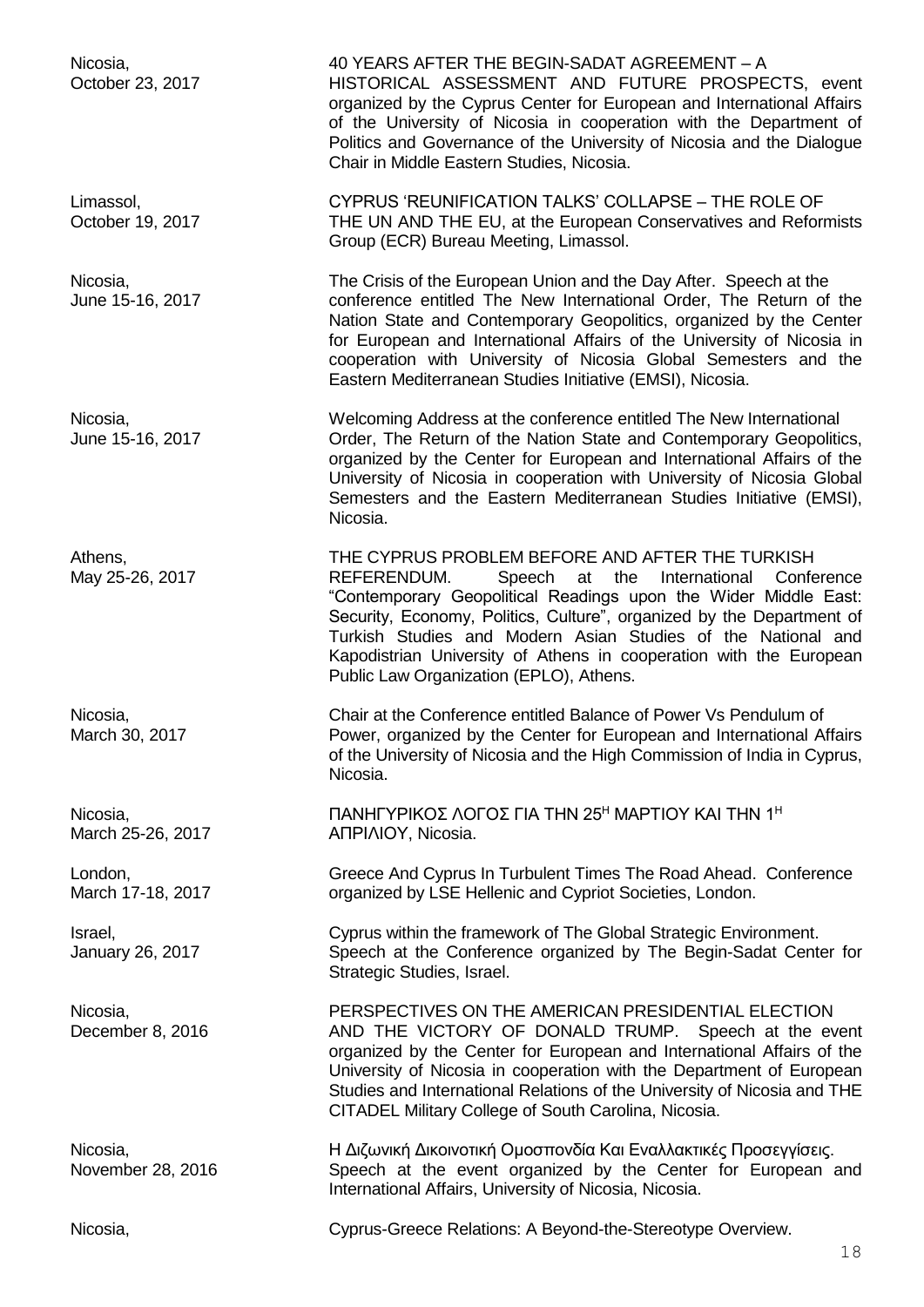November 3, 2016 Speech at the conference organized by PRIO Cyprus Centre and Friedrich-Ebert Stiftung, Nicosia. Nicosia, Φιλοσοφία Λύσης και Διακυβέρνηση. Speech within the framework of October 4, 2016 the Seminar Series for the Cyprus Problem, organized by the Center for European and International Affairs, University of Nicosia, Nicosia. Limassol, THE EUROZONE CRISIS AND BROADER IMPLICATIONS. Speech September 30, 2016 **at the Conference organized by CPA Associates International,** Limassol. Nicosia, ΕΠΙΜΝΗΜΟΣΥΝΟΣ ΛΟΓΟΣ ΣΤΟ ΕΘΝΙΚΟ ΜΝΗΜΟΣΥΝΟ ΤΟΥ ΗΡΩΑ July 17, 2016 ΓΕΩΡΓΙΟΥ ΑΝΔΡΕΟΥ ΚΥΡΙΑΚΟΥ, Nicosia. Nicosia, Το Brexit, η ομαλοποίηση σχέσεων Τουρκίας Ισραήλ και η Κύπρος. July 12, 2016 Event organized by the Center for European and International Affairs, University of Nicosia, Nicosia. Nicosia, Welcoming Address at the conference entitled GEOPOLITICAL June 16, 2016 DEVELOPMENTS AND CHANGE IN THE EASTERN MEDITERRANEAN AND THE MIDDLE EAST, organized by the Center for European and International Affairs of the University of Nicosia in cooperation with University of Nicosia Global Semesters, Nicosia. Nicosia, Opening Remarks at the seminar entitled "THE CHEMICAL May 24, 2016 WEAPONS CONVENTION: SCIENCE IN SERVICE OF PEACE", organized by the Center for European and International Affairs, University of Nicosia, Nicosia. Nicosia, A ONE-DAY WORKSHOP ON THE CYPRUS PEACE PROCESS May 18, 2016 **ARE WE THERE YET? OR A LAST CHANCE AT REUNIFICATION?** PROBLEMS AND PROSPECTS FOR A SETTLEMENT IN CYPRUS, organized by Centre for Dialogue, Cyprus Academic Dialogue and Universitas Foundation, Nicosia. Nicosia, ΠΟΛΙΤΙΚΟΣ ΠΟΛΙΤΙΣΜΟΣ - Τα ελλείμματα και οι τραγικές May 11, 2016 προεκτάσεις. Organized by the Center for European and International Affairs in cooperation with the Institute of Greek Culture, SEK Palace, Nicosia. Nicosia, Welcoming Speech. Conference Εγκλήματα Πολέμου – Η April 8, 2016 *Avripet Δίκαιο τους κατά το Διεθνές και Εσωτερικό Δίκαιο organized by* Department of Law in cooperation with Institute of international legal Studies Professor Elias Krispi and Dr. Anastasia Samara-Krispi, University of Nicosia, Nicosia. Nicosia, ΟΙΚΟΝΟΜΙΚΗ ΔΙΑΣΤΑΣΗ ΜΙΑΣ ΛΥΣΗΣ ΤΟΥ ΚΥΠΡΙΑΚΟΥ. Speech April 5, 2016 **April 2016** at Διαδικτυακή Συζήτηση Πολιτείας, entitled ΤΑ ΚΕΦΑΛΑΙΑ ΤΗΣ ΕΕ ΚΑΙ ΤΗΣ ΟΙΚΟΝΟΜΙΑΣ, organized by POLITEIA, University of Nicosia, Nicosia. Nicosia, ΡΩΓΜΕΣ ΣΤΗΝ ΕΥΡΩΠΑΪΚΗ ΕΝΩΣΗ. Speech within the framework March 29, 2016 **Contact Accide** of «Ελεύθερο Πανεπιστήμιο των Πολιτών», organized by the University of Nicosia, Nicosia. Limassol, ΚΕΫΝΣΙΑΝΙΣΜΟΣ, ΝΕΟΦΙΛΕΛΕΥΘΕΡΙΣΜΟΣ ΚΑΙ ΟΙΚΟΝΟΜΙΚΟΣ March 28, 2016 **ΟΛΟΚΛΗΡΩΤΙΣΜΟΣ.** Speech within the framework of the Seminar Series entitled «Εισαγωγή στις Πολιτικές Ιδεολογίες», organized by the Center for European and International Affairs, University of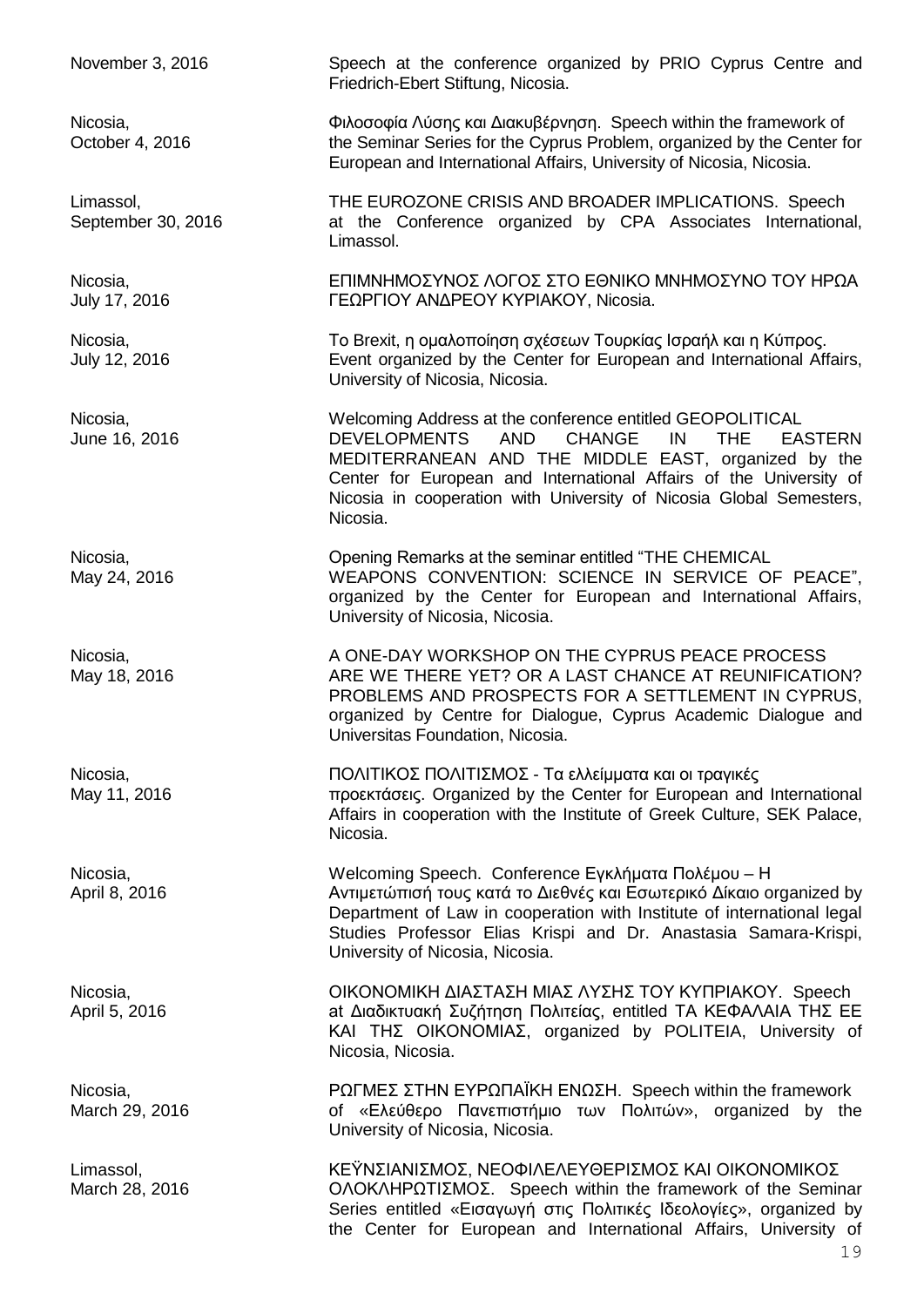Nicosia, Limassol. Nicosia, Η ΟΙΚΟΝΟΜΙΑ ΣΗΜΕΡΑ ΚΑΙ ΟΙ ΠΡΟΟΠΤΙΚΕΣ ΜΕΤΑ ΑΠΟ ΤΗ March 23, 2016 **ΛΥΣΗ ΤΟΥ ΚΥΠΡΙΑΚΟΥ: ΜΥΘΟΙ ΚΑΙ ΠΡΑΓΜΑΤΙΚΟΤΗΤΕΣ.** Speech at «Λέσχη 41». Nicosia, ΠΟΙΟ ΜΟΝΤΕΛΟ ΛΥΣΗΣ ΓΙΑ ΤΗΝ ΚΥΠΡΟ; ΠΡΟΒΛΗΜΑΤΙΣΜΟΙ ΓΙΑ March 18, 2016 ΟΙΚΟΝΟΜΙΚΑ, ΠΟΛΙΤΙΚΑ ΚΑΙ ΣΤΡΑΤΗΓΙΚΑ ΖΗΤΗΜΑΤΑ. Speech at a conference organized by the University of Nicosia in cooperation with Nea Politeia, University of Nicosia, Nicosia. Nicosia, Concluding Remarks at the two-day conference entitled THE March 11-12, 2016 **CYPRUS PROBLEM, ITS SOLUTION AND THE BROADER** IMPLICATIONS, organized by the Center for European and International Affairs of the University of Nicosia, University of Nicosia, Nicosia. Nicosia, WHAT MODEL FOR CYPRUS? ECONOMIC, POLITICAL AND March 11-12, 2016 STRATEGIC CONSIDERATIONS. Speech at the two-day conference entitled THE CYPRUS PROBLEM, ITS SOLUTION AND THE BROADER IMPLICATIONS, organized by the Center for European and International Affairs of the University of Nicosia, University of Nicosia, Nicosia. Athens, The Regional Geostrategic Dimension: What role for Greece & February 3, 2016 Cyprus? Speech at the ATHENS ENERGY FORUM 2016 THE BRAVE NEW WORLD OF ENERGY, Athens. Nicosia, Speech at the event entitled ΟΙ ΟΙΚΟΝΟΜΙΚΕΣ ΠΟΛΙΤΙΚΕΣ ΤΗΣ November 21, 2015 EE KAI OI ΕΥΡΥΤΕΡΕΣ ΚΟΙΝΩΝΙΚΕΣ ΕΠΙΠΤΩΣΕΙΣ, organized by the Center for European and International Affairs of the University of Nicosia in cooperation with the Central Committee of AKEL, University of Nicosia, Nicosia. Nicosia, Welcoming Address at the event entitled ΟΙ ΣΧΕΣΕΙΣ ΑΘΗΝΩΝ-October 12, 2015 ΛΕΥΚΩΣΙΑΣ ΜΕΤΑ ΤΟ 1960: ΜΙΑ ΔΙΕΠΙΣΤΗΜΟΝΙΚΗ ΠΡΟΣΕΓΓΙΣΗ, organized by the Center for European and International Affairs of the University of Nicosia, University of Nicosia, Nicosia. Nicosia, An Overall Assessment to the conference entitled AN ASSESSMENT May 6, 2015 **OF RECENT REGIONAL AND GLOBAL DEVELOPMENTS.** Conference organized by the Center for European and International Affairs of the University of Nicosia in cooperation with the Begin-Sadat Center for Strategic Studies, University of Nicosia, Nicosia. Nicosia, Welcoming address at the event entitled THE EU AT A April 28, 2015 CROSSROADS, organized by the Center for European and International Affairs, University of Nicosia, Nicosia. Nicosia, Welcoming Address at the event entitled Η ΑΤΕΡΜΟΝΗ ΕΛΛΗΝΙΚΗ March 23, 2015 **ΚΡΙΣΗ ΚΑΙ ΟΙ ΕΥΡΥΤΕΡΕΣ ΠΡΟΕΚΤΑΣΕΙΣ**, organized by the Center for European and International Affairs, University of Nicosia, Nicosia. Nicosia, Welcoming Address at the event entitled PERSPECTIVES ON December 2, 2014 DEVELOPMENTS IN THE MIDDLE EAST AND BROADER IMPLICATIONS, organized by the Center for European and International Affairs in cooperation with the Department of European and International Affairs of the University of Nicosia and the Dialogue Chair in Middle Eastern Studies, University of Nicosia, Nicosia.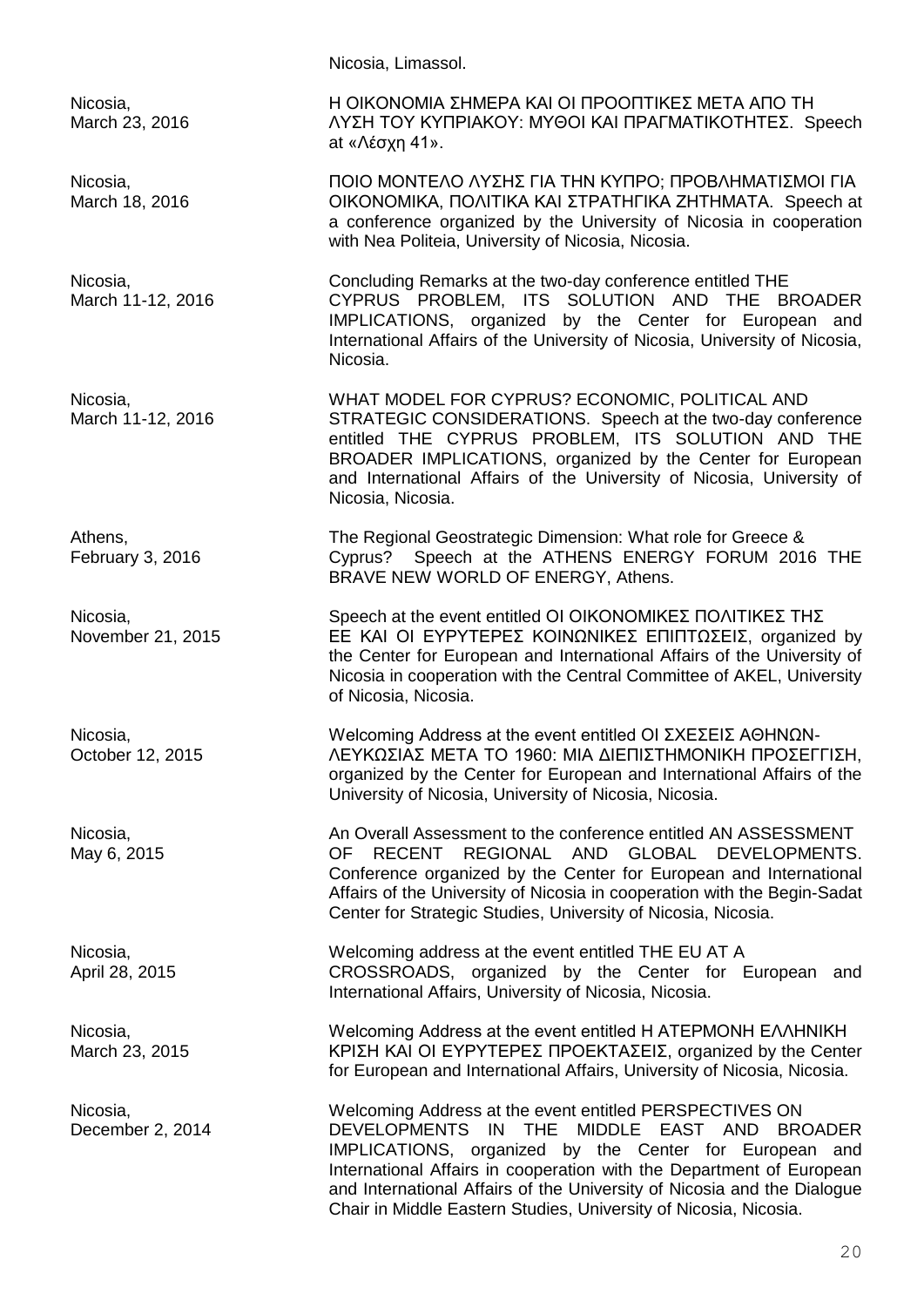| Nicosia,<br>November 18, 2014          | Welcoming Address at the conference entitled REVISITING<br>RELATIONS BETWEEN RUSSIA AND CYPRUS IN THE NEW<br>EUROPEAN AND INTERNATIONAL ENVIRONMENT, organized by<br>the Center for European and International Affairs in cooperation with<br>the Embassy of the Russian Federation in Cyprus, University of<br>Nicosia, Nicosia.                                                                                                                                         |
|----------------------------------------|---------------------------------------------------------------------------------------------------------------------------------------------------------------------------------------------------------------------------------------------------------------------------------------------------------------------------------------------------------------------------------------------------------------------------------------------------------------------------|
| Israel,<br>October 27, 2014            | Developments in the EU and Cyprus. Speech at the conference<br>entitled Strategic Politics in the Eastern Mediterranean, organized by<br>the Begin-Sadat Center for Strategic Studies, Israel.                                                                                                                                                                                                                                                                            |
| Washington, USA,<br>October 2, 2014    | The Eurozone Crisis and the Impact on Cyprus. Speech at a<br>closed event organized by The Brookings Institute, Washington.                                                                                                                                                                                                                                                                                                                                               |
| Washington, USA,<br>September 30, 2014 | "Erdogan and Davutoglu: What Can We Expect from Them". Speech<br>at the conference entitled THE CYPRUS ISSUE: FORTY YEARS<br>LATER organized by American Hellenic Institute, Capital Hilton Hotel,<br>Washington.                                                                                                                                                                                                                                                         |
| Nicosia,<br>September 25, 2014         | Revisiting Martin Feldstein: EMU and International Conflict -<br>An Assessment of Specific Cases and Broader Implications. Speech<br>at the symposium entitled COMPARING AND CONTRASTING<br>FEDERALISM IN THE EU AND THE USA, University of Nicosia,<br>Nicosia.                                                                                                                                                                                                          |
| Nicosia,<br>September 25, 2014         | COMPARING AND CONTRASTING FEDERALISM IN THE EU<br>AND THE USA. Welcoming address at the symposium organized by<br>the Center for European and International Affairs in cooperation with<br>the Center for State Constitutional Studies (at Rutgers-Camden),<br>Academia Europea Bolzano (EURAC) Institute for Studies on<br>Federalism and Regionalism and European Center for Peace and<br>Development Institute of European Studies, University of Nicosia,<br>Nicosia. |
| Nicosia,<br>July 1, 2014               | Opening Address at the conference entitled THE UKRAINIAN CRISIS<br>AND RELATIONS BETWEEN THE EU AND RUSSIA. Conference<br>organized by the Center for European and International Affairs,<br>University of Nicosia, Nicosia.                                                                                                                                                                                                                                              |
| Nicosia,<br>June 19, 2014              | SECURITY CHALLENGES IN THE EASTERN MEDITERRANEAN.<br>Conference organized by the Center for European and International<br>Affairs in cooperation with the Embassy of Israel in Cyprus, University<br>of Nicosia, Nicosia.                                                                                                                                                                                                                                                 |
| Nicosia,<br>May 13, 2014               | Welcoming address at the conference entitled «Ευρωεκλογές και η<br>μελλοντική πορεία της Ευρωπαϊκής Ένωσης», organized by the<br>Center for European and International Affairs of the University of<br>Nicosia in cooperation with the International Organization for the<br>Promotion of Women of Europe- AIPFE (Διεθνή Οργάνωση<br>Προώθησης των Γυναικών της Ευρώπης-AIPFE), University of<br>Nicosia, Nicosia.                                                        |
| Nicosia,<br>March 29, 2014             | «Όραμα 2020 – Στρατηγικά διλήμματα και επιλογές το 2014».<br>Conference organized by Athos Kyranides, American Medical Center,<br>Nicosia.                                                                                                                                                                                                                                                                                                                                |
| Nicosia,<br>December 17, 2013          | EU-RUSSIA RELATIONS AND CYPRUS: THE RHETORIC AND THE<br>RECORD". Conference organized by the Center for European and<br>International Affairs of the University of Nicosia in cooperation with the<br>Embassy of the Russian Federation in Cyprus, University of Nicosia,                                                                                                                                                                                                 |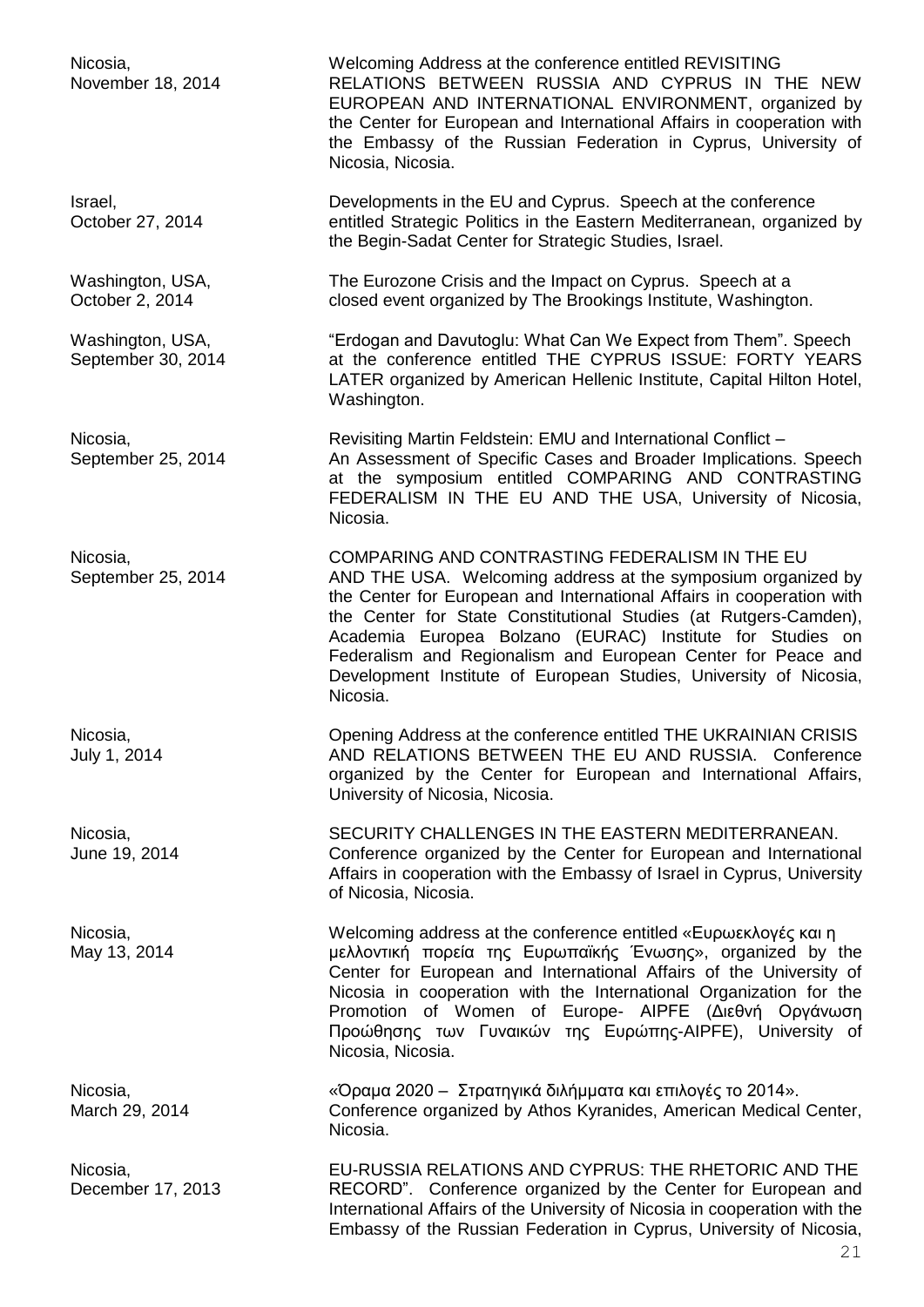### Nicosia.

| Nicosia,<br>November 18, 2013         | ISSUES OF POLITICS AND GOVERNANCE IN BIETHNIC,<br>MULTIETHNIC AND DIVIDED STATES. Symposium organized by<br>the Center for European and International Affairs of the University of<br>Nicosia in cooperation with Center for State Constitutional Studies (at<br>Rutgers-Camden), Academia Europea Bolzano (EURAC) Institute for<br>Studies on Federalism and Regionalism, European Center for Peace<br>and Development, University of Nicosia, Nicosia. |
|---------------------------------------|----------------------------------------------------------------------------------------------------------------------------------------------------------------------------------------------------------------------------------------------------------------------------------------------------------------------------------------------------------------------------------------------------------------------------------------------------------|
| Nicosia,<br>September 26, 2013        | "From the aims of the EOKA struggle to the challenges of today".<br>Conference entitled THE HISTORY AND LEGACY OF THE EOKA<br>ORGANIZATION, organized by the Center for European and<br>International Affairs of the University of Nicosia, University of Nicosia,<br>Nicosia.                                                                                                                                                                           |
| Nicosia,<br>September 13, 2013        | «Η Ανατομία της Κρίσης και η Επόμενη Μέρα». Symposium<br>organized by the CNP-Cyprialife, University of Nicosia, Nicosia.                                                                                                                                                                                                                                                                                                                                |
| Herzliya, Israel<br>March 11-14, 2013 | <b>ISRAEL-TURKEY RELATIONS AND THE EASTERN</b><br>MEDITERRANEAN. 13th Herzliya Annual Conference, organized by<br>Institute for Policy and Strategy (IPS) at IDC Herzliya, Lauder School<br>of Government, Diplomacy and Strategy, Herzliya.                                                                                                                                                                                                             |
| Nicosia,<br>February 05, 2013         | «Η Πολιτική Οικονομία του Μνημονίου και η Επόμενη Μέρα».<br>Speech at the conference «Δείπνος και Λόγος», Evochia restaurant,<br>Nicosia.                                                                                                                                                                                                                                                                                                                |
| Nicosia,<br>January 28, 2013          | "Cyprus and The EU: Appraisal and Challenges". Event organized by<br>the Center for European and International Affairs of the University of<br>Nicosia in cooperation with the Notre Europe - Jacques Delors<br>Institute, at the University of Nicosia, Nicosia.                                                                                                                                                                                        |
| Pafos,<br>January 12, 2013            | «Η Πολιτική Οικονομία του Μνημονίου και η Επόμενη Μέρα».<br>Conference organized by Trust Insurance Cyprus, Coral Beach Hotel,<br>Pafos.                                                                                                                                                                                                                                                                                                                 |
| Nicosia,<br>November 20, 2012         | "EU-Russia Relations: The Rhetoric and the Record". Conference<br>organized by the Center for European and International Affairs of the<br>University of Nicosia in cooperation with the Embassy of the Russian<br>Federation and the Russian Cultural Center in Cyprus, University of<br>Nicosia, Nicosia.                                                                                                                                              |
| Nicosia,<br>November 13, 2012         | «Οι Αιτίες της Κρίσης της Κυπριακής Οικονομίας και η Επιβεβλημένη<br>Διορθωτική Πορεία».<br>Insurance Confernece 2012, Hilton Park,<br>Nicosia.                                                                                                                                                                                                                                                                                                          |
| Nicosia,<br>July 30, 2012             | "Cyprus as an EU Bridge to the Middle East". Conference organized<br>by European Parliament, Hilton Cyprus, Nicosia.                                                                                                                                                                                                                                                                                                                                     |
| Larnaca,<br>July 07, 2012             | "Perspectives on the Arab Spring and the Challenges Ahead".<br>Conference organized by NEDISY, Oroklini, Larnaca.                                                                                                                                                                                                                                                                                                                                        |
| Nicosia,<br>June 07, 2012             | "The EU Presidency, A Comparative Perspective: Poland, Denmark,<br>Cyprus". European Conference, University of Nicosia, Nicosia.                                                                                                                                                                                                                                                                                                                         |
| Nicosia,<br>May 02, 2012              | «Διασύνδεση της Τριτοβάθμιας Εκπαίδευσης με την Αγορά<br>Εργασίας». Open discussion organized by NEDISY, Centre For Social<br>Activities, University of Cyprus Campus, Nicosia.                                                                                                                                                                                                                                                                          |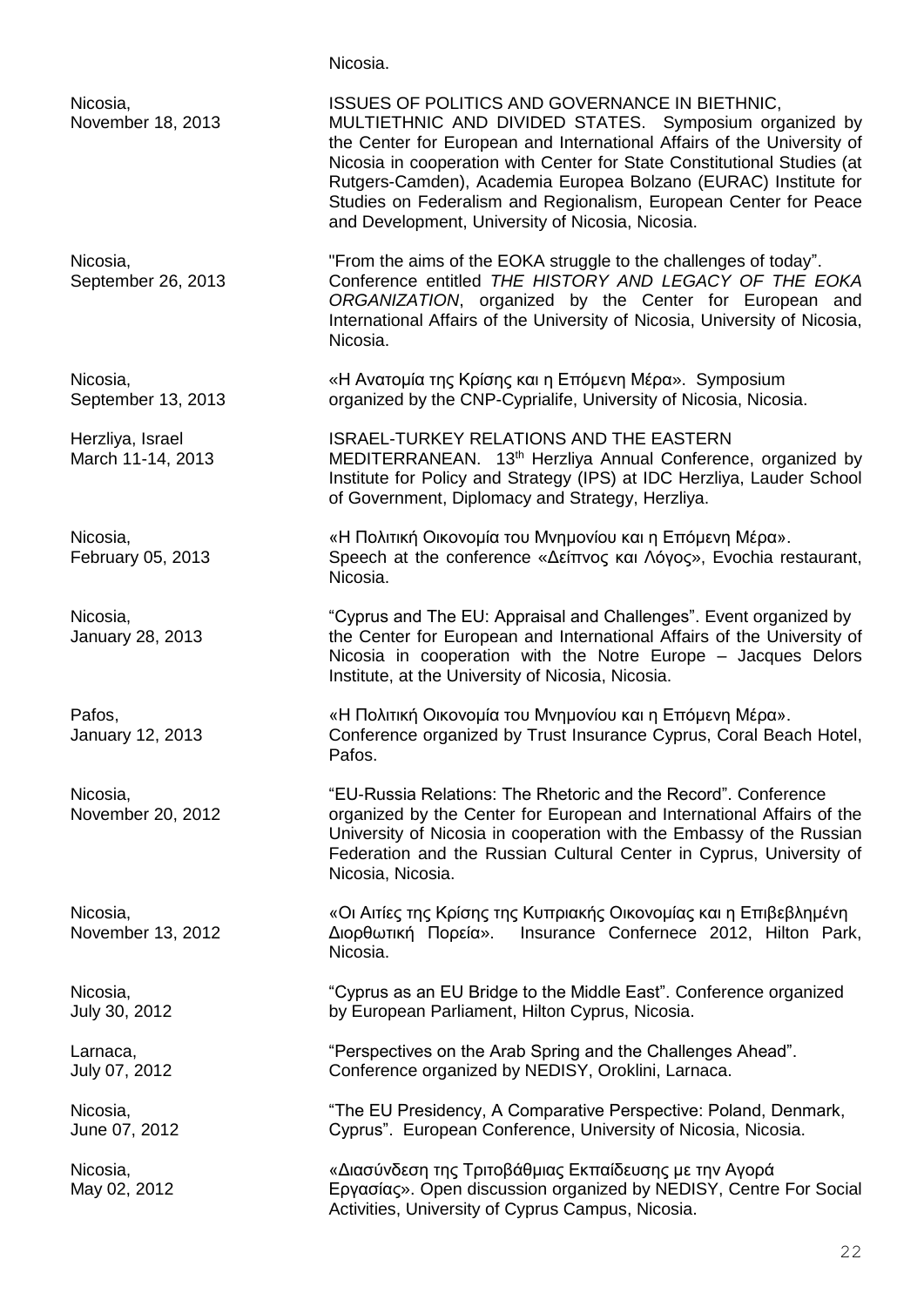February 29, 2012 Οικονομία". Lecture at Aradippou Lyceum, Larnaca.

Copenhagen **Presentation at the launch of the Report entitled "The Contribution of** September 21, 2011 16 European Think Tanks to the Polish, Danish, and Cypriot Trio Presidency of the European Union". Organized by the Danish Institute for International Studies, with the cooperation of the French Institute Notre Europe, the Belgian Royal Institute for International Relations, EGMONT, Cyprus Center for European and International Affairs and demosEuropa – Centre for European Strategy from Poland

Brussels, "European Integration and the Turkish Dilemma". International Youth June 22-23, 2011 Conference entitled *Turkey on the European doorstep* organized by The EPP Member of the European Parliament Dr Eleni Theocharous, in cooperation with Istanbul Bilgi University/Turkey, Panteion University of Athens /Greece, Cyprus University/Cyprus, Getulio Vargas Foundation (FGV)/Brasil and the University of Nicosia/Cyprus, under the auspices of the European People's Party.

Brussels, Presentation at the launch of the Report entitled "The Contribution of June 15, 2011 16 European Think Tanks to the Polish, Danish, and Cypriot Trio Presidency of the European Union". Organized by the French Institute Notre Europe with the Belgian Royal Institute for International Relations, EGMONT with the cooperation of demosEUROPA - Centre for European Strategy from Poland, the Danish Institute for International Studies from Denmark and the Cyprus Center for European and International Affairs, from Cyprus.

Nicosia, The Mew Threats and Challenges for Regional Security in the Eastern April 20, 2012 Mediterranean". Conference organized by the Center for European and International Affairs of the University of Nicosia in cooperation with the Embassy of the Russian Federation in Cyprus and the Representation of Rossotrudnichestvo, University of Nicosia, Nicosia.

Limassol, "Perspectives on the Arab Spring and the Challenges Ahead". April 08, 2012 Conference organized by Pancyprian Federation of Student Unions (POFEN), KANIKA Pantheon Hotel, Limasol.

Nicosia, "The Crisis of the Eurozone and Broader Repercussions: Challenges March 20, 2012 **and Opportunities**". Conference organized by the Center for European and International Affairs of the University of Nicosia in cooperation with Embassy of the Federal Republic of Germany in Cyprus, University of Nicosia, Nicosia.

Nicosia,<br>
March 13, 2012 The Arab Spring: Political and Strategic Aspects". Symposium<br>
March 13, 2012 organized by the Center for European and International Affairs organized by the Center for European and International Affairs of the University of Nicosia, University of Nicosia, Nicosia.

Larnaca, "Η Κρίση της Ευρωζώνης και οι Προκλήσεις για την Κυπριακή

Nicosia, "The impact of economic crisis on the future of the EU". Latest February 28, 2012 lecture series for the Jean Monnet Modules Program on "Economic and Social Aspect of European integration", at the University of Nicosia.

Nicosia, "The political economy of the Eurozone". Latest lecture series February 21, 2012 **February 21, 2012** for the Jean Monnet Modules Program on "Economic and Social Aspect of European integration", at the University of Nicosia.

Nicosia, "Perspectives of the Trio EU Presidency Poland, Denmark and October 18, 2011 Cyprus". Conference organized by the Cyprus Center for European and International Affairs, at the University of Nicosia.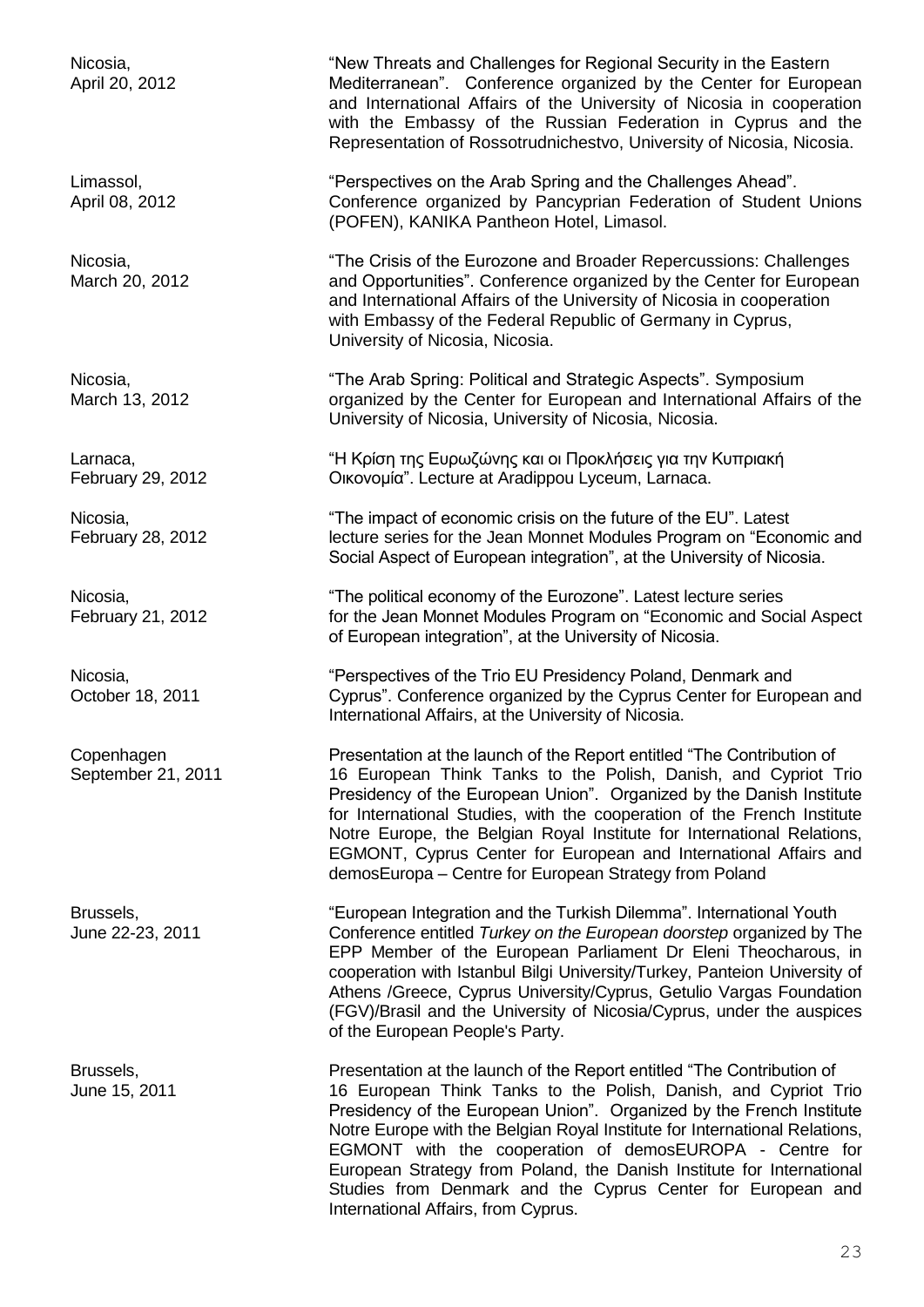Nicosia, Turkey's Policy in Relation to Cyprus and Broader Implications: A December 15, 2010 View from Nicosia". Conference entitled *Security and Cooperation in the Eastern Mediterranean and Broader Implications* organized by the Cyprus Center for European and International Affairs in cooperation with the Defence Analyses Institute (affiliated with the Ministry of National Defence of Greece), at the University of Nicosia. Nicosia, "Perspectives on the Relations between Cyprus and Russia before November 2, 2010 and after the end of the Cold War". Conference entitled *The Republic of Cyprus and the Russian Federation: Past, Present and Future Challenges* organized by the Cyprus Center for European and International Affairs in cooperation with the Embassy of the Russian Federation in Cyprus and the Russian Cultural Center, at the University of Nicosia. Nicosia, October 15, 2010 "Euro-Turkish Relations and Cyprus". Conference entitled *Contemporary Challenges for the European Union* organized by the Cyprus Center for European and International Affairs in cooperation with the Centre for European Policy Studies (CEPS) within the framework of European Policy Institutes Network (EPIN), at the University of Nicosia. Nicosia, «Από τη Συμφωνία της Τρίτης Βιέννης στο Σημερινό Αδιέξοδο και τα September 13, 2010 **Επόμενα μας Βήματα».** Event organized by the Cyprus Center for European and International Affairs in cooperation with the association «Ελεύθερη Ενιαία Καρπασία», at the University of Nicosia. Upper Galilee, "Ethnic Identity and the Nation State in the Era of Globalization: June 10-13, 2010 The Case of Cyprus".  $V<sup>th</sup>$  Galilee Colloquium on Social, Moral and Legal Philosophy entitled *The End of the Nation State? Theoretical Dimensions and Historical Realities* established by the Swiss-Israel Philosophy Foundation Keren Kayemeth Leisrael/JNF, Israel. Nicosia, This issues and the Eurozone and the European Union June 1, 2010 in the Era of Globalization". Conference entitled *Contemporary Challenges in the Era of Globalization* organized by the Lyssarides Foundation in cooperation with the Cyprus Center for European and International Affairs, at the University of Nicosia. Nicosia, "The Republic of Cyprus at Crossroads: Challenges and February 18-19, 2010 Opportunities". Conference entitled *The Republic of Cyprus at Crossroads: Past, Present and Future*, organized by the Cyprus Center for European and International Affairs, at the University of Nicosia. Nicosia, "The EU, Turkey and Cyprus: What Next?". Conference entitled<br>October 12, 2009 Current Trends in International Relations, organized by the Current Trends in International Relations, organized by the Cyprus Center for European and International Affairs, at the University of Nicosia. Australia, "The Cyprus Question, the EU and the Stakes Involved". "The 8th July 2, 2009 International Conference on Greek Research", organized by Flinders University, Australia. Nicosia, «Κυπριακό, Ελλάδα και Ευρωτουρκικά». Symposium organized by June 22, 2009 the Cyprus Center for European and International Affairs in cooperation with the Περιοδικό Σύγχρονη Άποψη, Πολιτιστικό Κέντρο της Λαϊκής Τράπεζας, Nicosia.

Nicosia, The Political Economy of Monetary Integration in the EU and

 $24$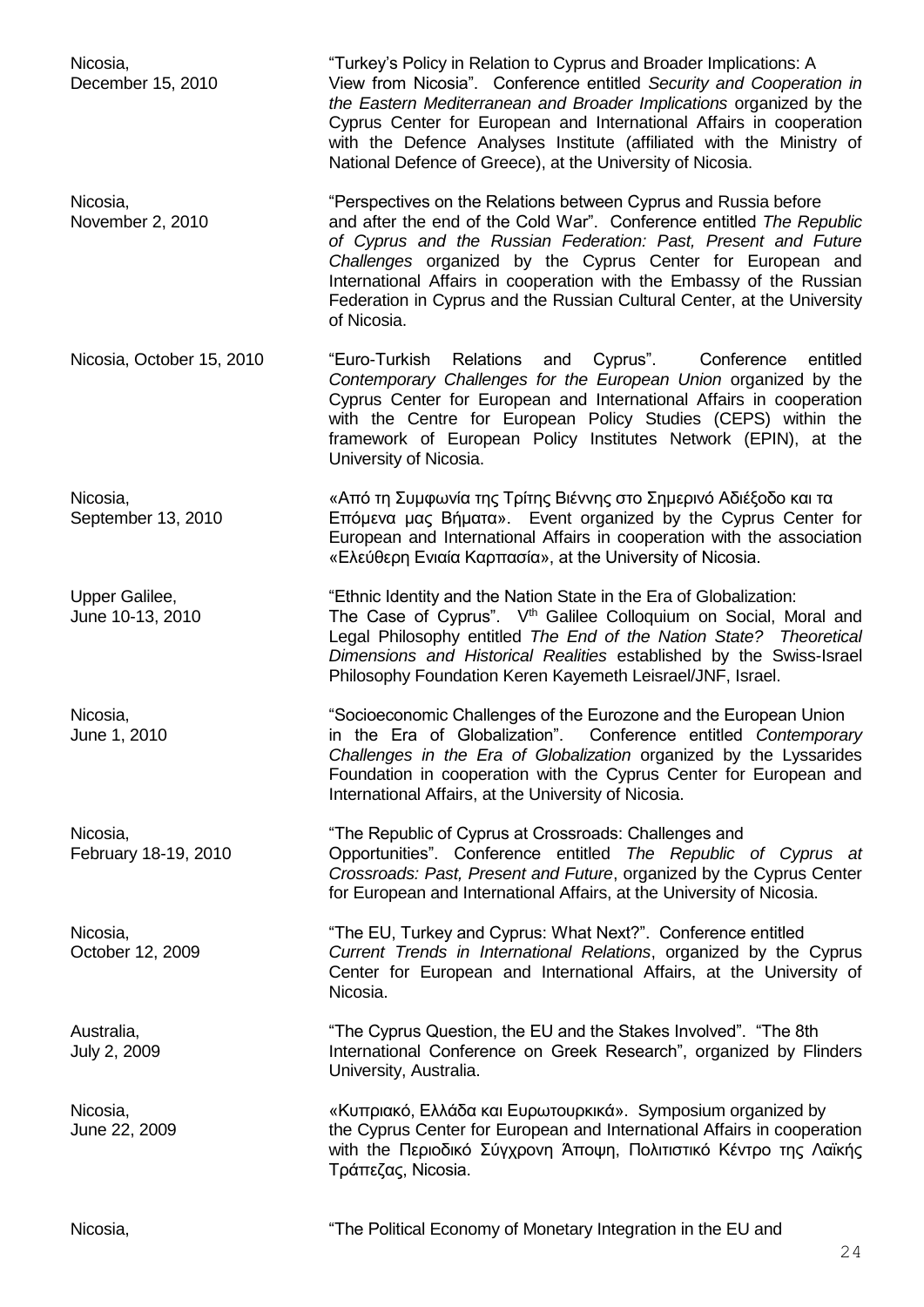May 15-16, 2009 Implications for Cyprus". Conference entitled *The Critical Function of History in Banking and Finance,* organized by the Bank of Cyprus, at Bank of Cyprus, Nicosia.

Nicosia, «Κυπριακό, Εξωτερική Πολιτική, Άμυνα και Στρατηγική». Conference April 27, 2009 entitled "Κύπρος-Νοτιοανατολική Ευρώπη: Προκλήσεις – Στρατηγικές 2009-2019", organized by the Cyprus Center for European and International Affairs in collaboration with Ministry of Defense of the Republic of Cyprus, at the University of Nicosia.

Nicosia, "Cyprus Foreign and Security Policy During and After the end of the April 6-7, 2009 **Cold War:** The Rhetoric Vs the Record", with Emilios Solomou. Conference on *Neutrality and European Security Governance During and After the Cold*, organized by the Cyprus Center for European and International Affairs with the support of the Ministry of Defense of the Republic of Cyprus, the University of Akron and Kent State's Lemnitzer Center for NATO and European Union Studies, at the University of Nicosia.

Nicosia, "EU-US Relations in the post-Bush Era". Conference on *The EU's* December 8, 2008 *Position in the World and the Challenges Ahead*, organized by the Cyprus Center for European and International Affairs in cooperation with the Jean Monnet Centre of Excellence, University of Cyprus, at the University of Nicosia, Nicosia.

Nicosia, The Superson Stephen Conflict, Conflict Resolution and the Case of Cyprus". November 16, 2008 Conference on *Current Trends in International Relations*, organized by the Cyprus Center for European and International Affairs, at University of Nicosia, Nicosia.

Miločer, Montenegro "Reconciliation and Human Security in the Balkans". Forth European October 30 – 31, 2008 Center for Peace and Development of the University of Peace (ECPD) International Conference, Miločer, Montenegro, October 30 – 31, 2008.

Nicosia, "Urban Sustainable Development and the Role of Local Authorities". September 29, 2008 Symposium on "Promoting Urban Sustainable Development in Local Authorities", organized by the Cyprus Center of European and International Affairs, in collaboration with the Union of Cyprus Municipalities, University of Nicosia.

Rhodes, "The Eastern Mediterranean in Perspective: the Case of Cyprus and June 15-16, 2007 Broader Implications". Symposium on *Security Concerns in the Wider Mediterranean and Black Sea Regions*, organized by the International Centre for Black Sea Studies (ICBSS) and the University of Aegean, in Rhodes, 15-16 June 2007.

Nicosia and Protaras, **Presentations at the 1<sup>st</sup> Cyprus Spring School on the European Union** April 15-22, 2007 *on:Understanding, Interpreting and Evaluating the European Union in 2007*, organized by the Department of European Studies and International Relations and the Research Center – Intercollege with the support of the Jean Monnet Programme, European Commission and in collaboration with the ECPR Standing Group on the European Union (SGEU), 15-22 April 2007, in Nicosia and Protaras.

Nicosia, April 20, 2007 "Cyprus, the EU and Regional Cooperation (inc. the Middle East)".

Nicosia, April 18, 2007 "Internal Cohesion and Convergence in the EU".

Nicosia, April 18, 2007 "The Political Economy of the Euro and the Future Prospects".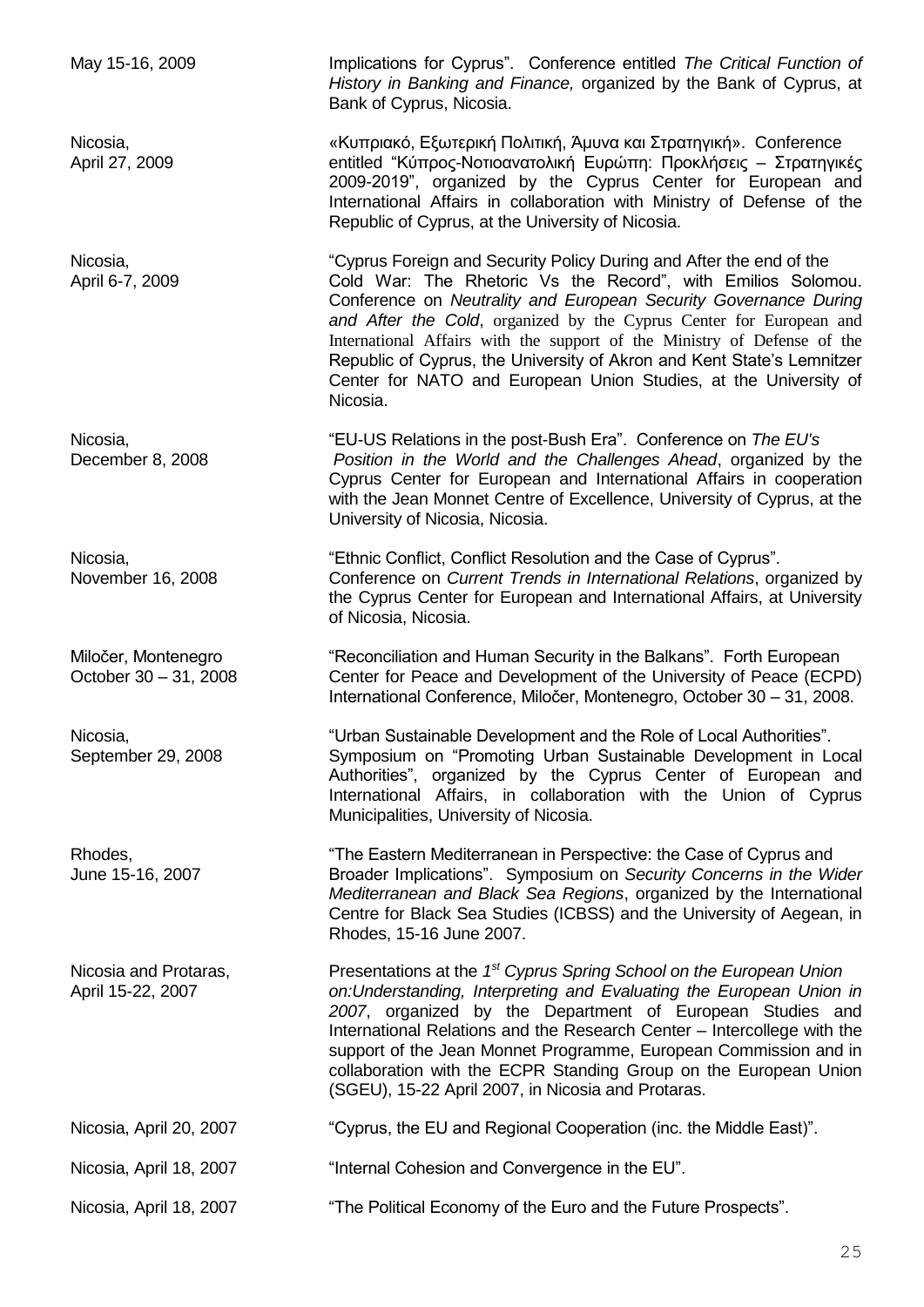Tokyo, The Cyprus Question: The Challenge and the Promise". January 28, 2007 International Symposium on *Ethnic Division of Polity and Society in Post-Civil War and Under-Conflict Nations: Cyprus, Lebanon, Former Yugoslavia, Iraq and Israel/Palestine,* organized by the Tokyo University of Foreign Studies and the Research and Educational Project for Middle East and Islamic Studies at TUFS and supported by Japan Society for the Promotion of Science, in Tokyo, Japan. Nicosia, "Federalism and the Case of Cyprus". Conference on *Coordination*  January 22, 2007 *and Formulation of EU Policy in a Federal Cyprus*, organized by the Research Center – Intercollege, at Intercollege, Nicosia. Nicosia, *Security Challenges in the 21st Century and the Role of the UN*. December 11, 2006 Conference organized by the Research Center – Intercollege in collaboration with the United Nations Association of Cyprus, at Intercollege, Nicosia. Nicosia, "*The US, Euro-Turkish Relations and Cyprus"*. (Sole) Guest speaker December 8, 2006 **at presentation organized by the Cyprus Historical Studies Association,** in Nicosia. New York, The US, Euro-Turkish Relations and Cyprus". Key-note address at November 16, 2006 the Seminar on *Turkey's European Union Candidacy and Cyprus: Challenges for Turkey, Perspectives from Academia, Law and the Media*, organized by the Center For Byzantine & Modern Greek Studies, City University of New York (CUNY) and the Cypriot Students Association of America (EFOKA), at the Chiotiko Spiti in Astoria, New York, USA. New York, The Failure of the Annan Plan and Future Prospects". (Sole) Guest November 15, 2006 speaker in Seminar organized by the Queens College Center for Byzantine & Modern Greek Studies & co-sponsored by the City University of New York Academy for the Humanities & Sciences, at the CUNY Graduate Center in New York., USA. Nicosia, The Political Landscape in the Middle East and the Role of the EU". October 20, 2006 Conference on *Reflecting on Peace-Building in the Post-Cold War Period*, organized by the Research Center – Intercollege and the Finnish EU Presidency, at Intercollege, Nicosia. Nicosia, *The New Landscape in the Middle East and Implications for the*  October 9, 2006 *International Community*. Discussant; Conference organized by the Research Center - Intercollege, at Intercollege, Nicosia. Berlin, "Euro-Turkish Relations and Cyprus". International Conference on *The* May 13-15, 2006 *Importance of Being European: Turkey, the EU, and the Middle East,*  organized by the European Forum at the Hebrew University, the Helmut Kohl Institute for European Studies and The Center for Strategic and Policy Studies of the Hebrew University of Jerusalem, in Berlin, Germany. Nicosia, "Reflections on the *The Cyprus Stalemate: What Next*" (Report March 15, 2006 prepared by the International Crisis Group). Conference organized by the PRIO Cyprus Centre, in Ledra Palace Hotel, Nicosia. Nicosia, *Revisiting the Cyprus Problem*, Conference organized by the October 26, 2005 Research and Development Center – Intercollege. London, "Euro-Turkish Relations and Cyprus", Research Seminar organized by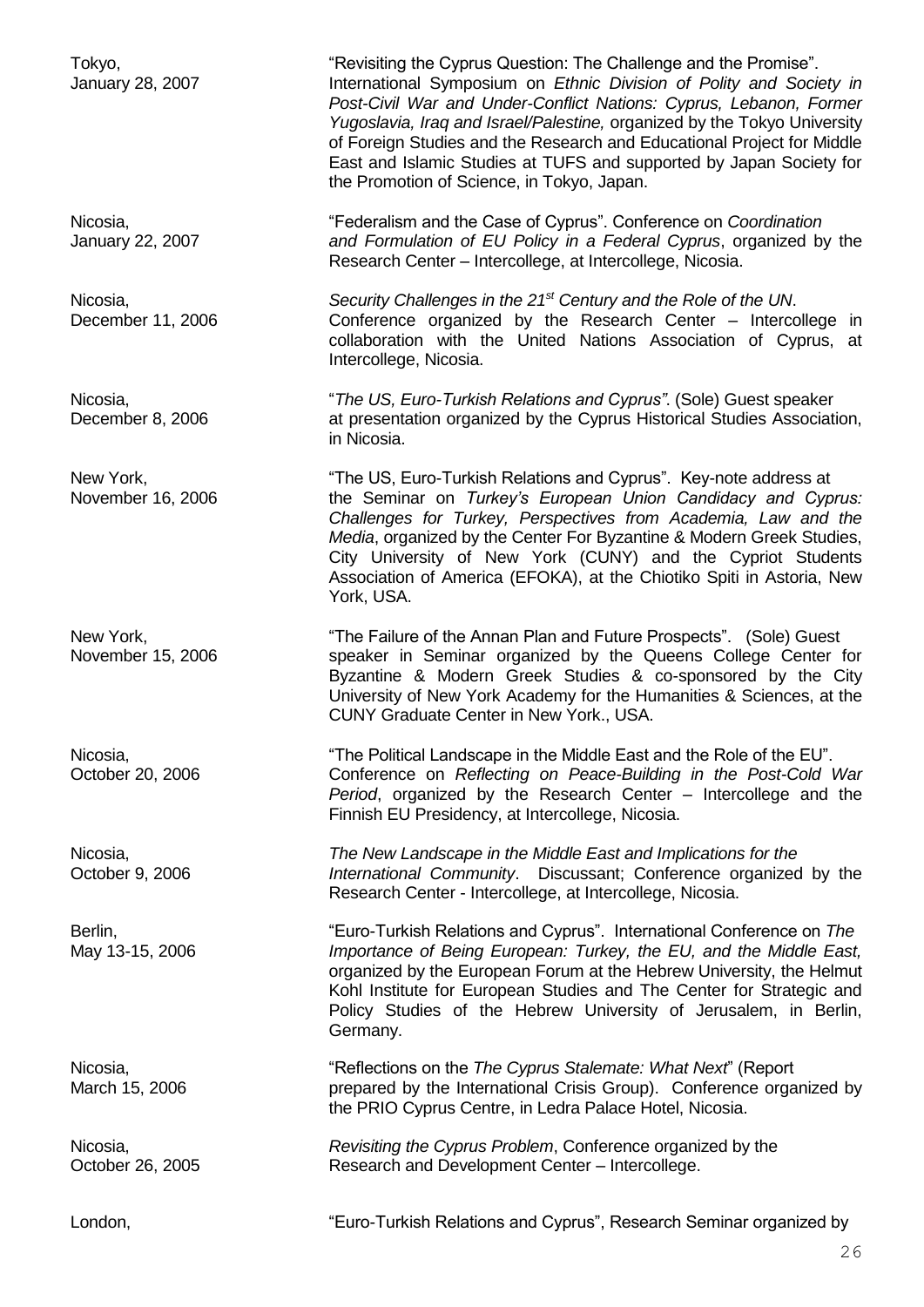October 11, 2005 the Hellenic Observatory, European Institute of the London School of Economics and Social Sciences, University of London, UK.

Nicosia, "EU Dimension: Opportunities & Limitations". Conference organized June 27, 2005 on *Cyprus: The Way Forward* by the European Policy Centre & the ARI Movement with the support of Intercollege and the Cyprus Policy Center, at Ledra Palace Hotel, Nicosia.

Nicosia, June 24, 2005 "The Cyprus Question: Future Prospects and Broader Implications". International Conference on *The Middle East Symposium on Negotiation and Conflict Resolution,* (June 18–July 16, 2005), organized by the Institute for International Mediation and Conflict Resolution (Washington D.C) in Cyprus College, Nicosia.

Washington DC "A Cyprus Solution: Future Prospects and Regional Implications", Sole<br>May 26, 2005 Speaker /Seminar organized by the Woodrow Wilson International Speaker /Seminar organized by the Woodrow Wilson International Center of Scholars, at the Woodrow Wilson Center, in Washington DC, USA.

Washington DC **The Cyprus Question and the Implications for the EU**, the US and the May 25-27, 2005 Broader Region". Conference / Strategic Forum 2005 on "Strategy2005: The Global Strategic Forum - The Revolution in Strategic Affairs", organized by The International Strategic Studies Association in Washington DC, USA.

Nicosia, "The Nature of a Cyprus Settlement and its Implications for the EU and May 13-14, 2005 the Region". International Symposium on Turkey, the EU and the US: High Stakes, Uncertain Prospects, organized by the Research and Development Center – Intercollege in collaboration with the Lyman L. Lemnitzer Center for NATO and EU Studies (Kent State University), at Intercollege, Nicosia.

Nicosia, The "Ethnic Nationalism and State Identity in the Republic of Cyprus and March 18-19, 2005 the Advent of the EU". International Symposium on State, Religion, *National Identity and the Advent of the European Union*, organized by the Research and Development Center – Intercollege in collaboration with the Dialogue Chair in Middle Eastern Studies – Intercollege, at Intercollege, Nicosia.

Nicosia, The Cyprus Question and the Security Challenges in the Eastern January 27, 2005 Mediterranean". Event on *Security in the Eastern Mediterranean, Challenges and Prospects*, organized by the Institute of Strategic Studies of the Cyprus Ministry of Defense and the Defense Analyses Institute of the Greek Ministry of National Defense.

Nicosia, January 13, 2005 "The Cyprus Problem After December 17, 2004 and the European Path of Turkey". Event/Conference on Perspectives on *The Cyprus Problem and Turkey After December 17, 2004*, organized by the Research and Development Center – Intercollege and the Association for the Modernization of our Society (OPEK), at Intercollege, Nicosia.

Jerusalem, Israel "EU – Turkish Relations and Cyprus". Conference on Turkey, the December 19, 2004 European Union and the Accession Negotiations, organized by the Harry S. Truman Research Institute, The Hebrew University of Jerusalem, at Jerusalem, Israel.

Nicosia, "EU – Turkish Relations and Cyprus". Conference *on The EU*  November 15, 2004 *Constitution and the Prospects for Further Enlargement and Special Relationships*, organized by the Research and Development Center -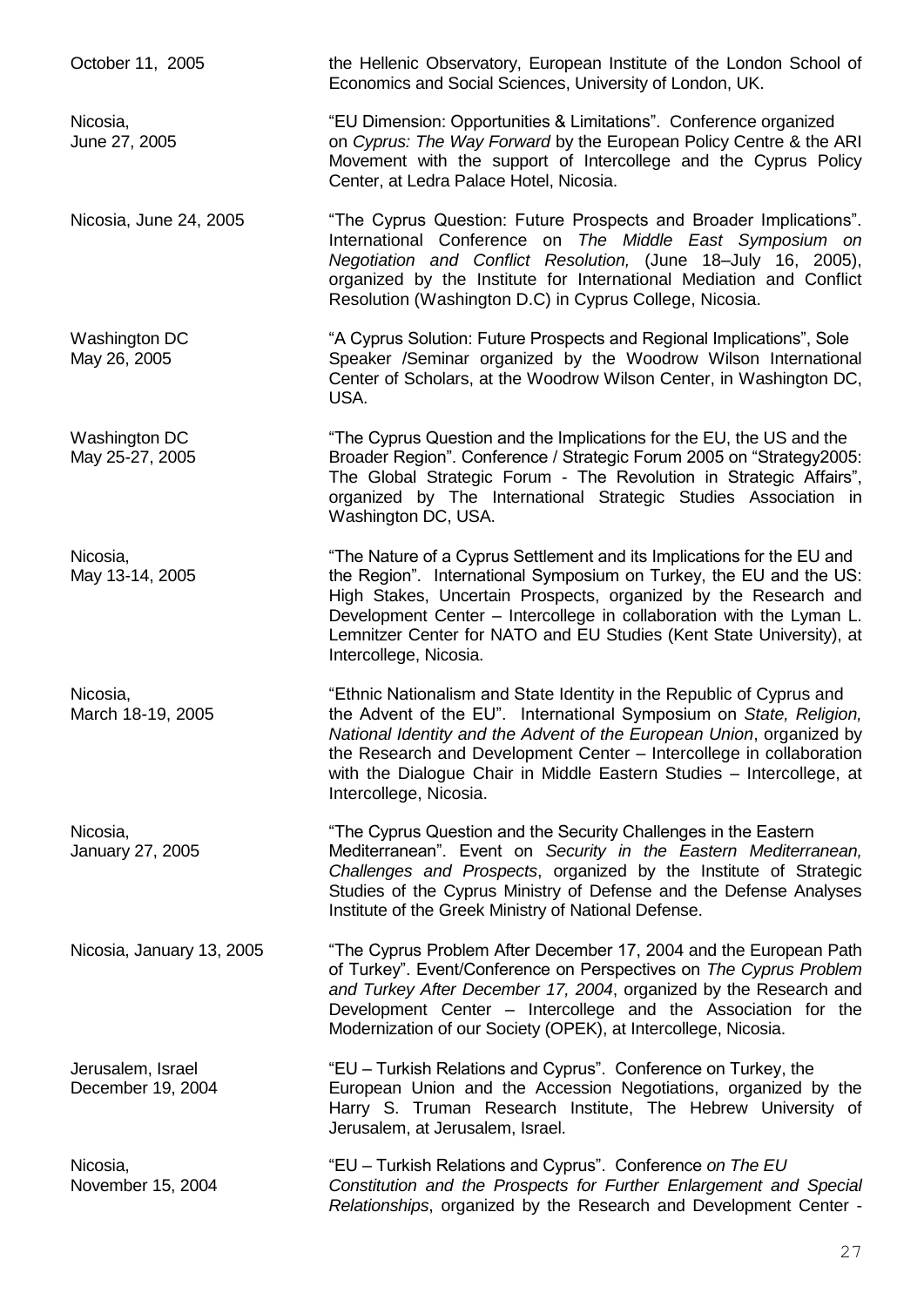|                                               | Intercollege and the European Movement - Cyprus Council, at<br>Intercollege, Nicosia.                                                                                                                                                                                                                                                                                                                    |
|-----------------------------------------------|----------------------------------------------------------------------------------------------------------------------------------------------------------------------------------------------------------------------------------------------------------------------------------------------------------------------------------------------------------------------------------------------------------|
| Nicosia,<br>June 18-19, 2004                  | "The Accession of the Republic of Cyprus in the EU, the Resolution of<br>the Cyprus Question and Implications for the Middle East". Symposium<br>on Middle East: Problems and Prospects, organized by the Research<br>and Development Center - Intercollege in cooperation with the Dialogue<br>Chair of Middle Eastern Studies - Intercollege.                                                          |
| Jerusalem, Israel,<br>June 7-8, 2004          | "Cyprus Accession to the EU and the Broader Implications".<br>The Kandiyoti International Conference on Bridges Over the<br>Mediterranean? European and US Perspectives, organized by the<br>Hebrew University of Jerusalem, Israel.                                                                                                                                                                     |
| Nicosia, May 20-21, 2004                      | "The Greek Cypriot Reaction to the Annan Plan and the Way Forward:<br>Challenges and Opportunities". Symposium on Cyprus Accession to<br>the EU and the Day After, organized by the Research and Development<br>Center - Intercollege and the European Movement - Cyprus Council, at<br>Intercollege, Nicosia.                                                                                           |
| Nicosia, February 20-21, 2004                 | "Democracy and Compromise: The Cyprus Question and Potential<br>Implications Beyond". International Symposium on Democracy and<br>Democratization: A Comparative Assessment, organized by the<br>Research and Development Center - Intercollege, The Dialogue Chair<br>in Middle Eastern Studies - Intercollege and the ERPIC (European Rim<br>Policy and Investment Council), at Intercollege, Nicosia. |
| Valletta, Malta,<br>November 7, 2003          | "Cyprus and EU Membership". Conference on Europe and its<br>Neighbours, organized by the European Movement - Malta, at the<br>University of Malta, in Valletta, Malta.                                                                                                                                                                                                                                   |
| Nicosia,<br>May 16-17, 2003                   | "Conflict and Promise in the Eastern Mediterranean: The Cyprus<br>Problem and the Role of the European Union". Symposium on Evolving<br>Relationships: European Union Enlargement and New Security<br>Challenges in the Eastern Mediterranean, organized by the Research<br>and Development Center - Intercollege and the Lyman L. Lemnitzer<br>Center for NATO and EU Studies, Kent State University.   |
| Corfu, Greece,<br>May 9-10, 2003              | "The Uses of Soft Security Tools in the Mediterranean". Seminar on<br>Building Security for the Mediterranean Peoples, organized by the<br>Greek Ministry of National Defense and Greek Presidency of the<br>European Union, at Grecotel Corfu Imperial Hotel, Island of Corfu,<br>Greece.                                                                                                               |
| Malta,<br>October 17-19, 2002                 | "The Euro and the Nation State". International Conference on The<br>Institutional, Economic and Monetary Policy Implications of the EMU On<br>Countries Applying for Accession To The EU, organized by the<br>Economics Department of the University of Malta, in Malta.                                                                                                                                 |
| Nicosia,<br>September 26, 2002                | "The Accession of Cyprus to the EU and the Solution of the Cyprus<br>Problem", Conference on The Cyprus Problem and Forthcoming<br>Developments, organized by the Research and Development Center -<br>Intercollege.                                                                                                                                                                                     |
| Ljubljana, Slovenia,<br>September 19-21, 2002 | "Conflict And Promise In The Eastern Mediterranean: the Role of the<br>European Union", EADI 10th International Conference, on EU<br>Enlargement in a Changing World Challenges for Development Co-<br>operation in the 21st Century, organized by the European Association<br>of Development Research and Training Institutes.                                                                          |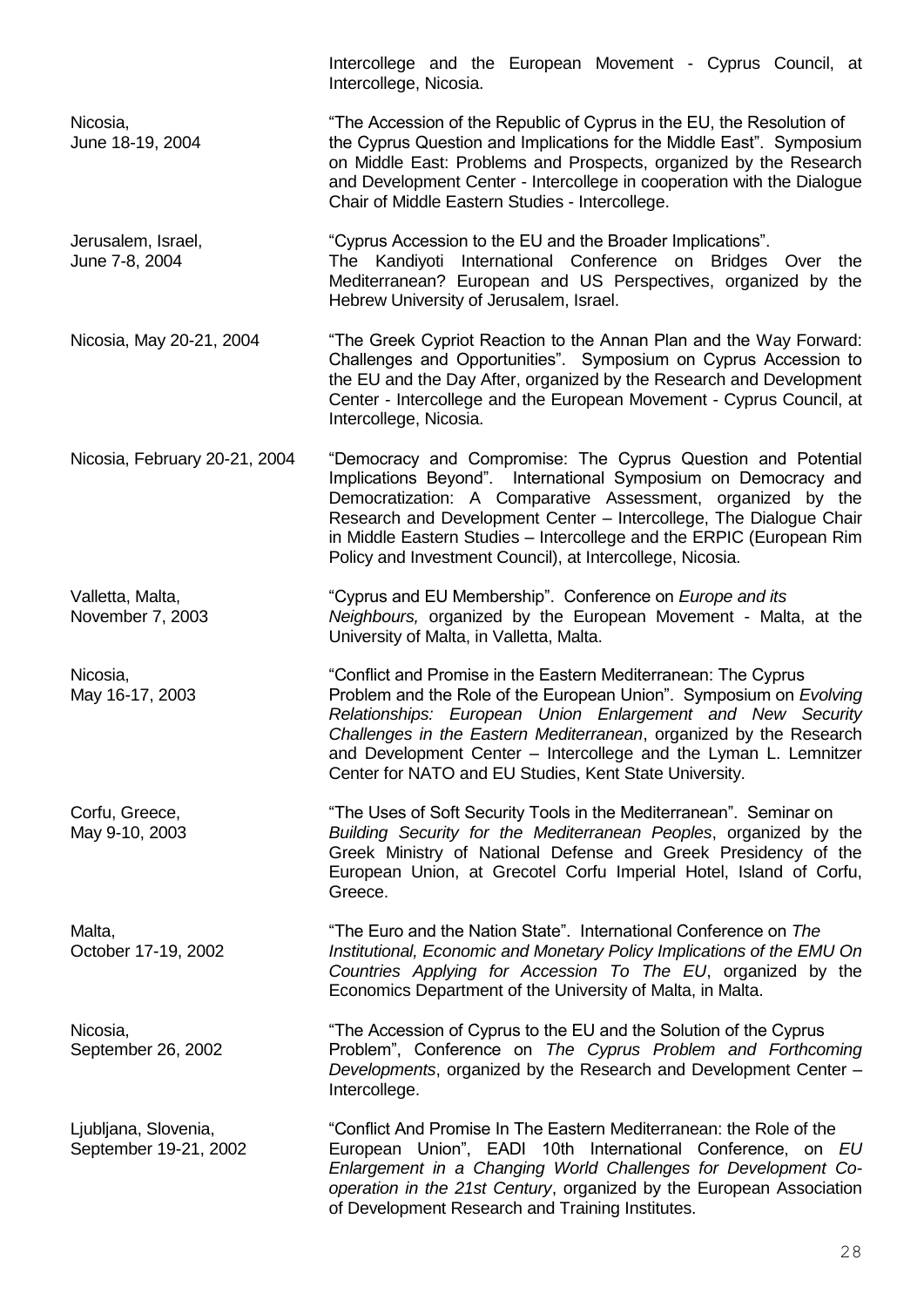Rethymno, Crete, Greece, "The Accession of Cyprus in the European Union: Implications for September 15-22, 2002 Security and Cooperation in the Broader Area". International Symposium on *EU Enlargement and Euro-Mediterranean Relations*, organized by the University of Crete, in Rethymno, Crete.

Nicosia, The Euro and the Challenge of Economic Convergence and Social June 13-14, 2002 Cohesion". International Symposium on *The European Union in the 21st Century (The Future of Europe series of international symposiums)*, organized by the Research and Development Center – Intercollege and The European Institute of Cyprus.

Nicosia, "Cyprus and the EU: The Promise and the Challenge". International April 4-6, 2002 Conference on The *Cyprus Problem and Cyprus' Accession to the European Union*, organized by the Research and Development Center – Intercollege.

Nicosia, "Cyprus, Britain and the EU: From Colonialism to Accession". February 1-2, 2002 Conference on *Britain and Cyprus: Colonialism and Its Impact*, organized by Intercollege.

Nicosia, "The EU and the New International Environment after September 11, December 3, 2001 2001". Conference on *The USA, the EU and the International Environment After September 11, 2001*, organized by the Research and Development Center - Intercollege and the European Institute of Cyprus.

Nicosia, The New International Environment after September 11". Conference October 11, 2001 on *The USA and the World after September 11, 2001*, organized by the Research and Development Center - Intercollege.

Nicosia, The European Perspective of Cyprus and the Solution of the Cyprus October 2-4, 2001 Problem". Conference on *The Cyprus Problem and Cyprus's Accession Course to the European Union*, organized by the Research and Development Center – Intercollege.

Washington DC, "Security and Cooperation in the Eastern Mediterranean and the US<br>
Uune 5, 2001 Policy: The Case of Cyprus". (Sole) Guest Speaker, presented at Policy: The Case of Cyprus", (Sole) Guest Speaker, presented at the CATO Institute, in Washington DC, USA.

Washington DC, "Cyprus, Greece, Turkey and the European Union", (Sole) Guest June 4, 2001 Speaker, presented at a Round-table discussion at the Brookings Institution, in Washington DC, USA.

London, **EXECUTE:** Express and the EU: The Road to Accession and Beyond". May 10, 2001 Conference on *Cyprus and the EU*, organized by the Department of Human Sciences of the Kingston University, in London, UK.

Athens, "Security and Cooperation in Southeastern Europe: Squaring the December 9, 2000 Cyprus Circle". Conference on *The Future of Greek-US Relations: Cooperation and Constraints*, organized by the Institute of Defense Analyses, Athens.

Halki, "The EU and Cyprus: Helsinki and the Road Ahead". International Halki September 6-13, 2000 Conference 2000 on *Shaping Europe's Future*, in Halki, Greece.

Nicosia, "EU Enlargement: Economic and Political Challenges for Europe". September 4, 2000 Conference on *The Enlargement of the European Union: Institutional, Economic and Social Aspects*, organized by the European Institute of Cyprus.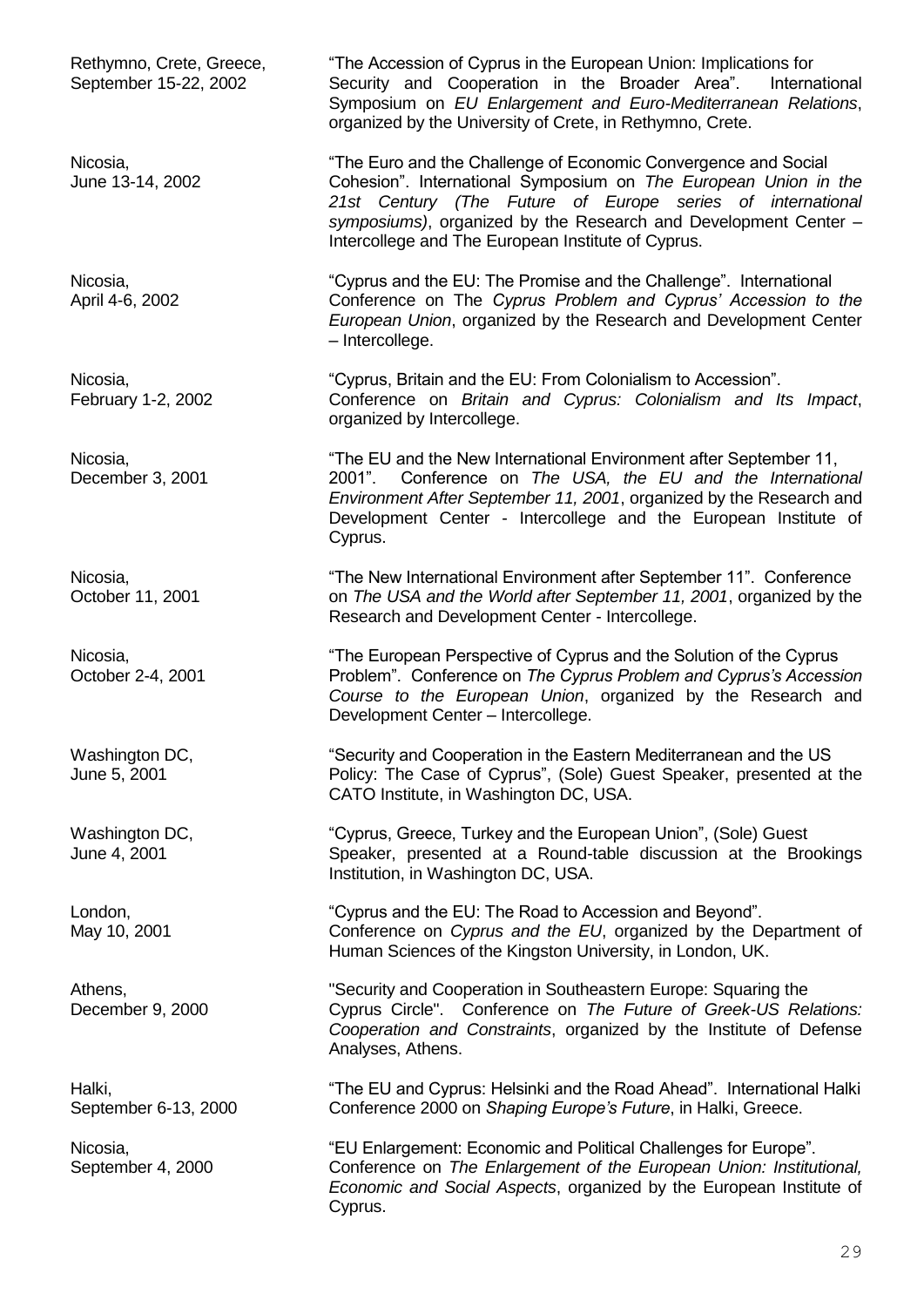Nicosia, "The Euro and Cyprus' Fiscal Policy". Conference on *The Euro, the*  June 21, 2000 *International Consequences and the Cypriot Economy*, organized by the Research and Development Center – Intercollege and the European Institute of Cyprus, June 21, 2000. Nicosia, "Security and Cooperation in the Eastern Mediterranean and the June 14, 2000 Cyprus Problem". Conference on *The Eastern Mediterranean in the 21st Century: Challenges and Dilemmas*, organized within the framework of the Research and Study Network between Cyprus, Greece and Israel, by the Research and Development Center - Intercollege, June 14, 2000. London, Europe of the Cyprus Issue, Security in the Eastern Mediterranean and some May 12, 2000 Comparisons with the Balkans". Conference on *The Balkans: The Politics of Fragmentation, War and Reconstruction*, organized by the Department of Human Sciences at Kingston University, London, May 11-12, 2000. Thessalonica, "Cyprus' Accession to the European Union, the Cyprus Problem and February 12, 2000 Security in the Eastern Mediterranean and the Broader Area". Presented at the Conference *European Cyprus: Potential, Prospects and Problems*, organized by the Defense Analyses Institute, Thessalonica, February 12, 2000. Nicosia, "A View from Cyprus". Presented at the Conference *United States-*November 13, 1999 *Cyprus Relations: The American Foreign Policy Process and the Role of Greek Americans*, co-organized by the Research and Development Center - Intercollege and the American Hellenic Institute, Nicosia, November 13, 1999. Nicosia, "Greece, Cyprus, Turkey and the European Union". Presented at the October 23, 1999 Symposium *The New Geopolitical Environment in the Eastern Mediterranean and Beyond*, co-organized by the Research and Development Center - Intercollege and the Hellenic Foundation for European and Foreign Policy (ELIAMEP), Nicosia, October 21-23, 1999. Halki, "Cyprus as a Challenge and an Opportunity for Europe". Presented at September 15, 1999 **the Halki International Seminars for the year 1999**, at the Session 99.3b, entitled *The Emerging Security Environment in the Mediterranean*, co-organized by the Hellenic Foundation for European and Foreign Policy (ELIAMEP) and the European Mediterranean Security Commission (EuroMeSCo), Halki, September, 12-16, 1999. Halki, "The Security Implications of Cyprus' Accession to the EU". Presented September 6, 1999 **at the Round Table Discussion entitled** *Cyprus-Turkey-Greece: How to* **September 6**, 1999 *Manage a Conflictual Triangle - The European Dimension of the Cyprus Question*, co-organized by the Center for Applied Policy Research (CAP) at Ludwig-Maximilian-University and the Hellenic Foundation for European and Foreign Policy (ELIAMEP), Halki, September 6, 1999. Montreal, The Prospective Accession of Cyprus to the EU and the Implications September 6, 1999 **For Security in the Eastern Mediterranean**". Presented at the Third International Meeting of Research Institutes of Hellenism, Montreal, May 28-31, 1999. Nicosia, Turkish Policy on Cyprus: A View from Nicosia" with Christodoulos March 30, 1999 Pelaghias. Conference on *"Turkey in the Post-Cold War Era"*, co-

> organized by the Research and Development Center - Intercollege and the Department of International Relations at Intercollege, March 30,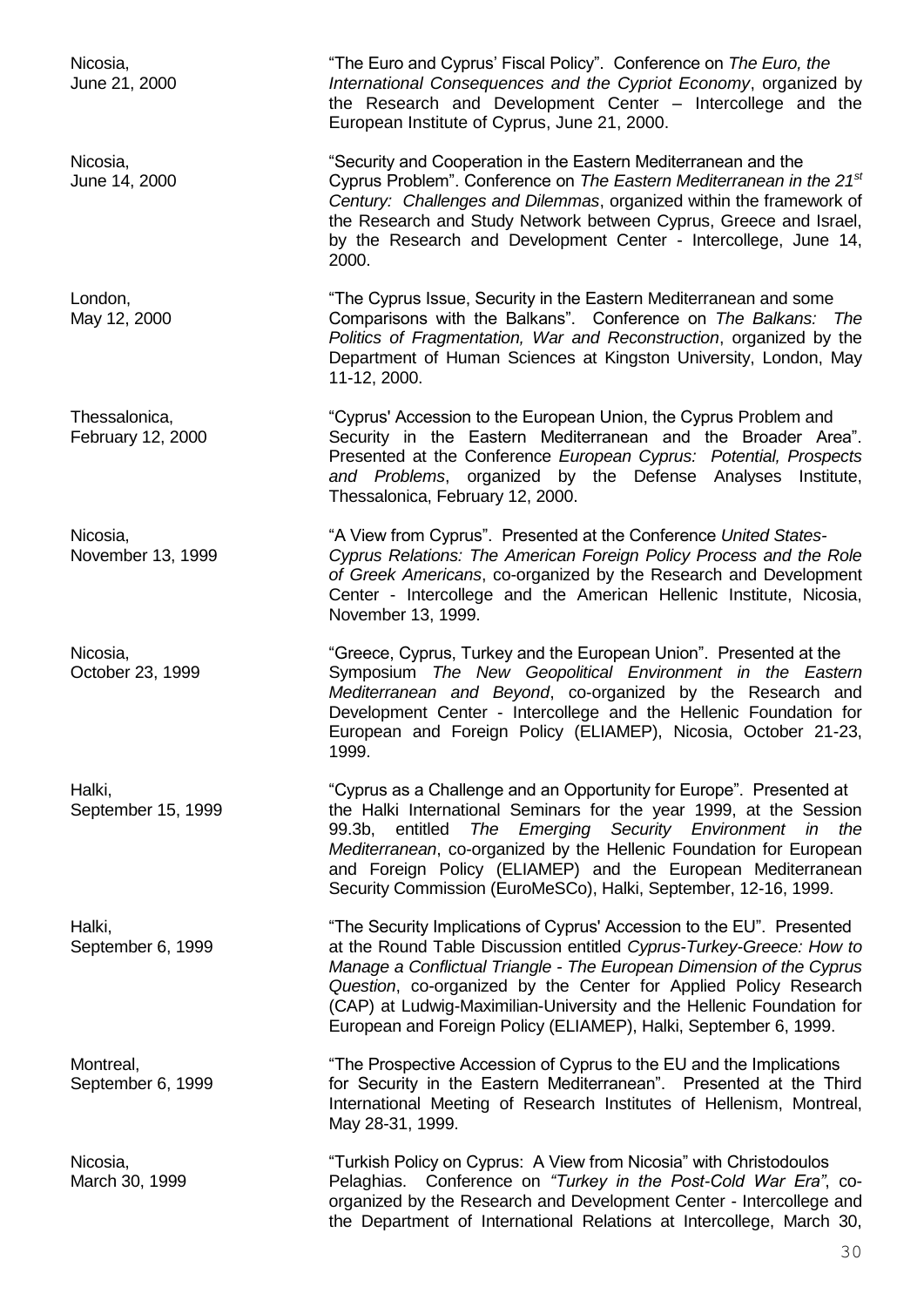1999.

Nicosia, "Setting the Scene: The New International Environment and the December 4, 1998 Economic, Social and Political Challenges and Opportunities for Cyprus". Symposium on *"Towards a Vision for Cyprus in the Year 2020 - an Initial Dialogue"*, co-organized by the Research and Development Center - Intercollege and the Commonwealth Partnership for Technology Management Ltd (CPTM), December 3-5, 1998.

Nicosia, "The Republic of Cyprus and the Challenges of the 21st Century: A November 5, 1998 Political-Economic Perspective". Conference organized by the Research and Development Center - Intercollege, November 5, 1998.

Nicosia, "The New International Environment and the Role of the State: The October 21, 1998 Case of Cyprus". Conference on *"The Economy at the Crossroads: Reform or Stagnation?"* organized by the Research and Development Center - Intercollege and the OPEK, October 21, 1998.

Halki, The Mediterranean: Challenges and "EU Enlargement in the Mediterranean: Challenges and September 4, 1998 Opportunities". Symposium on *"Shaping Europe's Future"* within the framework of the Halki International Seminars - 1998, organized by the Hellenic Foundation for European and Foreign Policy (ELIAMEP) in Halki, September 2-9, 1998.

Nicosia,<br>
May 8, 1998 **The Accession of Cyprus to the EU:** Implications for Security and<br>
May 8, 1998 **Cooperation** in the Mediterranean". Symposium on "Cyprus an Cooperation in the Mediterranean". Symposium on *"Cyprus and the European Union",* co-organized by the Research and Development Center - Intercollege and the Centre for Euromediterranean Studies of the University of Reading, May 7-9, 1998.

Athens, "Cyprus' Readiness for Accession to the European Union and the March 14, 1998 Difficulties Ahead (Political and Economic Parameters)". Discussion within the framework of the conference *"Cyprus and the European Union: The Negotiations Begin"*, organized by the Hellenic Committee for the European Union, March 13-14, 1998.

Bonn, Germany, The European Union and Cyprus: Accession Negotiations and January 20, 1998 **Prospects for a Solution of the Cyprus Problem**". Lecture at the Research Center for European Integration of the University of Bonn, Germany.

Nicosia, "The Cyprus Problem in the Post-Cold War Environment". November 28, 1997 Symposium on "*European Security in the Post-Cold War Period: Implications for the Mediterranean*", organized by the Research and Development Center - Intercollege, November 28-29, 1997.

Hague, Netherlands, "The Economic and Social Situation in Cyprus". Round Table June 23, 1997 discussion on "*The Republic of Cyprus in International Perspective*", organized by Clingendael Institute, in Hague, Netherlands.

Nicosia, April 15, 1997 "The Economic Role of Government". Conference on "*Problems and Challenges of Cypriot Society*", organized by the Research and Development Center - Intercollege.

Nicosia, April 4, 1997 "Challenges and Opportunities in a Federal Cyprus". Symposium "*The Cyprus Problem: Its Solution and the Day After*", organized by the Research and Development Center - Intercollege, April 4-6, 1997.

Marseille, France, "Reflections on the Mediterranean Policy of the European Union: The March 24, 1997 Case of Cyprus". Seminar "*Euro-Mediterranean Forum of Economic*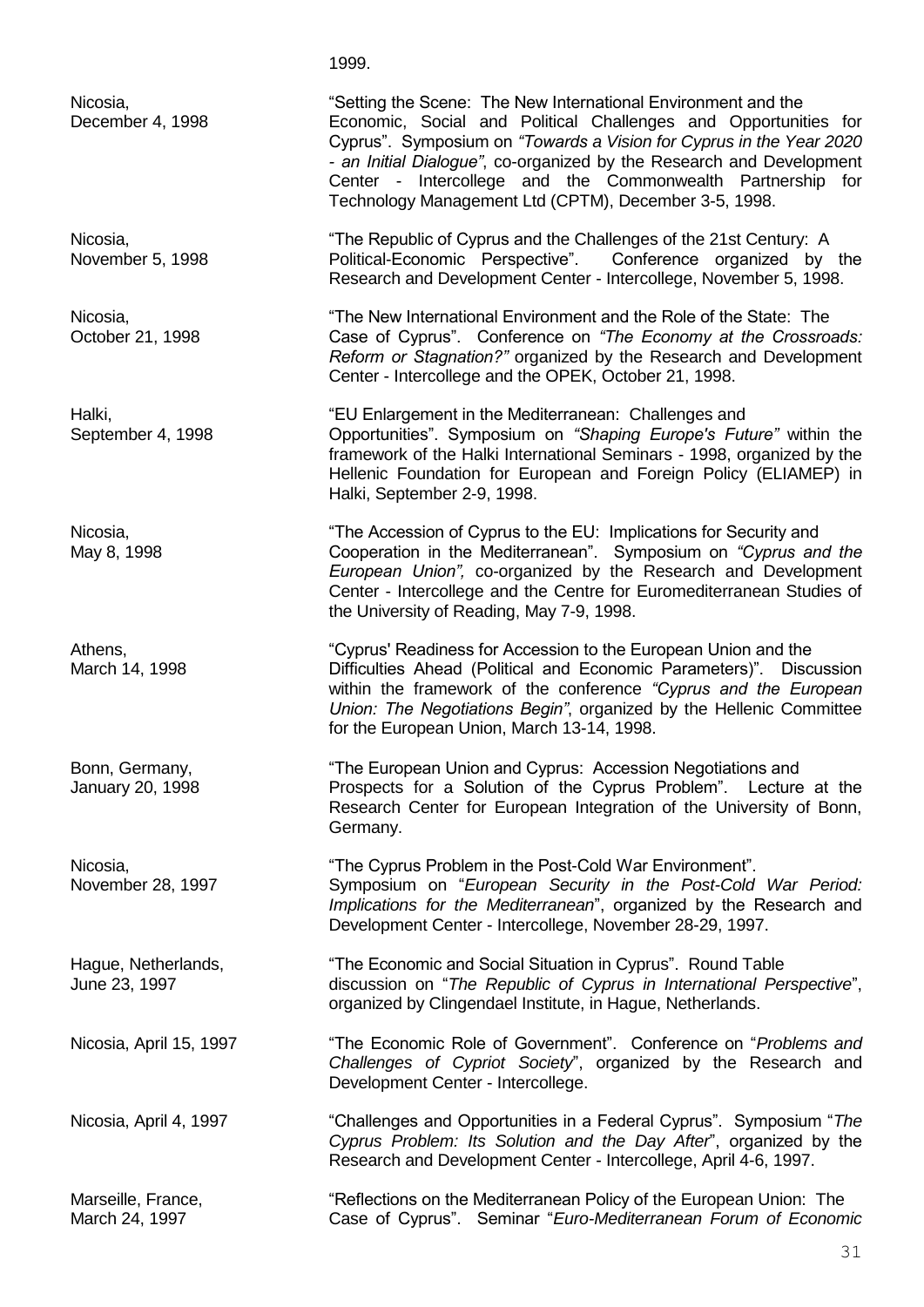*Institutes*" in Marseille, France, organized by the Institut de la Mediterranee and the Economic Research Forum for the Arab Countries (Cairo) with the support of the European Commission, March 24-26, 1997. Nicosia, The Cyprus Problem in the Broader Greco-Turkish Rivalry: December 3, 1996 **Implications for Stability in the Eastern Mediterranean.**" Symposium entitled "*Contemporary Greece, Turkey and Cyprus - Greco-Turkish Relations and the International Environment*", organized by the Research and Development Center - Intercollege, September 24 to December 10, 1996. Nicosia, The Matter of A Comparison Between the Public and Private Sector in Cyprus". February 28, 1996 Symposium entitled "*Economy and Society - Towards Harmonization with the European Union*", organized by the Research and Development Center - Intercollege, February 28 to April 3, 1996. Nicosia, The Micosia, "Necessary Conditions for Stability in the Eastern Mediterranean. The January 16, 1996 Case of Cyprus". Conference entitled "*Security and Cooperation in the Eastern Mediterranean*", organized by the Research and Development Center - Intercollege, January 15-17, 1996. Spa, Belgium, **"Nicosia: Divided City in a Divided Country**". Conference "State and October 7, 1995 *Nation in Modern and Contemporary Europe*" in Spa, Belgium, organized by the European Science Foundation and the Free University of Brussels, October 6-11, 1995. Bologna, The Economic Integration and Disintegration in the Mediterranean: September 13, 1995 The Case of Cyprus". Conference "The Juridical Regime of the EC-*Mediterranean Countries Economic Relations in the Spirit of the W.T.O. Principles*" during the Med Campus program (Jerboghenni Economic Cooperation Law Program), September 12-15, 1995. Israel, "Cyprus and the European Union: From Customs Union to April 26, 1995 Membership". Conference "*Towards a New European Common Law*", organized by the Hebrew University of the Med Campus Program, Jerboghenni Economic Cooperation Law Program, in Israel. Nicosia, The Survival Towards the 21st Century", (in the Survival Towards the 21st Century", (in February 18, 1995 Greek). Symposium "*Cyprus Towards the 21st Century: Strategy for Survival*" organized by the Research and Development Center - Intercollege, between February 17 and April 11, 1995. Malta, The Role of the Cooperative Movement and the Trade Unions in September 23-25, 1994 Addressing the Current Socio-economic Challenges: The Case of Cyprus". Regional conference on "*Cooperative Ways of Working: A Labor Market Response*", in Malta. Nicosia, The Anatomy of the Economic Miracle 1974-1994" (in Greek). May 21, 1994 **Symposium** "Cyprus: 20 Years After" organized by the Research and Development Center - Intercollege between May 20 and July 20, 1994. Nicosia, January 22, 1994 "The Economic Aspects and Consequences of a Federal Solution to the Cyprus Problem" (in Greek). Conference "*Federation: Economic Aspects and Consequences*", organized by the Research and Development Center - Intercollege, at the Hilton Hotel.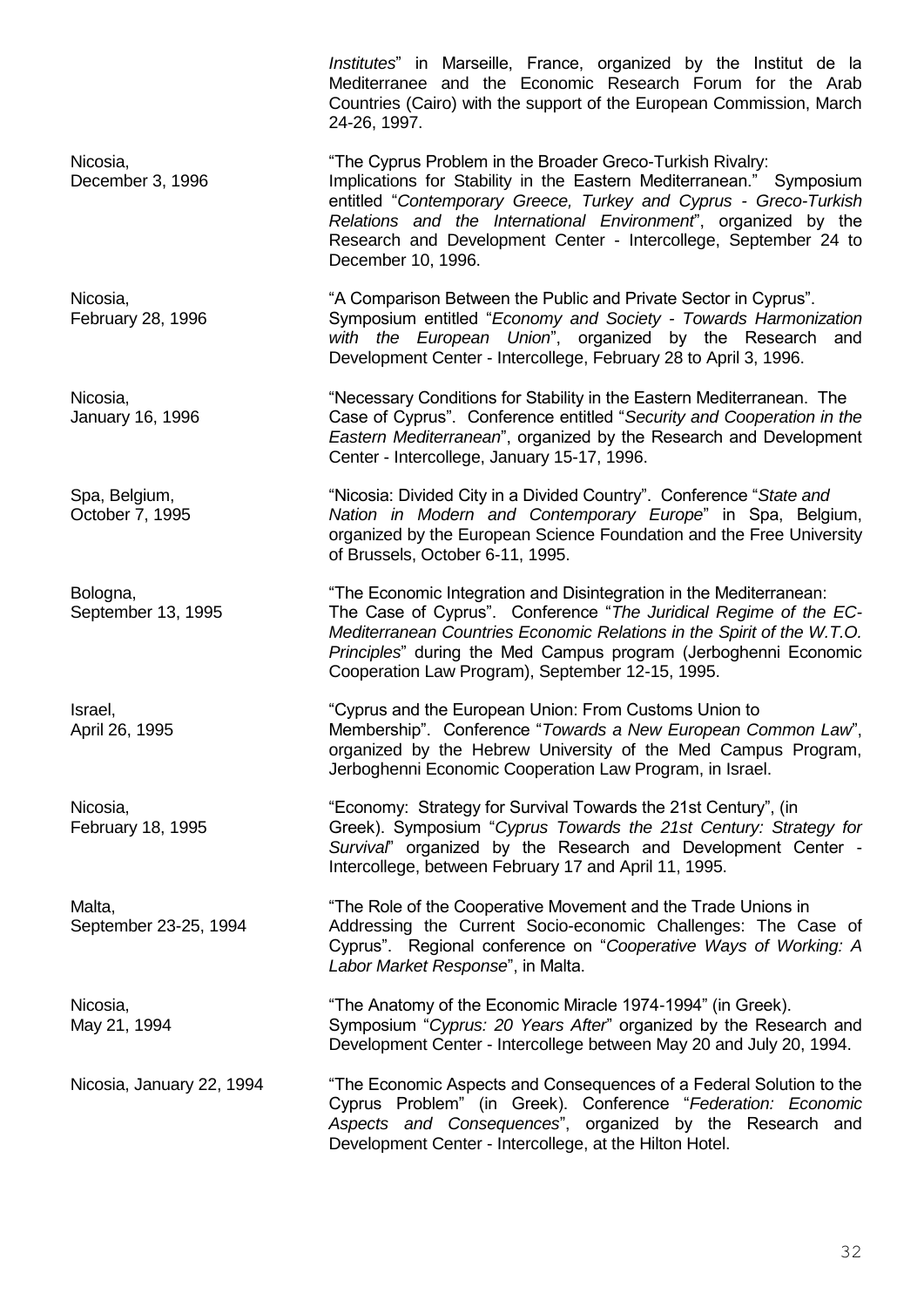#### **ROUND-TABLE/PANEL DISCUSSIONS**

Nicosia, Welcoming Address at the discussion entitled The Relevance of Older April 7, 2022 One-Dimensional UN Missions for Future UN Peacekeeping, University of Nicosia, Nicosia. Nicosia, Speech at the discussion entitled Η ΠΟΡΕΙΑ ΤΗΣ ΕΥΡΩΠΑΪΚΗΣ February 8, 2022 ΕΝΟΠΟΙΗΣΗΣ: ΠΑΡΕΛΘΟΝ, ΠΑΡΟΝ ΚΑΙ ΜΕΛΛΟΝ on the occasion of the Publication of the Policy Paper 1/2022 by Kyriakos Revelas, University of Nicosia, Nicosia. Nicosia, Speech at the discussion on the Cyprus Problem on the occasion of the November 25, 2021 **Publication of the Policy Paper 10/2021** by Professor Andreas Theophanous, University of Nicosia, Nicosia. Nicosia, Speech at the Online event organized by the Greek Society of February 27, 2021 International Law and International Relations / ΕΛΛΗΝΙΚΗ ΕΤΑΙΡΕΙΑ ΔΙΕΘΝΟΥΣ ΔΙΚΑΙΟΥ ΚΑΙ ΔΙΕΘΝΩΝ ΣΧΕΣΕΩΝ, entitled «Το Κυπριακό ζήτημα και διεθνείς διαπραγματεύσεις: τετραγωνίζοντας τον κύκλο; - Συζήτηση για το Κυπριακό η Αναμενόμενη Πενταμερής». Nicosia, Speech at the Online event organized by Democratic Party, entitled December 1, 2021 «Κυπριακή Οικονομία: Προκλήσεις και Κίνδυνοι μετά την Πανδημία». Nicosia, Comments at the Closed Online Discussion entitled «Λύση δύο κρατών: December 1, 2020 απειλή ή στόχος;», organized by the Cyprus Center for European and International Affairs, University of Nicosia. Nicosia, Comments at the Closed discussion entitled «Το Κυπριακό και οι March 9, 2020 **Εξελίξεις στα Ενεργειακά Ζητήματα»**, organized by the Cyprus Center for European and International Affairs, University of Nicosia. Nicosia, Comments at the Closed discussion entitled «Το Κυπριακό και οι Εξελίξεις στα Ενεργειακά Ζητήματα, organized by the Cyprus Center for European and International Affairs, University of Nicosia. Nicosia, Speech at Rotary Club entitled «Η Κύπρος σε Αναζήτηση Νέου February 13, 2020 Οικονομικού Υποδείγματος», Landmark Hotel, Nicosia. Nicosia, Comments at the Closed discussion entitled «Εξελίξεις στο Κυπριακό February 10, 2020 και η Νέα Στρατηγική», organized by the Cyprus Center for European and International Affairs, University of Nicosia. Nicosia, Speech at the event entitled «Ελλάδα και Κύπρος σε ένα Σύνθετο January 23, 2020 Γεωπολιτικό Περιβάλλον», organized by the Cyprus Center for European and International Affairs, University of Nicosia. Nicosia, Speech at the honorary event for Mr Nicos Charalambous September 17, 2019 **September 17, 2019 organized by the Cyprus Center for European and International Affairs,** University of Nicosia. Nicosia, Speech at the closed discussion entitled «Η Αναμενόμενη Επανέναρξη September 10, 2019 των Συνομιλιών και τα Επόμενά μας Βήματα», organized by the Cyprus Center for European and International Affairs, University of Nicosia. Nicosia, Comments at the panel discussion entitled "Neither Friend nor Foe May 21, 2019 The Future of US-Turkey Relations" organized by the Cyprus Center for European and International Affairs, University of Nicosia.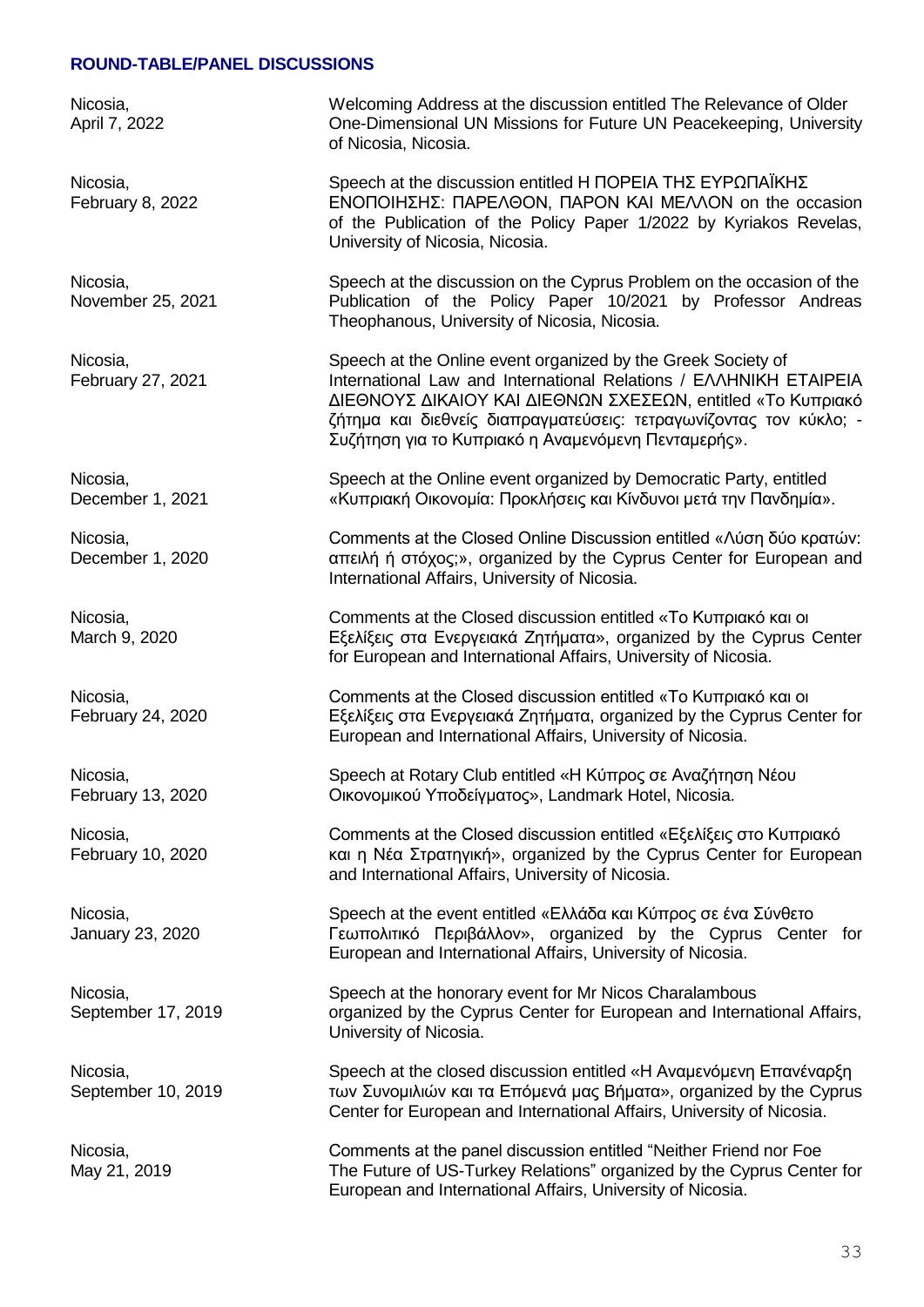Nicosia, Speech at the discussion for the presentation of the Policy Paper June 10, 2019 7/2019 entitled «ΟΙ ΔΙΑΚΟΙΝΟΤΙΚΕΣ ΣΥΝΟΜΙΛΙΕΣ ΜΕΤΑ ΤΟ 1974 Τα Αποτελέσματα και οι Μελλοντικές Προοπτικές», organized by the Cyprus Center for European and International Affairs, University of Nicosia. Larnaca, Speech at the event entitled «Το Δημογραφικό Πρόβλημα στην Κύπρο» March 13, 2019 Larnaca. Nicosia, «Η Ελληνική Ενεργειακή Γεωπολιτική: Προκλήσεις και November 20, 2018 Προοπτικές στη Νοτιοανατολική Ευρώπη και την ανατολική Μεσόγειο, open discussion organized by the Cyprus Center for European and International Affairs, University of Nicosia, Nicosia. Nicosia, ΤΕΣΣΕΡΙΣ ΑΚΑΔΗΜΑΪΚΟΙ ΑΝΑΛΥΟΥΝ ΤΗΝ ΠΟΛΙΤΙΚΗ October 4, 2017 ΕΠΙΚΑΙΡΟΤΗΤΑ, discussion organized by the Cyprus Center for European and International Affairs of the University of Nicosia in cooperation with Estia Greece Cyprus Greek Culture Foundation (Εστία Ελλάδος Κύπρου του Ελληνικού Ιδρύματος Πολιτισμού), Nicosia. Nicosia, Revisiting The Cyprus Question And The Way Forward – The March 22, 2017 **Importance of an Evolutionary Approach.** Speech at the Round-Table Discussion organized by the Center for European and International Affairs, University of Nicosia, Nicosia. Nicosia, Η Ωρα Της Αληθειας Για Το Κυπριακο. Speech at the discussion March 7, 2017 **Cancer Cyprus Greens Party, Nicosia.** organized by the Cyprus Greens Party, Nicosia. Nicosia, THE EUROZONE CRISIS AND BROADER IMPLICATIONS And the February 17, 2017 case of Cyprus. Speech at the discussion organized by the GC School of Careers, Nicosia. Larnaca, entitled το H ΚΥΠΡΟΣ ΕΝΩΠΙΟΝ ΔΙΛΗΜΜΑΤΩΝ: Η Συμφωνία για τη Διάσκεψη January 4, 2017 **Γραμματικό της Γενεύης και η Επόμενη Μέρα.** Speech at the discussion organized by KYKEM, Larnaca. Larnaca, Η ΚΥΠΡΟΣ ΕΝΩΠΙΟΝ ΔΙΛΗΜΜΑΤΩΝ Σκέψεις και Προβληματισμοί. November 22, 2016 Speech at the discussion organized by IKAROS, Larnaca. Nicosia, Η ΚΥΠΡΟΣ ΕΝΩΠΙΟΝ ΔΙΛΗΜΜΑΤΩΝ – Οι Εξελίξεις στο Κυπριακό και November 16, 2016 **η Επόμενη Μέρα.** Speech at the discussion organized by ΕΝΤΕΛΕΧΕΙΑ – ΟΜΑΔΑ ΦΙΛΟΣΟΦΙΚΟΥ & ΔΙΑΝΟΗΤΙΚΟΥ ΠΡΟΒΛΗΜΑΤΙΣΜΟΥ, Nicosia. Nicosia THE DAY AFTER BREXIT: PERSPECTIVES ON BRITAIN, THE EU<br>July 6. 2016 1991 AND CYPRUS. Speech at the Round-Table Discussion organized AND CYPRUS. Speech at the Round-Table Discussion organized by the Center for European and International Affairs in cooperation with the Department of European and International Affairs, University of Nicosia, Nicosia. Nicosia Welcoming Speech. Discussion entitled ΓΥΝΑΙΚΕΣ ΚΑΙ ΕΚΛΟΓΕΣ – May 10, 2016 *KYΠΡΙΑΚΟ-ΠΟΛΙΤΙΚΗ ΟΙΚΟΝΟΜΙΑ ΚΑΙ ΘΕΣΜΟΙ, organised by the* Center for European and International Affairs, University of Nicosia, Nicosia. Nicosia Η ΟΙΚΟΝΟΜΙΑ ΣΗΜΕΡΑ ΚΑΙ ΟΙ ΠΡΟΟΠΤΙΚΕΣ ΜΕΤΑ ΑΠΟ ΤΗ ΛΥΣΗ March 1, 2016 TOY ΚΥΠΡΙΑΚΟΥ: ΜΥΘΟΙ ΚΑΙ ΠΡΑΓΜΑΤΙΚΟΤΗΤΕΣ. Speech at the

panel discussion organized by Symmaxia Politon, Nicosia.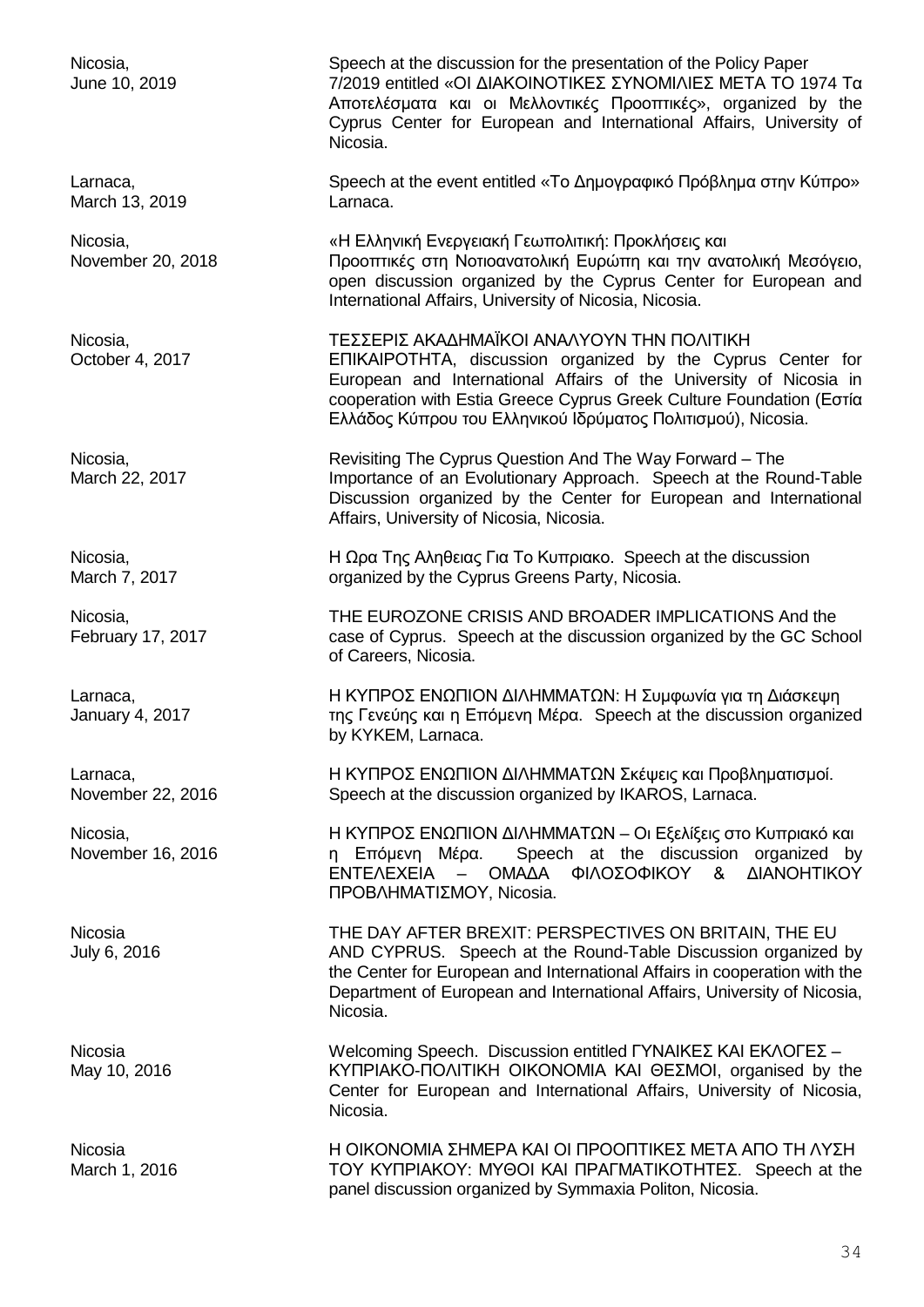June 15, 2015

Limassol ΟΙ ΟΙΚΟΝΟΜΙΚΕΣ ΠΟΛΙΤΙΚΕΣ ΤΗΣ ΕΕ ΚΑΙ ΟΙ ΕΥΡΥΤΕΡΕΣ November 25, 2015 ΚΟΙΝΩΝΙΚΕΣ ΕΠΙΠΤΩΣΕΙΣ. Speech at a panel discussion organized by DEOK, Limassol

Nicosia, Welcoming address at the round-table discussion entitled ΟΙ November 10, 2015 TPEXOΥΣΕΣ ΕΞΕΛΙΞΕΙΣ ΣΤΟ ΚΥΠΡΙΑΚΟ, organized by the Center for European and International Affairs, University of Nicosia, Nicosia.

Nicosia, Speech at the panel discussion entitled THE CHANGING SECURITY October 19, 2015 ENVIRONMENT IN THE MIDDLE EAST Trends, Challenges, Implications, organized by the Ministry of Foreign Affairs of the Republic of Cyprus and the Center for European and International Affairs of the University of Nicosia in cooperation with the European Union Institute for Security Studies, University of Nicosia, Nicosia.

Nicosia, Speech at the Panel Discussion entitled Η ΕΛΛΗΝΙΚΗ ΚΡΙΣΗ Η July 9, 2015 Κύπρος και οι Ευρύτερες Προεκτάσεις, organized by the Center for European and International Affairs of the University of Nicosia in cooperation with Tassos Papadopoulos Foundation, University of Nicosia, Nicosia.

Nicosia, ΟΙΚΟΝΟΜΙΑ ΚΑΙ ΚΥΠΡΙΑΚΟ. Speech at [Chateau Status](https://www.facebook.com/pages/Chateau-Status/239985992679088)

Nicosia, Speech at the Closed Round-Table Discussions organized by the May 6, 2015 **Center for European and International Affairs of the University of** Nicosia in cooperation with the Begin-Sadat Center for Strategic Studies, University of Nicosia, Nicosia.

Nicosia, ΔΥΟ ΧΡΟΝΙΑ ΜΕΤΑ ΤΟ ΙΣΤΟΡΙΚΟ ΔΕΣΜΕΥΟΜΑΙ - ΠΟΥ ΒΑΔΙΖΕΙ Η March 24, 2015 **ΚΥΠΡΙΑΚΗ ΟΙΚΟΝΟΜΙΑ.** Speech at the panel discussion organized by the Green Party, Nicosia.

Nicosia, ΚΥΠΡΙΑΚΗ ΟΙΚΟΝΟΜΙΑ- ΠΩΣ ΦΘΑΣΑΜΕ ΑΠΟ ΤΟ ΟΙΚΟΝΟΜΙΚΟ March 11, 2015 ΘΑΥΜΑ ΣΤΟ ΚΟΥΡΕΜΑ; Panel discussion organized by University of Nicosia, University of Nicosia, Nicosia.

Nicosia, Μετα Την Εισβολη – Και Τωρα Τι; Speech at a panel discussion December 17, 2014 organized by University of Nicosia, University of Nicosia, Nicosia.

Nicosia Η Κοινωνία Αντιδρά και Διεκδικεί: Ναι στην Ανάπτυξη και Θέσεις December 16, 2014 **Εργασίας - Όχι στη Λιτότητα και Ξήλωμα του Κοινωνικού Κράτους.** Speech at the panel discussion organized by DEOK, Nicosia.

Israel Closed round-table discussion, organized by the Begin-Sadat<br>October 27. 2014 Center for Strategic Studies, Bar-Ilan University, Israel. Center for Strategic Studies, Bar-Ilan University, Israel.

Limassol, Platres ΠΟΛΙΤΙΚΗ ΛΙΤΟΤΗΤΑΣ ΚΑΙ ΔΗΜΟΣΙΟΝΟΜΙΚΗΣ ΣΤΑΘΕΡΟΤΗΤΑΣ – September 4, 2014 ΟΔΗΓΟΙ ΑΝΑΠΤΥΞΗΣ ΚΑΙ ΝΕΩΝ ΘΕΣΕΩΝ ΕΡΓΑΣΙΑΣ Η ΥΦΕΣΗΣ ΚΑΙ ΑΝΕΡΓΙΑΣ. Speech at the panel discussion organized by DEOK, Limassol, Platres.

Nicosia, Introductory Notes at the Round-Table discussion entitled Η July 14, 2014 ΣΥΓΧΡΟΝΗ ΚΥΠΡΙΑΚΗ ΙΣΤΟΡΙΑ: ΜΥΘΟΙ ΚΑΙ ΠΡΑΓΜΑΤΙΚΟΤΗΤΕΣ, organized by the Center for European and International Affairs of the University of Nicosia, Nicosia.

Serbia, Belgrade, The Cyprus Economic Crisis – The Role and the Stance of the EU and June 03, 2014 the Broader Ramifications, round-table discussion organized by the ECPD, Belgrade.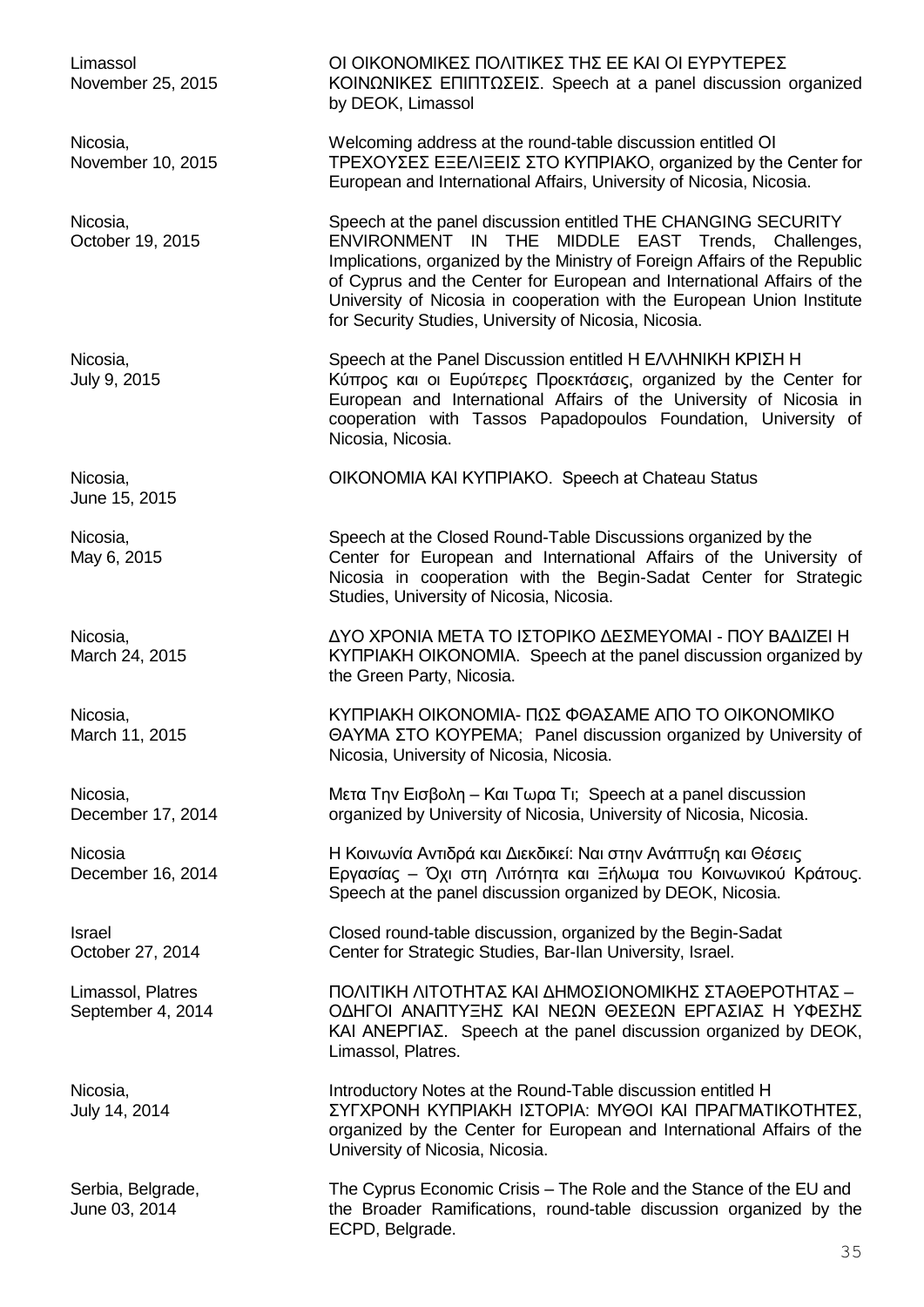- Nicosia, May 22, 2014 10 ΧΡΟΝΙΑ ΜΕΤΑ ΤΗΝ ΕΝΤΑΞΗ ΣΤΗΝ ΕΕ. Round-Table discussion organized by the Center for European and International Affairs of the University of Nicosia in cooperation with the Institute of Research "Prometheus", University of Nicosia, Nicosia.
- Nicosia, April 10, 2014 «Μπροστά σε λύση;». Panel Discussion organized by the University of Nicosia within the framework of discussions on the Cyprus Problem, University of Nicosia, Nicosia.
- Nicosia, November 12, 2013 ΜΠΟΡΕΙ Η ΚΥΠΡΟΣ ΝΑ ΕΞΕΛΘΕΙ ΑΠΟ ΤΗΝ ΚΡΙΣΗ; Σκέψεις και Προβληματισμοί. Panel Discussion organized by University of Nicosia within the framework of Open University, University of Nicosia, Nicosia.
- Nicosia, November 23, 2012 «Ελληνική και Κυπριακή Οικονομία: Βίοι Παράλληλοι ή Διαφορετικοί;». Round-Table discussion organized by the Center for European and International affairs, Hellenic Bank, Nicosia.
- Nicosia, October 13, 2011 Discussion entitled *Προς μια Εναλλακτική Πρόταση Διακυβέρνησης,* at University of Nicosia.
- Copenhagen, September 22, 2011 "EU-Turkey Relations and Cyprus". Round-Table Discussion organized by the Danish Institute for International Studies, Copenhagen.
- Nicosia, September 23, 2010 Discussion entitled *Το Κυπριακό Πρόβλημα: Παραλογισμοί και Προβληματισμοί,* at University of Nicosia.
- Nicosia, June 2, 2010 "Global Risk / Global Opportunity: Near-Term Scenarios for Global Markets and Implications for Cyprus". Round-Table Discussion organized by the Cyprus Center for European and International Affairs in cooperation with the Cyprus Chamber of Commerce and Industry and the University of Nicosia, at the University of Nicosia.
- Nicosia, October 19, 2009 Round-Table Discussion on *H Κυπριακή Οικονομία σε Σταυροδρόμι: Προκλήσεις και Προοπτικές*, at University of Nicosia.
- Nicosia, July 30, 2008 Round-table Discussion on *Γεωπολιτική, Γεωστρατηγική και Εθνολογική Ιστορία της Κύπρου σε Ευρύτερα Ιστορικογεωγραφικά Πλαίσια,* at University of Nicosia.
- Nicosia, March 18, 2008 Welcoming address*. Addressing the Cyprus Question: the Way Forward*. Round-table Discussion organized by the Cyprus Center for European and International Affairs, at the University of Nicosia.
- Nicosia, March 4, 2008 An Assessment of the latest Report by the International Crisis Group "Cyprus: Reversing the Drift to Partition", Europe Report N°190. Round-table Discussion organized by the Cyprus Center for European and International Affairs, at the University of Nicosia.
- Nicosia, December 5, 2007 Opening/Welcoming address/Chair*. New Challenges and Opportunities for the EU*. Panel Discussion organized by the Cyprus Center for European and International Affairs in cooperation with the Ministry of Foreign Affairs of the Republic of Cyprus, at the University of Nicosia.
- Nicosia, May 8, 2007 Opening/Welcoming address/Chair. *France After the Presidential Elections.* Round-table Discussion organized by the Research Center - Intercollege and the Department of European Studies and International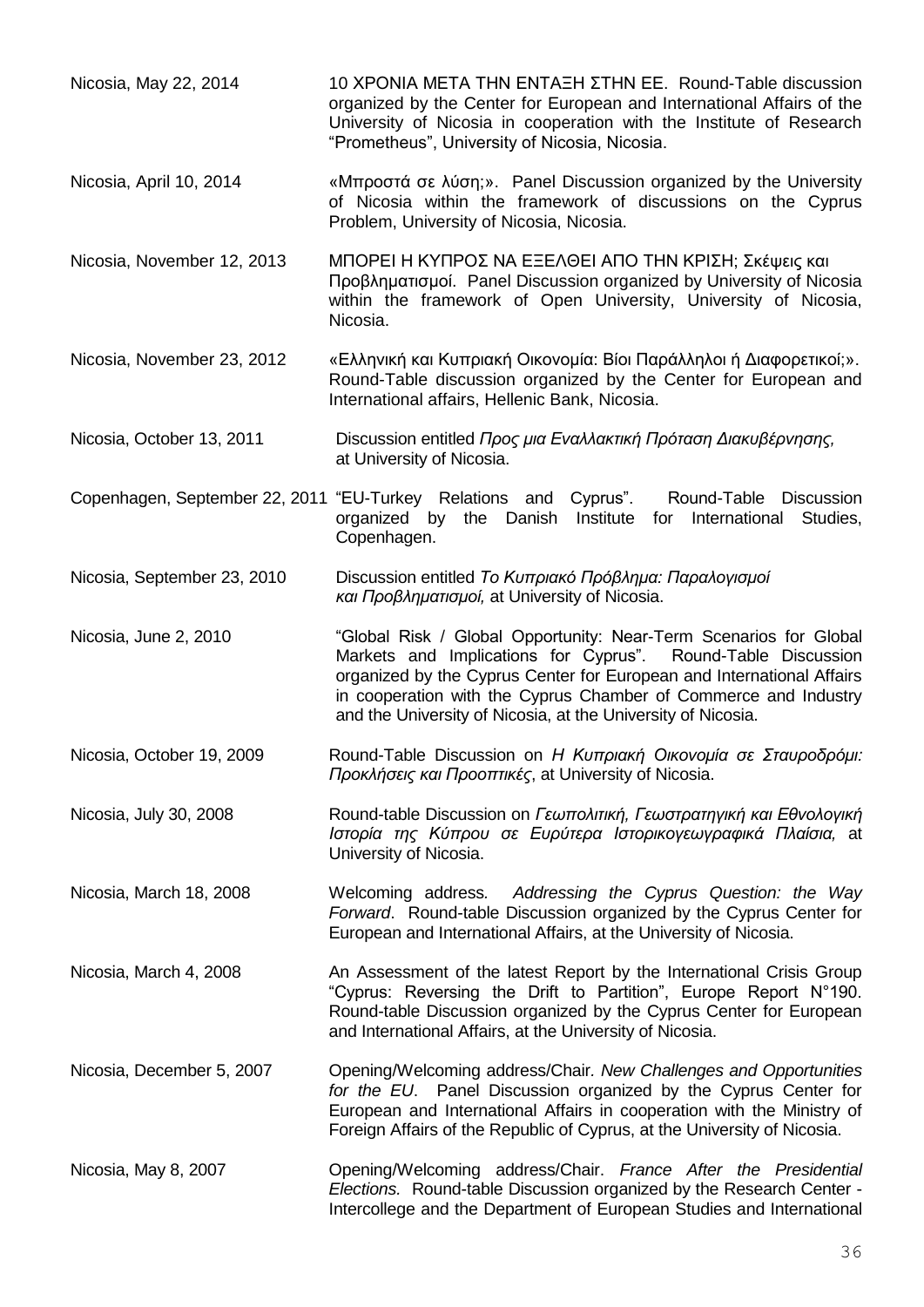Relations in cooperation with the French Embassy in Cyprus, at Intercollege, Nicosia. Nicosia, April 25, 2006 "The Cyprus Question and the Way Forward". Round-table Discussion on *The Cyprus Question*, European Consortium for Political Research (ECPR), at Intercollege, Nicosia. Nicosia, January 26, 2006 *The Cyprus Question: Can There be a Breakthrough in 2006?*, Roundtable discussion organized by the Research Center – Intercollege. Nicosia, December 7, 2005 *The Strategic Challenges of the Republic of Cyprus Today*, Round-table discussion organized by the Department of European Studies and International Relations, Intercollege and the Research Center – Intercollege. Nicosia, July 18, 2005 Discussion on *European Defense and Cyprus*, organized by the Unit of Strategic Studies and Research of the Research and Development Center – Intercollege. Nicosia, July 13, 2005 Round-table discussion on *The EU, the US and the Balkans,* organized by the Research and Development Center – Intercollege. Nicosia, June 16, 2005 "The Economies of Cyprus and Malta and the Integration with the EU: The Record and Future Prospects". Closed round-table discussion organized by the Research and Development Center – Intercollege. Nicosia, April 15, 2005 "The US, the EU, Turkey and the Cyprus Question". Round-table discussion on *Perspectives on EU and US Policies in the Eastern Mediterranean and the Middle East* organized by the Research and Development Center – Intercollege, at Intercollege, Nicosia. Nicosia, October 18, 2004 "An Overall Appraisal". Comments at the Round-Table Discussion on *"The Cyprus Problem in the Post-Accession Era",* organized by the Research and Development Center - Intercollege, at Intercollege, Nicosia.

#### **SEMINARS/LECTURES**

| Nicosia,<br>October 30, 2019 | Speech at the event entitled "THE TURKISH INVASION OF SYRIA<br>AND BROADER REPERCUSSIONS", organized by the Cyprus Center<br>for European and International Affairs in cooperation with the<br>Department of Politics and Governance, University of Nicosia, Nicosia. |
|------------------------------|-----------------------------------------------------------------------------------------------------------------------------------------------------------------------------------------------------------------------------------------------------------------------|
| Nicosia,<br>May 10, 2019     | Comments at the Seminar entitled "ANKARA'S REGIONAL POLICY<br>CHOICES SINCE 2011 AND BROADER IMPLICATIONS", organized<br>by the Cyprus Center for European and International Affairs, University<br>of Nicosia, Nicosia.                                              |
| Nicosia,<br>May 7, 2019      | ΚΕΫΝΣΙΑΝΙΣΜΟΣ, ΝΕΟΦΙΛΕΛΕΥΘΕΡΙΣΜΟΣ ΚΑΙ ΟΙΚΟΝΟΜΙΚΟΣ<br>ΟΛΟΚΛΗΡΩΤΙΣΜΟΣ, στη Σειρά Διαλέξεων με θέμα ΕΙΣΑΓΩΓΗ ΣΤΙΣ<br>ΠΟΛΙΤΙΚΕΣ ΙΔΕΟΛΟΓΙΕΣ, organized by the Cyprus Center for<br>European and International Affairs of the University of Nicosia, Nicosia                |
| Nicosia,<br>February 5, 2019 | Comments at the Seminar entitled "EAST MEDITERRANEAN<br>ENERGY LANDSCAPE: OPPORTUNITIES FOR CYPRUS AND<br>GREECE", organized by the Cyprus Center for European and<br>International Affairs, University of Nicosia, Nicosia.                                          |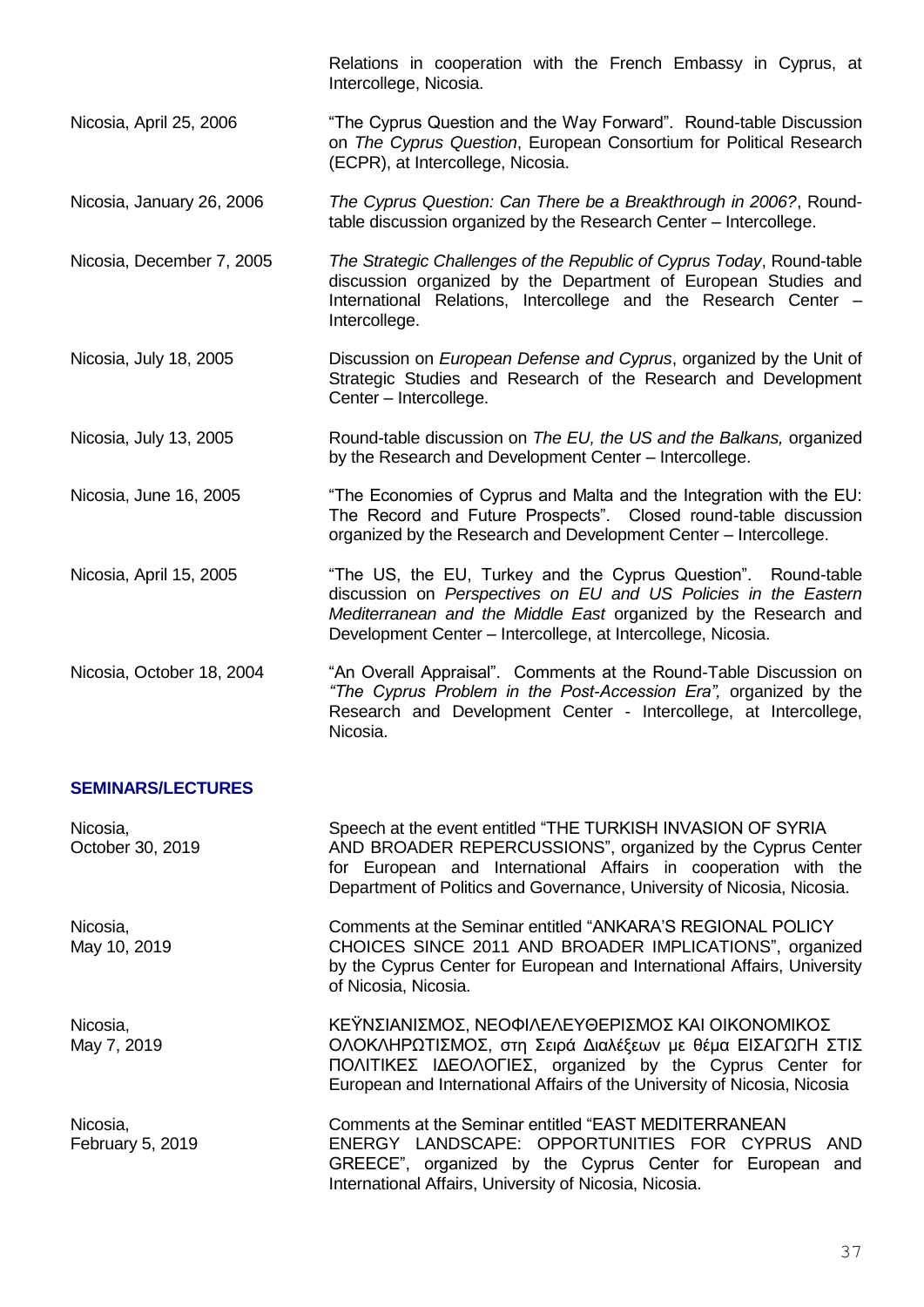Nicosia, TOWARD A NEW INITIATIVE ON THE CYPRUS QUESTION: September 19, 2018 **PROSPECTS** AND DILEMMAS, organized by the Cyprus center for European and International Affairs, University of Nicosia, Nicosia. Nicosia, May 31, 2018 BREXIT: DEAL, NO DEAL OR NO BREXIT?, seminar organized by the Cyprus Center for European and International Affairs, University of Nicosia, Nicosia. Nicosia, ΑΠΟΤΙΜΗΣΗ ΤΩΝ ΠΡΟΕΔΡΙΚΩΝ ΕΚΛΟΓΩΝ ΚΑΙ Η ΕΠΟΜΕΝΗ February 7, 2018 **MEPA, organized by the Cyprus Center for European and International** Affairs, University of Nicosia, Nicosia. Nicosia, ΣΥΜΦΩΝΙΕΣ ΥΨΗΛΟΥ ΕΠΙΠΕΔΟΥ 1977-1979, ΤΟ ΙΣΤΟΡΙΚΟ ΚΑΙ October 24, 2017 ΠΟΛΙΤΙΚΟ ΠΛΑΙΣΙΟ, στη Σειρά Διαλέξεων με θέμα ΚΥΠΡΙΑΚΟ: 1974- 2004 Και τι μέλλει γενέσθαι;, organized by the Cyprus Center for European and International Affairs of the University of Nicosia, Nicosia. Nicosia, Welcoming address at the Seminar entitled THE STRATEGIC September 5, 2017 CHOICES OF SMALL ISLAND STATES: THE CASE OF BAHRAIN, organized by the Cyprus Center for European and International Affairs of the University of Nicosia in cooperation with the Department of Politics and Governance of the University of Nicosia, Nicosia. Nicosia The Current Process of the Intercommunal Negotiations: The Rhetoric May 15, 2017 **Vs the Reality. Lecture for quests from Israel, Nicosia.** Nicosia **Το Κυπριακό πριν και μετά το Δημοψήφισμα στην Τουρκία.** Speech at May 9, 2017 **the Seminar organized by «Δημοκρατία των Πολιτών», Nicosia.** Nicosia, Welcoming Address at the seminar entitled Russian Foreign Policy in April 25, 2017 **the Eastern Mediterranean and the Middle East, organized by the** Center for European and International Affairs, University of Nicosia, in cooperation with the Embassy of the Russian Federation in Cyprus, Nicosia. Nicosia, Welcoming Address at the seminar entitled EU, Russia and the US in April 7, 2017 **the Trump Era, organized by the Center for European and International** Affairs, University of Nicosia, in cooperation with the Embassy of the Russian Federation in Cyprus, Nicosia. Nicosia, ΤΟ ΣΥΝΕΡΓΑΤΙΚΟ ΚΙΝΗΜΑ ΣΤΗΝ ΚΥΠΡΟ: ΠΑΡΕΛΘΟΝ, ΠΑΡΩΝ February 27, 2016 ΚΑΙ ΜΕΛΛΟΝ. Speech at the ΠΑΓΚΥΠΡΙΟ ΣΥΝΕΔΡΙΟ ΓΙΑ ΤΟ ΣΥΝΕΡΓΑΤΙΣΜΟ, Nicosia. Nicosia, Introductory Remarks at the seminar entitled PERSPECTIVES ON February 10, 2016 **REGIONAL SECURITY IN THE EASTERN MEDITERRANEAN:** IMPLICATIONS FOR CYPRUS AND ISRAEL, organized by the Center for European and International Affairs of the University of Nicosia, University of Nicosia, Nicosia. Deryneia Lecture entitled Οι Τρέχουσες Εξελίξεις Στο Κυπριακό και οι Μεγάλες Προσδοκίες: Μύθοι και Πραγματικότητες, organized by Deryneia Municipality, Deryneia. Limassol, Lecture entitled Η ΕΕ, Η ΕΛΛΑΔΑ ΚΑΙ Η ΚΥΠΡΟΣ: ΟΙ ΥΨΗΛΕΣ November 25, 2015 ΠΡΟΣΔΟΚΙΕΣ ΚΑΙ ΟΙ ΣΚΛΗΡΕΣ ΠΡΑΓΜΑΤΙΚΟΤΗΤΕΣ, within the framework of the Seminar Series entitled ΜΙΑ ΙΣΤΟΡΙΑ ΤΩΝ ΙΔΕΩΝ ΣΤΟΝ ΝΕΟ ΕΛΛΗΝΙΣΜΟ, organized by the Center for European and International Affairs of the University of Nicosia, Limassol.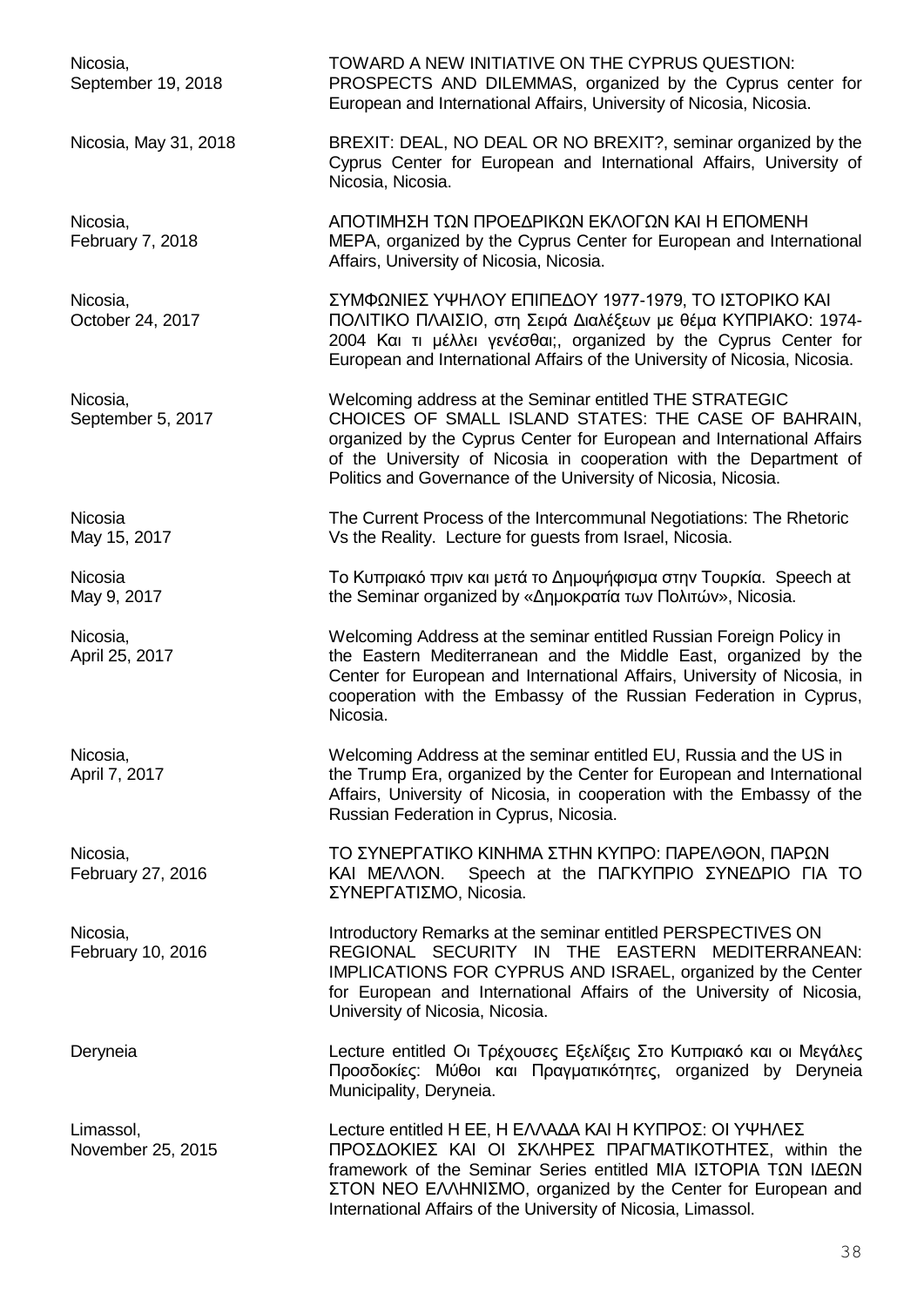Nicosia, Lecture entitled Η ΕΕ, Η ΕΛΛΑΔΑ ΚΑΙ Η ΚΥΠΡΟΣ: ΟΙ ΥΨΗΛΕΣ November 24, 2015 ΠΡΟΣΔΟΚΙΕΣ ΚΑΙ ΟΙ ΣΚΛΗΡΕΣ ΠΡΑΓΜΑΤΙΚΟΤΗΤΕΣ, within the framework of the Seminar Series entitled ΜΙΑ ΙΣΤΟΡΙΑ ΤΩΝ ΙΔΕΩΝ ΣΤΟΝ ΝΕΟ ΕΛΛΗΝΙΣΜΟ, organized by the Center for European and International Affairs of the University of Nicosia, University of Nicosia, Nicosia. Limassol, ΚΥΠΡΙΑΚΟ – ΟΙΚΟΝΟΜΙΑ. Speech at Limassol. July 2, 2015 Nicosia, Δύο χρόνια μετά το Eurogroup του Μαρτίου 2013- Μία αποτίμηση March 17, 2015 **Και η επόμενη μέρα.** Lecture organized by Σύνδεσμος Καταναλωτών Κύπρου, University of Nicosia, Nicosia. Nicosia, ΟΙ ΕΛΛΗΝΙΚΕΣ ΕΚΛΟΓΕΣ ΚΑΙ ΟΙ ΠΡΟΕΚΤΑΣΕΙΣ. Lecture February 16, 2015 **Canadian Exercise School**, Nicosia. Dali, Η Κύπρος Ενώπιον Διλημμάτων: Σκέψεις και Προβληματισμοί. January 22, 2015 Lecture at Dali Lyceum, Dali. Limassol, ΚΥΠΡΟΣ ΚΑΙ ΕΥΡΩΠΑΙΚΗ ΕΝΩΣΗ: ΑΠΟ ΤΗ ΣΥΜΦΩΝΙΑ December 9, 2014 ΣΥΝΔΕΣΗΣ ΣΤΗΝ ΕΝΤΑΞΗ. Lecture at a Seminar Series organized by the Center for European and International Affairs, Limassol. Nicosia, Lecture by Dr Ilan Chet entitled PROSPECTS OF COOPERATION May 27, 2014 **BETWEEN MEDITERRANEAN COUNTRIES Past, Present and Future,** organized by the Center for European and International Affairs of the University of Nicosia in cooperation with the Embassy of Israel in Cyprus, University of Nicosia, Nicosia. Nicosia, Welcoming Address THE RECENT GEOPOLITICAL April 04, 2014 **DEVELOPMENTS IN THE EASTERN MEDITERRANEAN:** What has Changed and What has Not. Seminar within the framework of the 21<sup>st</sup> anniversary of the Center for European and International Affairs of the University of Nicosia with Keynote address by Prof. Shlomo Avineri, University of Nicosia, Nicosia. Nicosia, «Η οικονομική κρίση και η πρόκληση της αναβάθμισης της February 18, 2014 Τριτοβάθμιας Εκπαίδευσης στην Κύπρο». Seminar organized by the Center for European and International Affairs of the University of Nicosia in cooperation with the International Organization for the Promotion of Women of Europe- AIPFE (Διεθνή Οργάνωση Προώθησης των Γυναικών της Ευρώπης-AIPFE), University of Nicosia, Nicosia. Nicosia, LESSONS FROM THE PAST: FROM THE WEIMAR REPUBLIC TO November 26, 2013 NAZI GERMANY (1919-1933) How an economic crisis bred a political thunderstorm. Lecture organized by the Center for European and International Affairs of the University of Nicosia, University of Nicosia, Nicosia. Nicosia, «Η Ανατομία της Κρίσης και η Επόμενη Μέρα». Seminar organized by September 17, 2013 Movement of Life (Κίνημα Ζωής), University of Nicosia, Nicosia. Nicosia, April 03, 2013 REVISITING MARTIN FELDSTEIN EMU AND INTERNATIONAL CONFLICT (Foreign Affairs, vol. 76, no. 6, Nov./Dec. 1997, pp. 60-73) AND THE CASE OF CYPRUS. Seminar organized by the Center for European and International Affairs in cooperation with the Department of European Studies and International Relations University of Nicosia, Nicosia.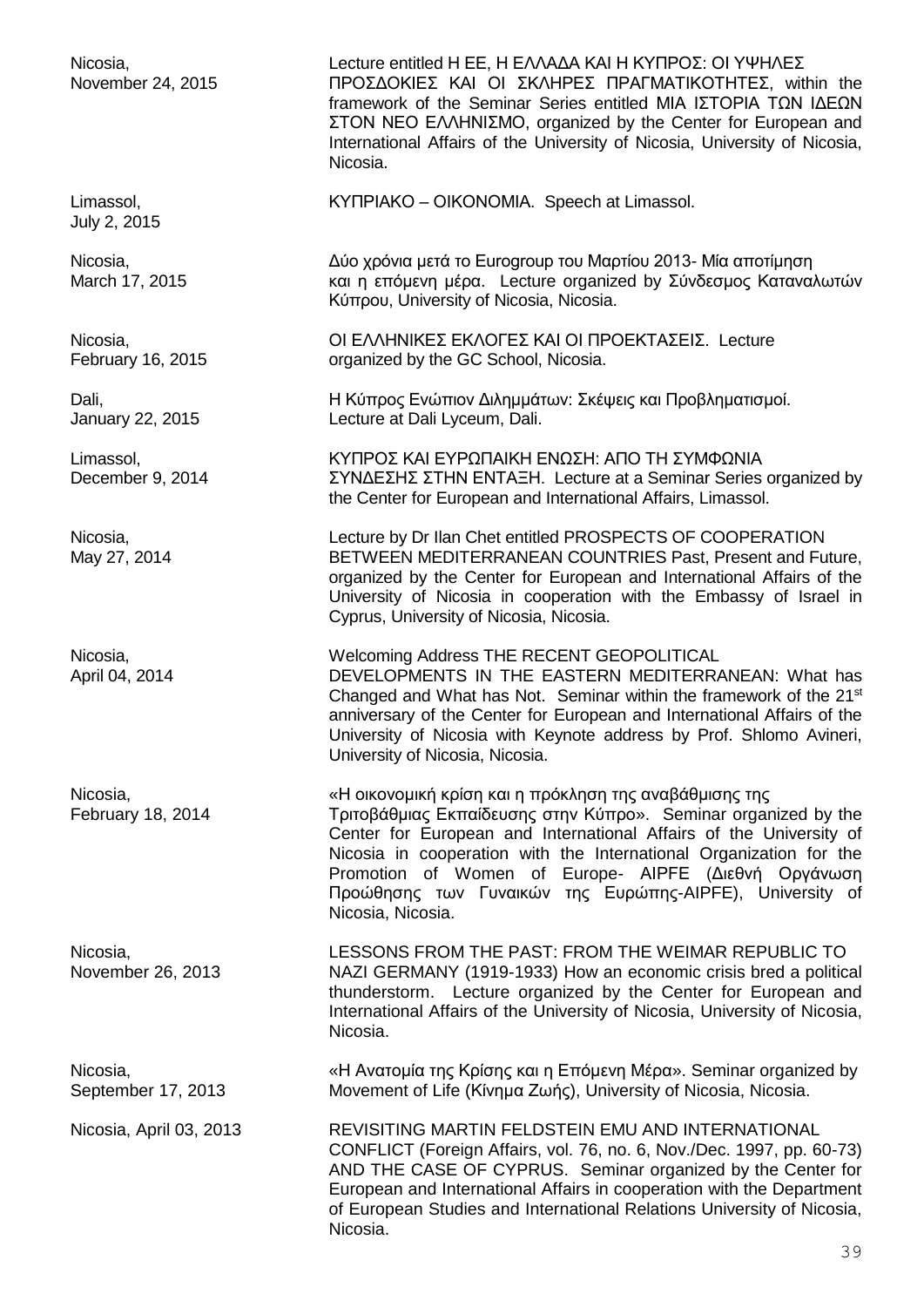| Nicosia, October 30, 2012   | «Η Κυπριακή Οικονομία – Προκλήσεις και Προοπτικές».<br>Seminar organized by Polikarpos Yiorkatzis Friends Foundation,<br>University of Nicosia, Nicosia.                                                                                                                                             |
|-----------------------------|------------------------------------------------------------------------------------------------------------------------------------------------------------------------------------------------------------------------------------------------------------------------------------------------------|
| Nicosia, October 24, 2012   | «Οι Ενεργειακές Εξελίξεις στην Ανατολική Μεσόγειο και τα Νέα<br>Γεωπολιτικά Δεδομένα».<br>Seminar organized by the Center for<br>European and International Affairs, University of Nicosia, Nicosia.                                                                                                 |
| Nicosia, October 10, 2012   | "Security Challenges in the Eastern Mediterranean and the Relations<br>Between Israel and Turkey". Seminar organized by the Center for<br>European and International Affairs of the University of Nicosia,<br>University of Nicosia, Nicosia.                                                        |
| Nicosia, June 06, 2012      | «Κατανοώντας την Κρίση στην Ελλάδα». Seminar organized by<br>the Center for European and International Affairs, University of<br>Nicosia, Nicosia.                                                                                                                                                   |
| Limassol, May 28, 2012      | «Ποια Ομοσπονδία για την Κύπρο;». Seminar, Saint Nicolas, Limasol.                                                                                                                                                                                                                                   |
| London, May 17, 2012        | "The political economy of the return of the fenced city of Famagusta".<br>Seminar organized by Famagusta Association of Great Britain in<br>cooperation with Lobby of Cyprus, London.                                                                                                                |
| Limassol, May 01, 2012      | «Η Μακρά Πορεία της Κύπρου προς την Ευρωπαϊκή Ένωση: Από τη<br>Τελωνειακή Σύνδεση στην Ένταξη». Seminar Series organized by the<br>Center for European and International Affairs, Limassol.                                                                                                          |
| Nicosia, September 06, 2011 | «Η ΕΕ, η Τουρκία και η Κύπρος». Seminar organized by the Cyprus<br>Center for European And International Affairs «Η Τουρκία, η Κρίση στην<br>Ελλάδα και Κύπρο και οι Ευρύτερες Προεκτάσεις», at the University of<br>Nicosia.                                                                        |
| Nicosia, March 29, 2011     | Lecture Ποια ομοσπονδία για την Κύπρο;, at the Cleopatra Hotel,<br>Nicosia.                                                                                                                                                                                                                          |
| Nicosia, February 22, 2011  | Welcoming Address. Presentation Τα 50άχρονα της Κυπριακής<br>Δημοκρατίας μέσω της γελοιογραφίας, at the University of Nicosia.                                                                                                                                                                       |
| Nicosia, December 1, 2010   | Welcoming Address. Seminar entitled U.S. Policy in the Eastern<br>Mediterranean in the Post Congressional Mid-Term Elections organized<br>by the Cyprus Center for European and International Affairs in<br>cooperation with The American Hellenic Institute (AHI), at the University<br>of Nicosia. |
| Nicosia, November 18, 2010  | «Σύγχρονες Προκλήσεις της Κυπριακής Δημοκρατίας», public seminars<br>series, organized by the University of Nicosia.                                                                                                                                                                                 |
| Nicosia, November 27, 2009  | Opening address. Rules and Norms in a Post-Western World, 1 <sup>st</sup><br>Annual Lecture in the memory of Keith Webb, organized by the<br>Department of European Studies and International Relations, at the<br>University of Nicosia.                                                            |
| Nicosia, November 5, 2009   | «Σενάρια Λύσης και το Μέλλον της Κύπρου», public seminars series,<br>organized by the University of Nicosia.                                                                                                                                                                                         |
| Australia, July 7, 2009     | «Η Ανάγκη μιας Νέας Πορείας για την Κυπριακή Δημοκρατία»,<br>Australia.                                                                                                                                                                                                                              |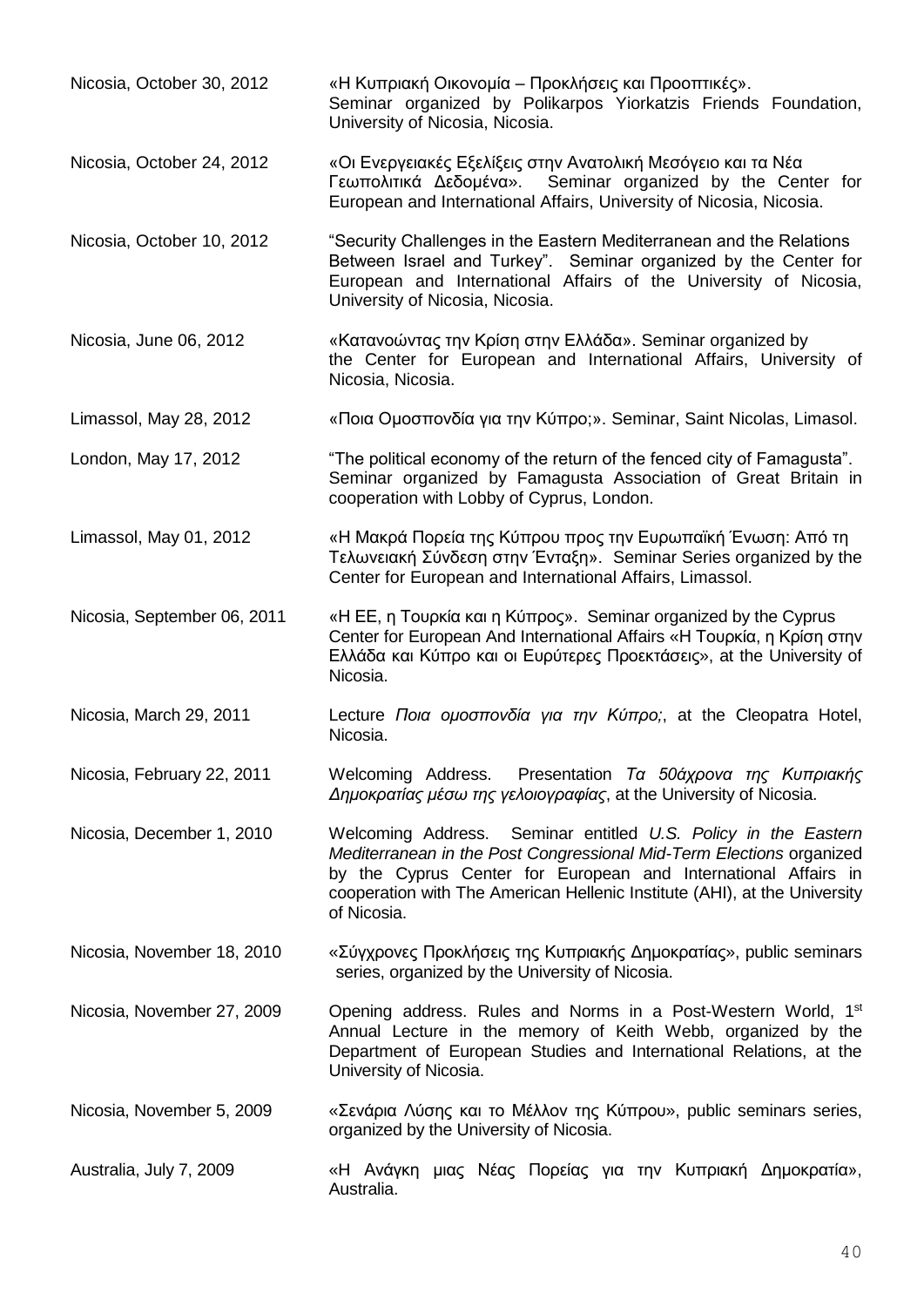- Australia, July 2, 2009 "Euro-Turkish Relations and Cyprus", public lecture organized by the Australian Institute of International Affairs in collaboration with the University of Adelaide and the Modern Greek section, Flinders University Adelaide, Australia.
- Nicosia, June 12–14*,* 2009 "Implications of the World Financial Crisis for Cyprus and the Neighbouring Countries". 4th Seminar 2008/2009 of the European Forum Cyprus", entitled *Two tests for Cyprus - World financial crisis and identity*, organised in co-operation with *Friedrich Ebert Stiftung* co-funded by the European Commission, at Restaurant *Château Status.*
- Malta, May 24, 2010 **"The Republic of Cyprus in Perspective: The Record and Future** Challenges". Seminar entitled *The Small Island States of Europe – Colloquium* organized by the University of Malta, European Documentation and Research Centre in Collaboration with the Islands and Small States Institute, Malta.
- Nicosia, May 19, 2008 Welcoming address. *Muslims in the Era of Globalization*. Lecture by Professor Ahmet Samatar organized by the Department of European Studies and International Relations and the Cyprus Center for European and International Affairs, at University of Nicosia.
- Nicosia, June 4, 2007 Opening/Welcoming address/Chair. *Revisiting Kosovo and the Balkans and Broader Implications.* Seminar organized by the Research Center - Intercollege and the Department of European Studies and International Relations, at Intercollege, Nicosia.
- Nicosia, May 23, 2007 Opening/Welcoming address/Chair. *Unresolved Conflicts in the Eastern Mediterranean*. Seminar organized by the Research Center - Intercollege and the Department of European Studies and International Relations in cooperation with the Embassy of the Russian Federation in Cyprus, at Intercollege, Nicosia.
- Nicosia, February 27, 2007 Opening/Welcoming address/Chair. *Research, Innovation and the Role of Universities*. Seminar organized by the Research Center – Intercollege and the British High Commission, at Intercollege, Nicosia.
- Nicosia, January 9, 2007 *"The US, Euro-Turkish Relations and Cyprus".* Presentation/Lecture at the closed series of seminars organized by the Department of European Studies and International Relations for students of the Fairleigh Dickinson University, USA, at Intercollege, Nicosia.
- Nicosia, September 26, 2006 "The Cyprus Economy and the Challenges of Accession to the Eurozone", Seminar on *The Accession to the Eurozone and the Reunification of the Cyprus Economy*, organized by the Research Center – Intercollege in collaboration with Hellenic Bank, at the Head Offices of Hellenic Bank, Nicosia.
- Nicosia, June 7, 2006 *EU Enlargement and Russia*. Seminar organized by the Research Center – Intercollege in collaboration with the Embassy of the Russian Federation in Cyprus and the Representation of the European Commission in Cyprus, at Intercollege, Nicosia.
- Nicosia, April 13, 2006 *Reflections on the Report "The Cyprus Stalemate: What Next" (prepared by the International Crisis Group) and the Way Forward*. Seminar organized by the Research Center – Intercollege, Nicosia.
- Nicosia, April 10, 2006 "Federalism and Lessons for Cyprus". Seminar organized on *Federalism and Subsidiarity in the EU – Lessons for Cyprus* by the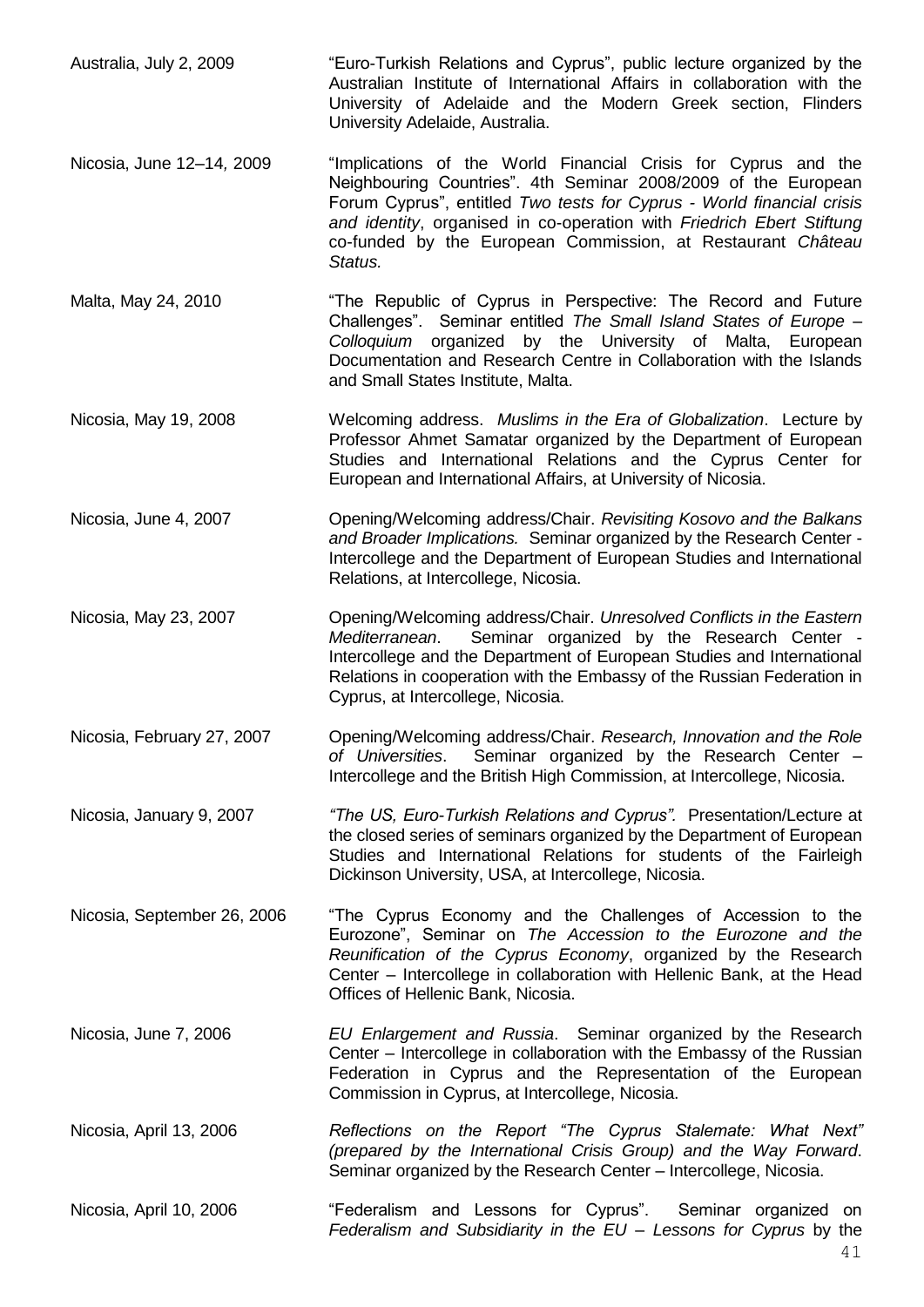Research Center – Intercollege at Intercollege, Nicosia.

Nicosia, February 3, 2005 "US Foreign Policy and Cyprus". Seminar organized by Cyprus Research Center, at the Cultural Center, Cyprus Popular Bank, Nicosia.

Nicosia, December 3, 2004 "The EU Constitution and Prospects for Further Enlargement: the Case of Turkey". Seminar on *The EU Constitution: Prospects and Challenges*, organized by the Research and Development Center – Intercollege and Office of International Relations – Movement of Social Democrats, EDEK.

Nicosia, November 26, 2003 "The Cyprus Economy and the Expected Challenges". Seminar on *Accession to the EU, the Solution of the Cyprus Problem and the Challenges for the Economy*, organized by the Research and Development Center – Intercollege, at Intercollege, Nicosia.

Nicosia, October 22, 2003 "The Solution of the Cyprus Problem and the Day After: Challenges and Prospects". Seminar on *The Cyprus Problem and Forthcoming Developments* organized by the Research and Development Center - Intercollege.

Nicosia, April 21, 2003 "The Euro, the Stability Pact and Enlargement". International Seminar on *Enlargement and the Future of the European Union*, organized by the Research and Development Center - Intercollege, as part of the Prince Programme on the Future of Europe Debate - European Policy Institutes Network (EPIN), at Intercollege, Nicosia.

Nicosia, January 13, 2003 "The UN/Annan plan, the Accession of the Republic of Cyprus to the EU and the Strategic Implications for the Eastern Mediterranean". International Seminar on *The Copenhagen Summit and the Strategic Challenges for the Eastern Mediterranean*, organized by the Research and Development Center - Intercollege, as part of the Prince Programme of the Future of Europe Debate - European Policy Institutes Network (EPIN), at Intercollege, Nicosia.

Nicosia, November 7, 2002 "The Socio-Economic and Political Impact of Enlargement". Seminar on the *EU Enlargement and Cyprus*, organized by the Research and Development Center - Intercollege and The European Movement-Cyprus, at Intercollege, Nicosia.

Nicosia, February 13, 2002 "Cyprus Accession to the EU and the Cyprus Problem", presented at a seminar entitled *Towards a Federal Solution of the Cyprus Problem*, organized by the Research and Development Center - Intercollege.

Larnaca, March 28, 2001 "Cyprus, the European Union and the Cyprus Problem", presented at KYKEM Larnaca.

Nicosia, April 11, 2000 "The Turkish Policy on the Cyprus Problem After 1974 and Prospects for a Solution". Lecture, within the framework of a Lecture Series organized by the Department of Turkish Studies of the University of Cyprus, Nicosia, March 7-April 11, 2000.

Nicosia, April 4, 2000 "Cyprus and the European Union" (in Greek). Presented at the event on *Cyprus and the European Union*, organized by the Research and Development Center - Intercollege, Nicosia, April 4, 2000.

Nicosia, January 28, 1998 "The Cyprus Problem in the Post-Cold War Environment". Seminar on *"Conflict and Resolution: Greece, Turkey and Cyprus"* organized by the Research and Development Center - Intercollege, in cooperation with the American Center.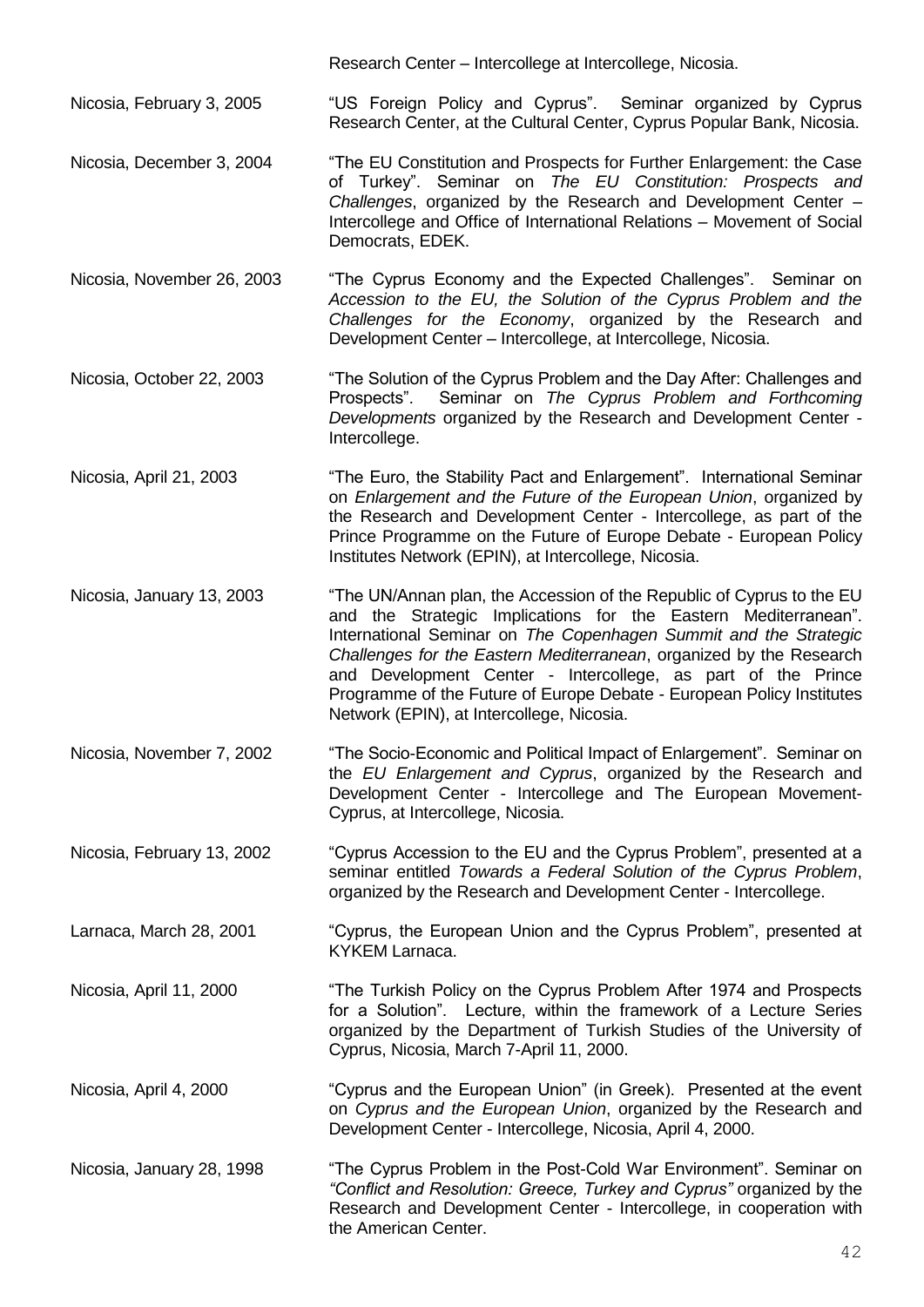| Nicosia, May 15, 1997         | "Economic Structure and Business Effectiveness".<br>Seminar on<br>"Corporate Stake in Government Policy", organized by the Research<br>and Development Center - Intercollege.                                                                                                                                                                                                                                                  |
|-------------------------------|--------------------------------------------------------------------------------------------------------------------------------------------------------------------------------------------------------------------------------------------------------------------------------------------------------------------------------------------------------------------------------------------------------------------------------|
| Reading, May 1, 1997          | "Recent Developments in Cyprus and Prospects for Membership of the<br>European Union: Implications for Stability and Security in the Eastern<br>Mediterranean and Beyond". One of a series of lectures on the<br>European Union organized by the Department of Politics and the Centre<br>for Euro-Mediterranean Studies (GSEIS) of the Graduate School of<br>European and International Studies of the University of Reading. |
| <b>BOOK PRESENTATIONS</b>     |                                                                                                                                                                                                                                                                                                                                                                                                                                |
| Limassol<br>February 23, 2022 | Speech at the presentation of the book entitled TOAMH KAI<br>ΠΡΟΦΗΤΕΙΑ - Ανθολόγιο Αρθρογραφικών Κειμένων 1993 - Μάρτιος<br>2021, University of Nicosia, Nicosia.                                                                                                                                                                                                                                                              |
| Nicosia<br>December 14, 2021  | Speech at the presentation of the book entitled TOAMH KAI<br>ΠΡΟΦΗΤΕΙΑ - Ανθολόγιο Αρθρογραφικών Κειμένων 1993 - Μάρτιος<br>2021, University of Nicosia, Nicosia.                                                                                                                                                                                                                                                              |
| Nicosia,<br>October 19, 2021  | Speech at the presentation of the book entitled H Δεκαετία των<br>Κρίσεων και το Αύριο, University of Nicosia, Nicosia.                                                                                                                                                                                                                                                                                                        |
| Nicosia,<br>January 22, 2019  | Ομιλία/Καλωσόρισμα στην παρουσίαση βιβλίου του Σπύρου<br>με τίτλο<br>«Ο ΚΥΠΡΙΑΚΟΣ ΚΟΙΝΩΝΙΚΟΣ<br>Σακελλαρόπουλου<br>ΣΧΗΜΑΤΙΣΜΟΣ (1191-2004) - Από τη συγκρότηση στη διχοτόμηση,<br>organized by the Cyprus Center for European and International Affairs,<br>University of Nicosia in cooperation with Agora Dialogue, Nicosia.                                                                                                 |
| Nicosia,<br>October 30, 2017  | Ομιλία/Χαιρετισμός στην Παρουσίαση Βιβλίου «Κύπρος, το<br>Γειτονικό Νησί – Το Κυπριακό μέσα από τα Κρατικά αρχεία του Ισραήλ,<br>1946-1960», organized by the Cyprus Center for European and<br>International Affairs, University of Nicosia, Nicosia.                                                                                                                                                                         |
| Limassol,<br>October 17, 2018 | Ομιλία στην Παρουσίαση Βιβλίου «Διζωνική Δικοινοτική<br>Ομοσπονδία – Νόημα Και Αδιέξοδο», Limassol.                                                                                                                                                                                                                                                                                                                            |
| Nicosia,<br>June 18, 2018     | Speech at the Book Presentation MAKARIOS: HONOURABLE<br>COMPROMISE NOT CAPITULATION, organized by the Cyprus center<br>for European and International Affairs, University of Nicosia, Nicosia.                                                                                                                                                                                                                                 |
| Athens<br>June 9, 2016        | Speech at the presentation of the book entitled «Η Διακυβέρνηση και η<br>Πολιτική Οικονομία μιας Ομοσπονδιακής Κύπρου», by Andreas<br>Theophanous, organized by the Center for European and<br>International Affairs, University of Nicosia in cooperation with I. Sideris<br>Press and IANOS bookshop, Athens.                                                                                                                |
| Nicosia,<br>May 17, 2016      | Speech at the presentation of the book entitled «Η Διακυβέρνηση και η<br>Πολιτική Οικονομία μιας Ομοσπονδιακής Κύπρου», by Andreas<br>Theophanous, organized by Ledra Rotary Club, Nicosia.                                                                                                                                                                                                                                    |
| Larnaca,<br>May 13, 2016      | Speech at the presentation of the book entitled «Η Διακυβέρνηση και η<br>Πολιτική Οικονομία μιας Ομοσπονδιακής Κύπρου», by Andreas<br>Theophanous, organized by the Institute of Greek Culture, Larnaca.                                                                                                                                                                                                                       |
| Paphos<br>April 22, 2016      | Speech at the presentation of the book entitled «Η Διακυβέρνηση και η<br>Πολιτική Οικονομία μιας Ομοσπονδιακής Κύπρου», by Andreas                                                                                                                                                                                                                                                                                             |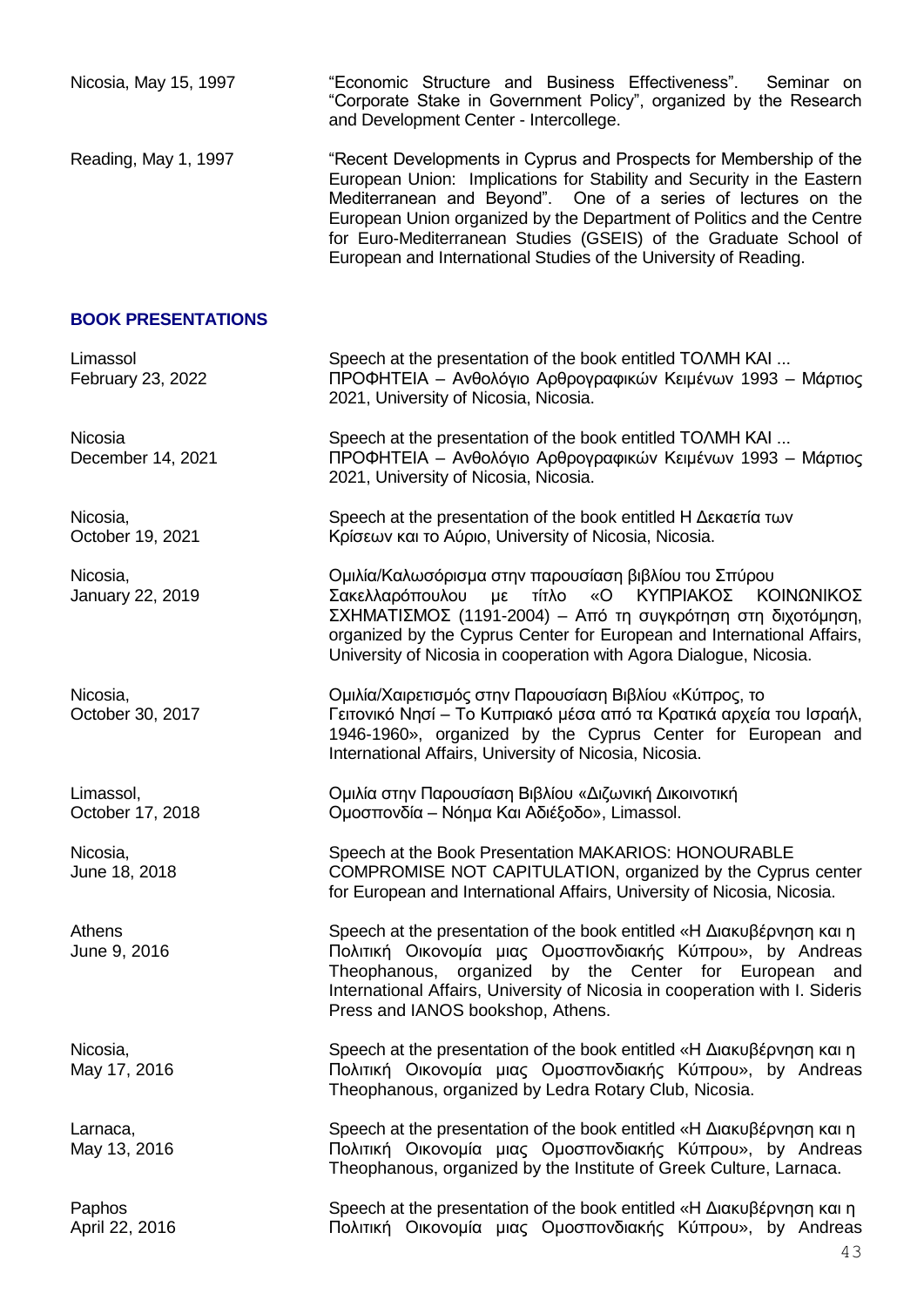|                                  | Theophanous, organized by Symmaxia Politon, Paphos.                                                                                                                                                                                                                                                                                                                                                                                                                                                                                   |
|----------------------------------|---------------------------------------------------------------------------------------------------------------------------------------------------------------------------------------------------------------------------------------------------------------------------------------------------------------------------------------------------------------------------------------------------------------------------------------------------------------------------------------------------------------------------------------|
| <b>Nicosia</b><br>April 12, 2016 | Speech at the presentation of the book entitled «Η Διακυβέρνηση και η<br>Πολιτική Οικονομία μιας Ομοσπονδιακής Κύπρου», by Andreas<br>Theophanous, organized by the Center for European<br>and<br>International Affairs, University of Nicosia, Nicosia.                                                                                                                                                                                                                                                                              |
| Nicosia, January 28, 2016        | Main speech at the presentation of the first issue of the Journal<br>EASTERN MEDITERRANEAN GEOPOLITICAL REVIEW (EMGR),<br>organized by the Center for European and International Affairs of the<br>University of Nicosia, University of Nicosia, Nicosia.                                                                                                                                                                                                                                                                             |
| Nicosia, December 7, 2015        | Speech at the presentation of the book $ANTIZTAZH T\Omega PA!$<br>$A\land\land I\Omega\Sigma$ , Nicosia.                                                                                                                                                                                                                                                                                                                                                                                                                              |
| Nicosia, January 26, 2015        | Presentation of the book Η ΜΙΚΡΑΣΙΑΤΙΚΗ ΕΚΣΤΡΑΤΕΙΑ ΣΤΟΝ<br>ΚΥΠΡΙΑΚΟ ΤΥΠΟ Η Μαρτυρία του «Νέου Έθνους» Νοέμβριος 1918 -<br>Σεπτέμβριος 1922, by Christos Alexandrou, organized by the Center for<br>European and International Affairs, University of Nicosia, Nicosia.                                                                                                                                                                                                                                                                |
| Nicosia, January 23, 2015        | Presentation of the book Στα Άδυτα της Οικονομικής Κρίσης στην<br>Kύπρο», by Sofoclis Mousolos, Nicosia.                                                                                                                                                                                                                                                                                                                                                                                                                              |
| Nicosia, January 20, 2015        | Presentation of the book KYΠΡΙΑΚΟ Η Αιρετική Λύση, by Stavros<br>Lygeros, organized by the Center for European and International<br>Affairs, University of Nicosia, Nicosia.                                                                                                                                                                                                                                                                                                                                                          |
| Nicosia, October 9, 2014         | Comments/Remarks at the Presentation of the book Kissinger & Cyprus<br>A Study In Lawlessness by Gene Rossides, organized by the Center for<br>European and International Affairs, University of Nicosia, Nicosia.                                                                                                                                                                                                                                                                                                                    |
| Nicosia, September 4, 2014       | Presentation of the paper ZHTHMATA ΓΕΩΠΟΛΙΤΙΚΗΣ ΑΝΑΛΥΣΗΣ<br>ΚΑΙ ΓΕΩΣΤΡΑΤΗΓΙΚΟΥ ΣΧΕΔΙΑΣΜΟΥ ΤΟΥ ΕΛΛΗΝΙΣΜΟΥ ΣΤΗΝ<br>ΝΟΤΙΟΑΝΑΤΟΛΙΚΗ ΜΕΣΟΓΕΙΟ: ΤΟ ΔΙΠΟΛΟ ΕΛΛΑΔΟΣ-ΚΥΠΡΟΥ,<br>organized by the Department of European Studies and International<br>Relations of the University of Nicosia in cooperation with Department of<br>Turkish and Modern Asian Studies, School of Economics and Political<br>Science of the National and Kapodistrian University of Athens and the<br>Geographical Group of Cyprus, University of Nicosia, Nicosia. |
| Nicosia, November 4, 2013        | Presentation of the book H AΣΦΑΛΕΙΑ ΣΤΟ ΠΛΑΙΣΙΟ ΛΥΣΗΣ ΤΟΥ<br>KYΠΡΙΑΚΟΥ: Η διεθνής διάσταση, of Giorgos Kentas, organized by the<br>Center for European and International Affairs of the University of<br>Nicosia, University of Nicosia, Nicosia.                                                                                                                                                                                                                                                                                     |
| Nicosia, March 3, 2011           | Presentation of the book Perspectives on the Critical Challenges Facing<br>Cyprus (in Greek), Livanis Press, Athens 2011. Organized by Livanis<br>Press in cooperation with the Cyprus Center for European and<br>International Affairs, at the University of Nicosia.                                                                                                                                                                                                                                                                |
| Nicosia, October 8, 2009         | Welcoming address at the presentation of the book Understanding,<br>Interpreting and Evaluating the European Union: Theoretical and<br>Empirical Approaches, organized by the Cyprus Center for European<br>and International Affairs, at the University of Nicosia.                                                                                                                                                                                                                                                                  |
| Australia July 2, 2009           | Presentation of the book International Aggression and Violations of<br>Human Rights: the Case of Turkey in Cyprus, of Van Coufoudakis,<br>Australia.                                                                                                                                                                                                                                                                                                                                                                                  |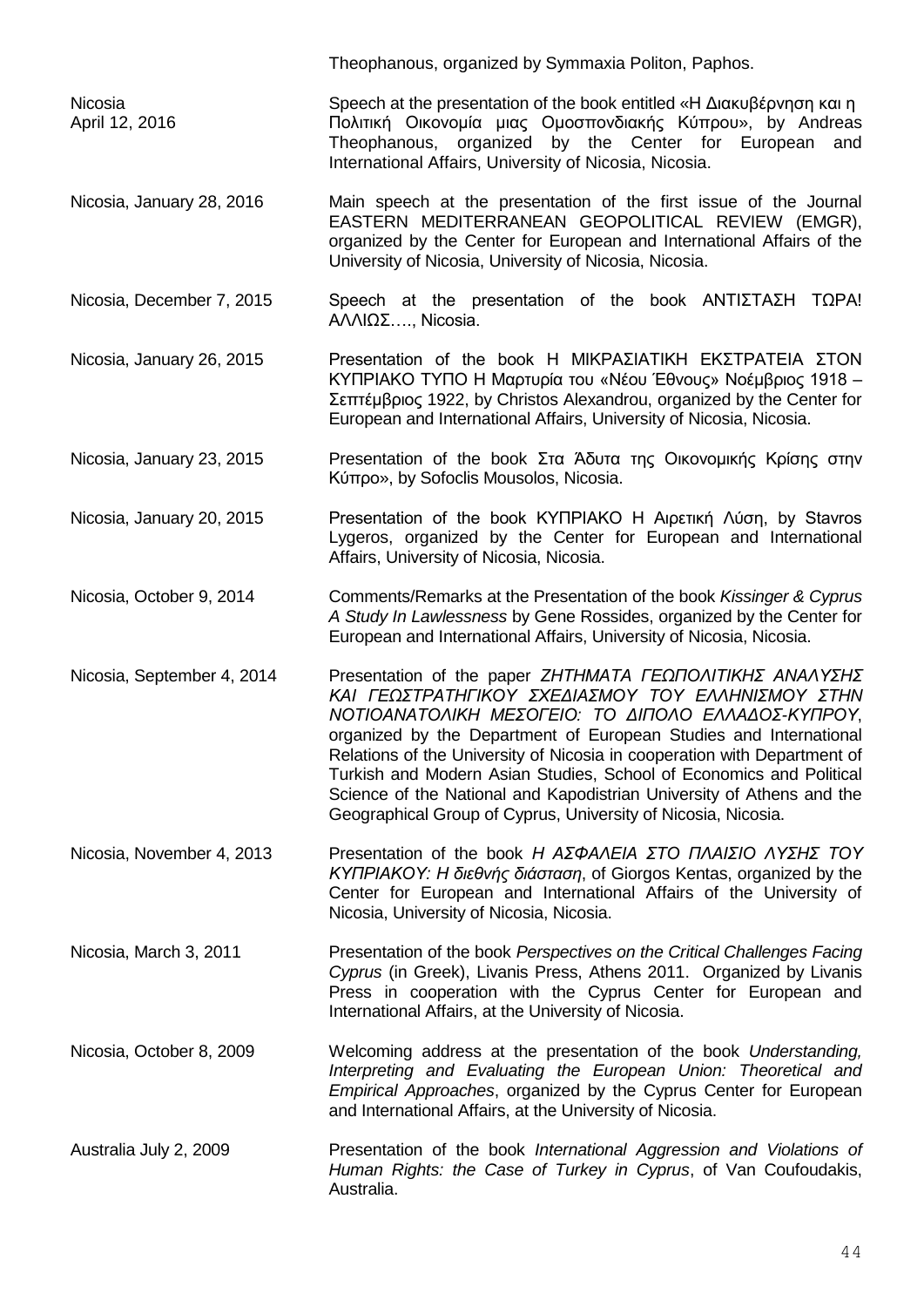- Nicosia, April 10, 2009 Welcoming address at the presentation of the book *International Aggression and Violations of Human Rights: The Case of Turkey in Cyprus*, of Van Coufoudakis, organized by the Cyprus Center for European and International Affairs in cooperation with the Press and Information Office of the Republic of Cyprus, at the University of Nicosia.
- Nicosia, March 9, 2009 Presentation of the book *H Πολιτική Οικονομία της Λύσης του Κυπριακού Προβλήματος: Η Εξέταση Τεσσάρων Σεναρίων(The Political Economy of a Cyprus Settlement: The Examination of Four Scenaria*), (PRIO 1/2008), by Andreas Theophanous. Organized by the PRIO Cyprus Center in cooperation with the Cyprus Center for European and International Affairs, at the University of Nicosia
- Nicosia, December 15, 2008 Opening address at the Presentation of the book *Μαρτυρίες μιας Άλλης Εποχής (Testimaries From the Past),* of Christos Karydes, organized by the Cyprus Center for European and International Affairs, at the University of Nicosia.
- Nicosia, June 19, 2008 Presentation of the book *The Political Economy of a Cyprus Settlement: The Examination of Four Scenaria* (*H Πολιτική Οικονομία της Λύσης του Κυπριακού Προβλήματος: Η Εξέταση Τεσσάρων Σεναρίων (*in Greek), (PRIO 1/2008), by Andreas Theophanous. Organized by the PRIO Cyprus Center in cooperation with the Cyprus Center for European and International Affairs, at Ledra Palace Hotel, Nicosia.
- Nicosia, September 15, 2008 Presentation of the book *Turkey and Europe: High Stakes, Uncertain Prospects,* edited by James Sperling, S. Victor Papacosma and Andrea Theophanous, organized by Cyprus Center for European and International Affairs in cooperation with Jean Monnet Centre of Excellence, University of Cyprus, at the University of Nicosia.
- Nicosia, October 19, 2007 Opening address at the Presentation of the book *"Politician and Psychiatrist"* (Εκδόσεις Δίοδος, Αθήνα 2007) of Dr Takis Ch. Evdokas, organized by the Cyprus Center for European and International Affairs, at the University of Nicosia.
- Nicosia, October 18, 2007 Presentation/Head of the Research Team, at the Presentation of the book *"Reflections on the Relations between Britain and the Republic of Cyprus and the case of the British Sovereign Base Areas"* (Eds A. Theophanous and Y. Tirkides) (Intercollege Press, Nicosia 2007), organized by the Cyprus Center for European and International Affairs, at the University of Nicosia.
- Nicosia, September 25, 2007 Presentation of the book *"Cyprus and International Politics: Essays by Van Coufoudakis"* (Intercollege Press, Nicosia 2007), of Van Coufoudakis, organized by the Department of European Studies and International Relations and the Research Center - Intercollege, at Intercollege, Nicosia.
- Nicosia, July 5, 2007 Welcoming address, Presentation of the book *"A Functional Cyprus Settlement: The Constitutional Dimension*", (Bibliopolis, Peleus Series, 2007) of Tim Potier, organized by the Research Center - Intercollege and the Department of Law - Intercollege, at Intercollege, Nicosia.
- Nicosia, June 8, 2007 Presentation of the book *"Annan Plan: Heritage from the Past and Future Perspectives" (Σχέδιο Ανάν: Οι Κληρονομιές του Παρελθόντος και οι Προοπτικές του Μέλλοντος* (in Greek), (Pataki Publishers, Athens 2005), of Angelos M. Syrigos, organized by the Research Center -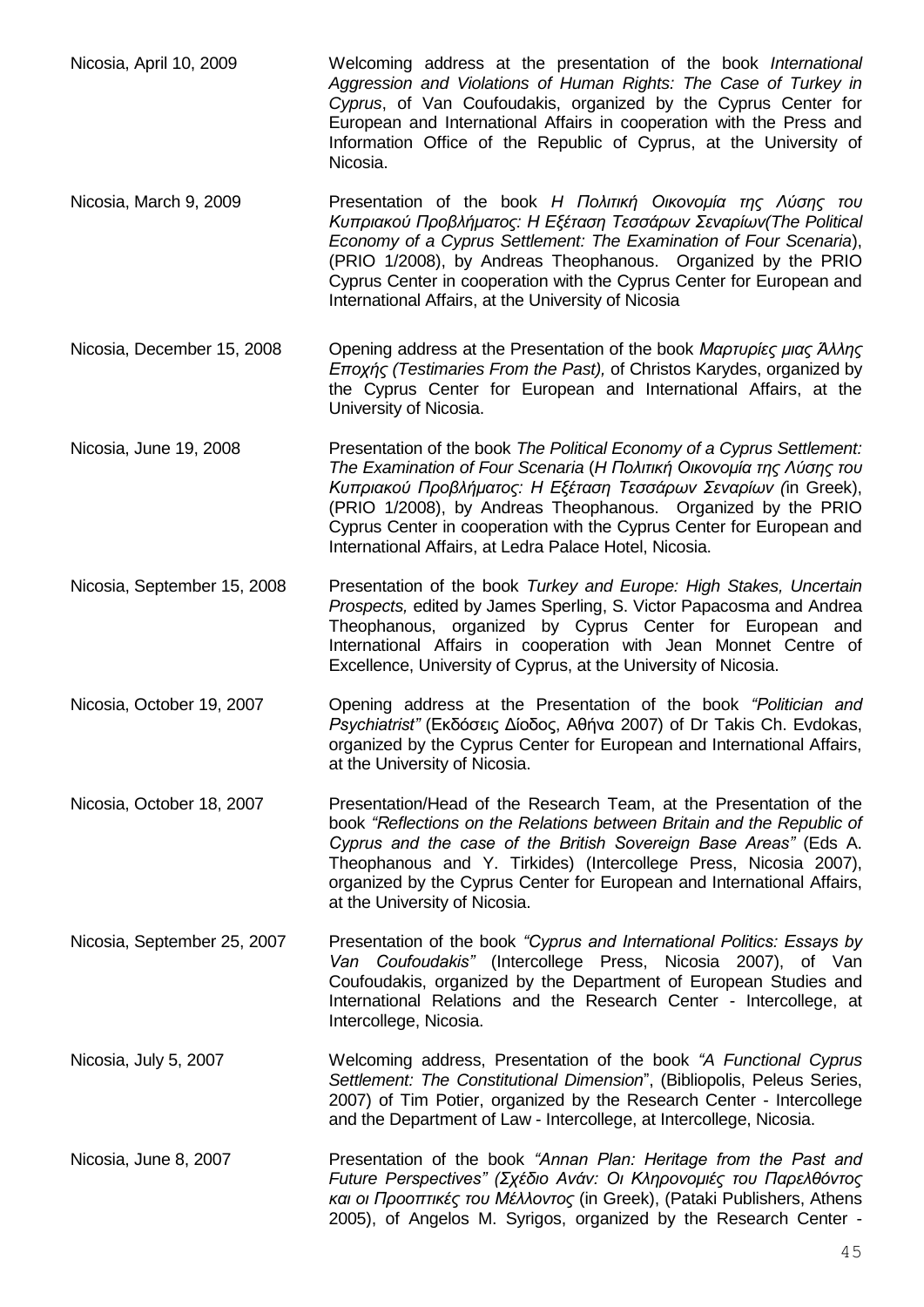Intercollege and the Department of European Studies and International Relations, at Intercollege, Nicosia.

- Athens, March 8, 2007 **Presentation of the book "Cyprus, the EU and the Stakes Involved:** *Accession to the EU and the Solution (to the Cyprus Problem)"* (in Greek) (*«Η Κύπρος, η Ευρωπαϊκή Ένωση και τα Διακυβευόμενα Συμφέροντα: H Ένταξη και η Λύση»),* (Papazisis Press, Athens 2006) by Andreas Theophanous. Organized by the Embassy of Cyprus in Greece and Papazisis Press, at Ianos Bookshop in Athens.
- Nicosia, February 12, 2007 Presentation of the book "*Cyprus, the EU and the Stakes Involved: Accession to the EU and the Solution (to the Cyprus Problem)"* (in Greek) (*«Η Κύπρος, η Ευρωπαϊκή Ένωση και τα Διακυβευόμενα Συμφέροντα: H Ένταξη και η Λύση»)* (Papazisis Press, Athens 2006) by Andreas Theophanous. Book Presentation organized by the Research Center - Intercollege, at Intercollege, Nicosia.
- Nicosia, November 27, 2006 Presentation of the book "*Accession to the Eurozone and the Reunification of the Cyprus Economy",* (Intercollege Press, Nicosia 2006) (edited by Andreas Theophanous and Yiannis Tirkides). Book Presentation organized by the Research Center - Intercollege, at Intercollege, Nicosia.
- Nicosia, November 6, 2006 Presentation of the book *"The Trade Union Movement in Cyprus and British Colonialism (1879-1960)"* of Andreas Fantis, (in Greek) *(Το Κυπριακό Συνδικαλιστικό Κίνημα στα Χρόνια της Αγγλοκρατίας (1878- 1960)*), (Nicosia 2005, two volumes, pp 861), organized by the Research Center - Intercollege, at Intercollege, Nicosia.
- Nicosia, September 1, 2006 Welcoming address/Chair at the Presentation of the book *Bases militaires en droit international: le cas de Chypre* (Bibliopolis, Mannheim und Mohnessee 2006), by Sozos-Christos Theodoulou, organized by the Research Center – Intercollege, at Intercollege, Nicosia.
- Nicosia, May 31, 2006 Welcoming address/Chair at the Presentation of the Book *"Glafkos Clerides: Ten-year Presidency 1993-2003 – the Struggle for a Solution to the Cyprus Problem"*, (ΕΝ ΤΥΠΟΙΣ Press, Nicosia 2006) by Prokopis N. Vanezis, (in Greek) (*Γλαύκος Κληρίδης: Δεκάχρονη Προεδρία 1993- 2003 - Αγωνιώδεις Προσπάθειες Επίλυσης του Κυπριακού*), organized by the Research Center – Intercollege, at Intercollege, Nicosia.
- Nicosia, June 30, 2005 Presentation of the book *"An International Relations Debacle – The U.N. Secretary-General's Mission of Good Offices in Cyprus, 1999- 2004"*, (Hart Publishing, Oxford UK and Portland, Oregon USA, 2005), by Claire Palley, organized by the Research and Development Center - Intercollege, at Intercollege Nicosia.
- Nicosia, November, 2004 Presentation of the Book *"The Cyprus Question and the EU: The Challenge and the Promise",* (Intercollege Press, Nicosia, 2004) by Andreas Theophanous, organized by the Research and Development Center - Intercollege.
- Nicosia, October 6, 2004 Presentation of the Book *"EU Enlargement and New Security Challenges in the Eastern Mediterranean"* (edited by S. Victor Papacosma, Andreas Theophanous and James Sperling), (Intercollege Press, Nicosia 2004), organized by the Research and Development Center - Intercollege, at Intercollege, Nicosia.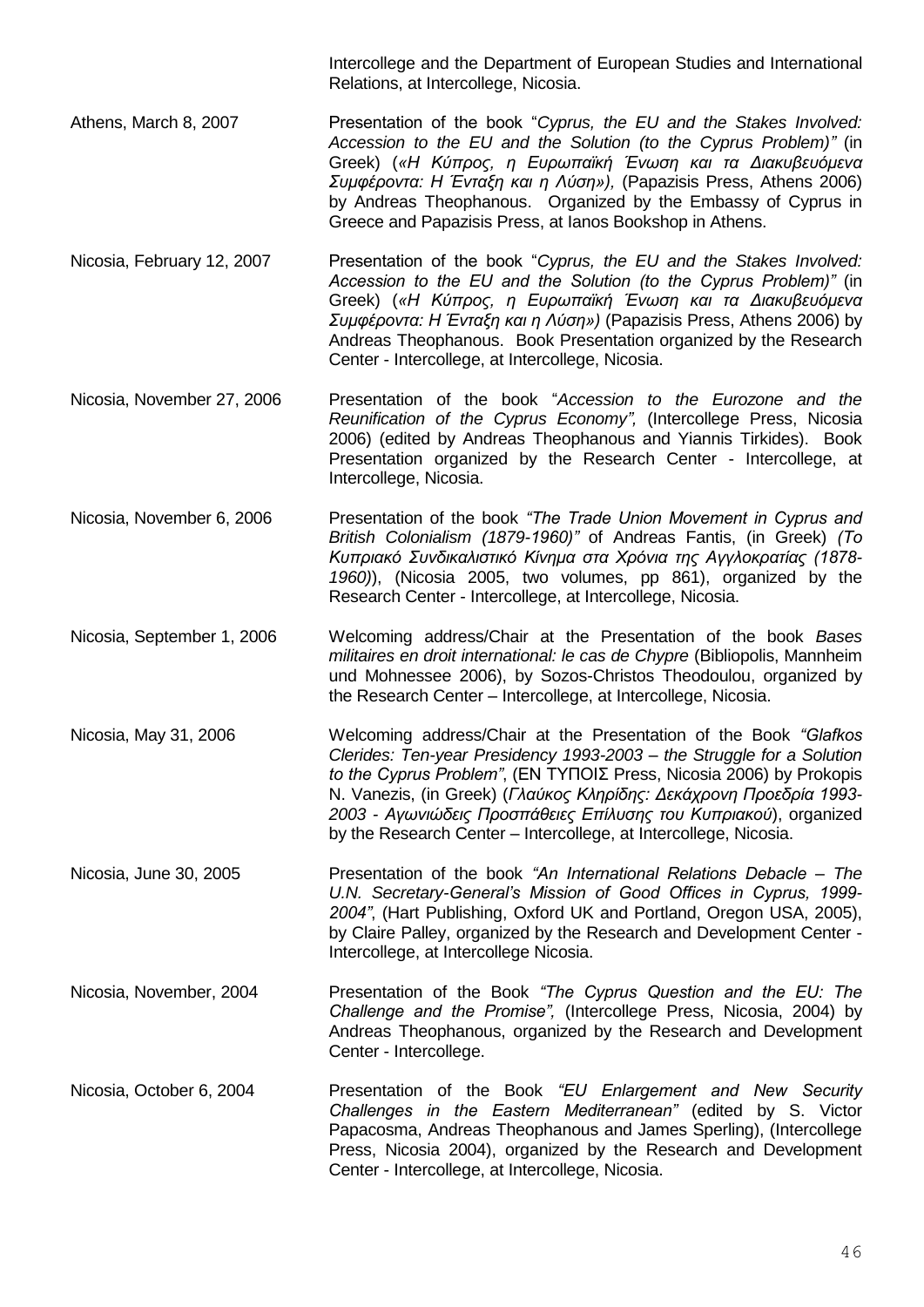| Nicosia, March 4, 2004 | Opening Address at the Presentation of the Book "The 1960 Treaties"<br>on Cyprus and Selected Subsequent Acts" (Οι Συνθήκες του 1960 για<br>την Κύπρο και Επιλογή Μετέπειτα Πράξεων) (Bibliobolis Press,<br>University of Mannheim, Germany 2003), by Nicolas D. Macris,<br>organized by the Research and Development Center - Intercollege, at<br>Intercollege, Nicosia. |
|------------------------|---------------------------------------------------------------------------------------------------------------------------------------------------------------------------------------------------------------------------------------------------------------------------------------------------------------------------------------------------------------------------|
| Nicosia, June 11, 2003 | Presentation of the Book "The Annan Plan and the European Option"<br>(«Το Σχέδιο Ανάν και η Ευρωπαϊκή Επιλογή»), (Papazisi Press, Athens<br>2003), by Andreas Theophanous, organized by the Research and<br>Development Center - Intercollege, at Intercollege, Nicosia.                                                                                                  |
| Nicosia, April 8, 2003 | Opening Address at the Presentation of the book "The Political Parties"<br>of Cyprus in the 20th Century" (in Greek), (Τα Πολιτικά Κόμματα της<br>Κύπρου στον 20ο Αιώνα), (Kastaniotis Press, Athens 2002), of Soula<br>Zavou, organized by the Research and Development Center -<br>Intercollege, at Intercollege, Nicosia.                                              |
| Nicosia, June 27, 2002 | Opening Address at the Presentation of the book "Energy and Security"<br>Caucasus" (Ενέργεια και Ασφάλεια στο<br>the<br>Καύκασο),<br>in<br>(RoutledgeCurzon, London 2002), of Dr Manos Karayiannis, organized<br>by the Research and Development Center - Intercollege, at Intercollege,<br>Nicosia.                                                                      |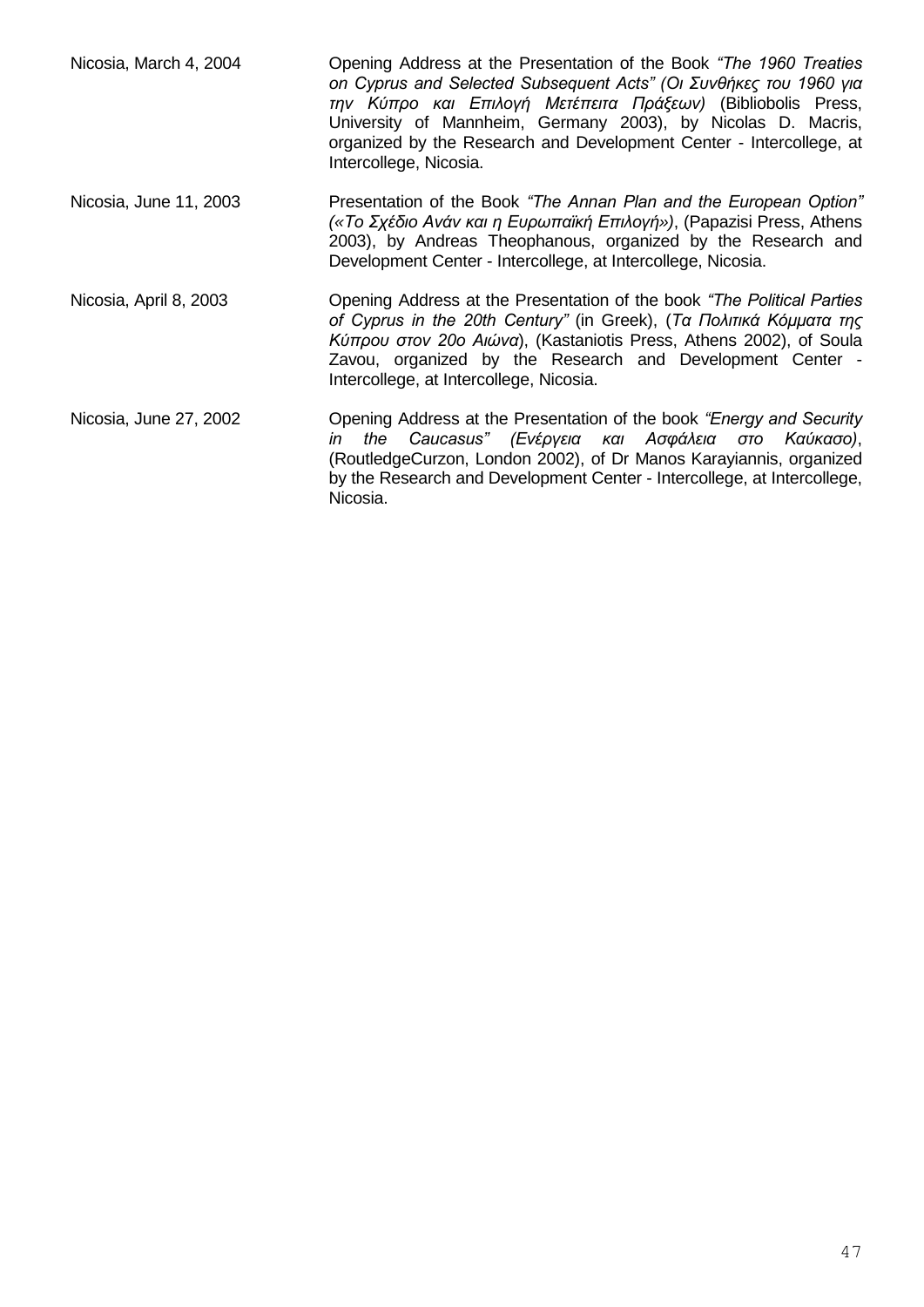## **H. CONTRIBUTIONS AT PROFESSIONAL MEETINGS:**

| Israel,<br>December 11, 2018         | "ENERGY COOPERATION IN THE EASTERN MEDITERRANEAN<br>AND THE CASE OF CYPRUS: STRATEGIC AND POLITICAL<br>IMPLICATIONS" at the international conference entitled "NEW<br>REALITIES IN THE EASTERN MEDITERRANEAN: STRATEGIC<br>CHALLENGES AND BONDS", organized by the Jerusalem Institute for<br>Strategic Studies and co-sponsored by B'nai Brith International, the<br>American Hellenic Institute (AHI) and the American Hellenic Educational<br>Progressive Association (AHEPA), Israel. |
|--------------------------------------|-------------------------------------------------------------------------------------------------------------------------------------------------------------------------------------------------------------------------------------------------------------------------------------------------------------------------------------------------------------------------------------------------------------------------------------------------------------------------------------------|
| Luxembourg,<br>April 19-20, 2018     | Speech in Luxembourg entitled CYPRUS IN SEARCH OF A NEW<br>ECONOMIC PARADIGM, at the International Conference entitled<br>COMPETITIVENESS STRATEGIES FOR THE SMALL STATES OF<br>THE EU: ECONOMIC AND SOCIAL PERSPECTIVES, organized by<br>Observatoire de la Compétitivité of the Ministry of the Economy of<br>Luxembourg, in collaboration with the Islands and Small States Institute<br>of the University of Malta and the National Statistics Institute STATEC,<br>Luxembourg.       |
| Athens<br>May 25-26, 2017            | International Conference entitled "Contemporary Geopolitical<br>Readings in the Wider Middle East: Security, Economy, Politics,<br>Culture" organized by the Department of Turkish Studies and Modern<br>Asian Studies, National and Kapodistrian University of Athens in<br>cooperation with the European Public Law Organization (EPLO),<br>Athens.                                                                                                                                     |
| London<br>March 17-18, 2017          | Conference entitled Greece and Cyprus in Turbulent Times - The<br>Road Ahead organized by LSE Hellenic and Cypriot Societies Forum,<br>London.                                                                                                                                                                                                                                                                                                                                            |
| Israel<br>January 26, 2017           | Closed Conference entitled The Strategic Environment of Cyprus,<br>organized by Begin-Sadat Center for Strategic Studies, Bar-Ilan<br>University, Israel.                                                                                                                                                                                                                                                                                                                                 |
| Athens<br>February 2, 2016           | CONFERENCE: ATHENS ENERGY FORUM 2016, Athens.                                                                                                                                                                                                                                                                                                                                                                                                                                             |
| <b>Israel</b><br>October 27, 2014    | Public Conference entitled Strategic Politics in the Eastern<br>Mediterranean, organized by Begin-Sadat Center for Strategic<br>Studies, Bar-Ilan University, Israel.                                                                                                                                                                                                                                                                                                                     |
| Israel<br>October 27, 2014           | Closed Workshop, organized by Begin-Sadat Center for Strategic<br>Studies, Bar-Ilan University, Israel.                                                                                                                                                                                                                                                                                                                                                                                   |
| Washington DC,<br>October 2, 2014    | The Eurozone Crisis and the Impact on Cyprus, organized by The<br>Brookings Institute, Washington DC, USA.                                                                                                                                                                                                                                                                                                                                                                                |
| Washington DC,<br>September 30, 2014 | THE CYPRUS ISSUE: FORTY YEARS LATER, organized by<br>American Hellenic Institute, Washington DC, USA.                                                                                                                                                                                                                                                                                                                                                                                     |
| Belgrade, June 3, 2014               | The Cyprus Economic Crisis - The Role and the Stance of the EU<br>and the Broader Ramifications, Belgrade.                                                                                                                                                                                                                                                                                                                                                                                |
| Athens, February 6, 2014             | "Η ενεργειακή ασφάλεια της Ανατολικής Μεσογείου", organized by To<br>Ινστιτούτο Διεθνών Οικονομικών Σχέσεων (Ι.Δ.Ο.Σ.) και το Ελληνικό<br>Ίδρυμα Ευρωπαϊκής και Εξωτερικής Πολιτικής (ΕΛΙΑΜΕΠ), Athens.                                                                                                                                                                                                                                                                                   |
| Nicosia, September 17, 2013          | «Η Ανατομία της Κρίσης και η Επόμενη Μέρα». Conference                                                                                                                                                                                                                                                                                                                                                                                                                                    |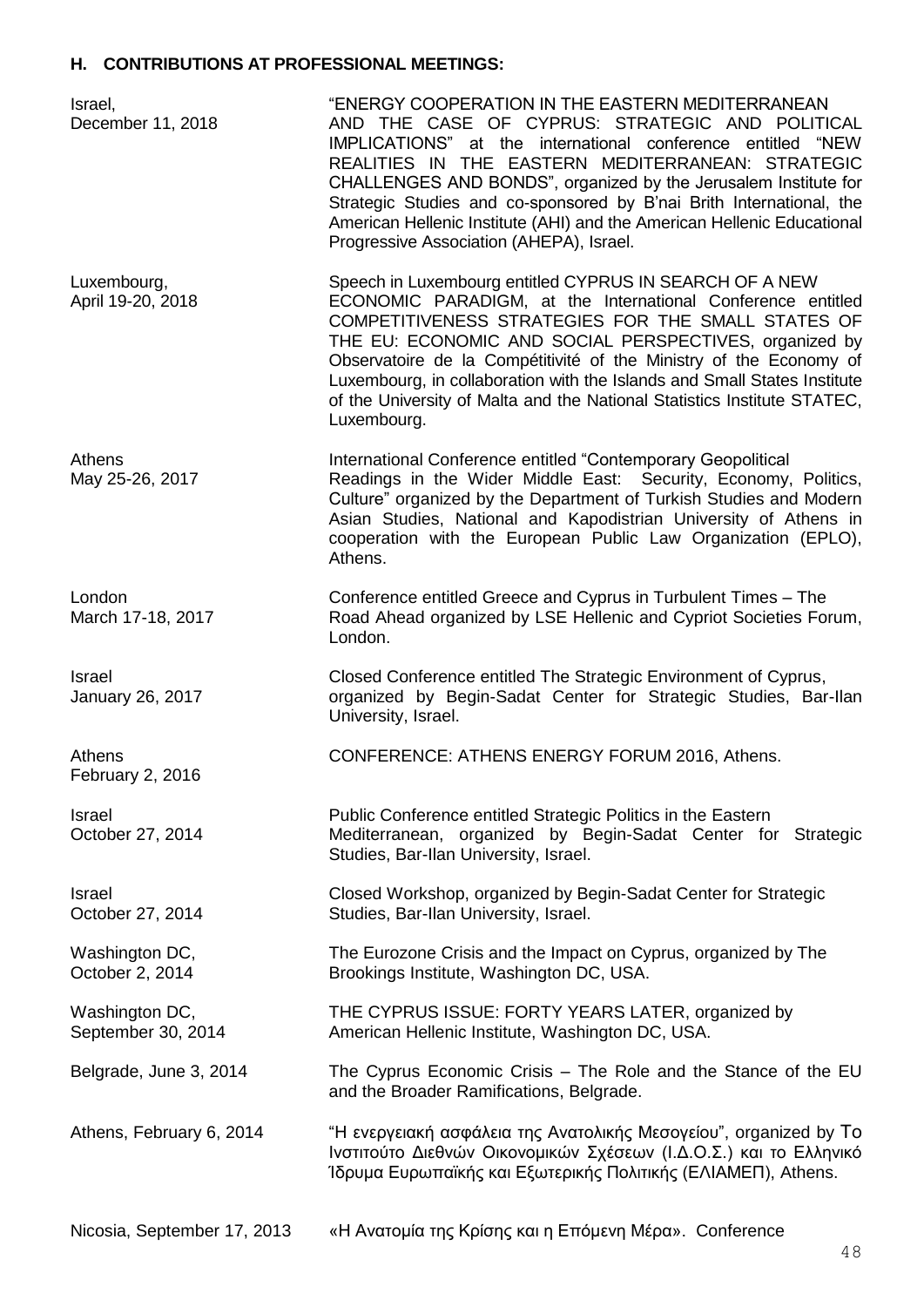organized by ΚΙΝΗΜΑ ΖΩΗΣ ΚΥΠΡΟΥ with the support of Κίνημα Ανεξαρτήτων Ελευθέρων Πολιτών, University of Nicosia.

- Nicosia, September 13, 2013 «Η Ανατομία της Κρίσης και η Επόμενη Μέρα». Conference organized By CNP Cyprialife, University of Nicosia.
- Nicosia, December 10, 2010 "Challenges of Modern Hellenism". Event organized by the Institute of Hellenic Civilization, at the University of Nicosia, Nicosia.
- Nicosia, February 7-8, 2008 "The EU: A Key Player to Promote a Secure and Lasting Peace in the Eastern Mediterranean", Meeting of the EPP-ED Group Bureau, Nicosia, 7-8 February 2008.
- Nicosia, February 5, 2007 "EU Stakes in the Middle East and the Potential Role of Cyprus". Seminar on *Reporting the Neighbourhood Policy: The view from Cyprus*, organized by the Cyprus Union of Journalists, in Nicosia.
- Nicosia, June 17, 2006 Welcoming Address. *Environmental Acquis Communautaire: a Critical Approach*. Conference organized by the Unit of Environmental Studies of the Research Center - Intercollege, in cooperation with the Federation of Environmental and Ecological Organizations of Cyprus, at Intercollege, Nicosia.
- Limassol, April 1, 2006 *Accession to the Eurozone: Political and Economic Implications for Cyprus,* Cyprus Conference 2006 and Annual General Meeting, Association De Brecourt, Le Meridien Resort, Limassol.
- Nicosia, December 12, 2005 *"Educational Kit for Young Farmers in Candidate Countries",* Promotional Forum organized under the framework of the Leonardo da Vinci Program by the Research Center – Intercollege, in collaboration with the Agricultural Federation of Ammochostos (Panagrotikos).
- Limassol, October 20, 2005 "Globalization: Is the Future Global or Local". European Conference of the National Institutes for Professional Insurance Education on *"Riding the Winds of Chang",* organized on 20-21 October 2005, by the Insurance Institute of Cyprus at the St. Raphael Resort, Limassol.
- Limassol, June 28, 2005 *The Cyprus Accession to the Eurozone: Challenges and Prospects*, Event organized by the Democratic Rally Party of Limassol, at Kourio Hotel, Limassol.
- Agros, June 25, 2005 "The Importance of the Salvation of the Mountainous Area of Pitsilia and the Necessary Requirements of its Success". Event on *Towards Sustainable Development of Pitsilia Area* organized under the "Sustainable Development of Mountainous Areas and Agenda 21" research project, by the Unit of Environmental Studies of the Research and Development Center – Intercollege, in collaboration with the Ministry of the Interior and the Regional Union of Emigrant Associations of Pitsilia Area (PESAP), at Agros village, Nicosia.
- Nicosia, November 25-26, 2004 "The Cyprus Economy in Transition: Challenges and Opportunities". Annual Conference on Managing the Future: Beyond Traditional Management and Human Capital Practices, organized by the Cyprus Human Resource Management Association and IMH Consulting Ltd, at Cyprus Hilton, Nicosia.
- Athens, April 19, 2004 "The Cyprus Problem and the Annan Plan", organized by the Association of Greek National Defense Officers SEETHA, in Athens, Greece.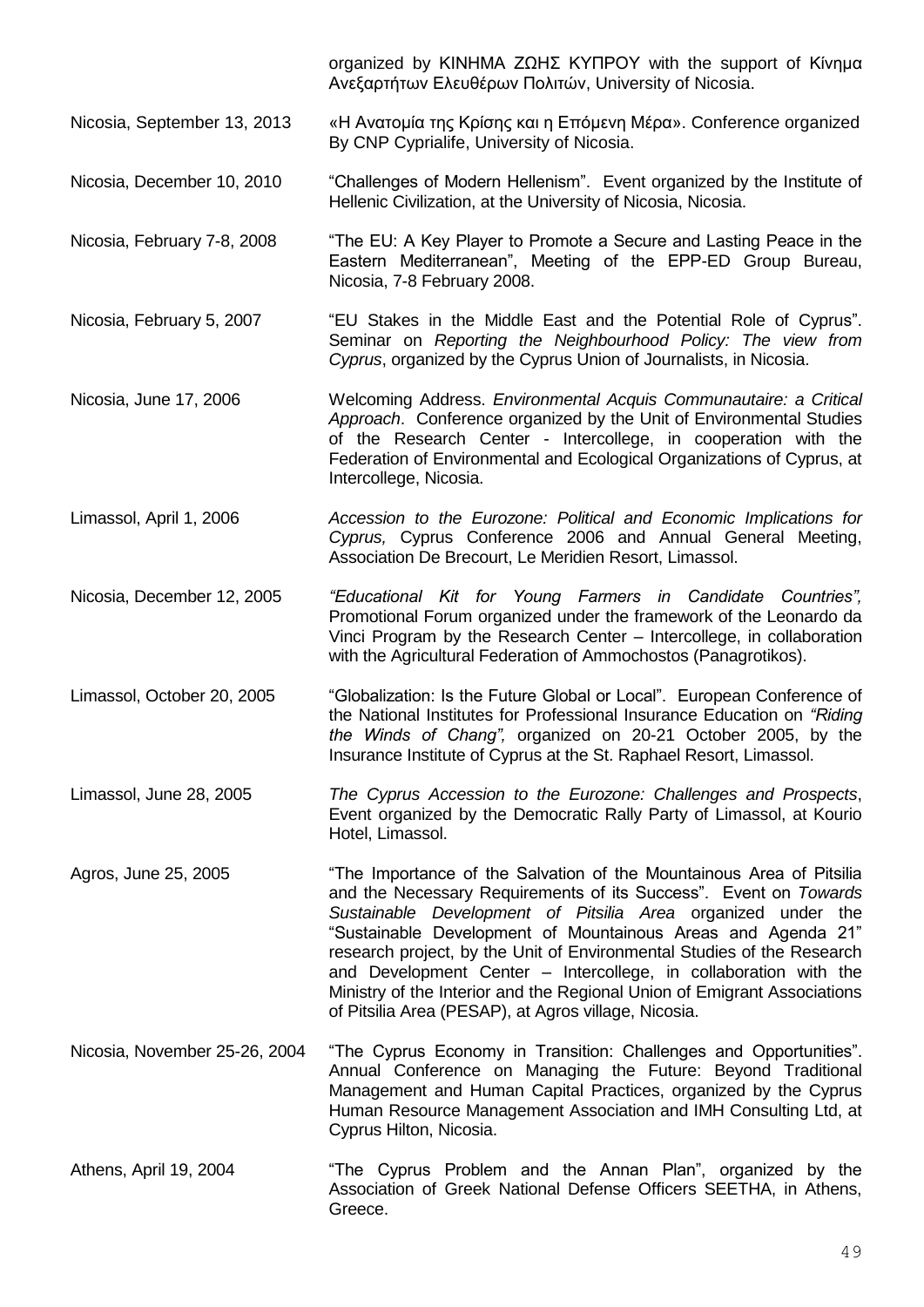| Larnaca, March 9, 2004      | "Political and Economic Dimensions of the Annan Plan". Presentation<br>at conference entitled The Cyprus Problem at a Critical Phase, Event<br>on The Cyprus Problem in a Critical Phase, organized by The European<br>Movement - Cyprus Council in cooperation with the Research and<br>Development Center - Intercollege and the Larnaca Progressive<br>Movement. |
|-----------------------------|---------------------------------------------------------------------------------------------------------------------------------------------------------------------------------------------------------------------------------------------------------------------------------------------------------------------------------------------------------------------|
| Limassol, February 26, 2004 | "The Annan Plan". Presentation at seminar on The National, Social and<br>Economic Consequences of the Annan Plan, at the Cultural Center of<br>Limassol Cooperative Bank, Limassol.                                                                                                                                                                                 |
| Nicosia, November 4, 2003   | "The Post Accession Cyprus and the Economic Impact of a solution to<br>the Cyprus Problem". Event organized by British American Tobacco -<br>Cyprus, presented at Cyprus Hilton, Nicosia.                                                                                                                                                                           |
| Nicosia, April 11, 2003     | "The Accession of the Republic of Cyprus to the EU and the Young",<br>speech made at the Apostolou Varnava High School, in Strovolos,<br>Nicosia.                                                                                                                                                                                                                   |
| Paphos, March 21-22, 2003   | "The Accession of the Republic of Cyprus to the EU and the<br>Repercussions on the Financial Sector", presented at the Annual<br>Conference of Laiki Insurance, at Elysium Hotel, Paphos.                                                                                                                                                                           |
| Nicosia, February 25, 2003  | "The New Role of the State: Strategies for Nations and Businesses".<br>International Seminar on Building Bridges for Growth in a Connected<br>World Challenges for the E.Med, M. East and Gulf Countries, organized<br>by the Strategic International - Kataras S.A. - Greece, at Hilton Hotel.                                                                     |
| Nicosia, February 8, 2003   | "The Accession of the Republic of Cyprus to the EU, the Revised Annan<br>Plan and the Solution of the Cyprus Problem". Conference on The<br>Annan Plan and Its Impact on the Cyprus Question, organized by Lobby<br>for Cyprus and Pancyprian Citizens Human Rights Movement, at<br>Filoksenia Conference Center.                                                   |
| Nicosia, January 30, 2003   | "Cyprus in the EU and the New International Environment", presented at<br>a seminar organized by Rotary Club, Nicosia.                                                                                                                                                                                                                                              |
| Larnaca, November 29, 2002  | Speech on "The Repercussions on the Economy and Society of Cyprus<br>of Accession and Reunification", organized by the Youth of the<br>Democratic Rally Party (NEDISY).                                                                                                                                                                                             |
| Nicosia, June 26, 2002      | "The Future of the Cypriot Economy after Accession to the European<br>Union – Objectives and Prospects", presented at a seminar organized<br>by Rotary Club, Nicosia.                                                                                                                                                                                               |
| Limassol, May 29, 2002      | "Cyprus as a communication Bridge between the European Union and<br>the Middle East - Possibilities and Prospects", presented at a seminar<br>organized by the Socialist Party (KISOS), at the Kourion Hotel,<br>Limassol.                                                                                                                                          |
| Nicosia, May 15-17, 2002    | "The Future of the Cypriot Economy After the Accession to the<br>European Union – Objectives and Prospects", presented at the $25th$<br>Pancyprian Conference of the Cypriot Workers Confederation (SEK)<br>Cyprus International Conference Center, Nicosia.                                                                                                        |
| Nicosia, April 15-19, 2002  | "The New International Economic Environment, The European Union<br>and Cyprus". Seminars on Doing Business In Europe And Beyond -<br>Cyprus And The International Community, Implications For Cypriot<br>Business organized by Intercollege Business School.                                                                                                        |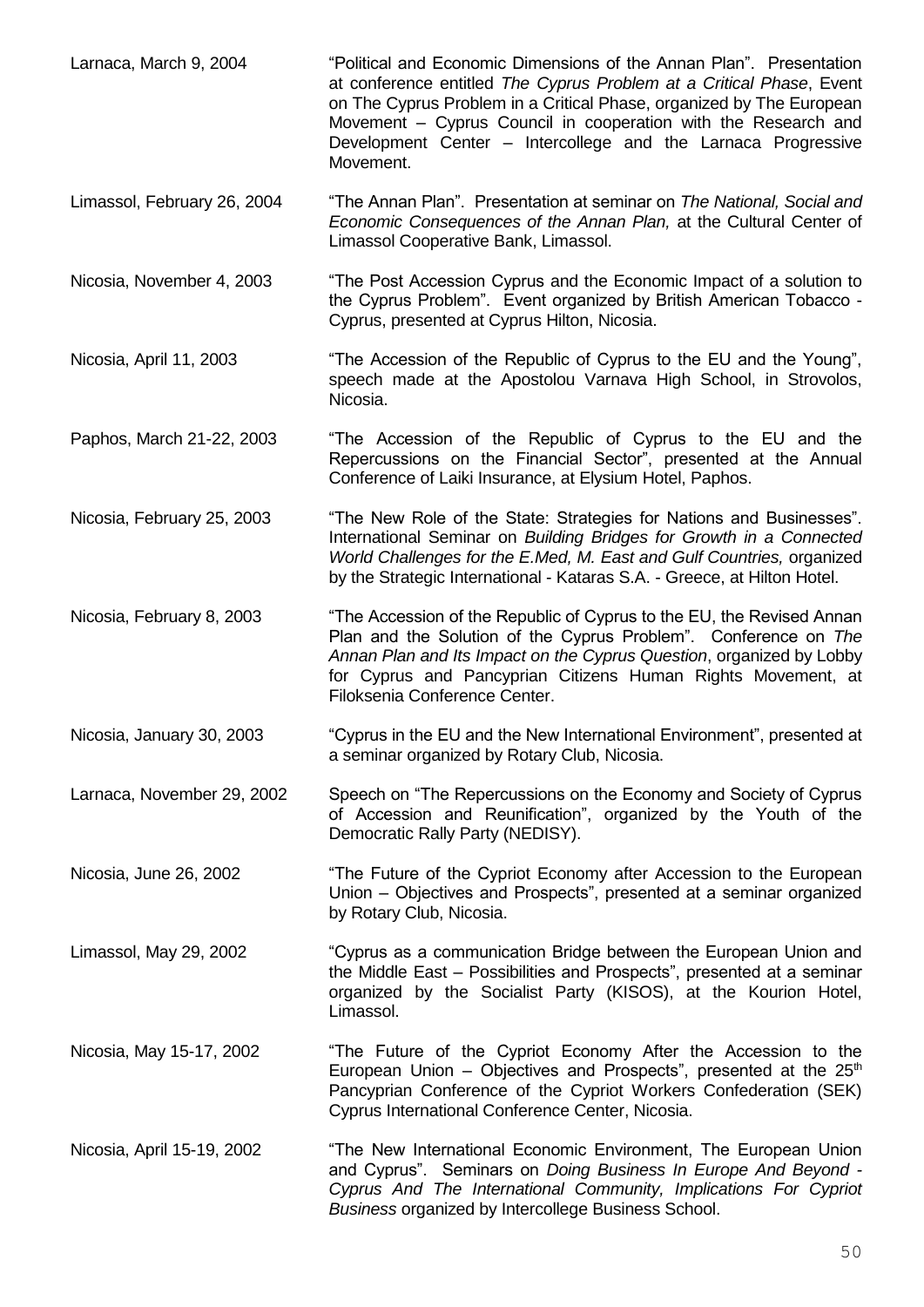Nicosia, January 28, 2002 "The Return of University Graduates and a Broader Problem". Seminar on a Joint Assessment Document on Priorities for a Policy on Employment (JAP), presented at Cyprus International Conference Center, Nicosia.

Nicosia, October 26, 2001 "The Greek OXI of 28 October 1940 and its historic value", presented at the English School, Nicosia.

Nicosia, October 22, 2001 "The Scholarly Work of Miltiades Christodoulou", presented in a memorial ceremony in honor of Miltiades Christodoulou**,** organized by the Mass Media Institute of Intercollege.

Nicosia, October 20, 2001 "Fiscal Policy and wider Economic Strategy", presented at a seminar organized by Democraticos Synagermos (DESY).

Nicosia, September 17, 2001 "The Life and Work of Doros Loizou", presented at a remembrance ceremony in honor of Doros Loizou organized by the Socialist Youth of the Socialist Party (KISOS).

Limassol, May 2, 2001 "The New International Economic Environment, the European Union and Cyprus". Conference *on Business Administration in Cyprus in the 21st Century: New Challenges, New Solutions, New Approaches*, organized by the Business Administration Department, Intercollege Limassol.

Nicosia, January 15, 2001 "European Union and Cyprus: Aspects of a Solution to the Cyprus Problem and Socio-economic Development". Conference organized by the *Adouloti Kyrenia* Movement, entitled *Developments on the Cyprus Problem and Future Prospects.*

Nicosia, January 14, 2001 "The Cyprus Problem and Future Developments". Presented at the Fifth Electoral Meeting of the Cyprus Green Party with the theme *The Cyprus Problem*.

Nicosia, December 16, 2000 "Aspects of a Solution to the Cyprus Problem and Prospects for Socioeconomic Development". Conference on *The European Perspective of Cyprus and its Implications for the Maronite Community*, organized by the Maronite Community of Cyprus.

Larnaca, November 28-30, 2000 "The European Union on the World Scene - The EU Institutional Framework on the Question of External Relations". Conference on *The European Union Active on the International Scene*, organized by ECOSY Party (European Young Socialists).

Nicosia, November 25, 2000 "AKEL's Proposal for the Modernization of the Cyprus Society". Presented at the round-table discussion organized by AKEL.

Nicosia, November 23, 2000 "Cyprus Medicine in the 21<sup>st</sup> Century: Challenges and Prospects (An Economic Approach)". Conference on *Contemporary Medicine: Challenges - Problems - Ambitions*, organized by the Apollonion Hospital, Nicosia.

London, July 18, 2000 "Human Rights in Cyprus and the Right of the Refugees to Return to Their Homes". Within the framework of *events to mark the 26th Anniversary of Turkey's Brutal Invasion of Cyprus*, organized by Lobby for Cyprus.

Limassol, March 21, 2000 "Perspectives of the Economy of Cyprus" (in Greek). Lecture Series, invited by the Democratic Rally Political Party, March 21, 2000.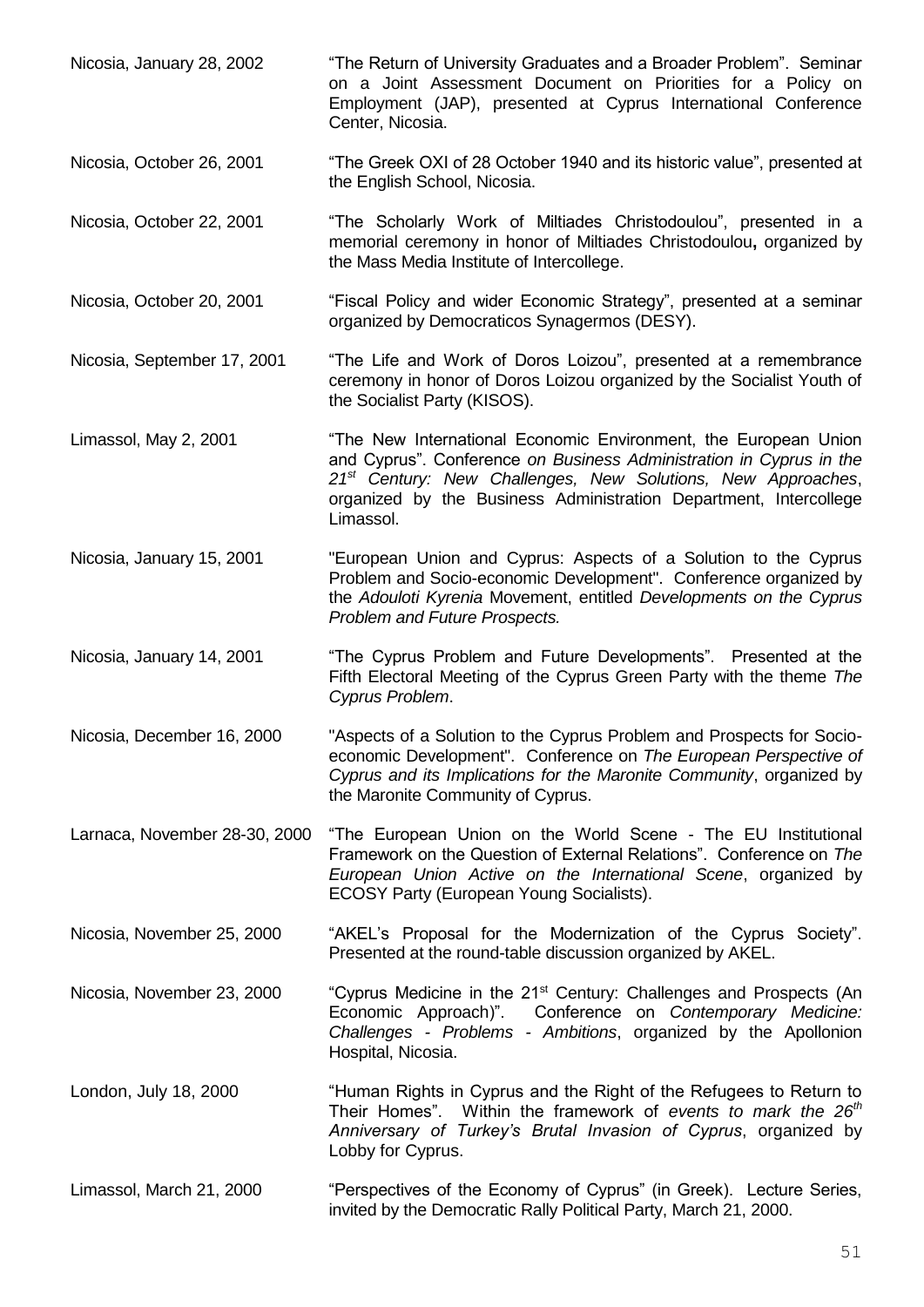| Limassol, March 4, 2000    | "Beyond the Sun and the Sea: Developing Comparative Advantages<br>for a New Tourist Era for Cyprus". Presented at the Conference<br>Tourism in Cyprus in the New Millennium and Harmonization with the<br>European Union, organized by Intercollege - Limassol Campus, March<br>4, 2000.                                                                                                    |
|----------------------------|---------------------------------------------------------------------------------------------------------------------------------------------------------------------------------------------------------------------------------------------------------------------------------------------------------------------------------------------------------------------------------------------|
| Nicosia, January 18, 2000  | "The Social Role of the State in Modern Society" (in Greek). Presented<br>at the event Toward a Welfare State for all Citizens, within the<br>Framework of the 23rd Conference of PEO, January 24-26, 2000.                                                                                                                                                                                 |
| Nicosia, December 1, 1999  | "Perspectives of the Economy of Cyprus" (in Greek). Lecture Series,<br>invited by the Democratic Rally Political Party, December 1, 1999.                                                                                                                                                                                                                                                   |
| Nicosia, July 10, 1999     | "Perspectives on the Cyprus Problem" (in Greek). Presented at the<br>Conference Cyprus Problem - the Latest Developments and Prospects,<br>organized by the Green Party on July 10, 1999.                                                                                                                                                                                                   |
| Nicosia, June 2, 1999      | "The Socio-Economic Policy of a Modern State and the Case of Cyprus"<br>(in Greek). Lecture Series, invited by the Democratic Rally Political<br>Party, June 2, 1999.                                                                                                                                                                                                                       |
| Nicosia, May 4, 1999       | Speech at the Rotary Club of Nicosia-Ledra on "Cyprus' Economy and<br>the Role of Fiscal Policy".                                                                                                                                                                                                                                                                                           |
| Nicosia, March 17, 1999    | "The Cypriot Economy and the Role of Privatization and Liberalization"<br>(in Greek). Presented at a press conference organized by the Bank of<br>Cyprus for the presentation of the survey contacted by the Research<br>and Development Center - Intercollege, entitled "The Cypriot Economy<br>and the Role of Privatization and Liberalization".                                         |
| March 12-13, 1999          | Invitation by the Ministry of Foreign Affairs of Greece to participate in,<br>and contribute to, a two-day conference on "The Accession of Cyprus to<br>the EU and the Benefits for the EU".                                                                                                                                                                                                |
| Nicosia, February 17, 1999 | "The Socio-Economic Policy of a Modern State and the Case of Cyprus"<br>(in Greek). Lecture Series, invited by the Democratic Rally Political<br>Party, February 17, 1999.                                                                                                                                                                                                                  |
| Nicosia, December 2, 1998  | "The Socio-Economic Policy of a Modern State and the Case of Cyprus"<br>(in Greek). Lecture Series, invited by the Democratic Rally Political<br>Party, December 2, 1998.                                                                                                                                                                                                                   |
| Nicosia, June 11, 1998     | "Cyprus and the European Union" (in Greek). Annual Meeting 1998 of<br>the Insurance Company Alico, Nicosia Hilton Hotel, June 11, 1998.                                                                                                                                                                                                                                                     |
| Utrecht, November 2, 1997  | "The Regional and International Importance of a Solution to the Cyprus<br>Problem: Necessary Economic and Social Conditions for a Viable and<br>on "Communication<br>Functional<br>Federation".<br>Conference<br>or<br>Confrontation in Europe?<br>Regional Stability: the Cyprus Case",<br>organized by `Young Europeans for Security' (YES), Netherlands,<br>October 31-November 2, 1997. |
| Athens, October 24, 1997   | "The New Economic Environment in Cyprus, in the Aftermath of a<br>Federal Solution: Challenges and Opportunities". Paper presented at<br>the `Second Meeting of Greek, Turkish, Greek-Cypriot and Turkish-<br>Cypriot Businessmen' in Athens.                                                                                                                                               |
| September 9, 1997          | Ministry of Foreign Affairs of the Republic of Cyprus, Nicosia,<br>presentation to Ministry officials on "The Geopolitical Position of Cyprus<br>and Prospects for a Solution to the Cyprus Problem".                                                                                                                                                                                       |

52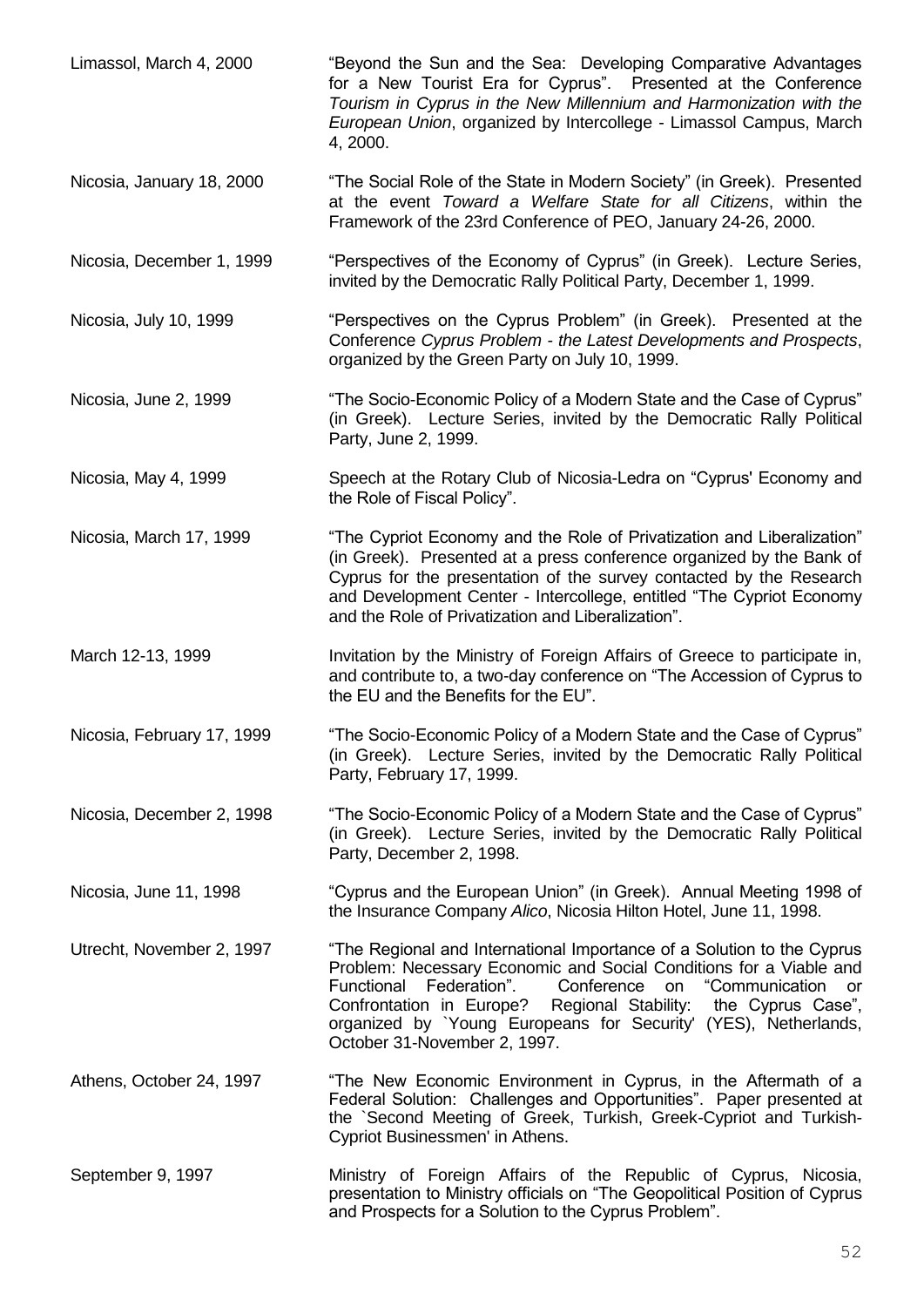| Geneva, May 23, 1997                                                                                      | "Recent Developments in Cyprus and Prospects for Membership of the<br>European Union: Implications for Stability and Security in the Eastern<br>Mediterranean and Beyond". Conference organized by the Students'<br>Association of the European Institute at the University of Geneva. |
|-----------------------------------------------------------------------------------------------------------|----------------------------------------------------------------------------------------------------------------------------------------------------------------------------------------------------------------------------------------------------------------------------------------|
| Nicosia, June 10, 1994                                                                                    | "The Prospects of Financial Services in a Federal Cyprus" (in Greek).<br>Conference "Quality, Dynamism and Innovation", organized by the<br>Paneuropean Insurance Company.                                                                                                             |
| Paphos, June 6, 1994                                                                                      | "The Economic Aspects and Consequences of a Federal Solution to the<br>Cyprus Problem" (in Greek). Event organized by "Eleftheri Skepsis".                                                                                                                                             |
| Nicosia, December 1, 1992                                                                                 | "Enterprises in Cyprus in the Year 2000" (in Greek). Address at the<br>Annual Conference of Cypriot Economists on "The Role of the Modern<br>Enterprise".                                                                                                                              |
| Limassol, October 24, 1991                                                                                | "Comparative Economic Systems". Lecture to a group of Russian<br>officials (company managers, economists, bankers, politicians), under<br>the auspices of the International Academy of Business.                                                                                       |
| Larnaca, September 28, 1991                                                                               | "Entry to the E.C.: The Social Challenge" (in Greek), Annual<br>Conference of the Pancyprian Association of Social Welfare. Keynote<br>address.                                                                                                                                        |
| Nicosia, June 15, 1991                                                                                    | "The Challenge of European Integration and its Social Dimensions for<br>Cyprus" (in Greek), organized by the Pancyprian Association for Social<br>Welfare, District Committee of Nicosia - Kyrenia. Keynote address.                                                                   |
| Limassol, May 22, 1989<br>Limassol, July 24, 1991<br>Limassol, October 24, 1991                           | "Buyers' vs Sellers' Markets - Consumer Choice Criteria". Lecture to a<br>group of Russian officials (company managers, economists, bankers,<br>politicians), under the auspices of the International Academy of<br>Business.                                                          |
| Nicosia, May 7, 1991                                                                                      | "Higher Education in Cyprus" (in Greek). Event organized by the<br>Association of Graduates of The City University.                                                                                                                                                                    |
| Nicosia, May 9, 1990                                                                                      | "The E.C. and the Social, Economic and Political Consequences on<br>Cyprus", event organized at the Cyprus College.                                                                                                                                                                    |
| Nicosia, January 22, 1990<br>Larnaca, February 16, 1990<br>Paphos, May 11, 1990<br>Limassol, May 29, 1990 | "Cyprus and the E.C.: Economic and Political Perspectives" (in<br>Greek), organized by University graduates, members of NE.DI.SY.<br>(Youth of the Democratic Rally Political Party).                                                                                                  |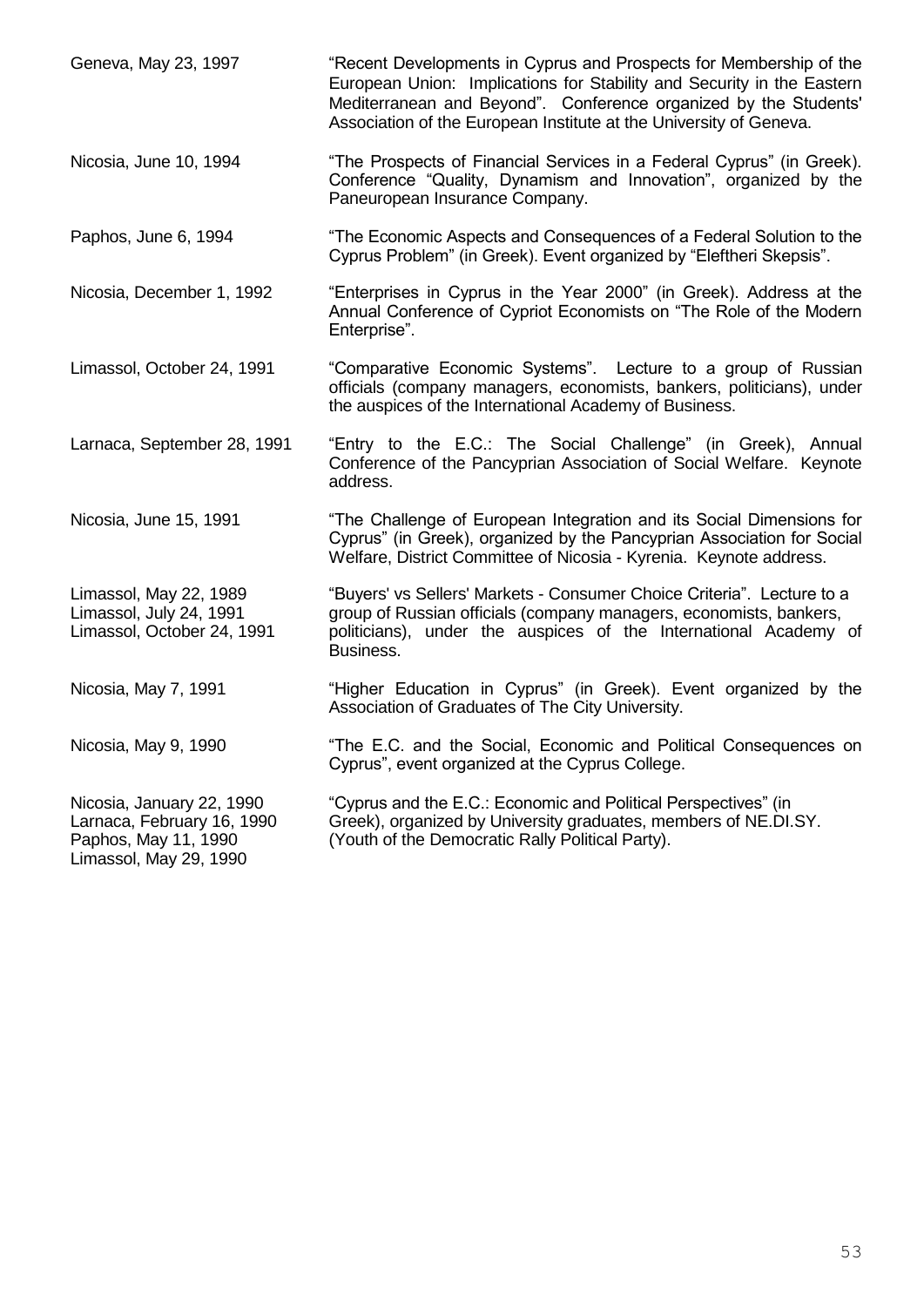## **I. CONCEPTUALIZATION AND ORGANIZATION OF SYMPOSIA, CONFERENCES, SEMINARS/LECTURES, ROUND-TABLE DISCUSSIONS AND PROFESSIONAL EVENTS**\*

| April 5, 2022     | ΑΣΦΑΛΕΙΑ ΚΑΙ ΔΙΑΧΕΙΡΙΣΗ ΙΣΤΟΡΙΚΩΝ ΚΑΙ ΘΡΗΣΚΕΥΤΙΚΩΝ<br>ΜΝΗΜΕΙΩΝ ΥΠΟ ΣΥΝΘΗΚΕΣ ΚΡΙΣΗΣ: Ο ΡΟΛΟΣ ΚΑΙ ΟΙ<br>ΣΥΝΕΠΕΙΕΣ ΕΘΝΙΚΩΝ ΚΑΙ ΘΡΗΣΚΕΥΤΙΚΩΝ ΣΥΓΚΡΟΥΣΕΩΝ |
|-------------------|------------------------------------------------------------------------------------------------------------------------------------------------------|
| March 30, 2022    | FRENCH FOREIGN POLICY: STRUCTURE, OBJECTIVES,<br><b>CHALLENGES AND PROSPECTIVE</b>                                                                   |
| March 16, 2022    | LEGAL GEOGRAPHIES AND THE PRODUCTION OF FEDERAL<br><b>SPACES</b>                                                                                     |
| February 8, 2022  | Η ΠΟΡΕΙΑ ΤΗΣ ΕΥΡΩΠΑΪΚΗΣ ΕΝΟΠΟΙΗΣΗΣ: ΠΑΡΕΛΘΟΝ, ΠΑΡΟΝ<br><b>KAI MEAAON</b>                                                                             |
| December 14, 2021 | ΤΟΛΜΗ ΚΑΙ  ΠΡΟΦΗΤΕΙΑ – Ανθολόγιο Αρθρογραφικών Κειμένων<br>1993 - Μάρτιος 2021                                                                       |
| December 4, 2021  | Workshop Gender-responsive leadership Γυναίκες και Ηγεσία                                                                                            |
| November 25, 2021 | A PROPOSAL FOR A NORMAL STATE The Cyprus Problem after the<br>Five Party Informal Conference                                                         |
| October 19, 2021  | Η ΔΕΚΑΕΤΙΑ ΤΩΝ ΚΡΙΣΕΩΝ ΚΑΙ ΤΟ ΑΥΡΙΟ Οι προκλήσεις της<br>Κυπριακής Δημοκρατίας και η αναζήτηση προοπτικής                                            |
| June 29, 2021     | ΤΟ ΚΥΠΡΙΑΚΟ ΜΕΤΑ ΤΗΝ ΑΤΥΠΗ ΠΕΝΤΑΜΕΡΗ – Η Πρόταση για<br>ένα Φυσιολογικό Κράτος, with the occasion of the new Policy Paper                            |
| June 23, 2021     | ΤΟ ΈΚΚΛΗΤΟΝ ΕΝΩΠΙΟΝ ΤΟΥ ΟΙΚΟΥΜΕΝΙΚΟΥ ΠΑΤΡΙΑΡΧΟΥ<br>ΣΤΗΝ ΕΚΚΛΗΣΙΑ ΤΗΣ ΚΥΠΡΟΥ-ΑΠΟΠΕΙΡΑ ΕΡΜΗΝΕΙΑΣ ΜΕ<br>ΑΞΙΟΠΟΙΗΣΗ ΚΑΙ ΤΩΝ ΕΛΛΑΔΙΚΩΝ ΥΠΟΘΕΣΕΩΝ ΕΚΚΛΗΤΟΥ |
| June 2, 2021      | ΤΟ ΑΜΕΡΙΚΑΝΙΚΟ «ΠΙΝΑΚΙΟ ΡΟΥΚΕΤΑ»: ΜΙΑ ΛΥΣΗ ΓΙΑ ΤΗΝ<br>ΕΠΙΚΕΙΜΕΝΗ ΜΤΑΡΡΥΘΜΙΣΗ ΤΗΣ ΠΟΛΙΤΙΚΗΣ ΔΙΚΑΙΟΣΥΝΗΣ<br>ΣΤΗΝ ΚΥΠΡΟ                                 |
| May 12, 2021      | ANXIETY AND RESILIENCE AT SEA: THE REPUBLIC OF CYPRUS<br>AS A MARITIME POWER                                                                         |
| April 14, 2021    | Η ΚΑΤ' ΕΞΑΙΡΕΣΗ ΕΥΘΥΝΗ ΤΟΥ ΜΕΤΟΧΟΥ ΑΝΩΝΥΜΗΣ ΕΤΑΙΡΙΑΣ                                                                                                 |
| March 31, 2021    | EXERCISES IN BRITISH INFLUENCE THROUGH CULTURAL<br>FORCES: THE CASE OF THE BRITISH COUNCIL IN CYPRUS IN<br><b>THE 1950s</b>                          |
| March 17, 2021    | <b>TRANSITIONAL JUSTICE IN POST-WAR SOCIETIES: GREECE</b><br>AFTER THE END OF THE SECOND WORLD WAR                                                   |
| March 4, 2021     | Ο ΕΛΛΗΝΟΤΟΥΡΚΙΚΟΣ ΔΙΑΛΟΓΟΣ ΚΑΙ Η ΑΝΑΜΕΝΟΜΕΝΗ<br>ΠΕΝΤΑΜΕΡΗΣ ΔΙΑΣΚΕΨΗ                                                                                  |
| December 1, 2020  | ΛΥΣΗ ΔΥΟ ΚΡΑΤΩΝ: ΑΠΕΙΛΗ Ή ΣΤΟΧΟΣ;                                                                                                                    |
| November 2, 2020  | US PRESIDENTIAL ELECTIONS 2020: THE STAKES INVOLVED<br>FOR THE US AND THE WORLD                                                                      |
| October 15-       | Seminar Series entitled IΣΤΟΡΙΑ ΤΩΝ ΕΛΛΗΝΟΤΟΥΡΚΙΚΩΝ                                                                                                  |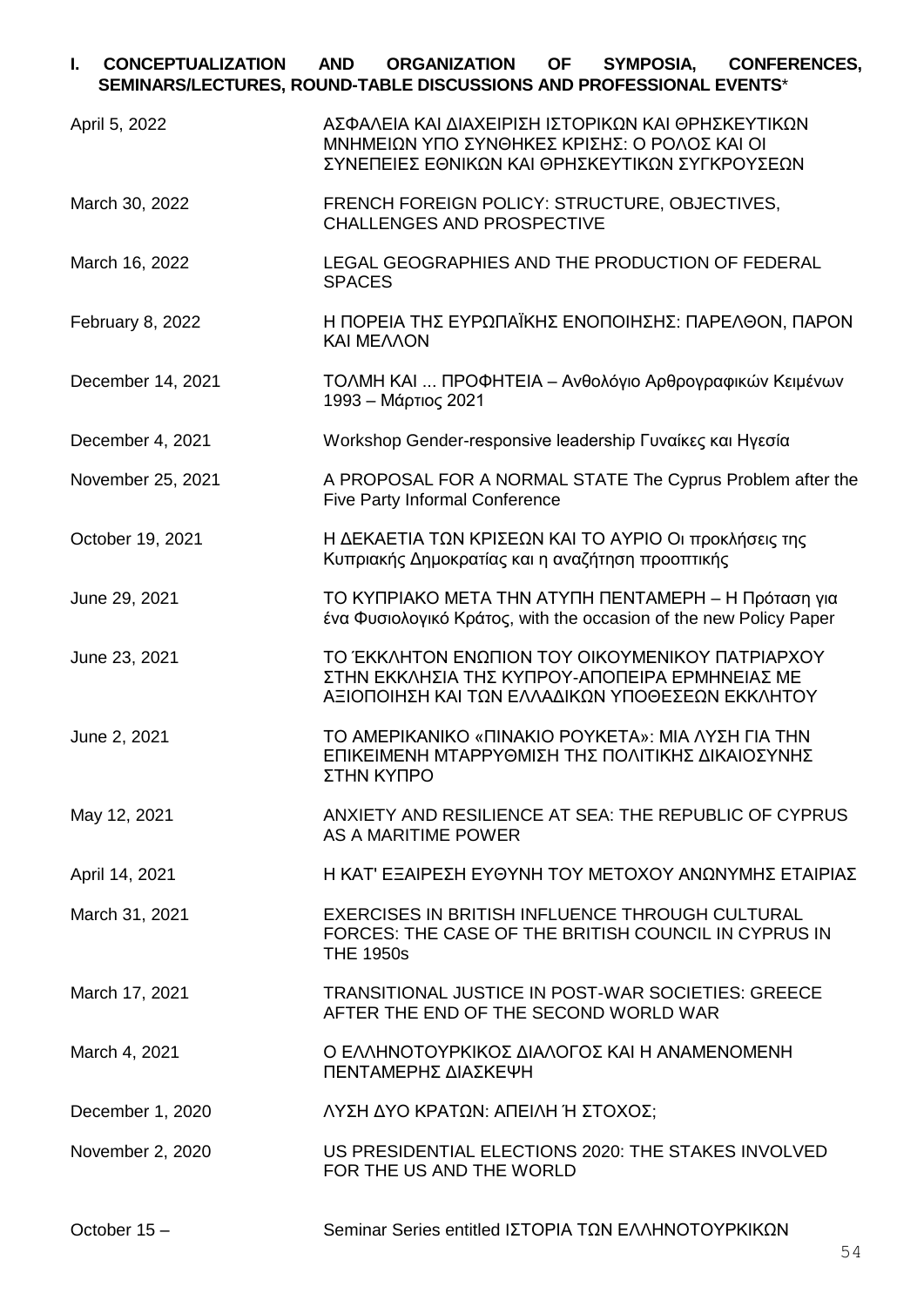| December 3, 2020                | ΣΧΕΣΕΩΝ – Από τον πόλεμο στη Μικρά Ασία μέχρι σήμερα                                                                                       |
|---------------------------------|--------------------------------------------------------------------------------------------------------------------------------------------|
| March 9, 2020                   | ΤΟ ΚΥΠΡΙΑΚΟ ΚΑΙ ΟΙ ΕΞΕΛΙΞΕΙΣ ΣΤΑ ΕΝΕΡΓΕΙΑΚΑ ΖΗΤΗΜΑΤΑ                                                                                       |
| February 24, 2020               | ΤΟ ΚΥΠΡΙΑΚΟ ΚΑΙ ΟΙ ΕΞΕΛΙΞΕΙΣ ΣΤΑ ΕΝΕΡΓΕΙΑΚΑ ΖΗΤΗΜΑΤΑ                                                                                       |
| February 17, 2020               | ΟΙ ΟΙΚΟΝΟΜΙΚΕΣ, ΚΟΙΝΩΝΙΚΕΣ ΚΑΙ ΘΕΣΜΙΚΕΣ ΠΡΟΕΚΤΑΣΕΙΣ<br><b>TOY KYΠPIAKOY MNHMONIOY</b>                                                      |
| February 10, 2020               | ΕΞΕΛΙΞΕΙΣ ΣΤΟ ΚΥΠΡΙΑΚΟ ΚΑΙ Η ΝΕΑ ΣΤΡΑΤΗΓΙΚΗ,                                                                                               |
| February $4-$<br>March 17, 2020 | Seminar Series entitled ΔΙΕΘΝΕΙΣ ΣΧΕΣΕΙΣ ΚΑΙ ΕΞΩΤΕΡΙΚΗ<br>ΠΟΛΙΤΙΚΗ: ΔΙΔΑΓΜΑΤΑ ΗΓΕΣΙΑΣ                                                      |
| January 23, 2020                | ΕΛΛΑΔΑ ΚΑΙ ΚΥΠΡΟΣ ΣΕ ΕΝΑ ΣΥΝΘΕΤΟ ΓΕΩΠΟΛΙΤΙΚΟ<br>ΠΕΡΙΒΑΛΛΟΝ                                                                                 |
| December 3, 2019                | THE INTERCOMMUNAL NEGOTIATIONS AFTER 1974 AND<br><b>FUTURE PROSPECTS</b>                                                                   |
| November 19, 2019               | THE FUTURE OF EUROPE                                                                                                                       |
| October 30, 2019                | THE TURKISH INVASION OF SYRIA AND BROADER<br><b>REPERCUSSIONS</b>                                                                          |
| October 24, 2019                | ΕΠΑΝΑΞΙΟΛΟΓΩΝΤΑΣ ΤΗ ΣΗΜΑΣΙΑ ΤΗΣ ΒΙΩΣΙΜΗΣ ΑΝΑΠΤΥΞΗΣ                                                                                         |
| September 26, 2019              | MARITIME COOPERATION, COMPETITION, AND<br>CONFRONTATION IN THE EASTERN MEDITERRANEAN                                                       |
| September 17, 2019              | Εκδήλωση προς τιμήν του κ. Νίκου Χαραλάμπους, πρώην Βοηθού<br>Γενικού Εισαγγελέα, πρώτου Επιτρόπου Διοικήσεως της Κυπριακής<br>Δημοκρατίας |
| June 10, 2019                   | ΟΙ ΔΙΑΚΟΙΝΟΤΙΚΕΣ ΣΥΝΟΜΙΛΙΕΣ ΜΕΤΑ ΤΟ 1974 - Τα<br>Αποτελέσματα και οι Μελλοντικές Προοπτικές                                                |
| May 29-June 26, 2019            | Σειρά διαλέξεων με θέμα «ΟΙ ΔΙΕΘΝΕΙΣ ΣΧΕΣΕΙΣ ΜΕΣΑ ΑΠΟ ΠΕΝΤΕ<br>ΣΗΜΑΝΤΙΚΑ ΚΕΙΜΕΝΑ»                                                          |
| May 23, 2019                    | ΤΟ ΔΙΑΚΥΒΕΥΜΑ ΤΩΝ ΕΥΡΩΕΚΛΟΓΩΝ                                                                                                              |
| May 21, 2019                    | Neither Friend nor Foe - The Future of US-Turkey Relations                                                                                 |
| May 14, 2019                    | ΜΕΤΑΝΑΣΤΕΥΤΙΚΕΣ ΚΑΙ ΠΡΟΣΦΥΓΙΚΕΣ ΡΟΕΣ ΣΤΗΝ ΕΥΡΩΠΗ:<br>ΠΡΟΚΛΗΣΕΙΣ ΚΑΙ ΠΡΟΟΠΤΙΚΕΣ                                                             |
| May 10, 2019                    | ANKARA'S REGIONAL POLICY CHOICES SINCE 2011 AND<br><b>BROADER IMPLICATIONS</b>                                                             |
| April 19, 2019                  | ΕΥΡΩΠΑΪΚΗ ΝΟΜΙΣΜΑΤΙΚΗ ΕΝΩΣΗ ΚΑΙ ΚΡΙΣΗ ΧΡΕΟΥΣ ΣΤΗΝ<br>ΕΛΛΑΔΑ: ΚΟΙΝΩΝΙΚΕΣ ΕΠΙΠΤΩΣΕΙΣ ΚΑΙ ΠΡΟΟΠΤΙΚΕΣ ΕΞΟΔΟΥ                                   |
| March 27, 2019                  | ΤΟ ΔΙΚΑΙΩΜΑ ΣΤΗΝ ΑΛΗΘΕΙΑ - ΕΚΦΑΝΣΕΙΣ ΚΑΙ ΕΦΑΡΜΟΓΕΣ ΣΤΟ<br>ΔΙΕΘΝΕΣ ΔΙΚΑΙΟ                                                                   |
| March 6, 2019                   | Η Γνωμοδότηση του Διεθνούς Δικαστηρίου για την υπόθεση του<br>Αρχιπελάγους Chagos και πιθανές προεκτάσεις για την Κύπρο                    |
| March 5, 2019                   | Η ΑΥΤΟΨΙΑ ΤΗΣ ΣΥΜΦΩΝΙΑ ΤΩΝ ΠΡΕΣΠΩΝ: ΚΛΕΙΝΕΙ ΤΟ                                                                                             |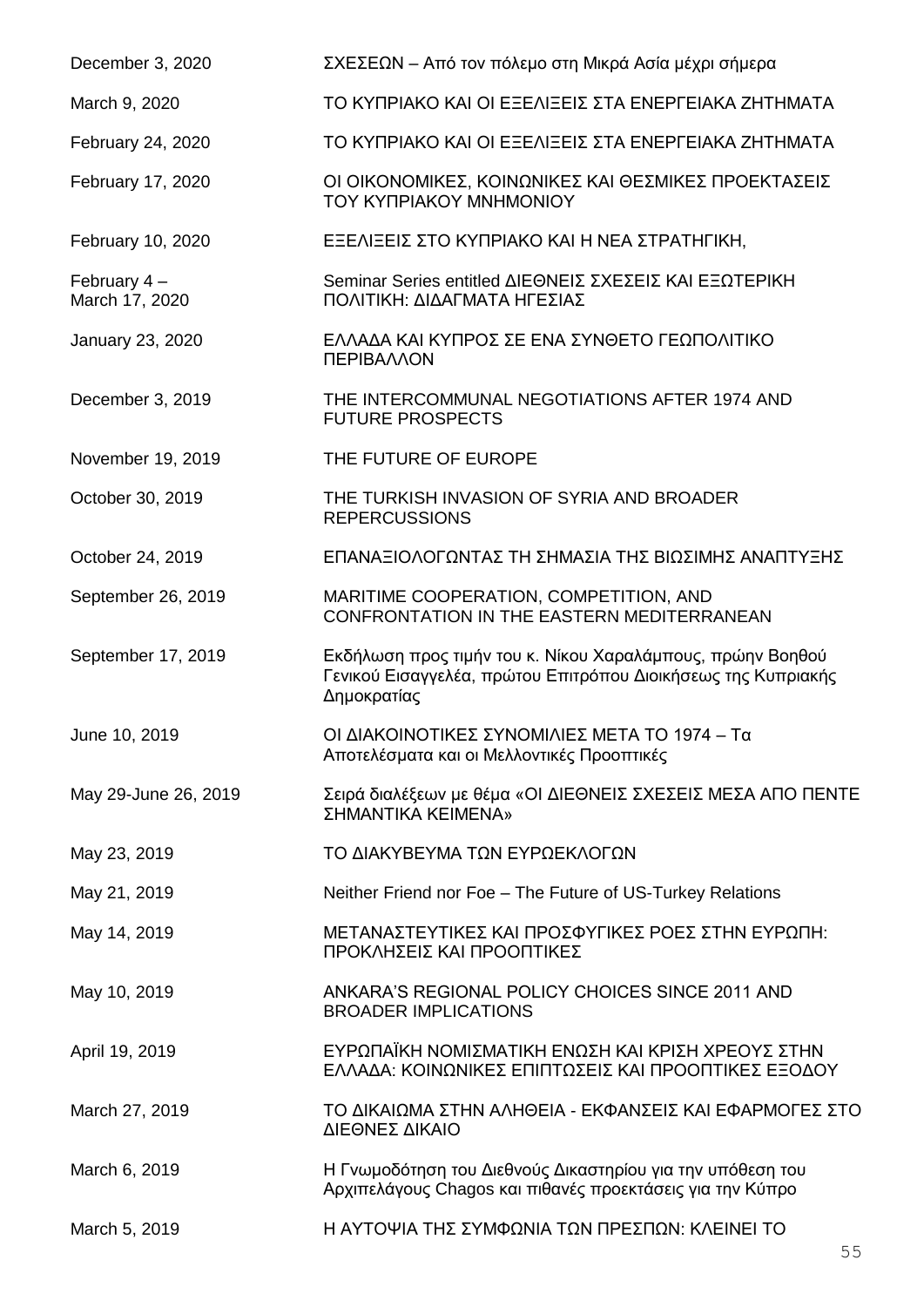|                      | ΜΑΚΕΔΟΝΙΚΟ ΖΗΤΗΜΑ Ή ΑΝΟΙΓΟΥΝ ΝΕΕΣ ΠΛΗΓΕΣ;                                                                                                                                               |
|----------------------|-----------------------------------------------------------------------------------------------------------------------------------------------------------------------------------------|
| February 20, 2019    | ΚΥΠΡΟΣ 2015-2018 Μια Τριετία που άλλαξε το Κυπριακό – Η μάχη<br>για την κανονικότητα χωρίς «παρεμβατικά δικαιώματα» και<br>«εγγυήσεις»                                                  |
| February 5, 2019     | <b>EAST MEDITERRANEAN ENERGY LANDSCAPE: OPPORTUNITIES</b><br><b>FOR CYPRUS AND GREECE</b>                                                                                               |
| January 29, 2019     | THE ECONOMIC IMPACT OF THE SYRIA CRISIS: LESSONS AND<br><b>PROSPECTS</b>                                                                                                                |
| January 22, 2019     | Ο ΚΥΠΡΙΑΚΟΣ ΚΟΙΝΩΝΙΚΟΣ ΣΧΗΜΑΤΙΣΜΟΣ (1191-2004) – Από τη<br>συγκρότηση στη διχοτόμηση                                                                                                    |
| January 17, 20219    | THE NEW ROLE OF CHINA IN THE MIDDLE EAST - The Belt and<br>Road Initiative (BRI) and Broader Repercussions                                                                              |
| November 27, 2018    | Η ΘΕΣΗ ΤΗΣ ΕΕ ΣΤΟΝ ΚΥΠΡΙΑΚΟ ΔΗΜΟΣΙΟ ΔΙΑΛΟΓΟ - Στοιχεία<br>από τις προεδρικές εκλογές του 2018 στην Κύπρο                                                                                |
| November 20, 2018    | Η ΕΛΛΗΝΙΚΗ ΕΝΕΡΓΕΙΑΚΗ ΓΕΩΠΟΛΙΤΙΚΗ: ΠΡΟΚΛΗΣΕΙΣ ΚΑΙ<br>ΠΡΟΟΠΤΙΚΕΣ ΣΤΗ ΝΟΤΙΟΑΝΑΤΟΛΙΚΗ ΕΥΡΩΠΗ ΚΑΙ ΤΗΝ<br>ΑΝΑΤΟΛΙΚΗ ΜΕΣΟΓΕΙΟ                                                                 |
| November 12, 2018    | THE EUROZONE CRISIS AND THE FUTURE OF THE EU                                                                                                                                            |
| October 30, 2018     | ΚΥΠΡΟΣ, ΤΟ ΓΕΙΤΟΝΙΚΟ ΝΗΣΙ Το Κυπριακό μέσα από τα Κρατικά<br>Αρχεία του Ισραήλ, 1946-1960 του Γαβριήλ Χαρίτου                                                                           |
| October 3, 2018      | ΟΙ ΓΕΩΠΟΛΙΤΙΚΟΙ ΠΥΛΩΝΕΣ (ΚΑΤΑ ΤΗΝ ΣΥΣΤΗΜΙΚΗ<br>ΓΕΩΠΟΛΙΤΙΚΗ), ΠΟΥ ΕΠΗΡΕΑΣΑΝ ΤΗΝ ΔΙΑΔΙΚΑΣΙΑ ΛΗΨΗΣ<br>ΑΠΟΦΑΣΕΩΝ ΓΙΑ ΤΗ ΣΟΒΙΕΤΙΚΗ ΕΠΕΜΒΑΣΗ ΣΤΟ ΑΦΓΑΝΙΣΤΑΝ,<br><b>ΤΟΝ ΔΕΚΕΜΒΡΙΟ ΤΟΥ 1979</b> |
| September 19, 2018   | TOWARD A NEW INITIATIVE ON THE CYPRUS QUESTION:<br>PROSPECTS AND DILEMMAS                                                                                                               |
| September 11, 2018   | TERRORISM AND ILLEGAL MIGRATION: NEW RISKS AND<br><b>THREATS TO GLOBAL SECURITY</b>                                                                                                     |
| June 21-22, 2018     | 3RD EMSI ANNUAL CONFERENCE                                                                                                                                                              |
| May 31, 2018         | BREXIT: DEAL, NO DEAL OR NO BREXIT?                                                                                                                                                     |
| May 21, 2018         | HYBRID, CYBER AND HYPER: NEW FORMS OF WARFARE                                                                                                                                           |
| May 8, 2018          | Ο ΡΟΛΟΣ ΤΩΝ ΔΕΞΑΜΕΝΩΝ ΣΚΕΨΗΣ ΣΤΗ ΣΥΓΧΡΟΝΗ ΕΠΟΧΗ<br>ΚΑΙ Η ΠΕΡΙΠΤΩΣΗ ΤΗΣ ΚΥΠΡΟΥ                                                                                                           |
| Spring Semester 2018 | Σειρά Διαλέξεων με θέμα ΟΚΤΩ ΚΑΙΡΙΑ ΖΗΤΗΜΑΤΑ ΣΤΙΣ ΔΙΕΘΝΕΙΣ<br><b>ΣΧΕΣΕΙΣ</b>                                                                                                            |
| March 27, 2018       | ΒΑΛΚΑΝΙΚΕΣ ΟΔΥΣΣΕΙΕΣ ΚΑΙ ΔΙΛΗΜΜΑΤΑ: ΜΑΚΕΔΟΝΙΚΟ ΚΑΙ<br><b>AABANIKO</b>                                                                                                                   |
| March 20, 2018       | WHERE ARE ALL THE WOMEN? GENDER AND INCLUSIVE<br>SECURITY - A NEW APPROACH TO THE CYPRUS PROBLEM                                                                                        |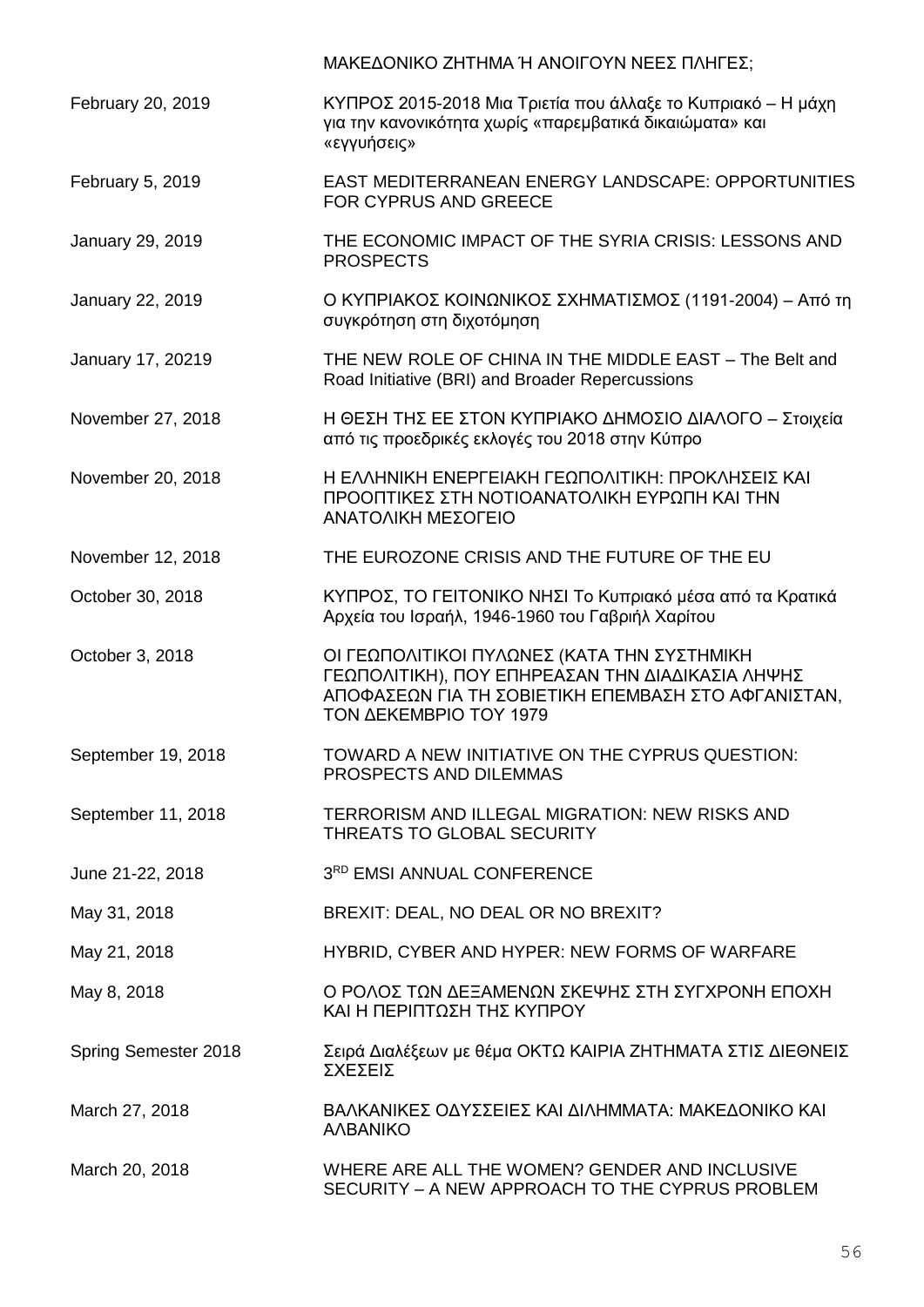| February 28, 2018    | ΕΛΛΑΔΑ, ΚΥΠΡΟΣ, ΤΟΥΡΚΙΑ ΚΑΙ ΔΙΕΘΝΕΣ ΔΙΚΑΙΟ ΤΗΣ<br>ΘΑΛΑΣΣΑΣ Νομική και Πολιτική Αξιολόγηση των Εκατέρωθεν<br>Επιχειρημάτων |
|----------------------|---------------------------------------------------------------------------------------------------------------------------|
| February 7, 2018     | ΑΠΟΤΙΜΗΣΗ ΤΩΝ ΠΡΟΕΔΡΙΚΩΝ ΕΚΛΟΓΩΝ ΚΑΙ Η ΕΠΟΜΕΝΗ<br><b>MEPA</b>                                                             |
| November 7, 2017     | THE CHANGING GEOPOLITICS OF THE MIDDLE EAST AND<br><b>BROADER IMPLICATIONS</b>                                            |
| October 25, 2017     | ΜΕΤΑΡΡΥΘΜΙΣΗ ΤΗΣ ΤΟΠΙΚΗΣ ΑΥΤΟΔΙΟΙΚΗΣΗΣ ΣΤΗΝ<br>ΚΥΠΡΙΑΚΗ ΔΗΜΟΚΡΑΤΙΑ: Ο ΑΝΤΙΚΤΥΠΟΣ ΤΩΝ ΒΑΡΙΔΙΩΝ ΤΟΥ<br>ΠΑΡΕΛΘΟΝΤΟΣ          |
| October 23, 2017     | 40 YEARS AFTER THE BEGIN-SADAT AGREEMENT - A<br>HISTORICAL ASSESSMENT AND FUTURE PROSPECTS                                |
| Fall Semester, 2017  | Σειρά Διαλέξεων με θέμα ΚΥΠΡΙΑΚΟ: 1974-2004 Και τι μέλλει<br>γενέσθαι;                                                    |
| October 4, 2017      | ΤΕΣΣΕΡΙΣ ΑΚΑΔΗΜΑΪΚΟΙ ΑΝΑΛΥΟΥΝ ΤΗΝ ΠΟΛΙΤΙΚΗ<br>ΕΠΙΚΑΙΡΟΤΗΤΑ                                                                |
| September 5, 2017    | THE STRATEGIC CHOICES OF SMALL ISLAND STATES: THE<br><b>CASE OF BAHRAIN</b>                                               |
| July 4, 2017         | Η ΠΡΟΣΩΠΙΚΟΤΗΤΑ ΚΑΙ ΟΙ ΑΞΙΕΣ ΤΟΥ ΕΠΙΤΥΧΗΜΕΝΟΥ<br>ΠΟΛΙΤΙΚΟΥ                                                                |
| June 15-16, 2017     | THE NEW INTERNATIONAL ORDER, THE RETURN OF THE<br>NATION STATE AND CONTEMPORARY GEOPOLITICS                               |
| April 25, 2017       | RUSSIAN FOREIGN POLICY IN THE EASTERN MEDITERRANEAN<br>AND THE MIDDLE EAST                                                |
| March 30, 2017       | BALANCE OF POWER VS PENDULUM OF POWER                                                                                     |
| December 8, 2016     | PERSPECTIVES ON THE AMERICAN PRESIDENTIAL ELECTION<br>AND THE VICTORY OF DONALD TRUMP                                     |
| November 18-19, 2016 | ΣΧΕΔΙΑΖΟΝΤΑΣ ΤΟ ΣΥΓΧΡΟΝΟ ΥΠΟΔΕΙΓΜΑ ΤΗΣ ΠΑΤΡΙΔΑΣ ΜΟΥ<br>Πολιτισμός – Κοινωνία – Ελευθερία: Η Οπτική των Νέων               |
| June 16, 2016        | GEOPOLITICAL DEVELOPMENTS AND CHANGE IN THE<br>EASTERN MEDITERRANEAN AND THE MIDDLE EAST                                  |
| March 11-12, 2016    | THE CYPRUS PROBLEM, ITS SOLUTION AND THE BROADER<br><b>IMPLICATIONS</b>                                                   |
| February 24, 2016    | The challenges of the new global scenery for the construction of a<br>Multipolar World                                    |
| February 10, 2016    | PERSPECTIVES ON REGIONAL SECURITY IN THE EASTERN<br>MEDITERRANEAN: IMPLICATIONS FOR CYPRUS AND ISRAEL                     |
| November 24, 2015    | WHY PEACE PROCESSES FAIL: NEGOTIATING INSECURITY                                                                          |
| November 21, 2015    | ΟΙ ΟΙΚΟΝΟΜΙΚΕΣ ΠΟΛΙΤΙΚΕΣ ΤΗΣ ΕΕ ΚΑΙ ΟΙ ΕΥΡΥΤΕΡΕΣ<br>ΚΟΙΝΩΝΙΚΕΣ ΕΠΙΠΤΩΣΕΙΣ                                                 |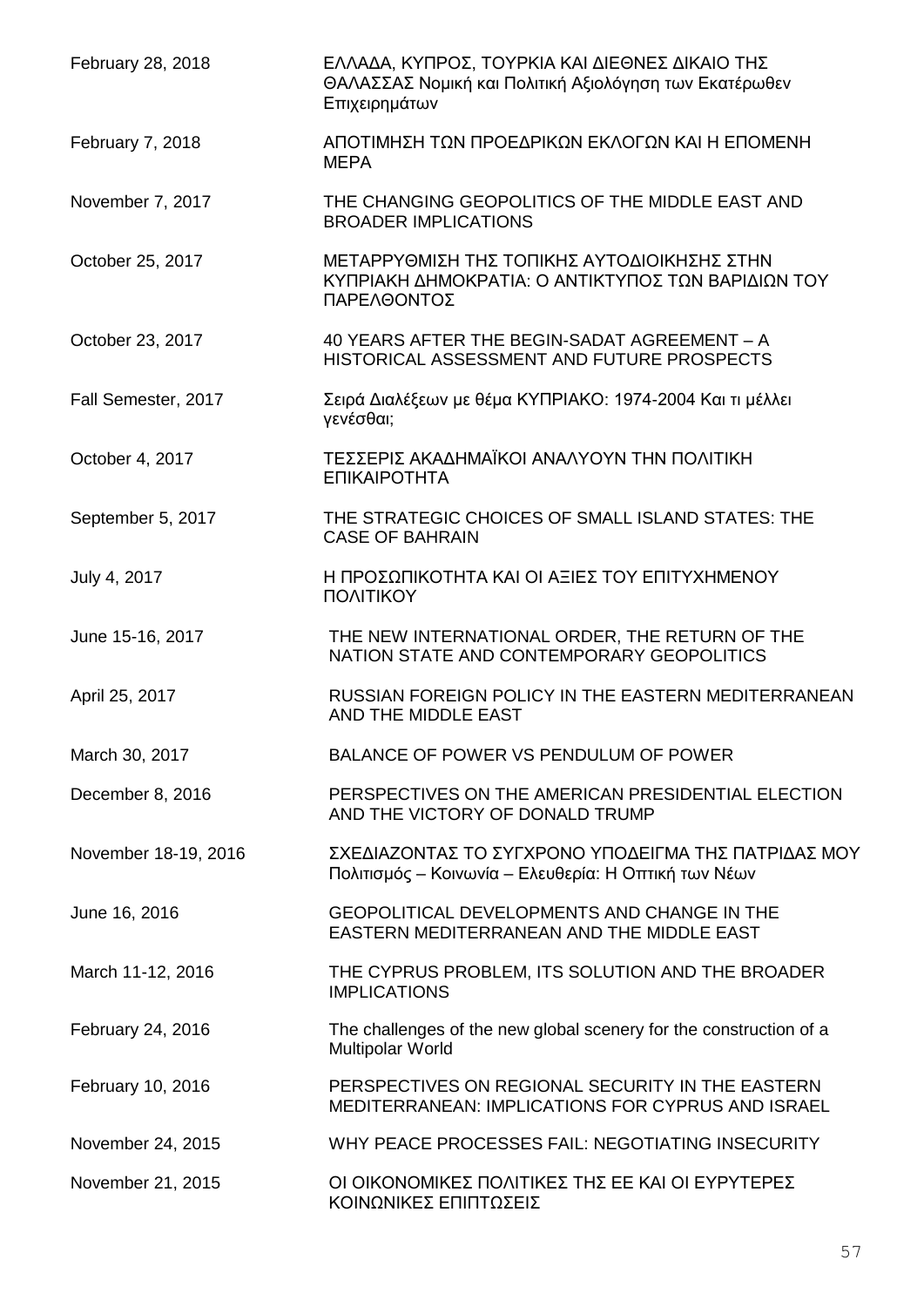| November 10, 2015  | ΟΙ ΤΡΕΧΟΥΣΕΣ ΕΞΕΛΙΞΕΙΣ ΣΤΟ ΚΥΠΡΙΑΚΟ                                                                    |
|--------------------|--------------------------------------------------------------------------------------------------------|
| October 27, 2015   | What is happening in the North? Russian policy in the Arctic and the<br><b>Baltic regions</b>          |
| October 19, 2015   | THE CHANGING SECURITY ENVIRONMENT IN THE MIDDLE EAST<br>Trends, Challenges, Implications               |
| October 12, 2015   | ΟΙ ΣΧΕΣΕΙΣ ΑΘΗΝΩΝ-ΛΕΥΚΩΣΙΑΣ ΜΕΤΑ ΤΟ 1960: ΜΙΑ<br>ΔΙΕΠΙΣΤΗΜΟΝΙΚΗ ΠΡΟΣΕΓΓΙΣΗ                             |
| July 9, 2015       | Η Ελληνική Κρίση                                                                                       |
| May 6, 2015        | AN ASSESSMENT OF RECENT REGIONAL AND GLOBAL<br><b>DEVELOPMENTS</b>                                     |
| April 28, 2015     | THE EU AT A CROSSROADS                                                                                 |
| March 30, 2015     | <b>Cyprus: The Way Forward</b>                                                                         |
| March 23, 2015     | Η ΑΤΕΡΜΟΝΗ ΕΛΛΗΝΙΚΗ ΚΡΙΣΗ ΚΑΙ ΟΙ ΕΥΡΥΤΕΡΕΣ<br>ΠΡΟΕΚΤΑΣΕΙΣ                                              |
| February 26, 2015  | THE POLITICAL ECONOMY OF THE NEXT EUROZONE CRISIS                                                      |
| January 29, 2015   | ΚΥΠΡΟΣ-ΕΛΛΑΔΑ: Η ΟΙΚΟΝΟΜΙΚΗ ΚΡΙΣΗ ΚΑΙ ΟΙ ΣΥΝΕΠΕΙΕΣ Το<br>Ευρώ, το Παράλληλο Ευρώ και το Εθνικό Νόμισμα |
| December 2, 2014   | PERSPECTIVES ON DEVELOPMENTS IN THE MIDDLE EAST AND<br><b>BROADER IMPLICATIONS</b>                     |
| November 18, 2014  | REVISITING RELATIONS BETWEEN RUSSIA AND CYPRUS IN<br>THE NEW EUROPEAN AND INTERNATIONAL ENVIRONMENT    |
| September 25, 2014 | COMPARING AND CONTRASTING FEDERALISM IN THE EU AND<br><b>THE USA</b>                                   |
| July 14, 2014      | Η ΣΥΓΧΡΟΝΗ ΚΥΠΡΙΑΚΗ ΙΣΤΟΡΙΑ: ΜΥΘΟΙ ΚΑΙ<br>ΠΡΑΓΜΑΤΙΚΟΤΗΤΕΣ                                              |
| July 1, 2014       | THE UKRAINIAN CRISIS AND RELATIONS BETWEEN THE EU<br><b>AND RUSSIA</b>                                 |
| June 19, 2014      | SECURITY CHALLENGES IN THE EASTERN MEDITERRANEAN                                                       |
| June 11, 2014      | EU - 10 YEARS AFTER THE ENLARGEMENT                                                                    |
| May 27, 2014       | PROSPECTS OF COOPERATION BETWEEN MEDITERRANEAN<br><b>COUNTRIES Past, Present and Future</b>            |
| May 22, 2014       | 10 XPONIA META THN ENTAΞΗ ΣΤΗΝ ΕΕ                                                                      |
| May 13, 2014       | Ευρωεκλογές και η μελλοντική πορεία της Ευρωπαϊκής Ένωσης                                              |

\*These events have been organized either exclusively by the Cyprus Center for European and International Affairs (Research Center - Intercollege) or in cooperation with the Department of Politics ang Governance (European Studies and International Relations), other European and International Universities/Institutions, Think-Tanks and Foreign Embassies and Missions.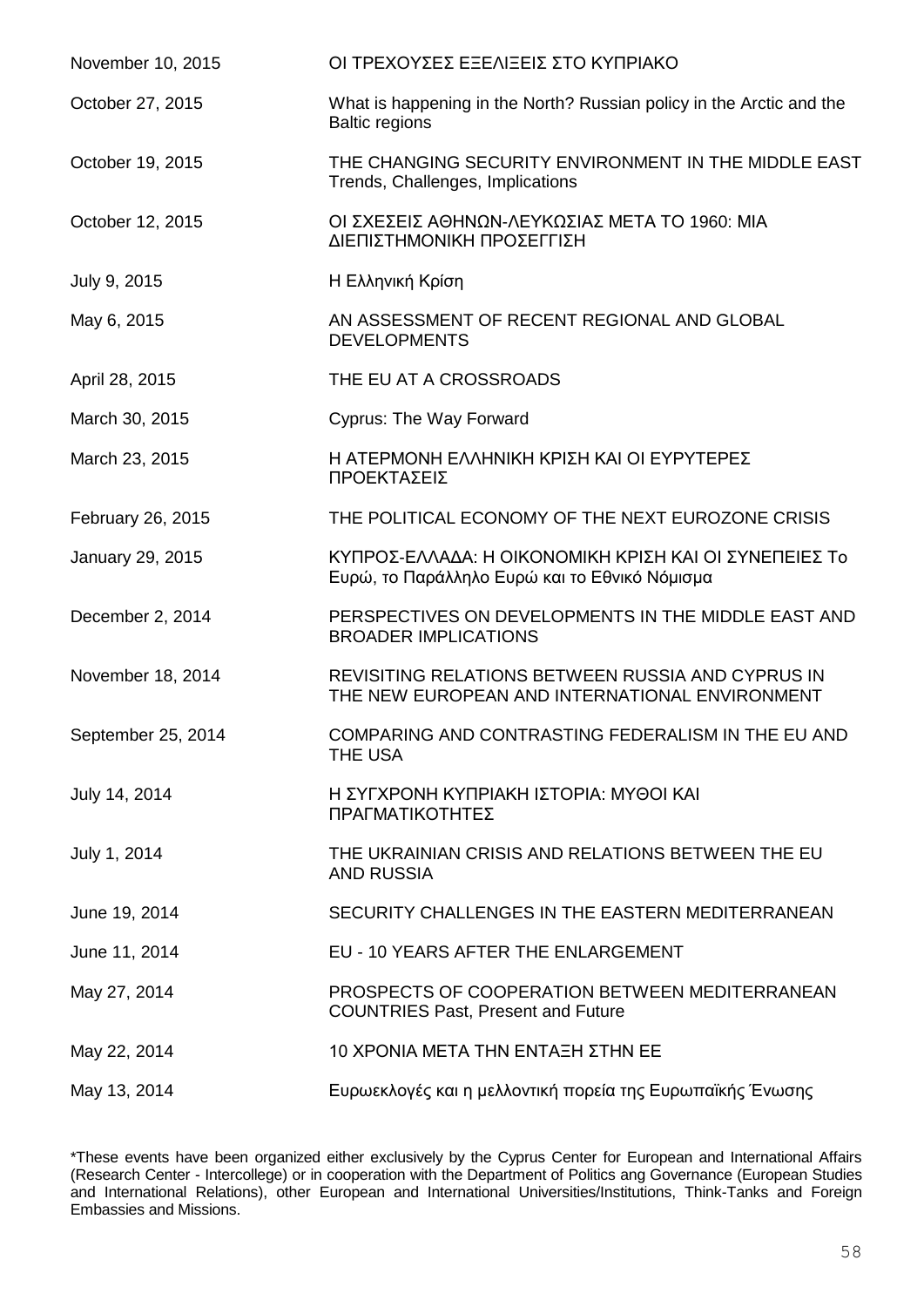| April 8, 2014      | ΤΟ ΚΥΠΡΙΑΚΟ ΚΑΙ ΑΛΛΑ ΓΕΩΠΟΛΙΤΙΚΑ ΔΕΔΟΜΕΝΑ ΣΤΗΝ<br>ΑΝΑΤΟΛΙΚΗ ΜΕΣΟΓΕΙΟ                                                                                 |
|--------------------|------------------------------------------------------------------------------------------------------------------------------------------------------|
| April 4, 2014      | THE RECENT GEOPOLITICAL DEVELOPMENTS IN THE EASTERN<br>MEDITERRANEAN: What has Changed and What has Not                                              |
| February 18, 2014  | Η ΑΝΑΠΤΥΞΗ ΤΗΣ ΠΑΙΔΕΙΑΣ ΩΣ ΜΟΧΛΟΣ ΠΟΛΙΤΙΚΗΣ,<br>ΚΟΙΝΩΝΙΚΗΣ ΚΑΙ ΟΙΚΟΝΟΜΙΚΗΣ ΑΝΑΠΤΥΞΗΣ                                                                 |
| December 17, 2013  | EU-RUSSIAN ENERGY RELATIONS AND THE CASES OF<br><b>GREECE AND CYPRUS</b>                                                                             |
| December 16, 2013  | EU - RUSSIAN RELATIONS AND THE EASTERN<br><b>MEDITERRANEAN</b>                                                                                       |
| December 12, 2013  | The Iranian Challenge                                                                                                                                |
| November 27, 2013  | THE RIGHT TO VOTE IN BOSNIA-HERZEGOVINA AND CYPRUS:<br>SEJDIC AND AZIZ COMPARED                                                                      |
| November 26, 2013  | LESSONS FROM THE PAST: FROM THE WEIMAR REPUBLIC TO<br>NAZI GERMANY (1919-1933) How an economic crisis bred a political<br>thunderstorm               |
| November 18, 2013  | ISSUES OF POLITICS AND GOVERNANCE IN BIETHNIC,<br>MULTIETHNIC AND DIVIDED STATES                                                                     |
| October 24, 2013   | The Role of the US in the Eastern Mediterranean                                                                                                      |
| September 26, 2013 | THE HISTORY AND LEGACY OF THE EOKA ORGANIZATION                                                                                                      |
| July 2, 2013       | From the Arab Spring to the Islamic Winter: The Syrian Case                                                                                          |
| April 23, 2013     | MEDICINAL INNOVATION IN THE MIDST OF ECONOMIC CRISIS                                                                                                 |
| April 3, 2013      | REVISITING MARTIN FELDSTEIN EMU AND INTERNATIONAL<br>CONFLICT (Foreign Affairs, vol. 76, no. 6, Nov./Dec. 1997, pp. 60-73)<br>AND THE CASE OF CYPRUS |
| January 28, 2013   | CYPRUS AND THE EU: APPRAISAL AND CHALLENGES                                                                                                          |
| December 17, 2012  | PERSPECTIVES ON RECENT DEVELOPMENTS IN THE MIDDLE-<br><b>EAST</b>                                                                                    |
| December 3, 2012   | NEW DEVELOPMENTS IN ENVIRONMENT AND ENERGY ON THE<br>BASIS OF CHEMICAL AND CATALYTIC CONVERSION OF<br><b>RESIDUES</b>                                |
| November 23, 2012  | ΕΛΛΗΝΙΚΗ ΚΑΙ ΚΥΠΡΙΑΚΗ ΟΙΚΟΝΟΜΙΑ: ΒΙΟΙ ΠΑΡΑΛΛΗΛΟΙ Ή<br>ΔΙΑΦΟΡΕΤΙΚΟΙ;                                                                                  |
| November 20, 2012  | EU-RUSSIA RELATIONS: THE RHETORIC AND THE RECORD                                                                                                     |
| October 10, 2012   | SECURITY CHALLENGES IN THE EASTERN MEDITERRANEAN<br>AND THE RELATIONS BETWEEN ISRAEL AND TURKEY                                                      |
| April 24, 2012     | NEW THREATS AND CHALLENGES FOR REGIONAL SECURITY IN<br>THE EASTERN MEDITERRANEAN                                                                     |
| March 30, 2012     | ΟΙ ΕΛΛΗΝΟ-ΡΩΣΙΚΕΣ ΣΧΕΣΕΙΣ ΣΤΟΝ 21Ο ΑΙΩΝΑ: ΡΕΑΛΙΣΜΟΣ Ή                                                                                                |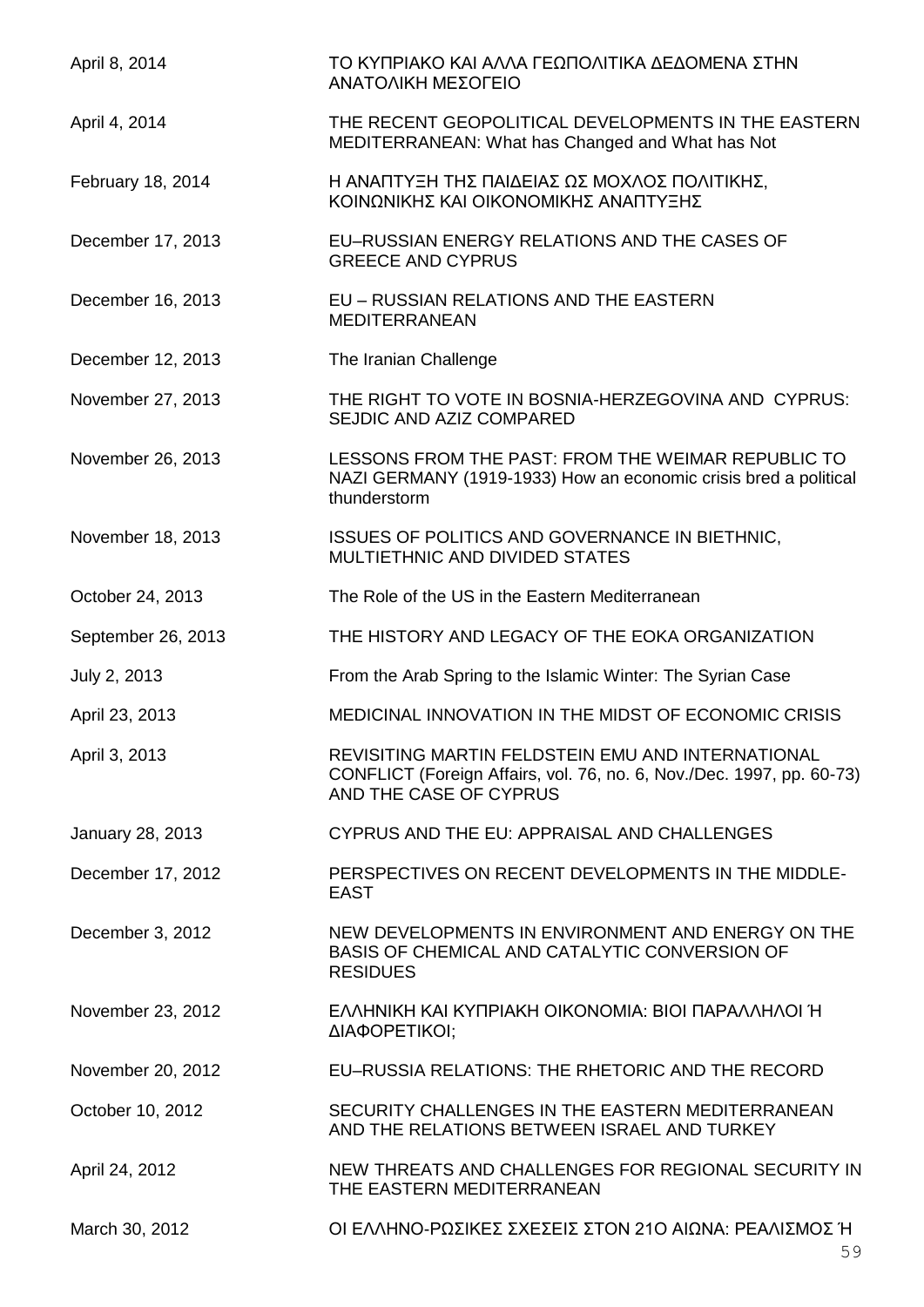ΙΔΕΟΛΟΓΙΑ;

| March 20, 2012      | THE CRISIS OF THE EUROZONE AND BROADER<br>REPERCUSSIONS: CHALLENGES AND OPPORTUNITIES                                                           |
|---------------------|-------------------------------------------------------------------------------------------------------------------------------------------------|
| March 13, 2012      | THE ARAB SPRING: Political and Strategic Aspects                                                                                                |
| February 6, 2012    | Η ΑΠΑΞΙΩΣΗ ΤΗΣ ΠΟΛΙΤΙΚΗΣ ΚΑΙ ΟΙ ΜΕΓΑΛΕΣ ΠΡΟΚΛΗΣΕΙΣ                                                                                              |
| January 30, 2012    | THE RELATIONS BETWEEN ISRAEL AND THE US AND BROADER<br><b>IMPLICATIONS</b>                                                                      |
| January 17, 2012    | THE ECONOMIC CRISIS AND EU-RUSSIAN RELATIONS                                                                                                    |
| December 5, 2011    | TURKEY'S EUROPEAN NEIGHBOUR: SIX CENTURIES OF<br>POLISH-OTTOMAN RELATIONS                                                                       |
| November 11, 2011   | Η ΚΥΠΡΙΑΚΗ ΟΙΚΟΝΟΜΙΑ ΣΤΟΝ ΚΥΚΛΩΝΑ ΤΗΣ ΚΡΙΣΗΣ                                                                                                    |
| October 25+31, 2011 | Η ΑΝΑΤΟΜΙΑ ΤΗΣ ΟΙΚΟΝΟΜΙΚΗΣ ΚΡΙΣΗΣ ΚΑΙ Η ΕΠΟΜΕΝΗ ΜΕΡΑ                                                                                            |
| October 18, 2011    | PERSPECTIVES OF THE TRIO EU PRESIDENCY POLAND,<br><b>DENMARK AND CYPRUS</b>                                                                     |
| October 3, 2011     | What future for US-Turkey Relations?                                                                                                            |
| September 12, 2011  | JEWISH IDENTITY IN THE UNITED STATES AND ITS INFLUENCE<br>ON AMERICAN POLITICS                                                                  |
| September 6, 2011   | Η ΤΟΥΡΚΙΑ, Η ΚΡΙΣΗ ΣΤΗΝ ΕΛΛΑΔΑ ΚΑΙ ΚΥΠΡΟ ΚΑΙ ΟΙ<br>ΕΥΡΥΤΕΡΕΣ ΠΡΟΕΚΤΑΣΕΙΣ                                                                        |
| April 11, 2011      | ΕΚΔΗΛΩΣΗ ΓΙΑ ΤΗΝ ΑΕΙΦΟΡΟ ΑΝΑΠΤΥΞΗ ΤΩΝ ΔΗΜΩΝ - Η<br>ΠΕΡΙΠΤΩΣΗ ΤΟΥ ΔΗΜΟΥ ΕΓΚΩΜΗΣ                                                                  |
| March 1, 2011       | The Role of Mass Media in Central and Eastern European Countries<br>in the Post Cold War Period: Media Moguls, Corruption and<br>Tabloidization |
| February 22, 2011   | Τα 50άχρονα της Κυπριακής Δημοκρατίας μέσω της γελοιογραφίας                                                                                    |
| December 15, 2010   | SECURITY AND COOPERATION IN THE EASTERN<br>MEDITERRANEAN AND BROADER IMPLICATIONS                                                               |
| December 8, 2010    | European Union Civilian Crisis Management: Challenges Ahead                                                                                     |
| December 3, 2010    | Οικονομική Κρίση και Διακυβέρνηση στην Ελλάδα: Ευκαιρίες και<br>Περιορισμοί                                                                     |
| December 1, 2010    | U.S. POLICY IN THE EASTERN MEDITERRANEAN IN THE POST<br>CONGRESSIONAL MID-TERM ELECTIONS                                                        |
| November 2, 2010    | THE REPUBLIC OF CYPRUS AND THE RUSSIAN FEDERATION:<br>PAST, PRESENT AND FUTURE CHALLENGES                                                       |
| October 15, 2010    | CONTEMPORARY CHALLENGES FOR THE EUROPEAN UNION                                                                                                  |
| September 13, 2010  | Η ΣΥΜΦΩΝΙΑ ΤΗΣ ΤΡΙΤΗΣ ΒΙΕΝΝΗΣ ΚΑΙ Η ΠΟΡΕΙΑ ΤΟΥ<br>ΚΥΠΡΙΑΚΟΥ: ΣΚΕΨΕΙΣ ΚΑΙ ΠΡΟΒΛΗΜΑΤΙΣΜΟΙ                                                         |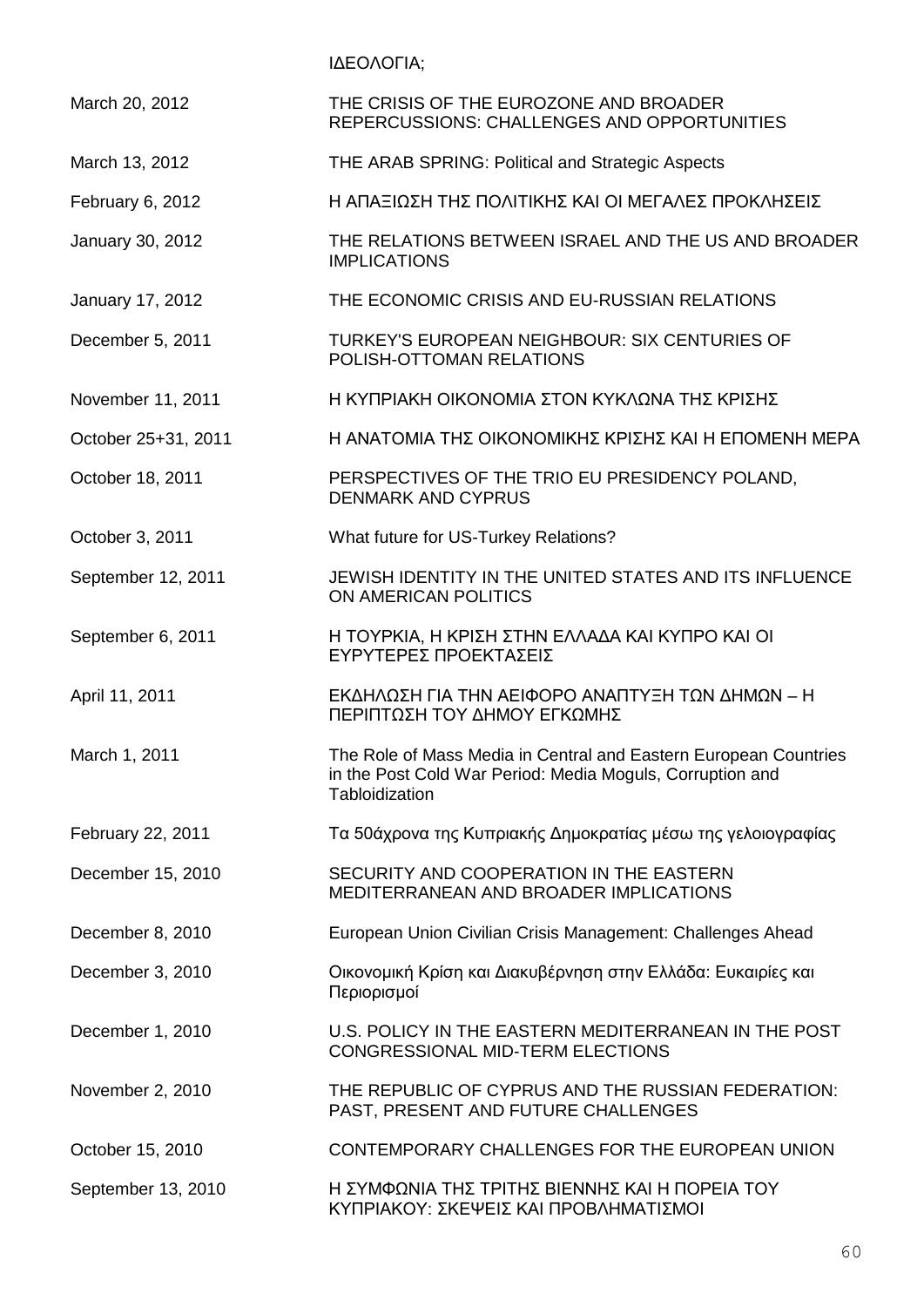| June 23, 2010                  | WHERE TO FOR THE CYPRUS CONFLICT? 3+1 Scenarios                                                                                             |
|--------------------------------|---------------------------------------------------------------------------------------------------------------------------------------------|
| June 2, 2010                   | Global Risk / Global Opportunity: Near-Term Scenarios for Global<br>Markets and Implications for Cyprus                                     |
| June 1, 2010                   | CONTEMPORARY CHALLENGES IN THE ERA OF<br><b>GLOBALIZATION</b>                                                                               |
| March 15, 2010                 | Επιδημιολογική Έρευνα Διαβητικής Νεφροπάθειας ως Επιπλοκή του<br>Σακχαρώδους Διαβήτη στον Πληθυσμό της Ελεύθερης Κύπρου                     |
| March 5, 2010                  | Energy Challenges, Russo-Turkish Relations and Broader Strategic<br>Implications                                                            |
| February 18-19, 2010           | The Republic of Cyprus at Crossroads: Past, Present and Future                                                                              |
| November 27, 2009              | Rules and Norms in a Post-Western World                                                                                                     |
| October 19, 2009               | Η Κυπριακή Οικονομία σε Σταυροδρόμι: Προκλήσεις και Προοπτικές                                                                              |
| October 12, 2009               | <b>Current Trends in International Relations</b>                                                                                            |
| October 8, 2009                | Understanding, Interpreting and Evaluating the European Union:<br><b>Theoretical and Empirical Approaches</b>                               |
| June 22, 2009                  | Κυπριακό, Ελλάδα, Ευρωτουρκικά                                                                                                              |
| June 15, 2009                  | Turkish Foreign Policy and Israel: An End to the Strategic<br>Partnership?                                                                  |
| June 3, 2009                   | Defeat of a Cause: EOKA, Enosis and the Future of Cyprus                                                                                    |
| May 26, 2009                   | An Assessment of the Czech Presidency and Future Challenges                                                                                 |
| April 27, 2009                 | Κύπρος–Νοτιοανατολική Ευρώπη Προκλήσεις – Στρατηγικές 2009-<br>2019                                                                         |
| April 10, 2009                 | International Aggression and Violations of Human Rights: The Case of<br>Turkey in Cyprus                                                    |
| April 6-7, 2009                | Neutrality and European Security Governance During and after the<br>Cold War                                                                |
| March 13, 2009                 | Annual Dinner with Guest of Honor Professor Jerry Z. Muller to speak<br>on "Ethnic vs Civic Nationalism in Biethnic and Multiethnic States" |
| March 9, 2009                  | Η Πολιτική Οικονομία της Λύσης του Κυπριακού Προβλήματος: Η<br>Εξέταση Τεσσάρων Σεναρίων                                                    |
| December 15, 2008              | Μαρτυρίες μιας άλλης εποχής                                                                                                                 |
| December 08, 2008              | The EU's Position in the World and the Challenges Ahead                                                                                     |
| November 10, 2008              | <b>Current Trends in International Relations</b>                                                                                            |
| May 19, 2008<br>March 18, 2008 | Muslims in the Era of Globalization<br>Addressing the Cyprus Question: the Way Forward                                                      |
| March 4, 2008                  | An Assessment of the latest Report by the International Crisis Group<br>"Cyprus: Reversing the Drift to Partition", Europe Report N°190.    |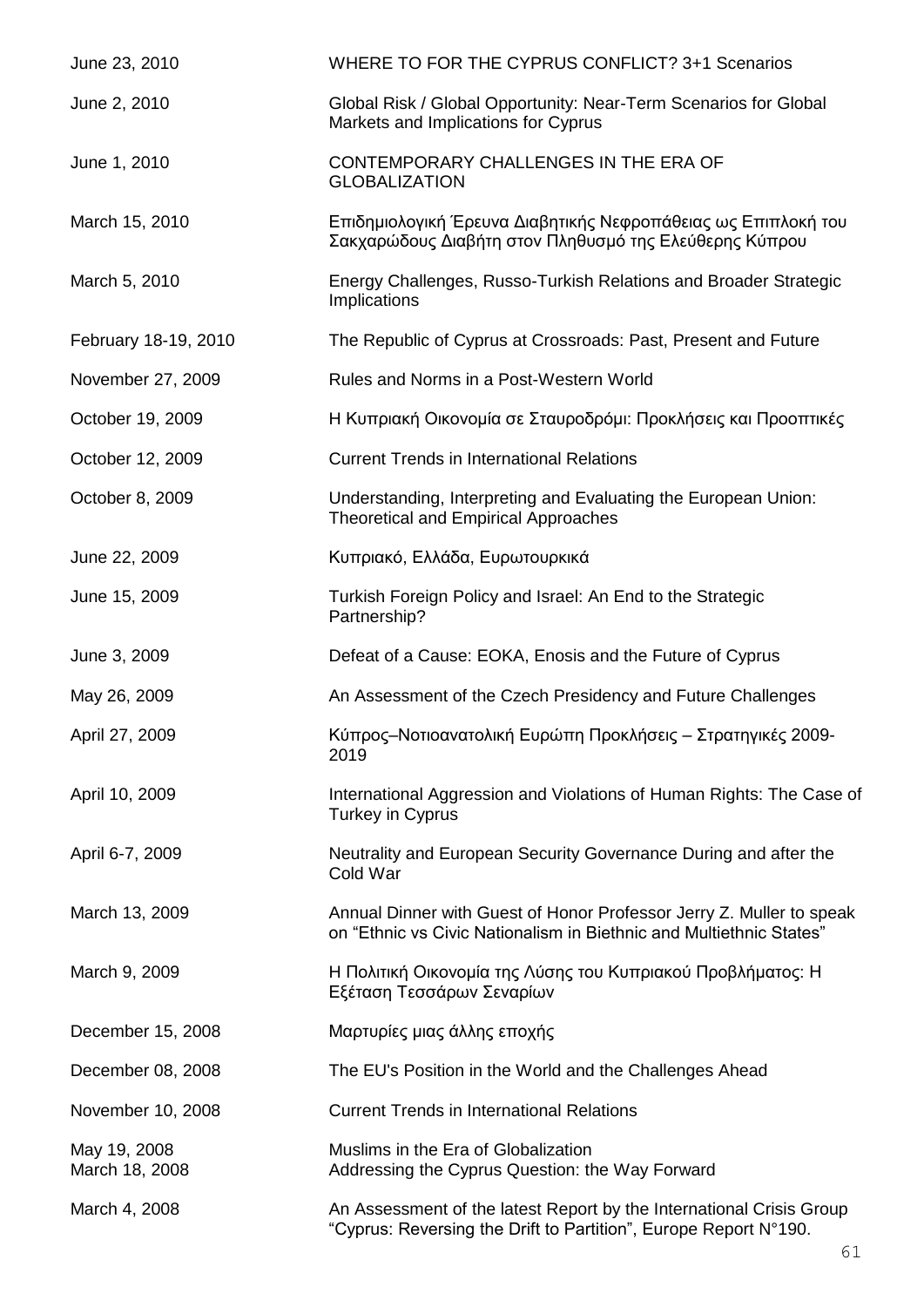| December 5, 2007     | New Challenges and Opportunities for the EU, organized in<br>cooperation with the Ministry of Foreign Affairs of the Republic of<br>Cyprus. |
|----------------------|---------------------------------------------------------------------------------------------------------------------------------------------|
| June 4, 2007         | Revisiting Kosovo and the Balkans and Broader Implications                                                                                  |
| May 23, 2007         | Unresolved Conflicts in the Eastern Mediterranean                                                                                           |
| May 8, 2007          | <b>France After the Presidential Elections</b>                                                                                              |
| April 15-22, 2007    | Understanding, Interpreting and Evaluating the European Union in<br>2007 1st CYPRUS SPRING SCHOOL ON THE EUROPEAN UNION                     |
| February 27, 2007    | Research, Innovation and the Role of Universities                                                                                           |
| January 22, 2006     | Coordination and Formulation of EU Policy n a Federal Cyprus                                                                                |
| December 2006        | Security Challenges in the 21st Century and the Role of the UN                                                                              |
| September 26, 2006   | Accession to the Eurozone and the Reunification of the Cyprus<br>Economy                                                                    |
| September 2006       | The European Union at Crossroads                                                                                                            |
| June 28, 2006        | "German Reunification and Accession to the Eurozone: A Personal<br>Experience".                                                             |
| June 7, 2006         | <b>EU Enlargement and Russia</b>                                                                                                            |
| April 10, 2006       | Federalism and Subsidiarity in the EU - Lessons for Cyprus                                                                                  |
| February 1, 2006     | Europe, Turkey and Cyprus: Past, Present and Future                                                                                         |
| January 26, 2006     | The Cyprus Question: Can There Be A Breakthrough In 2006?                                                                                   |
| October 26, 2005     | Revisiting the Cyprus Problem                                                                                                               |
| September 23, 2005   | The EU and Turkey: What Next?                                                                                                               |
| May 13-14, 2005      | Turkey, the EU and the US: High Stakes, Uncertain Prospects                                                                                 |
| April 15, 2005       | Perspectives on EU and US Policies in the Eastern Mediterranean<br>and the Middle East                                                      |
| March 18-19, 2005    | State, Religion, National Identity and the Advent of the European<br>Union                                                                  |
| November 15, 2004    | The EU Constitution and the Prospects for Further Enlargement and<br><b>Special Relationships</b>                                           |
| October 18, 2004     | The Cyprus Problem in the Post-Accession Era                                                                                                |
| June 18-19, 2004     | Middle East: Problems and Prospects                                                                                                         |
| May 20-21, 2004      | Cyprus Accession to the EU and the Day After                                                                                                |
| March 15, 2004       | The Cyprus Problem in a Critical Phase                                                                                                      |
| February 20-21, 2004 | Democracy and Democratization: A Comparative Assessment                                                                                     |
| February 5, 2004     | The Cyprus Problem and Expected Developments                                                                                                |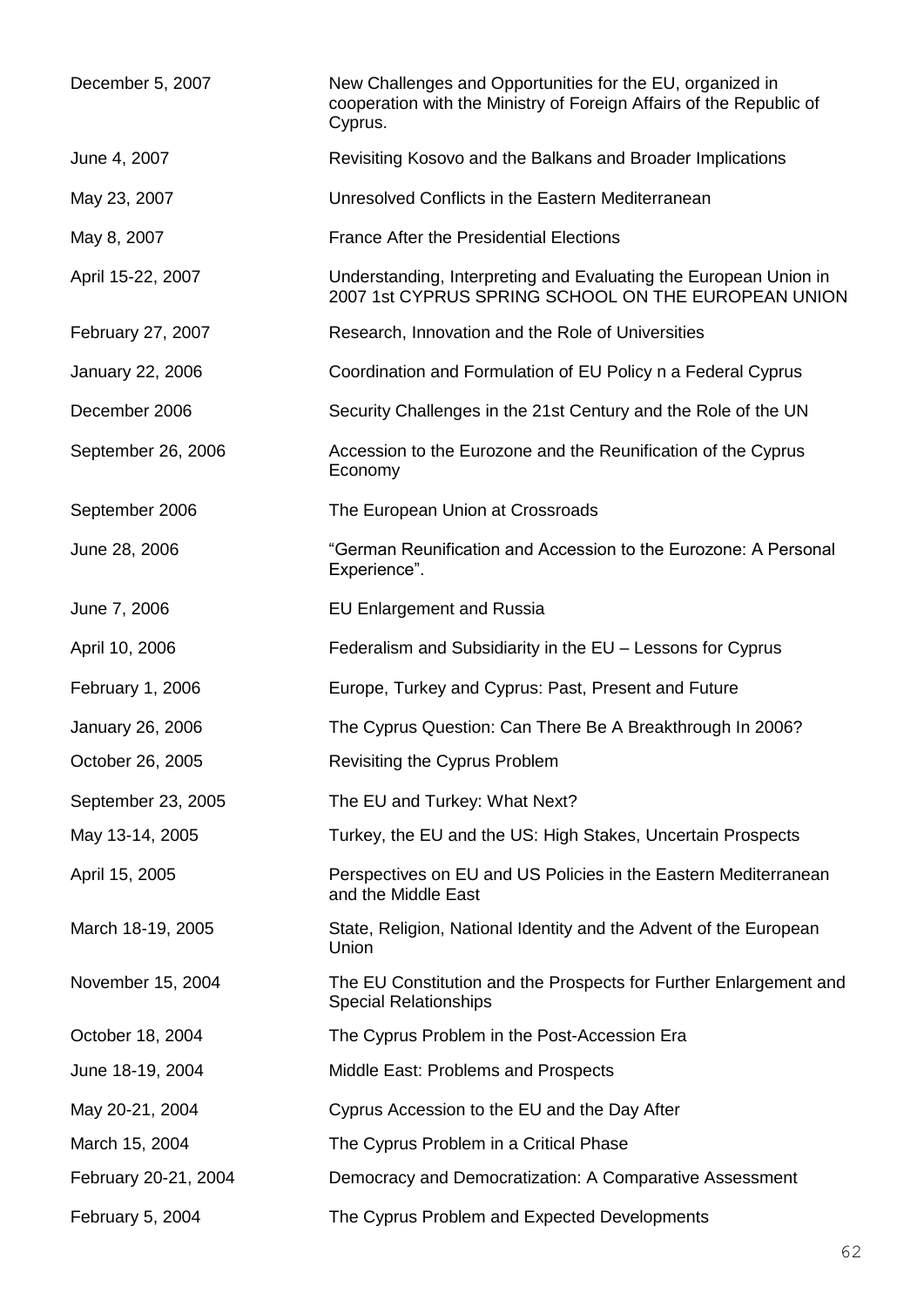| November 26, 2003  | The Accession of Cyprus to the EU, the Solution of the Cyprus<br>Problem and the Challenges for the Cypriot Economy                       |
|--------------------|-------------------------------------------------------------------------------------------------------------------------------------------|
| November 14, 2003  | Towards a New European Security Architecture                                                                                              |
| October 22, 2003   | The Cyprus Problem and Expected Developments                                                                                              |
| June 23, 2003      | The Role of NGO's and Civil Society in an Enlarged Europe                                                                                 |
| June 10, 2003      | US Relations with Enlarged Europe                                                                                                         |
| May 20, 2003       | Cyprus After the EU's Enlargement and the Iraq War                                                                                        |
| May 16-17, 2003    | Evolving Relationships: European Union Enlargement and New<br>Security Challenges in the Eastern Mediterranean                            |
| March 3, 2003      | The International Environment After the Iraq Crisis                                                                                       |
| December 2, 2002   | The Annan Plan and Future Prospects                                                                                                       |
| November 7, 2002   | <b>EU Enlargement and Cyprus</b>                                                                                                          |
| October 23, 2002   | Legal Aspects of Cyprus' Accession to the European Union: What<br><b>Challenges for Business?</b>                                         |
| September 26, 2002 | The Cyprus Problem and Forthcoming Developments                                                                                           |
| June 28, 2002      | Education and Culture – The Vision of Cyprus for the Education and<br>the Culture (VISION 2020)                                           |
| June 13-14, 2002   | The European Union in the 21st Century                                                                                                    |
| April 4-6, 2002    | The Cyprus Problem and Cyprus' Accession to the European Union                                                                            |
| February 13, 2002  | Towards a Federal Solution of the Cyprus Problem                                                                                          |
| December 3, 2001   | The USA, the EU and the International Environment after September<br>11, 2001                                                             |
| November 14, 2001  | The International Environment and Cyprus - Then and Now                                                                                   |
| November 10, 2001  | State Policies and the Citizen: the Principles of Corporate Governance<br>and Civil Society (VISION 2020)                                 |
| October 23, 2001   | Lecture by the Patriarch of Cilicia (Armenian Apostolic Church) Aram I<br>on "Globalization: Its Risks and Challenges - A Christian View" |
| October 11, 2001   | The USA and the World after September 11, 2001                                                                                            |
| October 2&4, 2001  | The Cyprus Problem and Cyprus' Accession Course to the European<br>Union                                                                  |
| September 27, 2001 | The EU, Greece and Cyprus in the New Era                                                                                                  |
| September 13, 2001 | The Future of Europe                                                                                                                      |
| June 12, 2001      | <b>Challenges to Near Eastern Security</b>                                                                                                |
| April 27, 2001     | Turkey in the 21 <sup>st</sup> Century: Challenges and Prospects                                                                          |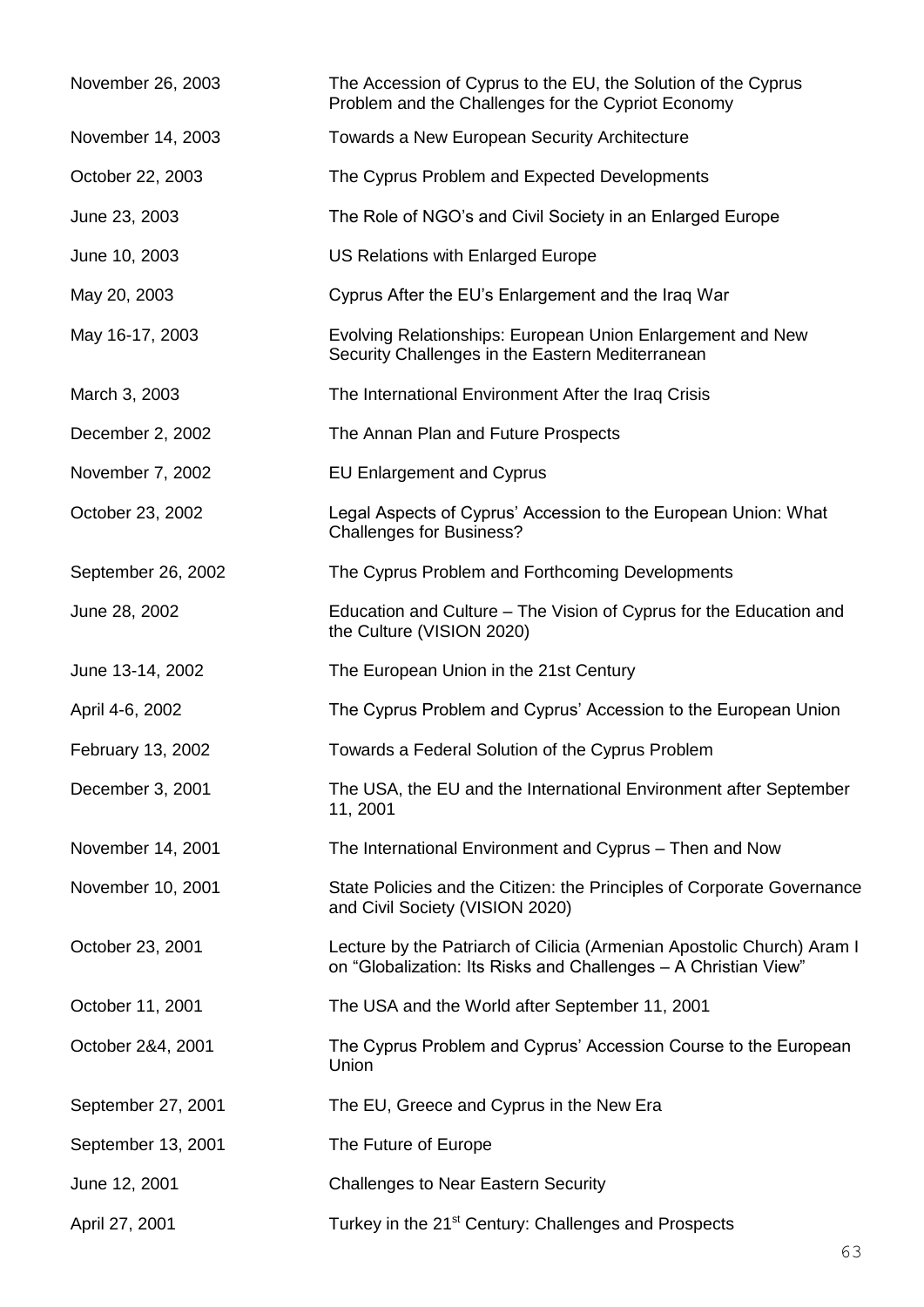| April 23, 2001      | EU-Russian Relations and Security Implications in the Eastern<br>Mediterranean                                                                                                            |
|---------------------|-------------------------------------------------------------------------------------------------------------------------------------------------------------------------------------------|
| March 7, 2001       | 5 <sup>th</sup> Annual Dinner with Guest of Honor Dr. Christos P. Ioannides to<br>speak on "Pressure Groups in the U.S., Greek-Americans and the<br>Cyprus Problem: From Clinton to Bush" |
| February 24, 2001   | Economic and Industrial Development in a Unified Europe (VISION<br>2020)                                                                                                                  |
| December 14, 2000   | The Greeks in the 21 <sup>st</sup> Century: Challenges - Responsibilities -<br>Opportunities                                                                                              |
| December 1-2, 2000  | Russia in the 21 <sup>st</sup> Century                                                                                                                                                    |
| November 8, 2000    | EU and Cyprus: Civil Society and Socio-economic Development                                                                                                                               |
| July 12, 2000       | Syria's Strategy in Lebanon and the Operation "Peace for Galilee"                                                                                                                         |
| June 21, 2000       | The Euro, the International Consequences and the Cypriot Economy                                                                                                                          |
| June 14, 2000       | The Eastern Mediterranean in the 21 <sup>st</sup> Century: Challenges and<br><b>Dilemmas</b>                                                                                              |
| April 4, 2000       | Cyprus and the European Union                                                                                                                                                             |
| February 9, 2000    | The Cyprus Problem and the Greco-Turkish Relations after Helsinki<br>and New York (co-organized with the Center of Turkish Studies of<br>Panteion University)                             |
| January 29, 2000    | Security and Environmental Problems in the Eastern Mediterranean<br>and the Role of the EU (co-organized with the Movement of Ecologists<br>Environmentalists)                            |
| December 3, 1999    | 4th Annual Dinner with Guest of Honor Dr F. Stephen Larrabee to<br>speak on "The Future of the Euro-Atlantic Partnership and its Security<br>Implications for the Eastern Mediterranean"  |
| November 13, 1999   | United States-Cyprus Relations: The American Foreign Policy<br>Process and the Role of Greek Americans (co-organized with the<br>American-Hellenic Institute)                             |
| October 21-23, 1999 | The New Geopolitical Environment in the Balkans, the Eastern<br>and Beyond [co-organized with the<br>Hellenic<br>Mediterranean<br>Foundation for European and Foreign Policy (ELIAMEP)]   |
| September 21, 1999  | In Search of Meritocracy                                                                                                                                                                  |
| July 19, 1999       | The Movement for Panturkism in Turkey's Political Development:<br>1923-1999                                                                                                               |
| July 5, 1999        | The New International Environment After the Kosovo Crisis and<br>Russia's Response                                                                                                        |
| June 28, 1999       | Kosovo: The Beginning and the End of the Yugoslav Crisis (in Greek)                                                                                                                       |
| June 21, 1999       | The New International Environment, the Kosovo Crisis and the Role of<br>NATO and the US                                                                                                   |
| May 4, 1999         | The Elections in Turkey: Implications and Prospects in the Political                                                                                                                      |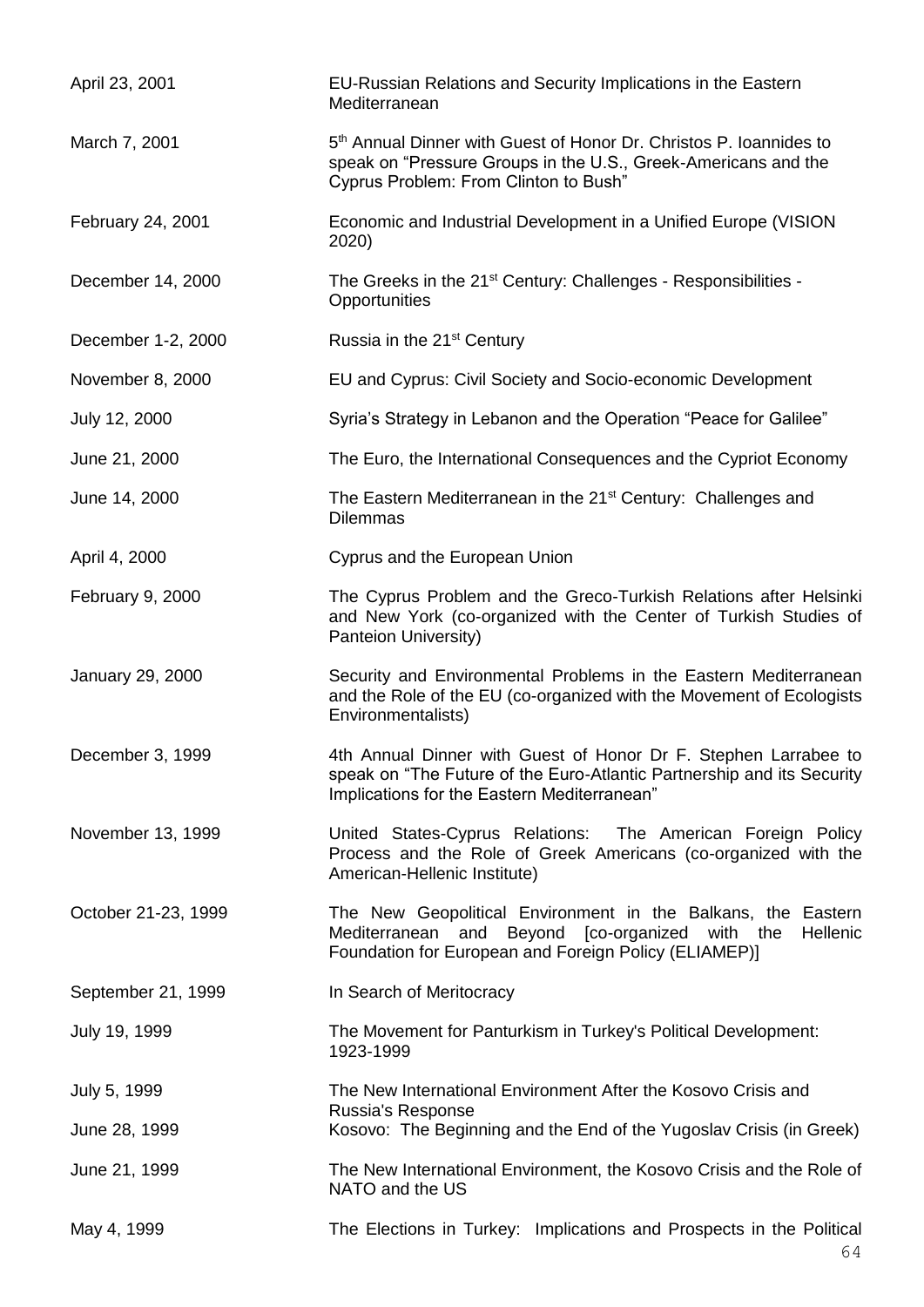|                                     | System (in Greek)                                                                                                                                                                                                                                    |
|-------------------------------------|------------------------------------------------------------------------------------------------------------------------------------------------------------------------------------------------------------------------------------------------------|
| March 30, 1999                      | Turkey in the Post-Cold War Era (co-organized with the Department<br>of International Relations at Intercollege)                                                                                                                                     |
| March 19-20, 1999                   | Problems and Challenges of Repatriation (co-organized with the<br>Department of Foreign Languages and Literatures of the University of<br>Cyprus and Sponsored by the Hellenic Bank)                                                                 |
| December 3-5, 1998                  | Towards a Vision for Cyprus in the Year 2020 - an Initial Dialogue,<br>[co-organized with the Commonwealth Partnership for Technology<br>Management Ltd (CPTM)]                                                                                      |
| November 26, 1998                   | The Turkish Domestic Situation and Repercussions on Foreign Policy,<br>(co-organized with the Office for the Study of the Cyprus Problem of<br>the Ministry of Foreign Affairs and the Department of Turkish Studies<br>of the University of Cyprus) |
| November 5, 1998                    | The Cyprus Problem: Towards a New Strategy (in Greek)                                                                                                                                                                                                |
| October 21, 1998                    | The Economy at the Crossroads: Reform or Stagnation? (co-<br>organized with OPEK)                                                                                                                                                                    |
| September 25, 1998                  | 3rd Annual Dinner, with Guest of Honor Dr Alexei Arbatov who<br>presented the theme "Russian Foreign Policy in the Eastern<br>Mediterranean and the Case of Cyprus"                                                                                  |
| May 7-9, 1998                       | Cyprus and the European Union, (co-organized with the Center for<br>Euro-Mediterranean Studies of the University of Reading)                                                                                                                         |
| April 8, 1998                       | The New Oil Scramble: The Caspian, Iran, Turkey and the Eastern<br>Mediterranean (co-organized with the Center for World Dialogue)                                                                                                                   |
| February 27, 1998                   | The European Union's Common Foreign and Security Policy (CFSP)<br>and the Conflict in ex-Yugoslavia                                                                                                                                                  |
| December 20, 1997                   | 2nd Annual Dinner, with Guest of Honor Mr Jan-Willem Bertens who<br>presented the theme "The European Union and Cyprus: Accession<br>Negotiations and Prospects for a Solution of the Cyprus Problem"                                                |
| November 28-29, 1997                | European Security in the Post-Cold War Period: Implications for the<br>Mediterranean                                                                                                                                                                 |
| May 15, 1997                        | Corporate Stake in Government Policy                                                                                                                                                                                                                 |
| April 15, 1997                      | Problems and Challenges of the Cypriot Society (in Greek)                                                                                                                                                                                            |
| April 4-6, 1997                     | The Cyprus Problem: Its Solution and the Day After                                                                                                                                                                                                   |
| November 29, 1996                   | 1st Annual Dinner, with Guest of Honor Mr Monteagle Stearns, who<br>presented the theme "U.S. Policy in the Post-Cold War Period<br>Towards Greece, Turkey and Cyprus and Future Prospects"                                                          |
| September 20 -<br>December 10, 1996 | Contemporary Greece, Turkey and Cyprus - Greco-Turkish Relations<br>and the International Environment                                                                                                                                                |
| February 28 -<br>April 3, 1996      | Economy and Society - Towards Harmonization with the European<br>Union                                                                                                                                                                               |
| January 15-17, 1996                 | Security and Cooperation in the Eastern Mediterranean                                                                                                                                                                                                |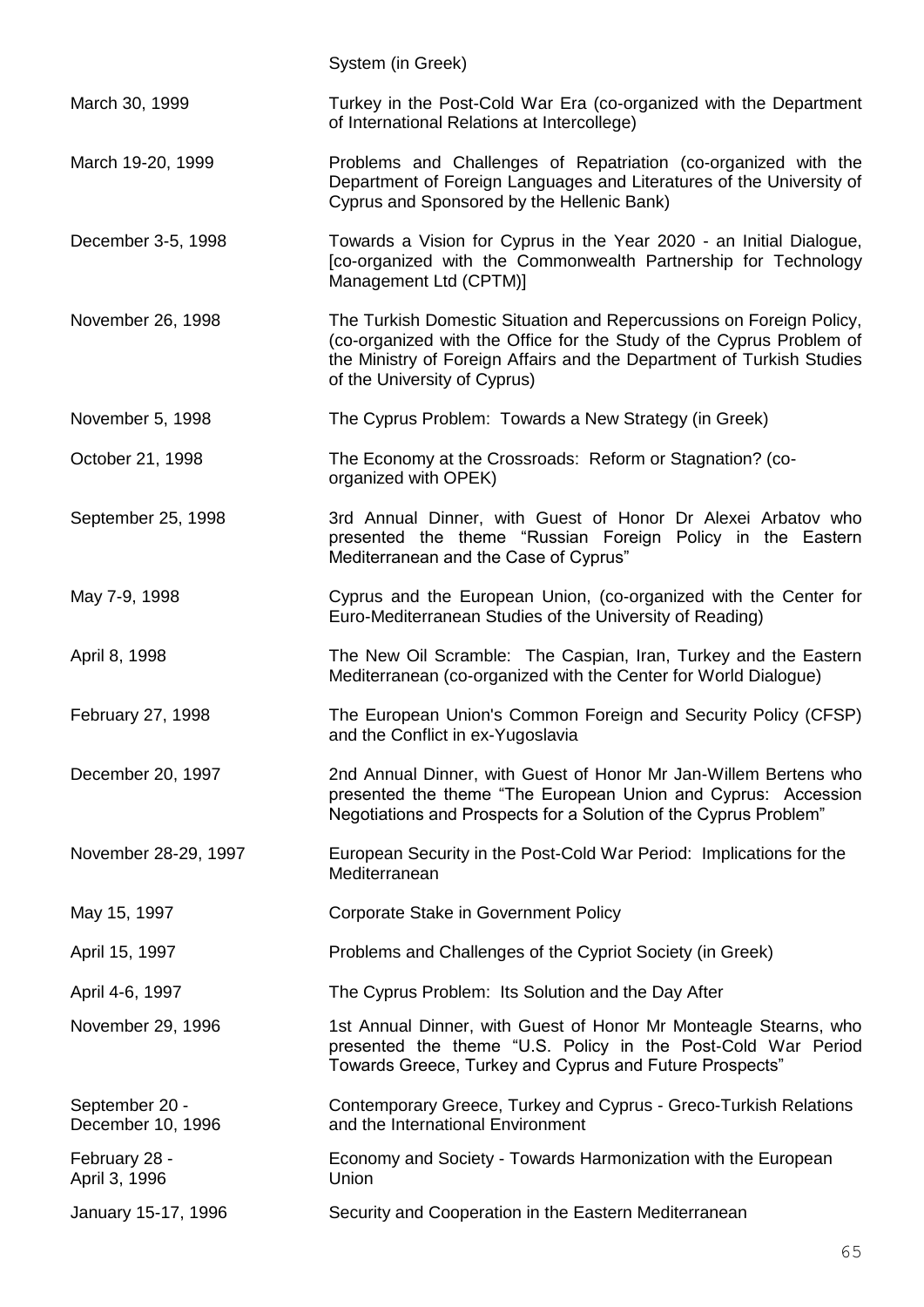| February 11 -<br>April 11, 1995 | Cyprus Towards the 21st Century - Strategy for Survival (in Greek)                              |
|---------------------------------|-------------------------------------------------------------------------------------------------|
| May 20 -<br>July 20, 1994       | Cyprus: 20 Years After - The Anatomy of a Metamorphosis (in Greek)                              |
| January 22, 1994                | The Economic Aspects and Consequences of a Federal Solution to<br>the Cyprus Problem (in Greek) |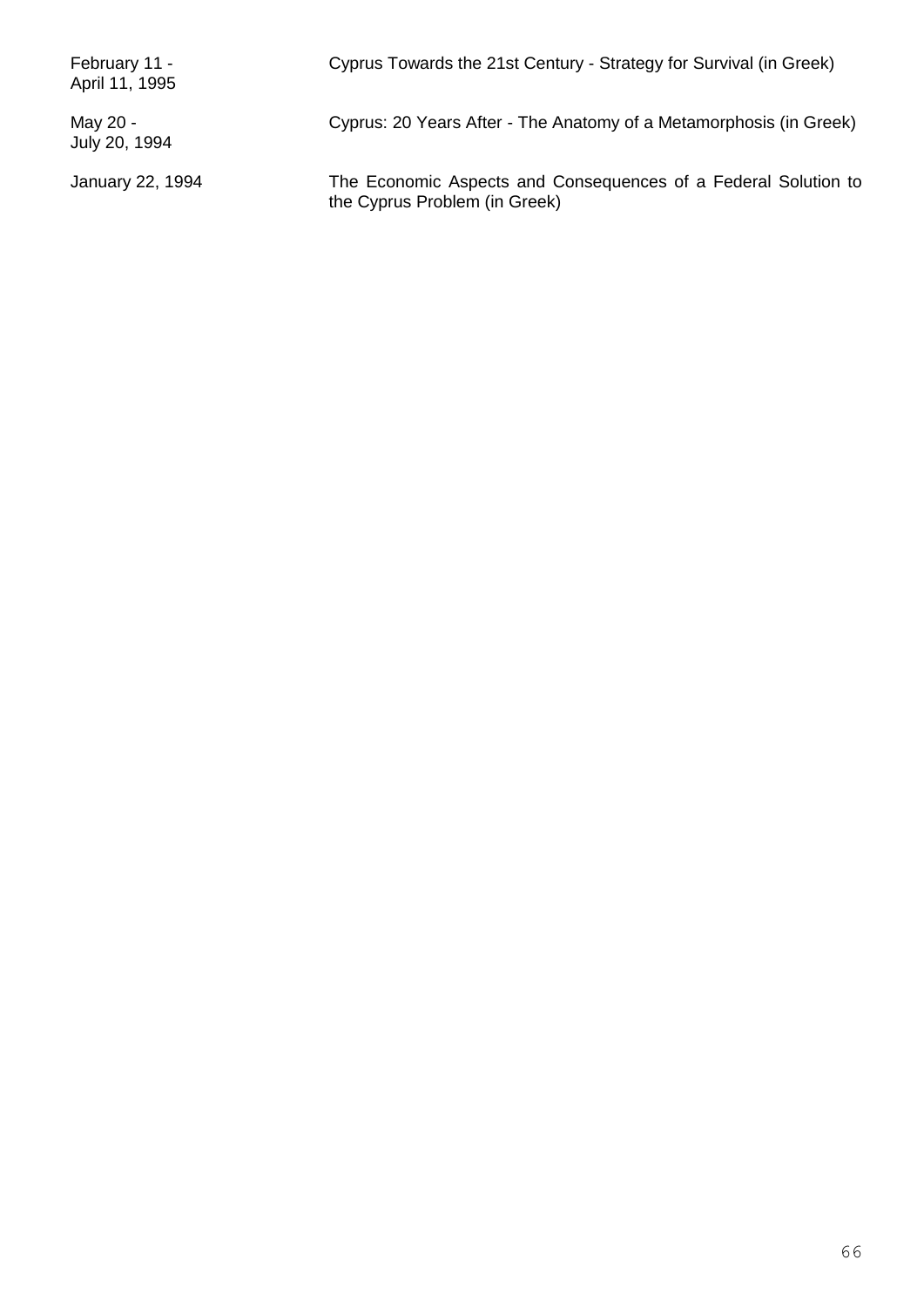#### **SCIENTIFIC COORDINATION OF PROJECTS**

#### **I. RPF (ΙΠΕ) AND EU PROJECTS**

- 2012-2015 ΔΙΕΘΝΗΣ/ΣΤΟΧΟΣ/0311/03 NETWORK FOR FEDERAL STUDIES AND GOVERNANCE IN BIETHNIC AND MULTIETHNIC STATES
- 2010-2013 ΔΙΔΑΚΤΩΡ/0609/49 «Θεωρητική Μελέτη της Στρατολόγησης Μελών της Ελληνοκυπριακής Οργάνωσης ΕΟΚΑ»
- 2010-2012 ΠΕΝΕΚ/0609/80 "The Routinization and Institutionalization of Securitization and the Impact on Ethnic Conflicts: The Cyprus Case"
- 2008-2013 "Understanding European Integration", Lifelong Learing Programme, Jean Monnet Programme.
- April 2007 Co-Academic Director, 1<sup>st</sup> Cyprus Spring School on the European Union on: *Understanding, Interpreting and Evaluating the European Union in 2007*, partly funded by the Jean Monnet Programme, European Commission and the ECPR Standing Group on the European Union (SGEU), 15-22 April 2007.
- 2006-2007 Project/Study entitled "The Evolution of Labour Law in the new Member States of the European Union: 1995-2005 – Country Study on Cyprus and Malta ", funded by the European Commission, Contract VC/2006/0014.
- 2006-2007 Research Program entitled "The Mediteranenan 'Brain Drain'", ALF/2006CFP2/C/27, funded by the Anna Lindh Euro-Mediteranenan Foundation for the Dialogue Between Cultures.
- 2006-2007 Research Program entitled "Prevent-Action", JLS/2006/AGIS/195, funded by the European Commission (DG Freedom, Security and Justice).
- March 2006-Fall 2007 Research Program entitled "The Economic and Social Consequences from the Partial Lifting of Restrictions in Free Movement", in the Research Promotion Foundation's Framework Programme for Research and Technological Development. [Ερευνητικό Έργο με τίτλο «Οι Οικονομικές και Κοινωνικές Επιπτώσεις και Προεκτάσεις από τη Μερική Άρση των Περιορισμών στην Ελεύθερη Διακίνηση», χρηματοδοτείται από το Ίδρυμα Προώθησης Έρευνας στην Κύπρο, ΠΕΝΕΚ, ΕΝΤΑΞ/0505/09].
- September 2005- "Coordination and Formulation of EU Policy in a Federal Cyprus", in the January 2007 Research Promotion Foundation's Framework Programme for Research and Technological Development 2003-2005, ΑΠΟΝΕ/0504.
- June 2004-Fall 2006 "Accession to the Eurozone and the Reunification of the Cyprus Economy" funded by the Research Promotion Foundation in Cyprus.

December 2002 – "Sustainable Development of Mountainous Areas and Agenda 21", funded May 2005 by the Research Promotion Foundation in Cyprus.

June 2001 – "The Liberalization of Interest rates, the Implications on the Cypriot Economy December 2002 and the Case of the Cooperative Movement" funded by the Research Promotion Foundation in Cyprus (in Greek)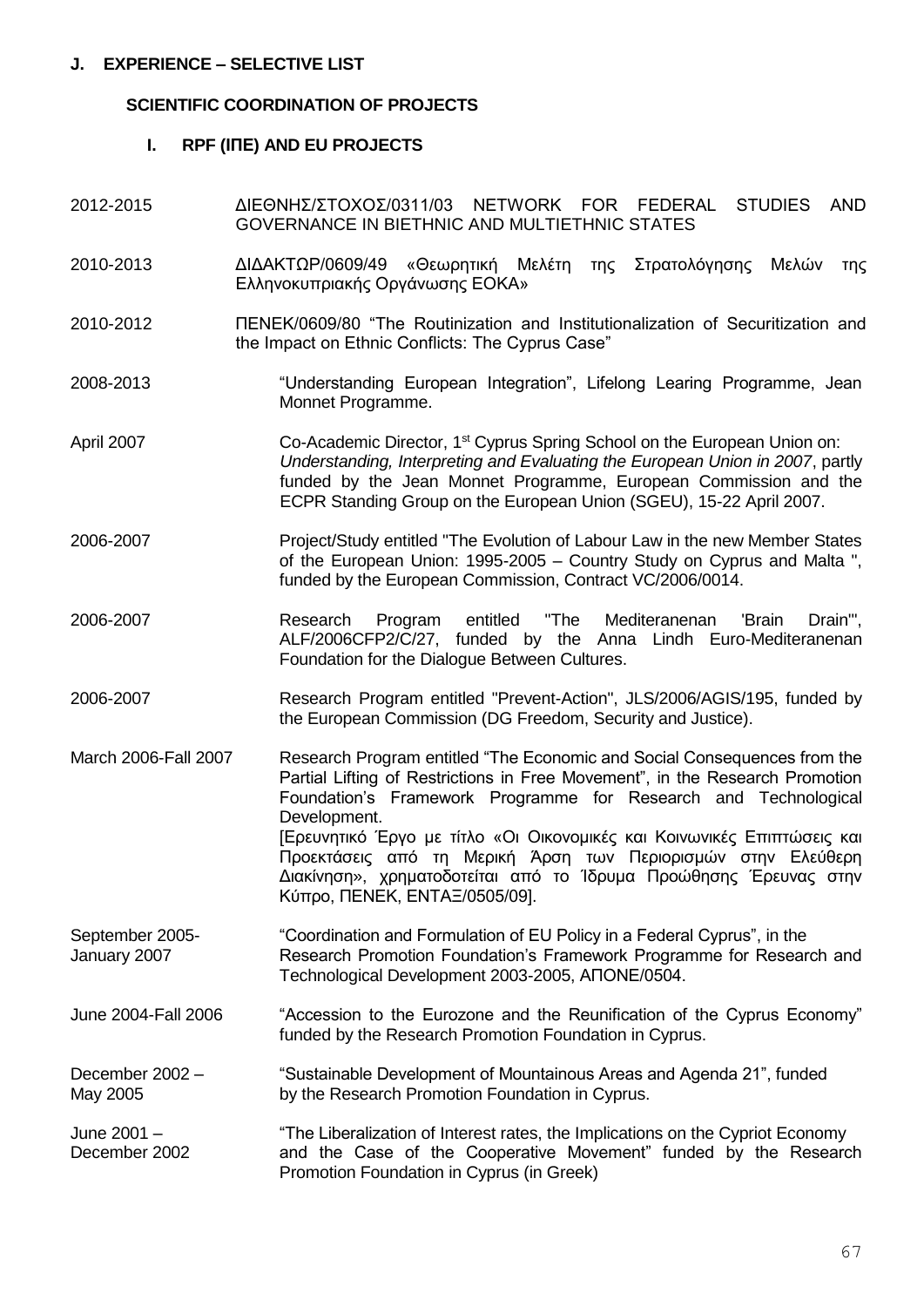## **II. OTHER STUDIES AND SURVEYS**

| 2006-                            | Ερευνητικό έργο με τίτλο «Δημογραφικές Τάσεις στην Κύπρο: Προκλήσεις,<br>Επιπτώσεις και Προοπτικές», έρευνα μερικώς επιχορηγημένη. (Project on<br>Demographic Trends in Cyprus: Challenges, Implications and Perspectives,<br>research partly funded). |
|----------------------------------|--------------------------------------------------------------------------------------------------------------------------------------------------------------------------------------------------------------------------------------------------------|
| 2007-                            | Project on "Reflections on the Relations Between Britain and the Republic of<br>Cyprus and the Case of the British Sovereign Base Areas", partly funded.                                                                                               |
| 10 February 2006                 | "Promoting Urban Sustainable Development in Local Authorities" within the<br>framework of the Leonardo da Vinci Program.                                                                                                                               |
| September-<br>November 2001      | "Attitudes, Opinions, Role models and Values of the Cypriot Youth" (in Greek)                                                                                                                                                                          |
| June 2001-<br>January 2002       | "The Liberalization of Interest Rates and Capital Flows and the Impact on the<br>Cyprus Economy" (in Greek), for the Bank of Cyprus                                                                                                                    |
| June -<br>October 2001           | "The Effectiveness of the State and of Financial Services and the Role of<br>Trade Unions" (in Greek), for ETYK                                                                                                                                        |
| May 2001                         | "Survey on Political Issues" (in Greek)                                                                                                                                                                                                                |
| October 2000-<br>April 2001      | "Demographic Developments in Cyprus after 1974: the Present Situation and<br>Implications for the Solution of the Cyprus Problem" (in Greek)                                                                                                           |
| March 2000                       | "The Political Perceptions of Cypriots" (in Greek)                                                                                                                                                                                                     |
| October 1999-<br>March 2000      | "The Role, the Needs and the Beliefs of Women in the Cypriot Society"                                                                                                                                                                                  |
| April 1999 -<br>May 2002         | "Fiscal Issues in Federal Systems of Government and Fiscal Policy in a<br><b>Federal Cyprus"</b>                                                                                                                                                       |
| March 1999 -<br><b>July 2002</b> | "From the Cold War to the Post-Cold War Period: Security Issues in the<br>Eastern Mediterranean"                                                                                                                                                       |
| January 1999                     | "The Civil Service and the Cypriot Citizen" (in Greek)                                                                                                                                                                                                 |
| December 1998-<br>December 2002  | "Towards a Vision for Cyprus in the Year 2020"                                                                                                                                                                                                         |
| November 1998-<br>December 1998  | "The Political and Economic Landscape after the Presidential Elections of<br>1998" (in Greek)                                                                                                                                                          |
| August 1998 -<br>February 1999   | "The Cyprus Economy in the 21st Century and the Role of Privatization and<br>Liberalization" (in Greek)                                                                                                                                                |
| January 1998-<br>February 1998   | "The Political Attitudes of Cypriots" (in Greek)                                                                                                                                                                                                       |
| July 1997 -<br>March 1998        | "Offshore Businesses in Cyprus: Current Status and Future Prospects"                                                                                                                                                                                   |
| October 1996 -<br>January 1997   | "The Woman Manager in Cyprus" (in Greek)                                                                                                                                                                                                               |
| April - May, 1996<br>February -  | "Social, Economic and Political Issues in Cyprus" (in Greek)<br>"The Free Time of Young People in Cyprus and Their Attitudes on Important                                                                                                              |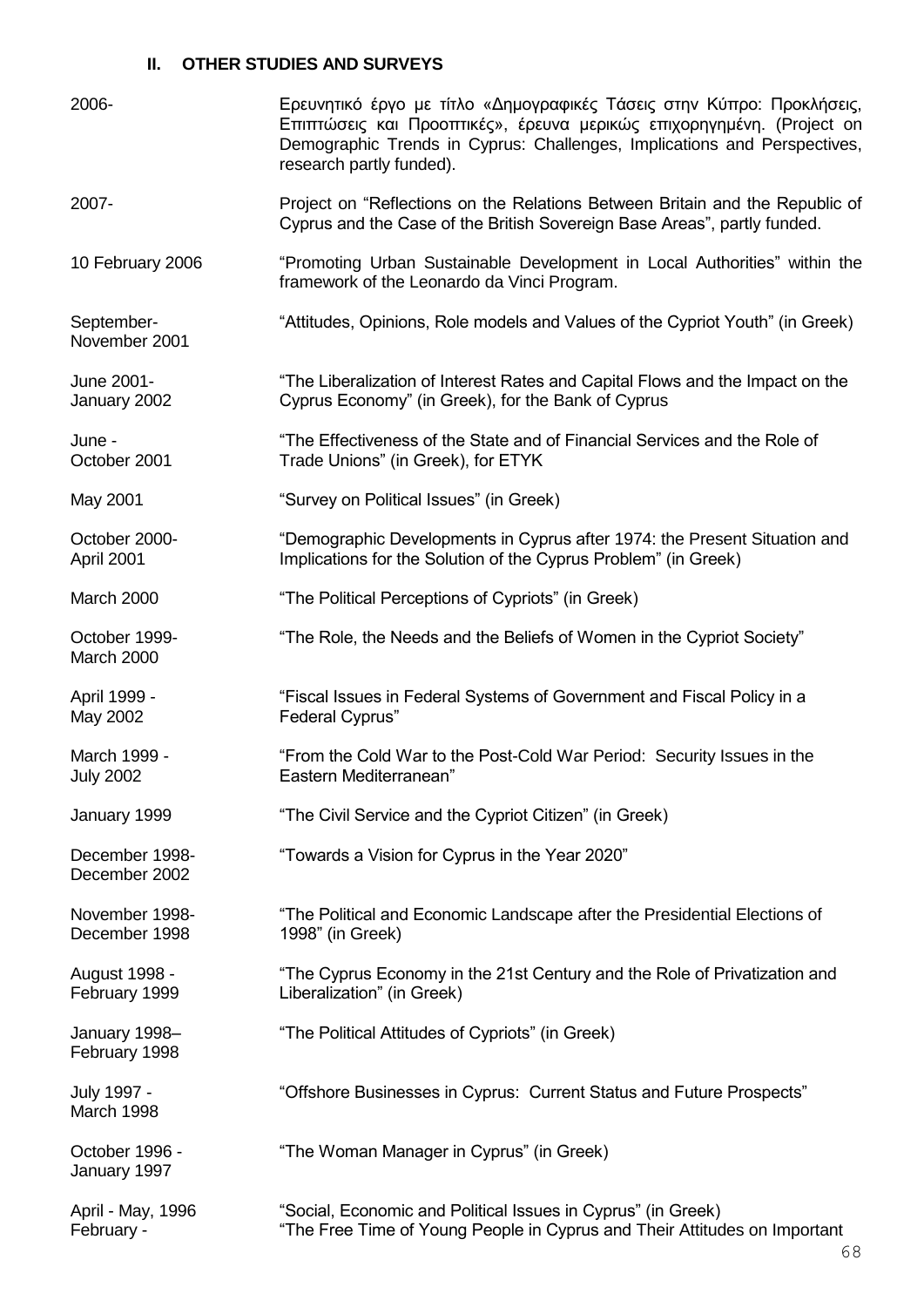| April, 1996        | Socio-Economic Issues" (in Greek)                                                        |
|--------------------|------------------------------------------------------------------------------------------|
| April - July, 1995 | "The Political, Social and Economic Attitudes and Perceptions of Cypriots" (in<br>Greek) |